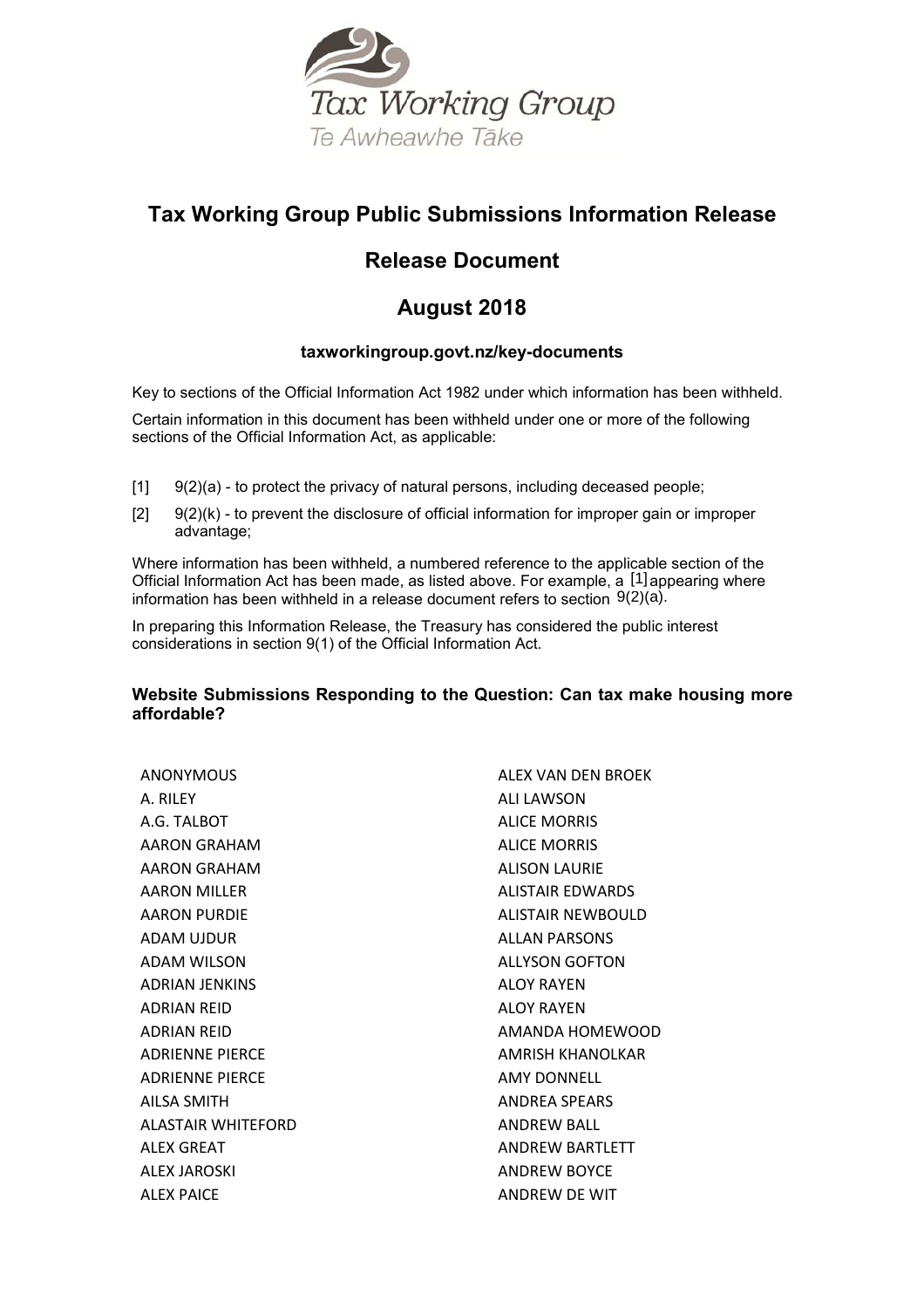ANDREW ELPHICK ANDREW FULLER ANDREW GEORGE ANDREW IVEY ANDREW MCCABE ANDREW NG ANDREW PHILLIPS ANDREW REEDY ANDREW RENWICK ANDREW ROBINSON ANDREW WALKER ANDY DAY ANDY SPANTON ANGELA CLARK ANGELA O'DONNELL ANGIE BENN ANN MARTIN ANN MARTIN ANNA GOODWIN ANNETTE TAYLOR ANTHONY CRANSTON ANTHONY MEEHAN ANTHONY VEITCH ARINDAM BANERJEE ASHLEIGH MACDONALD B LEE B MCCARTHY BARRY MARTIN BECKY HOLMES BECKY MITCHELL BEN GRAHAM BEN LEE BERNARD KLOS BERNARD WONG BETH ROBINSON BEVAN LEWIS BEVAN RAKOIA BEVAN SPOONER BEVIN BRETT BILL MCCOOK BILL WRIGLEY BLAISE STEVENS BONNIE MILLER PERRY BRAD OSMENT BRAD PATTERSON BRENDAN MACDONALD BRENDAN PLATT BRENDAN W ROBINSON BRENDON HOSKEN BRENT PICKETT BRETT ANDERSON BRIAN ROSS BRONWYN DRYSDALE BRUCE MCDOUGALL BRUCE MERRETT BRUCE PYOTT BRUCE TAIT BRYCE COULTER BYRNE SANTOS CAITLIN VEALE CALEB STEELE CALLUM CLARK CALUM LINTON CAMERON BATES CAMERON PAINTIN CAMERON WHYTE CARL AMMON CARL PETERSON CAROL NEWMAN CAROLINE SYDDALL CAROLYN FIFIELD CATHERINE LAMB CATHERINE OLSEN CELIA MCALPINE CHERIAN THOMAS CHRIS **CHRIS** CHRIS BUCKLEY CHRIS PATTISON CHRIS PERERA CHRIS PLIMMER CHRIS RAPSON CHRIS RIDDLE CHRIS SHAW CHRIS STARK CHRIS STARK CHRIS. CAMP CHRISTA CLARKE CHRISTINA ROBERTSON CHRISTINE CONNOR CHRISTINE MCALPINE CHRISTINE MCALPINE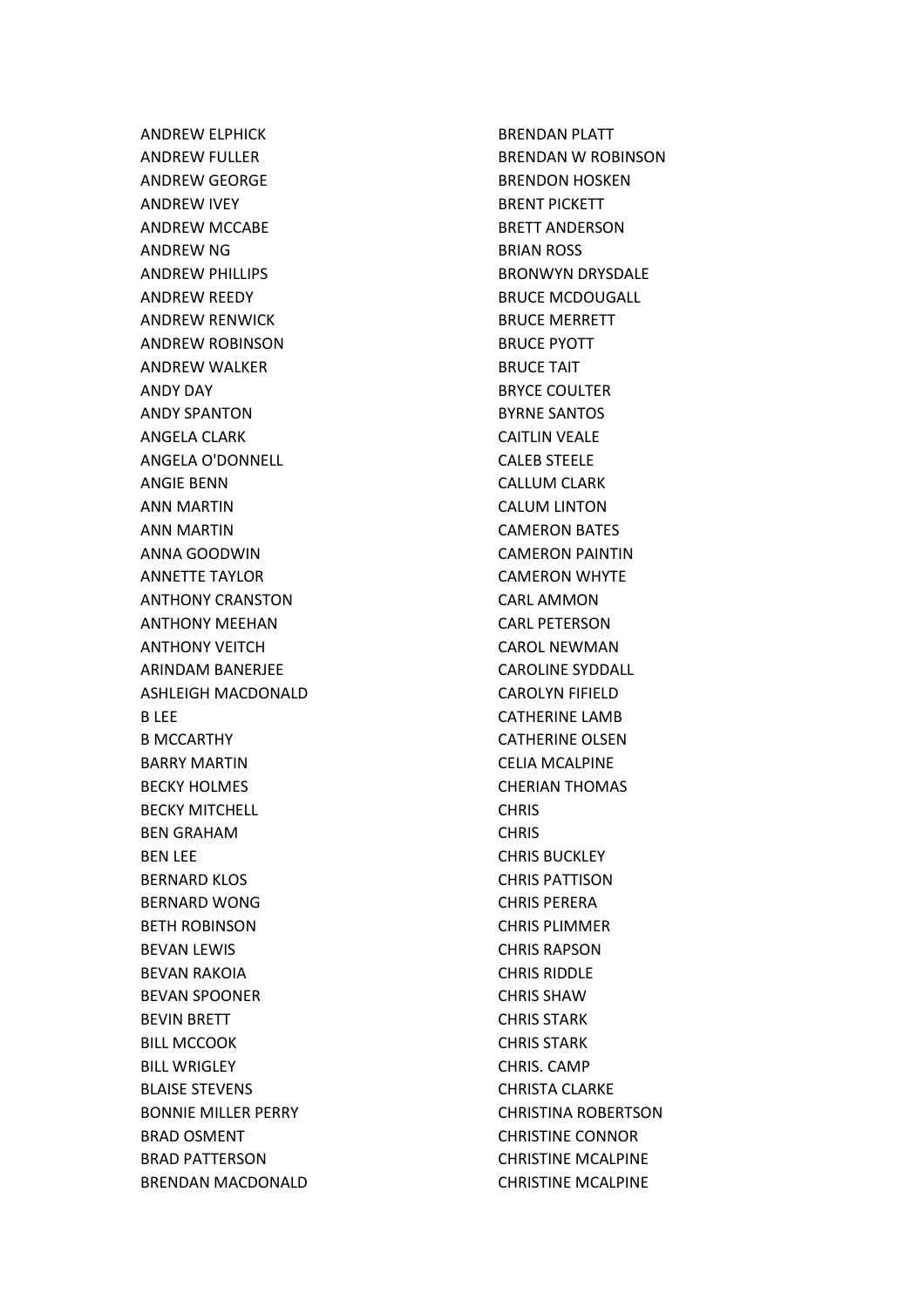CHRISTOPHER HOWES CHRISTOPHER STUCKEY CHRUS SIMPSON CLIFF HALL CLIFF HALL CLIVE ROBERTS COLIN BAILEY COLIN SWENSON CONNIE CARTER CONRAD MORONEY CORWIN CORY MURRAY CRAIG DALLY CRAIG DALTON CRAIG FISHER CRAIG HALL CYNTHIA FLAVELL DAIMLER TEVES DAN ARCHER DAN BROADHURST DAN GREGORY DAN THURSTON DAN YOUNG DANIEL CAIRNCROSS DANIEL CHORLEY DANIEL SCHEALLER DANIEL SHANAHAN DANIELA BAGOZZI DANNY STUBBE DANNY SUNKEL DAVE BULL DAVE RENISON DAVE SMYTH DAVID DAVID ALLARD DAVID ALLIS DAVID BROUWERS DAVID BULL DAVID COUTTS DAVID DENNIS DAVID ECCLES DAVID ECCLES DAVID HIGHET DAVID LEBERKNIGHT DAVID MARSHALL DAVID MCDOUGALL

DAVID MOWAT DAVID REID DAVID WEST DAVID WOLLAND DEBBIE LUCAS DEBORAH ROSS DEBORAH WALL DEIDRE BUTLER DEIDRE BUTLER DEMIAN ROSENTHAL DENIS DUMAINE DEREK REEVES DEREK WISEMAN DES SOKOLICH DES SOKOLICH DEVAN KESHA DHARMESH CHANDRA DIANE DYKGRAAF DIANNE HAIST DONALD ARCHER DONALD MACDONALD DONALD MACDONALD DOUG REID DOUGLAS O'HALLORAN DYLAN FLETCHER EDNA BAILEY EDWARD FLETCHER EILEEN WRIGHT ELIANE GENEVIEVE LAGNAZ ELISHA MINEHAN ELIZABETH ANDERSON-SMITH ELIZABETH LEE ELIZABETH STULEN ELLE MURRAY ELOISE O'SHEA EMILY HUNT ERIN STAGG ERWIN WEE EUAN GUTTERIDGE EVELYN FELIX KLUGE FIONA JARDEN FIONA KEELING FLEUR HARDMAN FRANCE PEDRO FRANCES MIDGLEY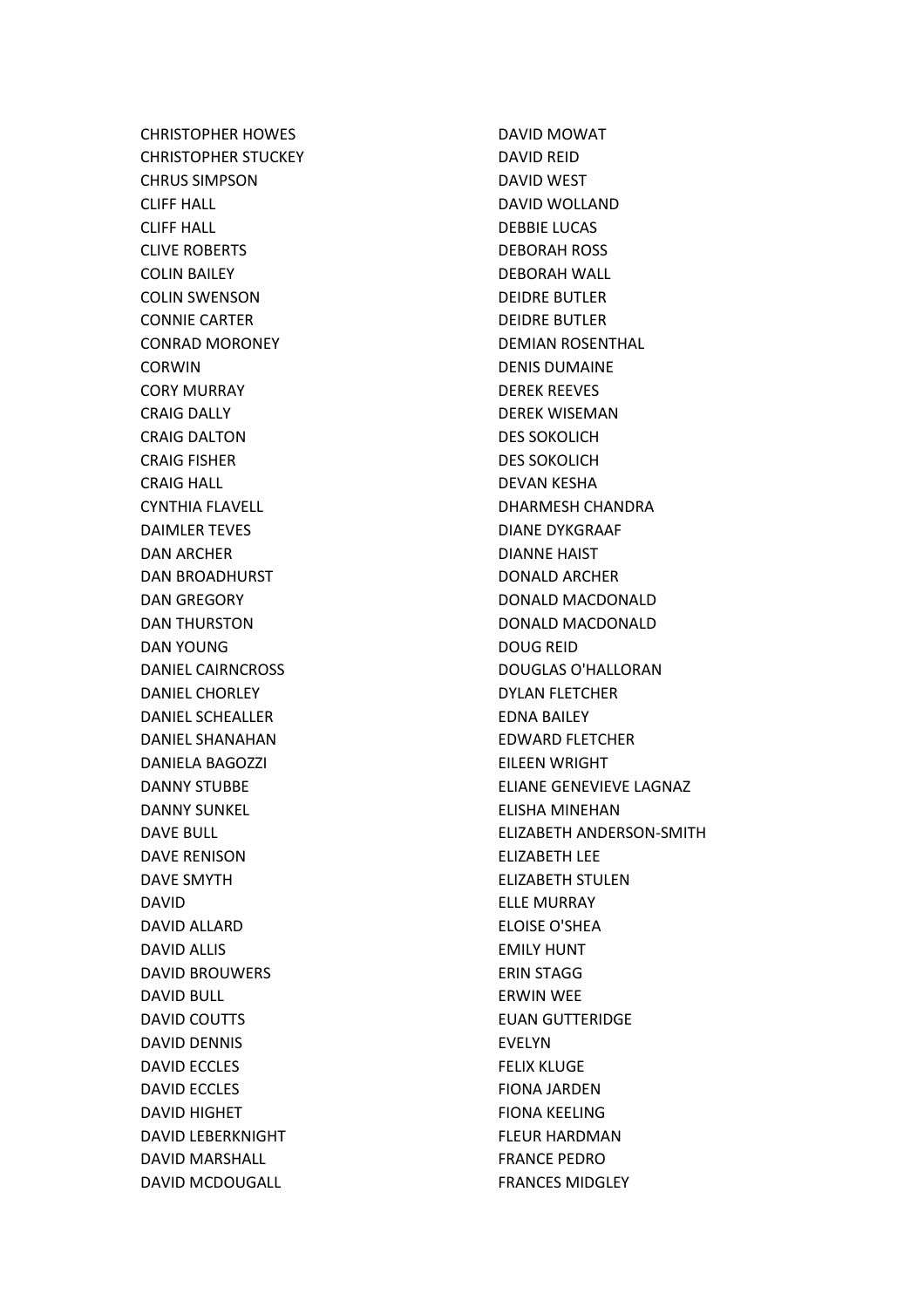FRANK POLLSRD FRANK YOUNG FRED HAYWARD GARFIELD TORO GARRY FERGUSON GARRY SEXTON GARTH BARLEY GARY BARNES GARY DOOLEY GARY GRIBBEN GARY KNOX GAVIN LOGAN GAVIN WEBB GEOFF DONKIN GEOFF HOARE GEOFF RITCHIE GEOFFREY HINDS GEORGE JASONSMITH GEORGIE ATTWOOLL GERALDINE COMBER GILLIAN MANGIN GINNY DOUGLAS GOODMAN LAMYUEN GRAEME GRAEME AUSTIN GRAEME COCKS GRAEME GOODWIN GRAHAM BEAZLEY GRANT CHING GRANT FARRELL GRANT NICHOLSON GREG GILBERT GREG SMITH GREG URQUHART GREG XAVIER GUY GIBSON GWYN JOHN H RIDDELL H TAN HAMISH URQUHART HANK (HENDRIK) OPTLAND HANNAH CAUNES HANNAH DWYER HANNAH WILSON HANNO VAN DER MERWE HARISH SHARMA

HARTWIG CLASEN HAXEL LUCKSTEDT HEATHER CARSTON HEATHER CARSTON HELEN MONGILLO HELEN RAMSDALE HENRY HOLT HENRY NEO HUGH DINGWALL HUGO VERHAGEN IAIN BRADLEY IAN CADDIS IAN DUFFIELD IAN FARQUHAR IGOR DIVJAK ILSE BOTES IMRAZ SAHIB IVOR PEKSA J B JACK CRAW JACOB HAMLIN JACOB HANSRAJ JACQUES BRIONES JACQUIE TOMLINS JADE DONALD JAMES ANDREW JAMES BAIN JAMES CLARK JAMES DWYER JAMES EMPSON JAMES FLOCCHINI JAMES LITCHWARK JAMES MOLONY JAMES STOKES JAMES WALKLING JAMES WARD JAMES WHITE JAN PEARCE JANE MULLANEY JANEANN FREEMAN JANET HARVEY JANINE CLIFF JARROD GODFREY JASON COURT JASON DOYLE JASON MCCAMISH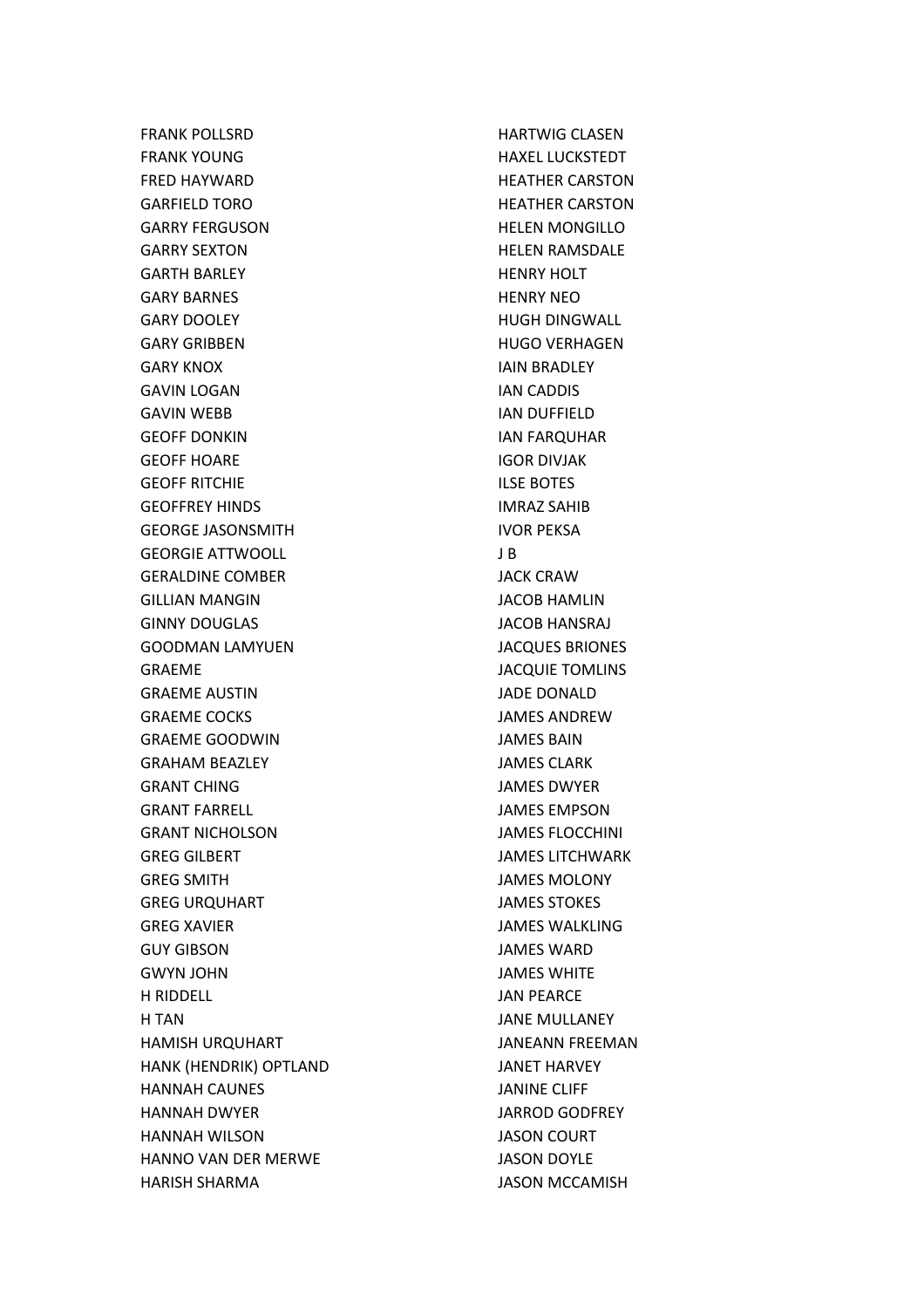JASON MCCAMISH JATINDER SINGH JEANIE MOORE JEN OLSEN JEN WATT JENNI JOHNSON JENNIFER GOLDSACK JEREMY JEREMY SAYER JESSICA ALLISON-BATT JESSICA CHARNLEY JILL BEST JIM MAKAWEO JIM MILLER JO RANGOONI JOCELYN PAPPRILL JOE HOPKIRK JOE LINEHAM JOE WIL JOHAN MANDERBURG JOHN BOLTON JOHN BOY BUNGA LOYAL JOHN BROUGHTON JOHN BUTT JOHN CANTY JOHN CARTER JOHN CHRISTIE JOHN CLEMO JOHN HENDRICKX JOHN LAING JOHN LAWSON JOHN LIVESEY JOHN MCKINLEY JOHN MCKINLEY JOHN MILLAR JOHN PAYNTER JOHN ROTHERY JOHN RUSSELL JOHN SHANNON JOHN SMITH JOHN THOMPSON JONATHAN BIDMEAD JORDAN DOWNES JORDAN JOHNSTON JOSEPH HAYES JOSH CONNOLLY

JOSHUA GIDDY JOYCE SHOTBOLT JP TE PUIA JUDI JUDD JUDITH SPENCER JUDY CRUICKSHANK JULIA PARKER JULIAN HUTT JULIE ROBSON JULIE WOOLNER JUNE OSBORNE JUSTIN CONNOLLY JUSTIN MARRINER K BARLOW K C KANE PURVIS KAREN BETONY KAREN COURTIS KAREN COURTIS KAREN WESTON KARIN KARLA SMITH KATARINA TE MAIHAROA KATE JONES KATE KENNEDY KATHERINE TROUP KATHRYN MARSHALL KATHRYN RUSSELL KATHY BRENNAN KATHY FORSTER KATHY WESTON KATIA DE LU KATY GECK KAY TRACEY KEITH FERGUSON KELLY SCREEN KELVIN BLACK KEN MAGILL KEN TOD KENNETH BENOIT KENNETH TRASS KENYON CLARKE KEVIN FOX KEVIN KLEMPEL KEVIN SMITH KEYS KERDEMELIDIS-KIESANOWSKI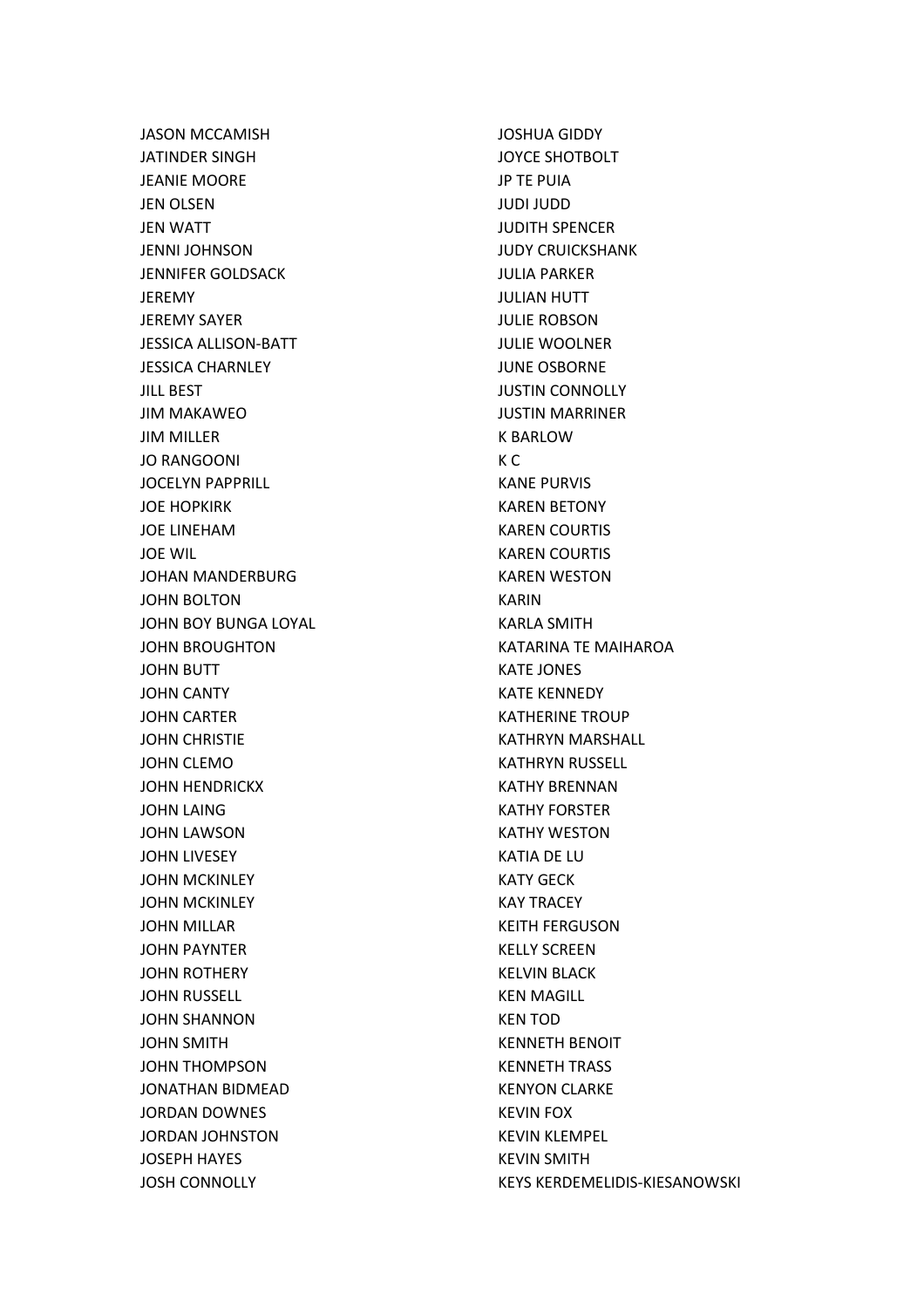KIM MCGREGOR KIM STEWART KIM YEOH KIPI WALLBRIDGE-PAEA KIRBY TAYLOR KIRSTEN FATHERS KRIS BALLANTYNE KRISK K KRISTIN PERRY KYLIE RICHARDSON LANCE LAI LAURA CHIRNSIDE LAURIE SOKOLICH LAWRENCE ROBERTS LAWRENCE ROBERTS LEIGHTON GOPPERTH LEON SALTER LES NEWMAN LESLEY WHITE LEZ MORGAN LILLA NICHOLAS-HOLT LINDA SORENSEN LINDSAY HANNAFORD LISA RICHARDSON LISA VALE LLEWELLYN GILES LLOYD MEIKLEJOHN LORRAINE PELLS LOTTE BLAIR LOU TURNER LOUIS DYER LUKE COPSEY LUKE NAIDOO LUKE SPANDOW LYNEKE ONDERWATER LYNNETTE BUTLER M COLLINGWOOD M J M NUMAN M S MALCOLM HATTAWAY MALCOLM STUART MANDY KEESING MANDY KEESING MARC SPARKS MAREE BROSNAHAN

MARGARET CHRISTIE MARGARET DELBRIDGE MARGARET GWYNN MARIKA JACKSON MARK FOSTER MARK FOSTER MARK FOSTER MARK GROOS MARK HAGERTY MARK INGLIS MARK LEWIS MARK SCOTT MARK SCOTT MARK WEBSTER MARTIN GRONBACK MARTIN KEYS MARTIN WRIGHT MARY NEATE MATHEW BAYLISS MATT FOULKES MATT RAMA MATT WATSON MATTHEW BAIRD MATTHEW KEENS MATTHEW MILLS MATTHEW SAMPSON MATTHEW WATSON MAURICE UPTON MAX ROBITZSCH ANONYMOUS MEG DAVIDSON MEGAN BRADY-CLARK MEHNAZ ADNAN MEL WEBLEY MELANIE KILFOYLE MERE FIORE MERE FIORE MEREDITH PARKIN MERV HUXFORD MIA GRIFFITHS MICHAEL AITKEN MICHAEL C BARNETT MICHAEL HARDING MICHAEL JONGENEEL MICHAEL KEEHAN MICHAEL LAFAELE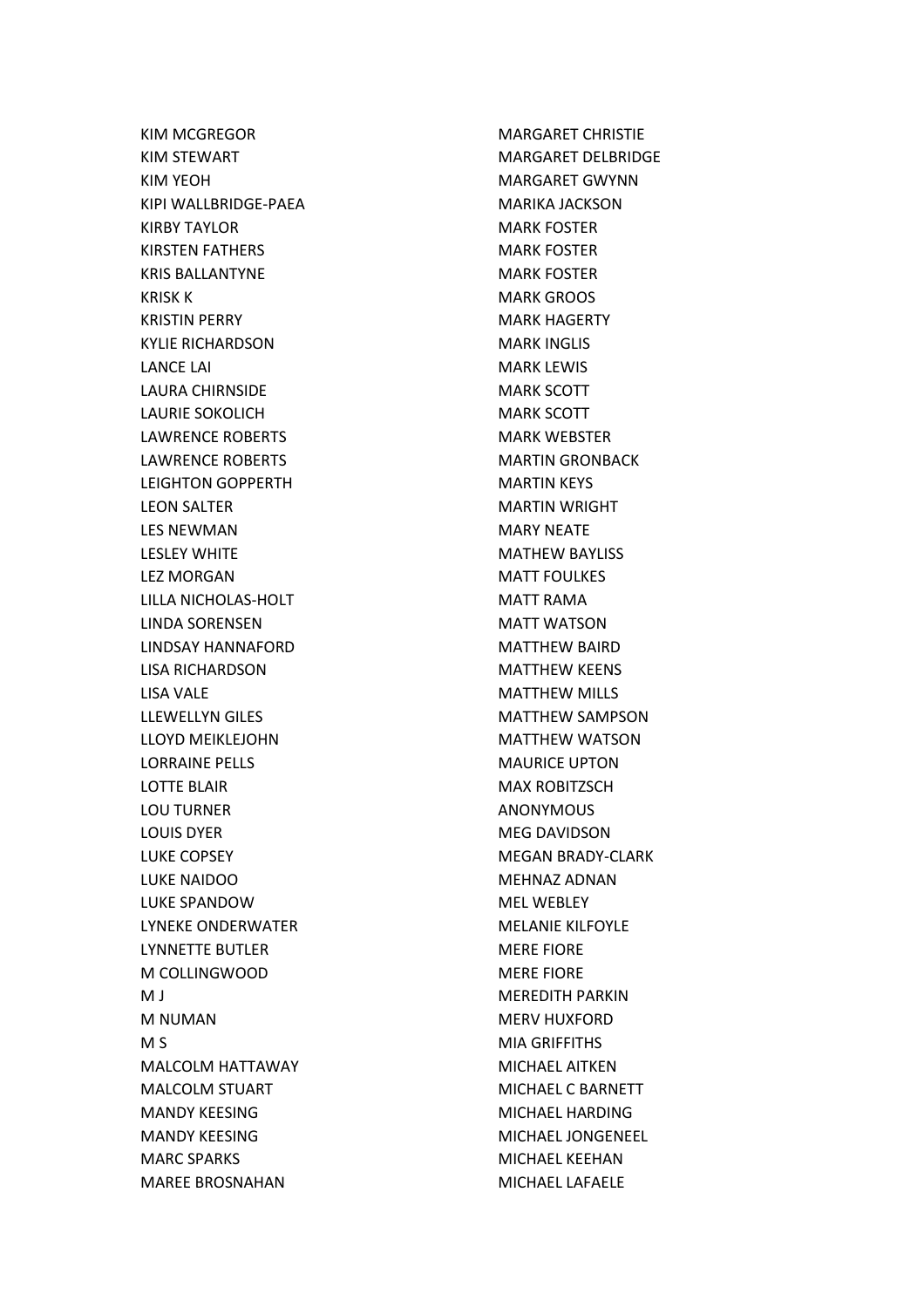MICHAEL RILEY MICHAEL RUTLAND MICHELLE DAVIS MICHELLE WHITE MIKE BROOK MIKE CLEMENT MIKE COLE MIKE MCMANAWAY MIKE MOSSMAN MIKE PETERS MIKE WALLER MIKE WOOD MILES CRAYFORD MONICA BIRCH MURRAY COLLINGWOOD MURRAY ELLIOTT MURRAY TAYLOR NAOMI POCOCK NAOMI THORPE NAOMI THORPE NAREN KUMAR NATHAN RYBA NEIL VAN DER STAR NEVILLE EVANS ANONYMOUS NICK KEARNEY NICK PRICE NICK ROCHE-KERR NICK RUTHERFURD NICKIE FRYE NICO HENNEVELD NIGEL JEMSON NIKITA SINYAKOV NIKKY PARLEY NOEL BEAVERS OLIVER HAILES OLIVER KROLLMANN PATRICIA JACK PATRICIA SMITH PATRICK MCKENNA PAUL BURNS PAUL COLLINGS PAUL DAIGNEAULT PAUL DAVEY PAUL HALFORD PAUL HERD

PAUL HUGGINS PAUL JACKSON PAUL JACKSON PAUL KING PAUL MCGRATH PAUL MCMAHON PAUL WHEATCROFT PAUL WING PAWAN KUMAR PETE STONES PETER AMBROSE PETER ANDERSON PETER BROWNIE PETER LEHMANN PETER MARTIN PETER MAYNE PETER PARNHAM PETER ROLLO PETER SEDGEMAN SEDGEMAM PETER SOPP PETER STOKES-CHAPMAN PETER STOKES-CHAPMAN PETER THOMPSON PETER WARD PETULA JEFFERIES PEYMAN MOMENAN PHIL ASTLEY PHIL ATKINSON PHILIP MUSTHER PHILIP TREMEWAN PHILLIP HART PHILLIPA LAMBORN PREITY CHANDRA RACHEL RAE POUWHARE RAMANATHAN KARUPPIAH RAY MCKEOWN RAY SCOTT RAYMOND PEREIRA RAYMOND STEIN REBECCA MILLER REBECCA TER BORG REBEKAH HARKER REECE MOODY RENEE BERGER REX HEAD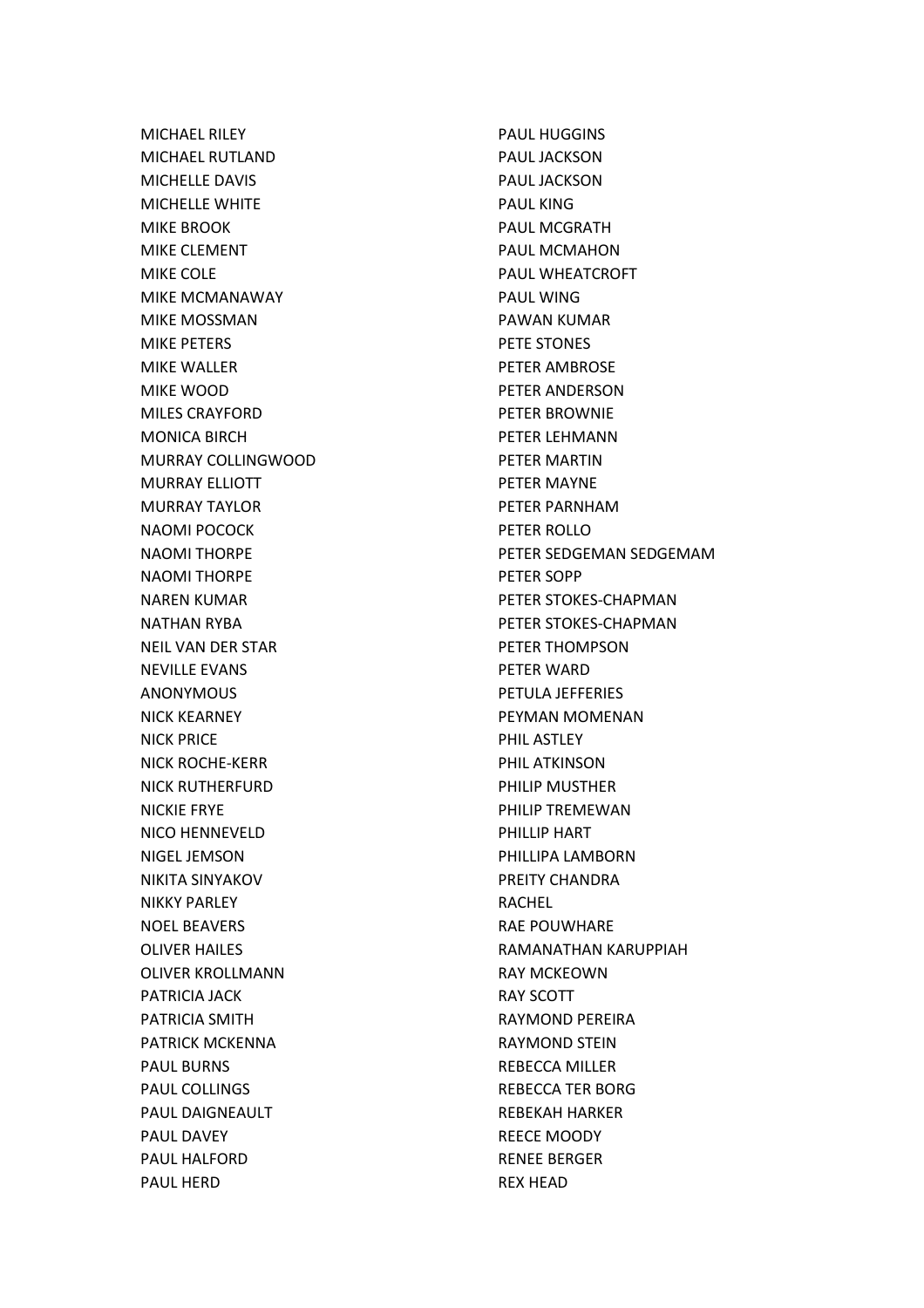RICHARD BROWN RICHARD JAMES RICHARD KELLER RICHARD NEATE RICHARD OLIVER RICHARD SMITH RICHARD VAN DER JAGT RICK CHADDERTON RIJO JACOB ROB MACNAB ROB MCCAW ROB STOWELL ROBERT . ROBERT ANCELL ROBERT BEVAN SMITH ROBERT GRAVES ROBERT HUGGINS ROBERT LESLIE TAYLOR ROBERT STILLION ROBERTUS LANGEDIJK ROBIN WARD ROBYN CAREY ROBYN CARTER RODERICK HOY ROGER LACEY ROSA LIMA ROSEMARY COOKE ROSS COX ROSS HEBNER ROY KNILL RUPERT ATKINSON RUSSELL BAILLIE RUTH PATTERSON RYAN JURY SABIAN SABRINA8 WATENE SAM ARORA SAM CLARK SAM GROVER SAM HADLEY-JONES SAM STONE SAMANTHA THOMAS SAMUEL PRESCOTT SANDRA ROBINSON SANKETH GUPTA SARAH CARR

SARAH WALKER SAXTON DEARING SCOTT SCOTT ESSER SCOTT TAYLOR SCOTT WILSON SEAN THOMAS SEBASTIAN FRANCES SHANE B SHANE COLEMAN SHANNON HENNIG SHANNON THOMPSON SHAREN WHALE SHARN BIRCH-ROBERTSON SHATON SANDERS SHELLEY GILMAN SIMON CRUNDWELL SIMON RITCHIE SIMON TRAVAGLIA SIMON VELVIN SIOBHAN KEOGH STAN PISAREK STATHI TRIADIS STEPHAN VAN OS STEPHEN BATT STEPHEN MALONE STEPHEN SMITH STEVE PRYCE STEVEN PASK STUART FREAR STUART MORGANS STUART TOKELOVE SUE HARRIS SUNIL ACHARYA SUNNY KAN SUSAN GALEA SUSAN MADDOCK SUSAN PRYOR SUSANNAH RODDICK SWANTJE MELCHIORS SYLVIE KERR T BLOOD T MCNAUGHTON TAHER MOHAMMED TARA VOICE TAVA OLSEN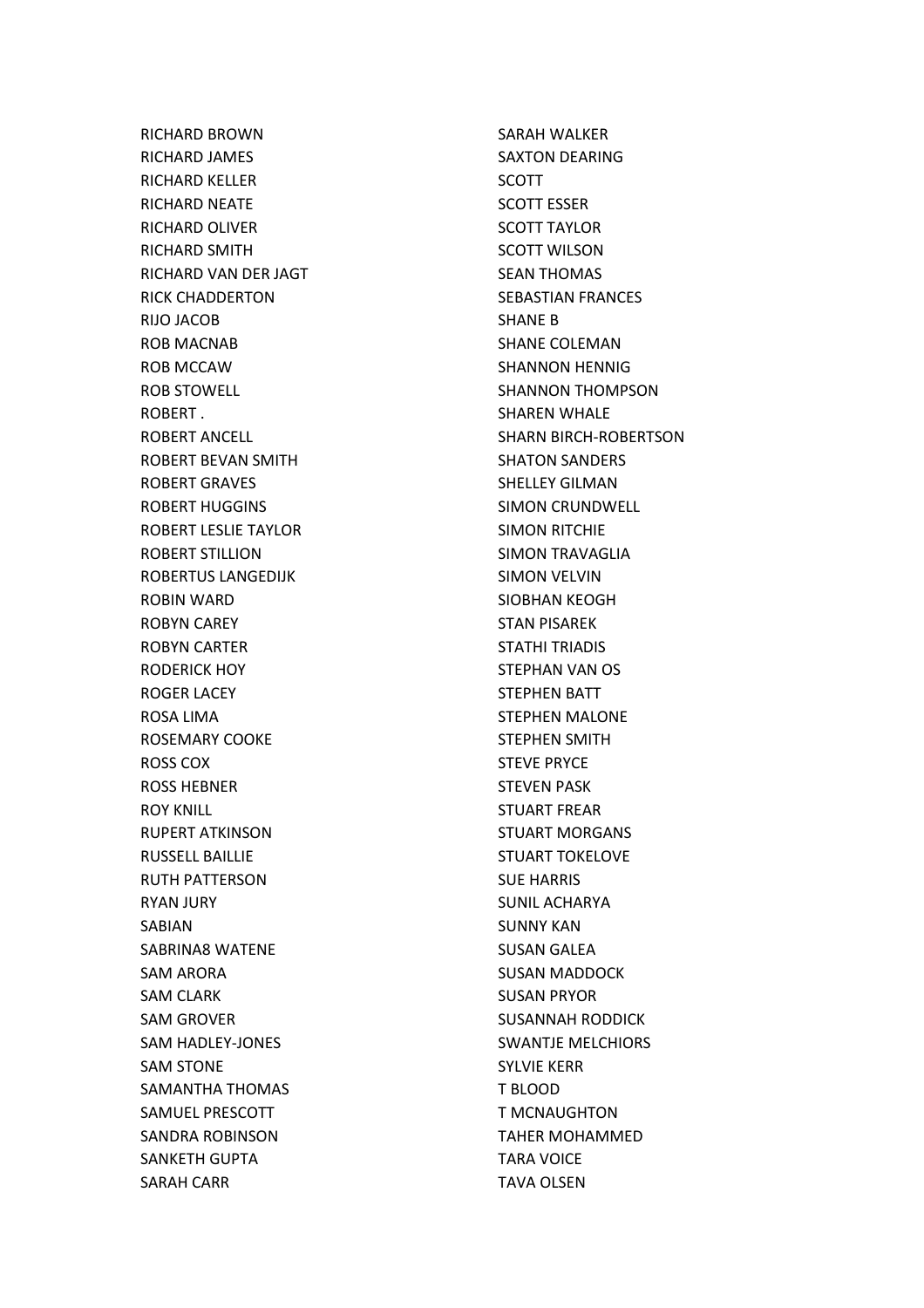TAVA OLSEN TERESA TUA TERRY HALL THERESA REID THOMAS MORRISEY TIM TIM TIM BIRD TIM HOPE TIM JENKINS TIMOTHY MEREDITH TINA CARLSON-MCCOLL TINA POPE TOM GERKER TONY CRANSTON TONY CRANSTON TONY CRANSTON TONY DENLEY TONY LOVETT TP ANNETTE TRACEY LYONS TREVOR GATLAND TRICIA CHEEL TRISH REDWOOD VERA KOCON VICKI RICHARDS VICTORIA HALDANE VIPUL PATEL VIRGINIA LUBELL VIVEK REGMI WADE DEVINE WAI KUAN KONG WARREN GRANT WARREN HARRIS WARREN JENKINS WARRICK WALTER WAYNE ATKINSON WAYNE HENNESSY WAYNE SLOANE WILL ORMISTON WILLIAM GIRIMONTI WILLIAM HALE WILLIAM LIEW WILLIAM SKELTON WILLIAM STRONACH WIREMU NGATA

YUEQING LEE YVETTE MORTIMER YVONNE CURTIS YVONNE MATTHEWS ZELA CHARLTON ZOEB ALI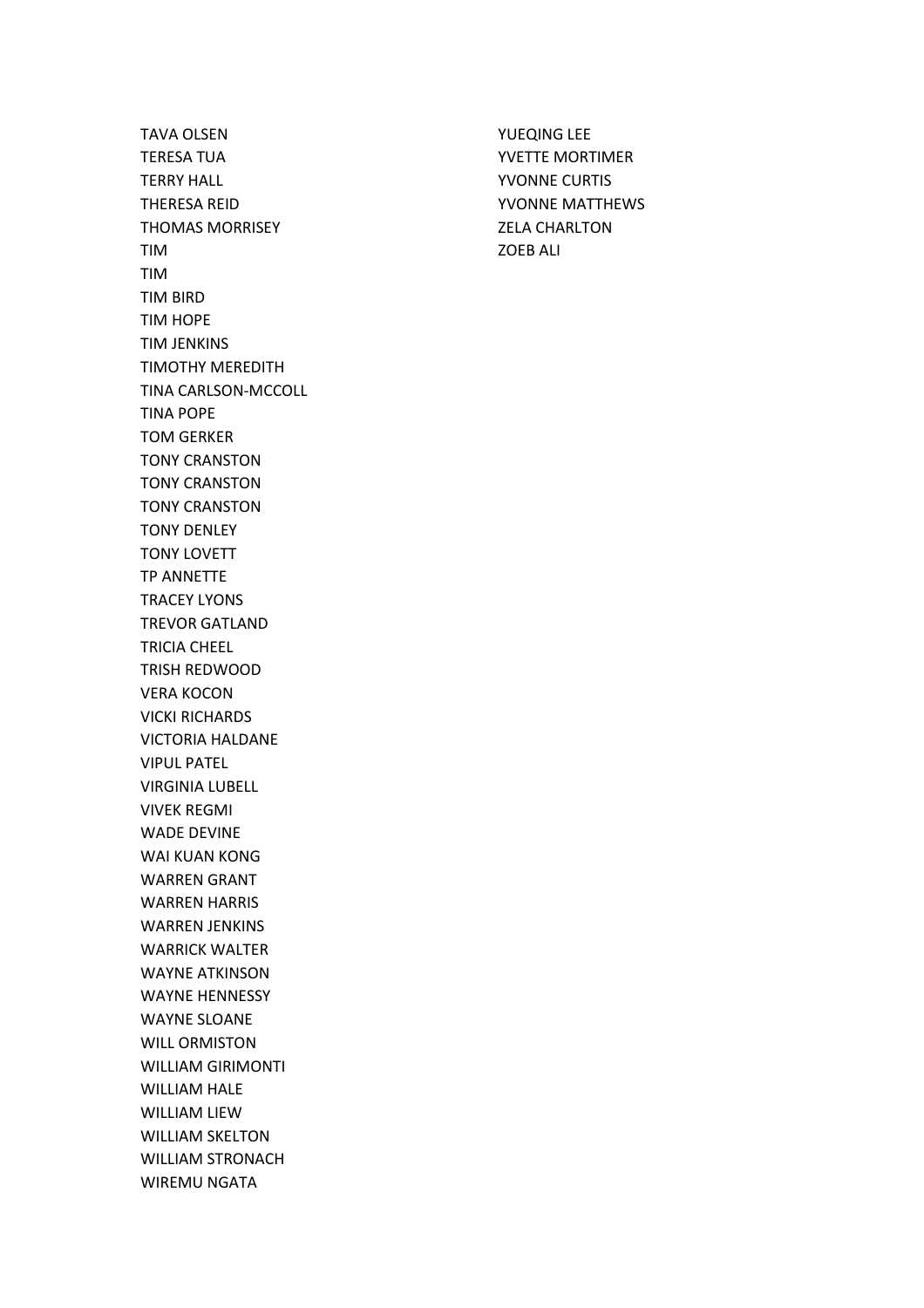## **JASON MCCAMISH**

W000035 14 Mar 2018, 1:40 PM

Land tax would likely make housing more affordable. It encourages optimal use of land, which means more development. It would also mean that many Nimby's would change into those pressuring local governments to allow more development because that's what they'd now want. More development means more tenancy space and more competition for tenants which means lower rents. Land tax also means lower land prices. Lower household debt. Less property speculation. More capital to invest in businesses instead of building a debt pyramid based on ever increasing prices of land being sold back and forth to each other.

## **ANONYMOUS**

W000040 14 Mar 2018, 2:35 PM

Tax cannot solve whole problem. Can addresss some parts eg. Current tax benefit of investing I property. Need warm dry affordable housing for all. Wrong houses being built to maximise profit rather than what's needed ie. 4 bed 2 bath 2 lounge built out to edges of section rather than 2 bed smaller accomodation for singles/ young couples. Asset tax may help as why pay extra tax on multiroomed assets you don't need. Houses built not taking account of sustainable principles - options for lower asset tax/wealth discount if green accredited insulation etc.

#### **CONRAD MORONEY**

W000069 14 Mar 2018, 5:44 PM

I think some form of a capital gains tax specifically on house sales would calm the market. I also think some form of tax change to disincentivise speculation, and using additional tax revenue here to do something to provide help/subsidies for NZ born first home buyers, family's, young couples etc.

#### **ANONYMOUS**

W000073 14 Mar 2018, 5:48 PM

Leaving property as a tax shelter is a horrendous oversight. The only reason it hasn't been corrected is fear by governments. Do the right thing. If it is left un-addressed NZ could become a miserable place to live for young people. Any taxes here need to be accompanied by an overhaul of the tennancies act to make long term renting more secure and desirable for tennants amd landlords.

#### **ROSA LIMA**

W000098 14 Mar 2018, 7:13 PM

Labour have previously provided grants for first home buyers, Not sure what else they can do. Govt cannot intervene too much in the free market but leaving it to itself is also a dangerous thing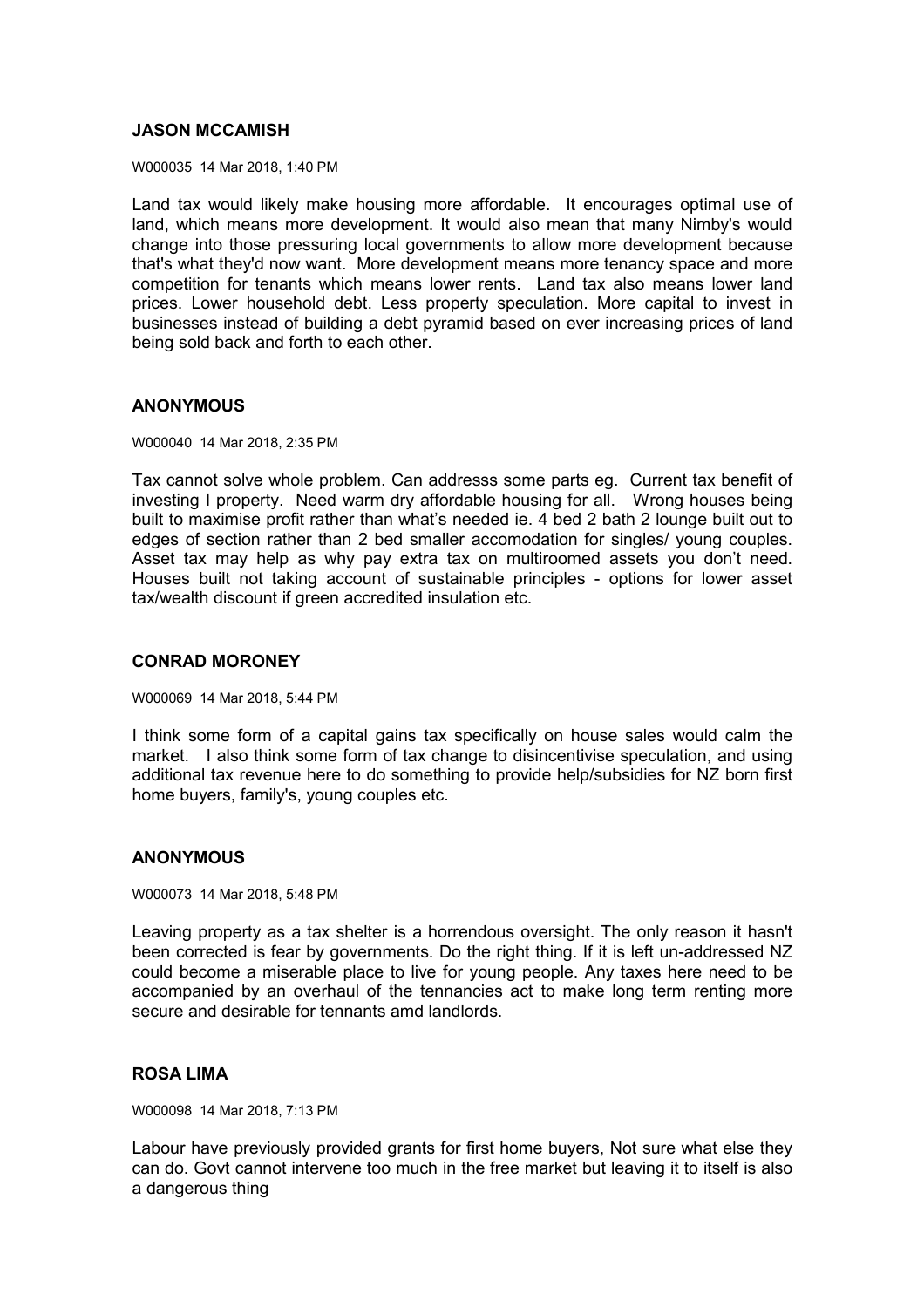## **NIKITA SINYAKOV**

W000109 14 Mar 2018, 8:39 PM

Ideas listed in the video are great. Combine them with estate tax to spread the wealth

#### **ANTHONY MEEHAN**

W000121 14 Mar 2018, 9:59 PM

Taxing capital gain and land value will encourage speculators to invest in more productive areas of our economy, and will simultaneously make housing more affordable for the average New Zealander.

#### **CRAIG DALTON**

W000131 14 Mar 2018, 10:44 PM

We should be taxing investment properties, it is a business for some people and a major form of income. But that money should not be given to people trying to get into the housing market. That is a separate issue. The money should go to funding services in critical need like emergency services.

#### **SIMON VELVIN**

W000143 15 Mar 2018, 1:41 AM

Housing should not be the great tax-free asset. There needs to be a tax associated so that people who cannot afford a house can build up wealth at a similar rate to one who has parents who can help them buy one.

# **ROBYN CAREY**

W000151 15 Mar 2018, 7:28 AM

See my replies to the previous questions. It is not the responsibility of the government to manipulate the tax system to affect house prices. If the government feel the country needs more social housing, then it needs to concentrate on the supply side and build more social housing. If anything, the government needs to make it more attractive for property investors to provide warm and secure housing for tenants via tax incentives for property investors. Housing in New Zealand remains very affordable if people chose to leave Auckland, Tauranga and Queenstown, and moved to regions such as Levin and Timaru. If the government put some of their regional fund into the South Island, instead of the upper North Island, this might help create jobs in the 'non-sexy' areas and encourage population movement. Housing unaffordability is primarily an Auckland/Queenstown issue - it needs local solutions, not heavy handed national tax manipulation.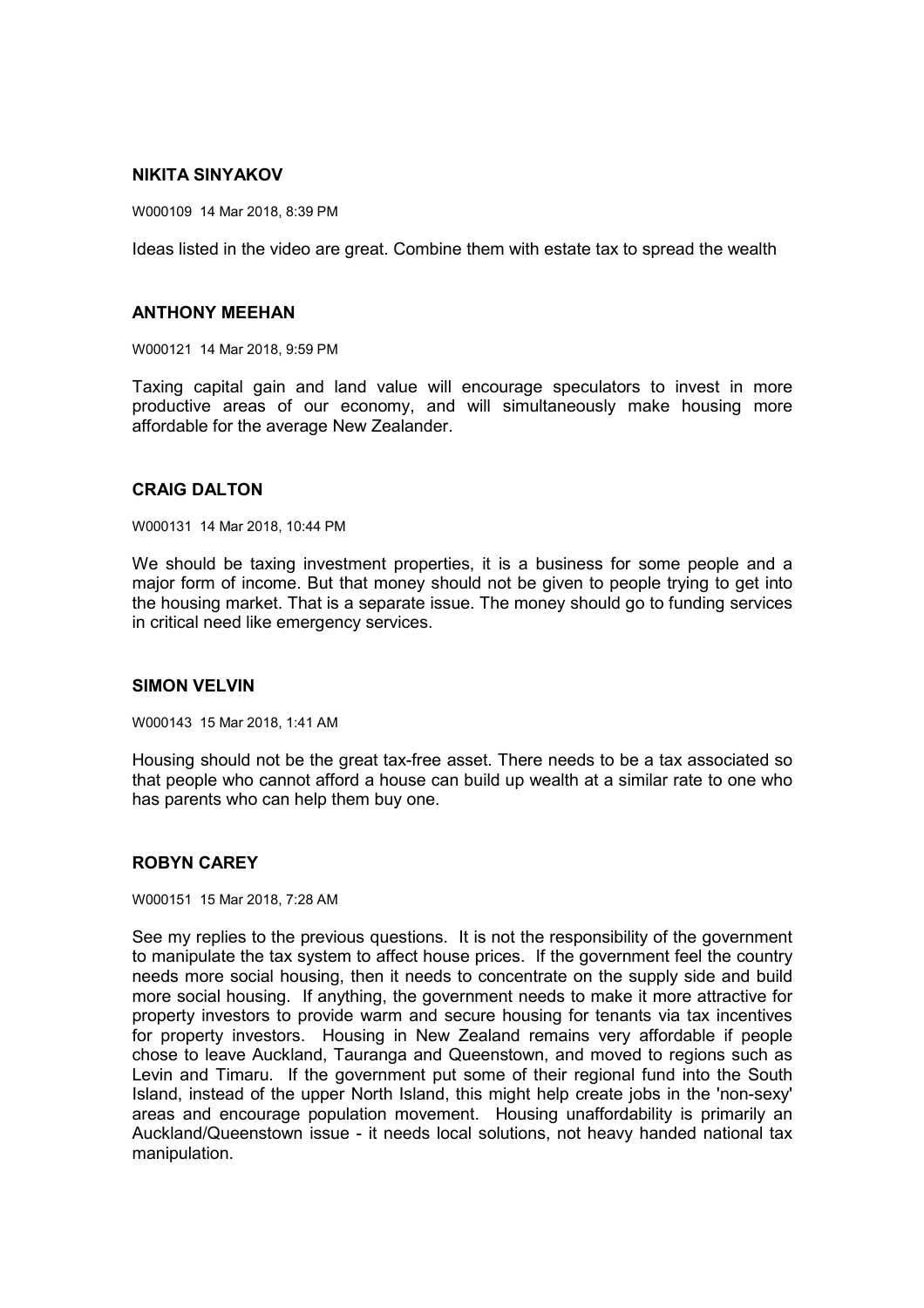# **KAREN COURTIS**

W000173 15 Mar 2018, 1:30 PM

It hasn't worked elsewhere eg Australia!!!!!

## **ALLAN PARSONS**

W000189 15 Mar 2018, 3:02 PM

Leave it to the market. The market sorts itself out. Government interference distorts the market and makes it worse.

#### **JOHN THOMPSON**

W000206 15 Mar 2018, 4:42 PM

Implement a simple, clean tax on the unimproved value of land. This will encourage density. Denser communities are cheaper, better for the environment, cheaper to provide infrastructure to and better for people's health (since they can use active modes of transport more often).

## **ANONYMOUS**

W000216 15 Mar 2018, 8:05 PM

Housing affordability should not be an aim or measure of the tax system. The tax system should ensure that the government receives due income to service the population. Taxes should be levied against income, growth and behavioural activities. The tax system could aim to reduce investment in unproductive assets (houses as an example), but should not seek to reduce the value of those assets. Taxes should incentivise productive and communally accepted behaviour (investing in businesses, shares, wealth generation) but should not be the primary tool to gives access to housing. Transfers or other tools are more appropriate for this purpose.

## **CHRIS SHAW**

W000227 16 Mar 2018, 12:17 AM

Tax property speculation ie anyone with more than 2 houses and anyone selling houses within 2 yrs

## **HENRY HOLT**

W000235 16 Mar 2018, 9:37 AM

Something to consider is to make the interest paid on mortgages of first time Kiwi resident home buyers, tax deductible.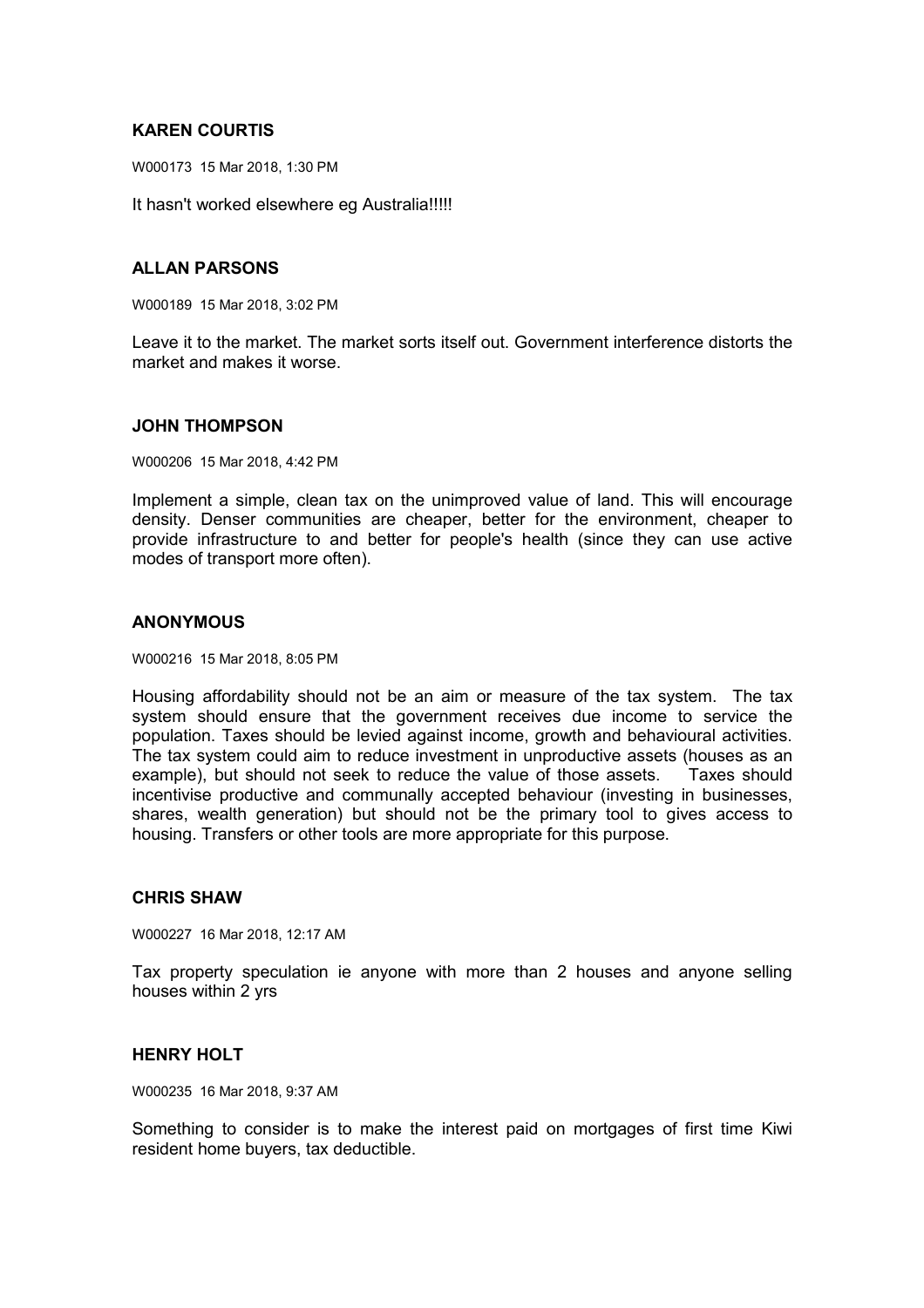# **WAI KUAN KONG**

W000253 16 Mar 2018, 7:58 PM

no comment

## **AARON GRAHAM**

W000259 16 Mar 2018, 8:51 PM

No you should not tax land. Land or property that makes money is already taxed as the income of the people who own it. Property values are paper money and only realised on disposal of the asset. Plenty of people are asset rich and cash poor and could end up having to borrow to pay taxes so they don't have to sell their land. Ridiculous but great for the Aussie banks.

#### **LEZ MORGAN**

W000273 17 Mar 2018, 10:48 AM

All new builds should come with double glazing and Solar panels thus reducing the draw off the national grid. Building consent is another complex area that leads to frustration due to its slow application and less than value for money.

## **LORRAINE PELLS**

#### W000279 17 Mar 2018, 11:25 AM

Market forces dictate housing prices and government interference is a blunt and ineffective instrument bringing as many undesirable outcomes as desirable when enforced. Some inability to buy is overly aspirational desires in a first house. The young that are closest to me have houses - they have worked hard, budgeted carefully and saved. They have made sacrifices. They have been flexible, in some cases buying with friends. They have brought distressed properties and renovated themselves. They have brought in other cities and rented the property as well as renting themselves where they live, or they have brought houses further out of the CBD than they would really like. If people can't sell because prices are too high then prices eventually stall or fall back for sales to be made. The government should not interfere in the market The governments job is to facilitate the building of social housing for people who can never own homes because they don't have an income to support one.

## **ANONYMOUS**

W000299 17 Mar 2018, 8:17 PM

As evidenced in other countries, taxing property does not make housing more affordable. However, it would be more equitable to tax those who benefit from rising house prices so that money can be redistributed. The simplest solution would be to extend the FIF rules to include property, ie, 5% of the value is deemed to be income and all rent and expenses are ignored. This creates a disincentive to own empty property; reduces the paperwork for landlords; eliminates negative gearing, renting to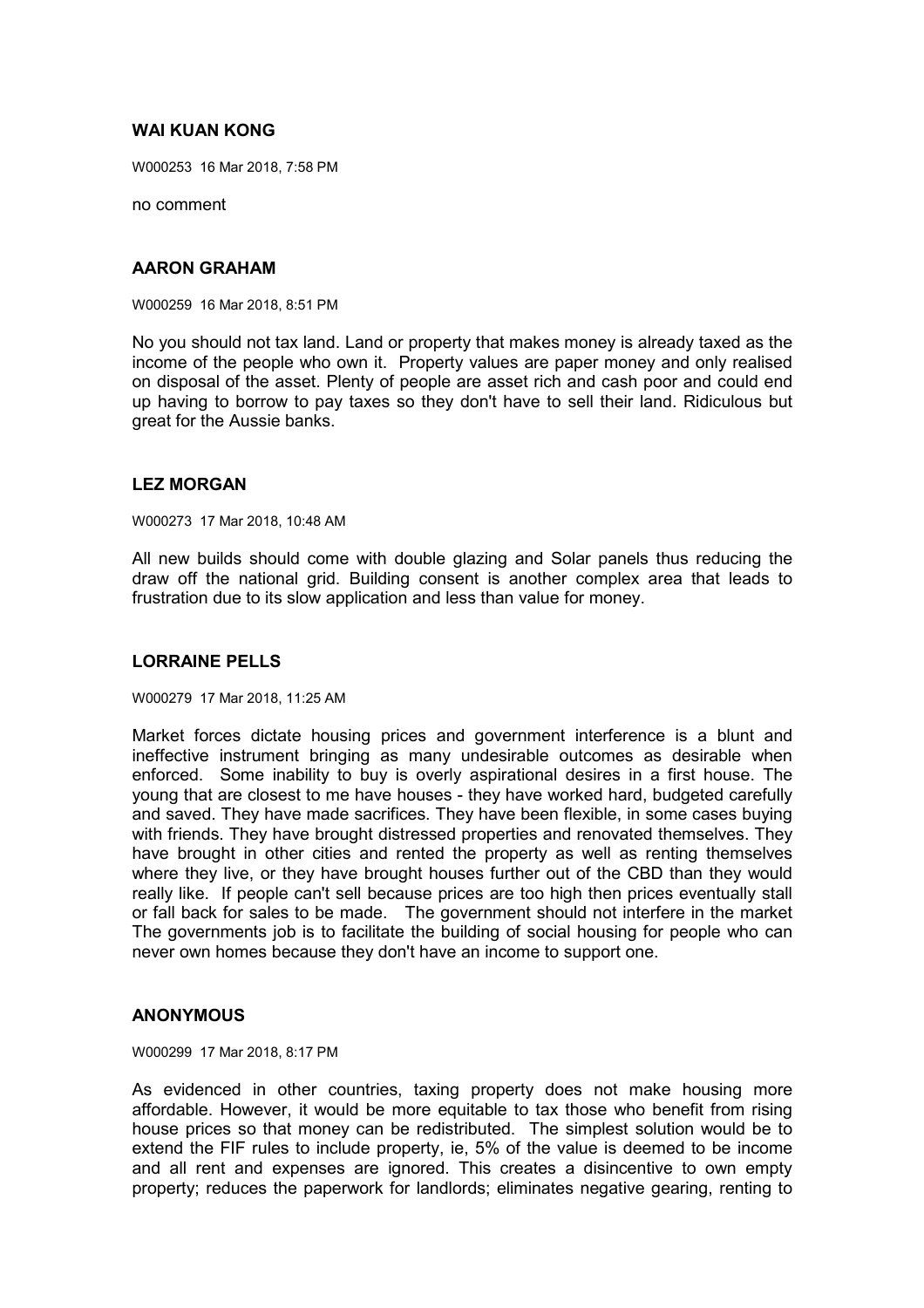oneself, intention to sell capital gains test; and could also apply to foreign owners. It could be easily charged as part of property rates (with owner's declaring a withholding tax rate) to avoid the need to file a tax return. It would also be a more stable source of tax revenue than a capital gains tax and ensure those that benefit from publicly funded infrastructure pay more as the property will be worth more.

## **WAYNE SLOANE**

W000305 17 Mar 2018, 9:18 PM

I've already mentioned this in two other submissions where I didn't have the luxury of 900 characters to explain. Capital gains tax (CGT) is well over due, but political suicide - hence it has never eventuated. As a big part of the problem with house prices, apart from affects of globalisation, I s that many rental property owners own multiple rental properties, it makes sense to limit this; but not necessarily to eliminate capital gain from rental properties entirely. After-all, there will still be a need for places people (e.g students) can rent. Instead of introducing CGT exempting only a primary residence or family home (PRoFH). Why not also exempt one rental property per PRoFH. This exemption couldn't be applied per person, as it would be too easy to play the system. It would have to be applied to the owner(s) of an exempted PRoFH and or people living with and in a relationship with the owner(s). Two people in relationship could only have one PRoFH and one CGT exempt rental.

## **MEREDITH PARKIN**

W000321 18 Mar 2018, 3:10 PM

Taxing landlords more on their rental income if it exceeds a certain amount would ensure that the system is fair for all. Same with introducing a capital gain tax, I think a little profit from investments is fair as there is risk taken on by the investor, but any ridiculous excess should be taxed more, which would then be at the governments disposal to improve people's lives financially by subsidising social services. More people would be in a financial position to get into the housing market if the cost of living was cheaper and they were paid more. The market is not the problem, rather the social system that surrounds it. Proportion tax based on prortional profit would encourage people and business to be more ethically responsible, in terms how they contribute to the economy and society, rather than just being a passive or parasitic part of it. If they make more profit, they should be funneling that profit back into society, and being an active citizen.

## **DAVID BULL**

W000330 18 Mar 2018, 5:15 PM

Monetary policy, through inflation and employment targets(proposed) achieved by the suppression of market interest rates, both within NZ and elsewhere, is one of the main causes of inflation of the value of property and consequent increasing inequity between property owning New Zealanders and those who don't own property. Govt is one of the main beneficiaries of low interest rates to fund its deficits. Banks also benefit through the creation of ever larger amounts of credit, demanded by the investing public, as a result of suppression of interest rates. Savers on the other hand are penalized by having to pay tax on the inflation component of savings, while those who put their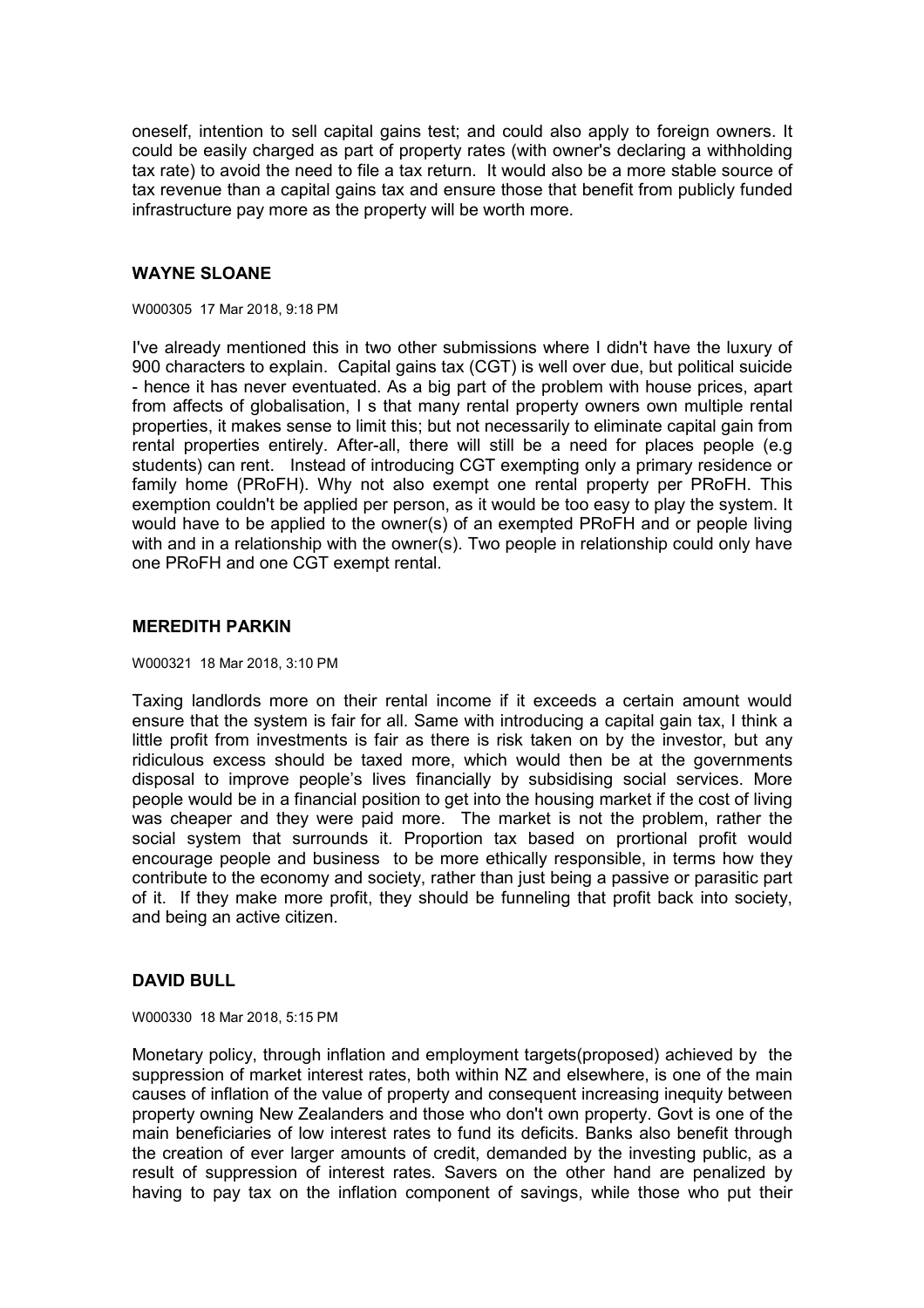savings into property or other assets are not taxed on capital gain. Changing monetary policy settings to a zero inflation target would substantially reduce or eliminate capital gain, and the need to consider taxing the benefits of this distortion, which ultimately arises from decisions made by Govt itself.

#### **DYLAN FLETCHER**

W000341 18 Mar 2018, 10:00 PM

The tax system needs to encourage investment in businesses rather than property. Property value and sales should be regulated to reduce house price inflation. Ie property value cannot exceed wage inflation rate. Rent should be regulated to ensure stability of families who cannot or choose not to purchase there own home. A rental should be a home for life if desired. Rent shouldn't inflate at a rate higher than dictated by reserve bank.

#### **JASON MCCAMISH**

W000350 19 Mar 2018, 9:01 AM

To discourage all sorts of debt, and take the incentives away from borrowing large volumes of money, remove loan interest's status as a tax deductible expense. This would help to reduce the bubble and pop debt cycles. And remove the main advantage property investors have over owner occupiers. The supply of land is fixed so it doesn't reduce the amount of land available.

#### **ANONYMOUS**

W000357 19 Mar 2018, 9:27 AM

Properties not being lived in by the owner should be taxed.

## **ANONYMOUS**

W000380 19 Mar 2018, 11:49 AM

.

#### **BRAD PATTERSON**

W000397 19 Mar 2018, 12:47 PM

As a country we should be using capital gains tax on properties that are sold. The OECD themselves state that the lack of a capital gains tax is one of the factors in our quickly rising housing prices. Helping people who rent houses is not the way to go about it. Its money straight into the pocket of landlords and rents would rise to absorb any government subsidies.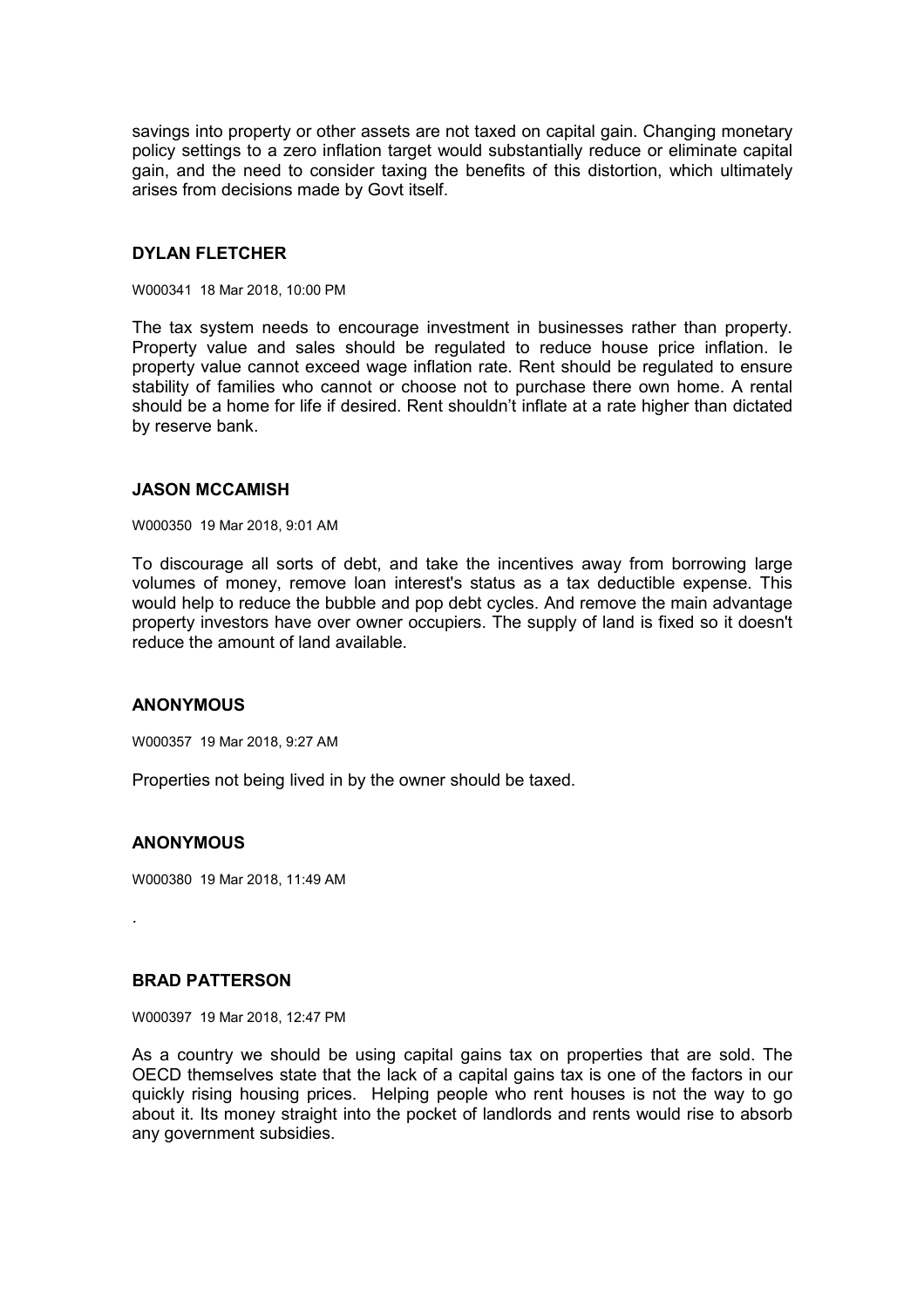## **WILLIAM HALE**

W000426 19 Mar 2018, 6:27 PM

I think any exports of building materials including raw product (logs, wool,aluminium) should attract tax that is then funneled back into provincial infrastructural work and building cost reduction projects within the areas the products come from. Secondary (value added) production of these products, at cut price, within national building industry could be supported in this way also.

## **ALEX PAICE**

W000432 19 Mar 2018, 7:23 PM

Adopt the ACT policy of giving half GST to councils to incentivise consenting homes, this will allow more homes to be built and lower house prices

# **ANDY DAY**

W000444 19 Mar 2018, 11:48 PM

Second and more homes need to have an asset tax.

#### **DAVE RENISON**

W000451 20 Mar 2018, 4:51 AM

The only way to reduce the cost of housing is to build more houses. Actually build them, not just talk about it. If tax is used to manipulate the cost of housing then rental stock will decline and rents will rise to cover increased costs. Tax should be simple and a low rate to achieve best tax income and improved economic outcomes. Increasing tax or making tax more complex, reduces economic activity and the overall tax take. There is already a capital gains tax on realised gains made by trading proprty for profit. Use it.

## **ELIZABETH ANDERSON-SMITH**

W000459 20 Mar 2018, 8:25 AM

I think immigration is the biggest issue for housing demand, lack of infrastructure, bursting health systems and many other things. Government spending is what should be curtailed to pay for their plans I completely disagree to a tax on land or peoples housing. I am in agreement to taxing developers with multi housing as its their business but that is already covered by the present laws - being unable to sell under 5 years. The results of taxing land and housing is to decrease availability of rentals and to penalise those hard working New Zealanders who work hard and pay mortgages. I presume that the goal of the present government is to beat up on anyone who has/is working hard to survive so they can pay those who sit on their backsides and choose not to work. Its called killing the goose that laid the golden egg - something the Labour movement is good at.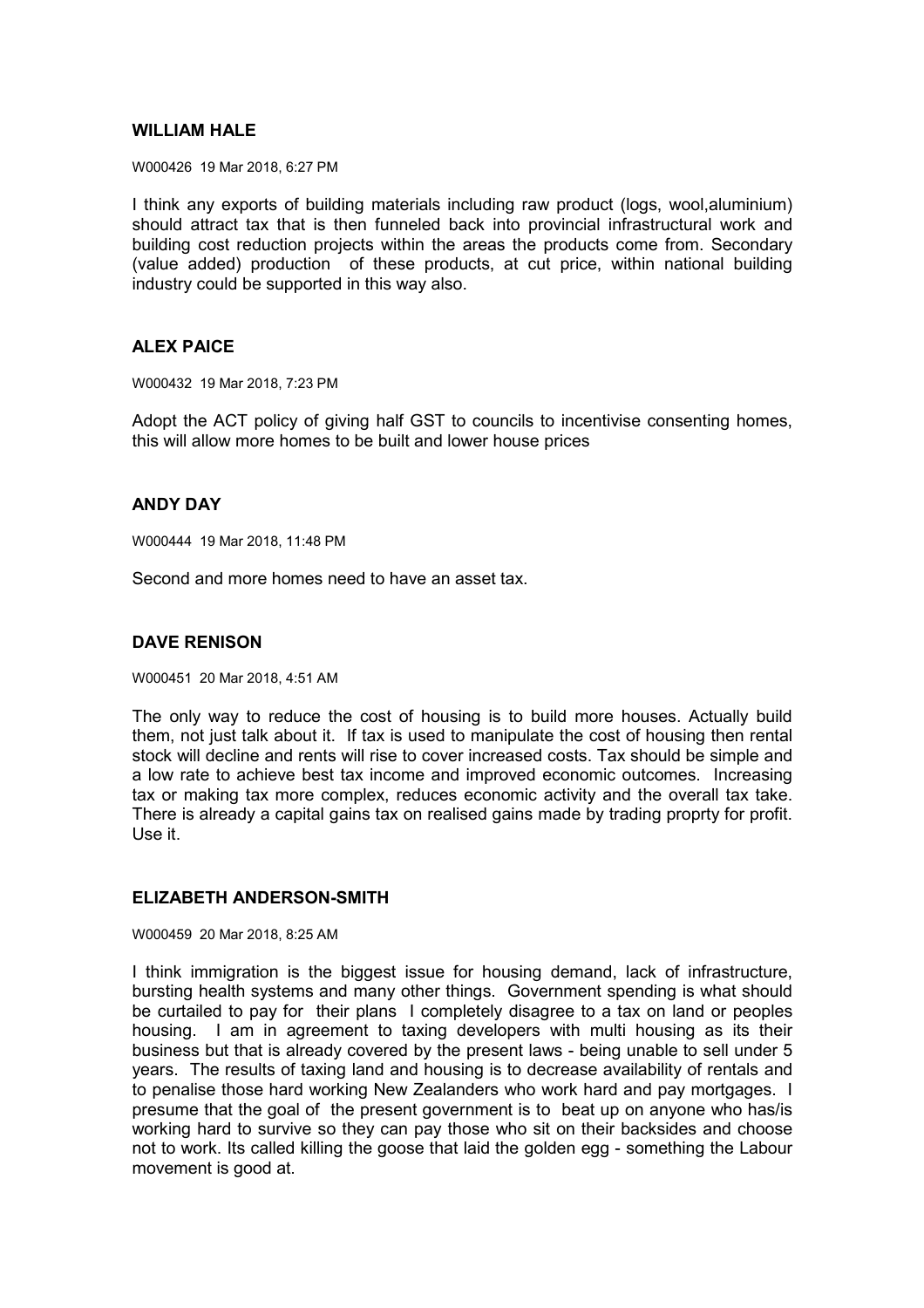## **JOHN CLEMO**

W000469 20 Mar 2018, 10:05 AM

Our current tax system has facilitated and encouraged mass investment into nonproductive capital, namely housing. There needs to be a strong shift in tax policy to discourage property speculation and to encourage more investment in our own industry and services - e.g. established and up-and-coming NZ businesses. This will over time reduce the risk in these investments, which starts a cycle - creating jobs, keeping our talent here, and shifting NZ from a primary economy into a tech/service economy.

#### **SIOBHAN KEOGH**

W000475 20 Mar 2018, 10:48 AM

We need capital gains tax in New Zealand, at least for homes which are not the family home or owner/occupied.

## **MARC SPARKS**

W000498 20 Mar 2018, 2:58 PM

Targeted subsidies are more effective and less wasteful that trying to use taxes for precision work. However, reducing wasteful red tape would realistically bring down the cost of housing for everyone. Reform RMA and take consent function away from Auckland council.

## **CARL PETERSON**

W000526 20 Mar 2018, 8:16 PM

Eliminating income taxes will immediately cause considerable re-investment in other more productive areas of the economy as many investors are freed up to look for taxfree capital gains in other areas outside of the housing market. Banning the sale of residential homes to non-residents would also be helpful. Housing prices will likely plateau or even drop somewhat; but the pain to investors will be mitigated by a drastic drop in residential mortgage interest rates. Funding a UBI from the proceeds of deflation will allow many unemployed urban families to migrate to depressed rural areas with their income; which will create blossoming new economies in those areas.

## **RAY MCKEOWN**

W000547 20 Mar 2018, 10:47 PM

The best thing the taxation system could do to manage property prices would be to treat the realised and unrealised gains from property the same as it treats wages. The largely tax free nature of property ownership is a direct cause of the wealth poured into it. Nobody has ever purchased a property, investment or otherwise, without some form of capital gain being a consideration but in the vast majority of cases this gain is never taxed.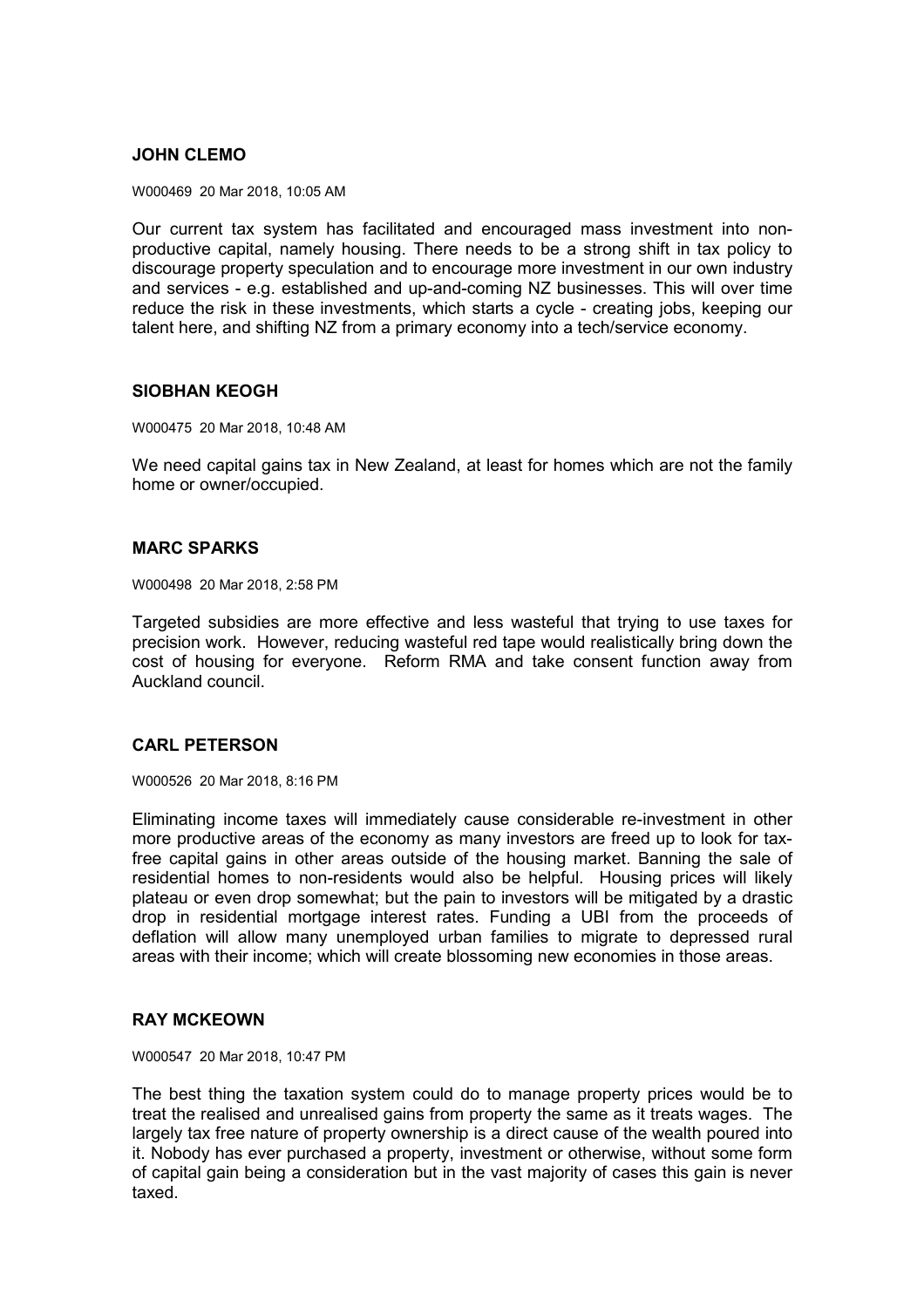## **JILL BEST**

W000568 21 Mar 2018, 9:28 AM

To improve the housing crisis, I would first restrict immigration. Don't bring in skilled migrants unless their qualifications can actually be recognised in NZ. Don't allow so many students to stay. Require overseas investors to buy only new houses. Reduce the mortgage deposit back to 10% so more people can buy. The accommodation supplement already assists low-income renters. Maintain a supply of State houses as "homes of last resort" for those who cannot find private landlords to accept them (often due to bad tenanting behaviour).

#### **CAROL NEWMAN**

W000585 21 Mar 2018, 10:33 AM

Interest free loans are the way to get young people into housing ie twenty percent of purchase price to be repaid in 15 years or house on sold to recover the debt.

## **ANONYMOUS**

W000587 21 Mar 2018, 10:37 AM

If you increase taxes on real estate and/or rental properties, it will decrease the number of investors developing new properties or improving the existing housing supply. This leads to a deterioration of the quality of housing, but does not reduce the rent because the underlying supply and demand dynamics have not changed. If anything, by increasing taxes you will actually raise rents because there will be even less available supply of housing since there will be less investors. I lived in San Francisco and Los Angeles for several years where similar policies were tried and subsequently abandoned because they led to the outcomes described above. The underlying dynamics pushing up home and rental prices is the rapid population growth in Auckland combined with a shortage of supply. We should be doing everything we can do encourage investment in real estate as a way of increasing the supply, which will bring down the rents to a more reasonable level.

#### **ANONYMOUS**

W000595 21 Mar 2018, 10:48 AM

The current tax regime favours owners of capital and unjustly burdens wage earners. This is not only inequitable, it results in poor utilisation of capital and lower than necessary income and employment. Nowhere is this more obvious than in the property sector, where speculators and home-owners benefit while those that are renting are punished. It is unfair, pushes up house prices and drives even greater inequality. Ultimately, it is in everyone's interest that we address the loophole in the tax regime. Top's proposed reform will not collect even one additional dollar in tax – they want to change what is taxed, not the amount of tax collected. Any increase in revenue will be used to reduce income tax rates. Under the reform proposed, around 80% of the public will be better off, the 20% that aren't can well "afford" it. The current system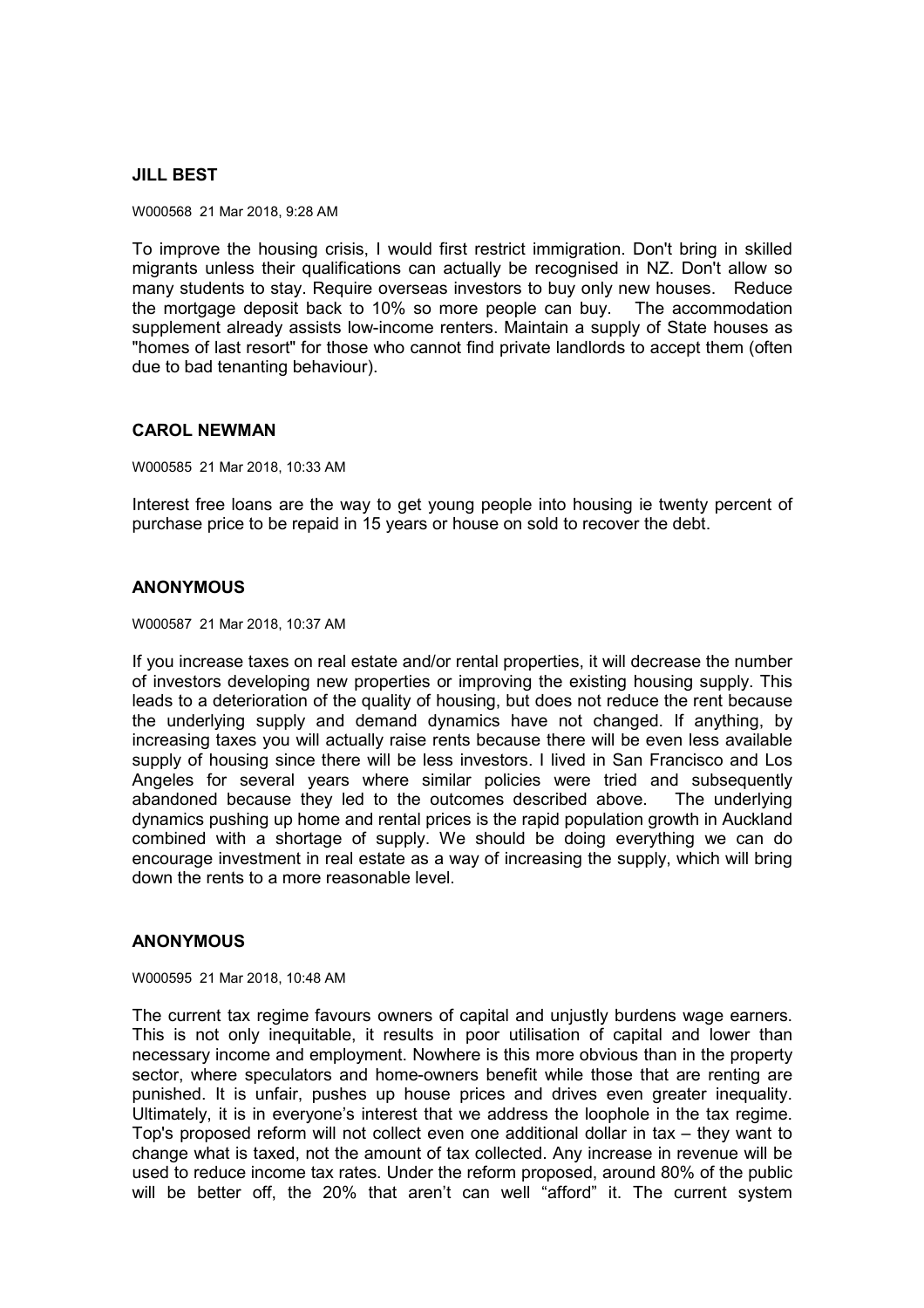encourages borrowing and speculating on land values. This is why there is a housing crisis! Please go to http://www.top.org.nz/top1 for more details.

#### **STATHI TRIADIS**

W000613 21 Mar 2018, 11:47 AM

Taxing all capital income, including imputed rent, land and buildings, with a comprehensive capital tax, would remove the tax loophole that causes favoured investment in housing, bringing down pressure on the property market.

#### **PHIL ASTLEY**

W000618 21 Mar 2018, 11:58 AM

It's the system and NZ that's broken. We need to maintain building standards - which are still behind those in say Europe, and to stay Kiwi. Hopefully the brightline test and bans on foreign buyers will stop speculators. Kiwi homes are for Kiwis (native or immigrants) to live in - not to make money from. But there's no easy fix. We require a complete rebuild, including re-connecting with those who don't feel part of NZ culture. We also need to diversify away from AK. More and more can be done wherever there is power and a fibre connection. Yet or culture still assumes we need to be where the people are and it becomes self perpetuating. As a non Aucklander I'm quite happy to keep them their - but so many ordinary Kiwis in Auckland are struggling to live with the results. There are problems elsewhere - but these would be helped be transferring some of the population out of AK.

#### **CHRIS PLIMMER**

W000624 21 Mar 2018, 12:09 PM

The government should not be involved in housing. it is a self regulating market. Regular people cannot afford houses, how can the government build house for people and make them affordable then? can't be done, its simple math. Land prices are too high at the moment from letting alot of people in, it won;t last and the gov will get burnt when there is a correction. Its simple, people will move ifthey can;t afford a house in a certain area, not the governments concern.Govt getting into housing will be fatal...

#### **ANONYMOUS**

W000633 21 Mar 2018, 12:47 PM

Even the "Family home" should be taxed. I support TOP party's policy on this one: "The current system encourages borrowing and speculating on land values. This comes at the expense of investment in our productive businesses, which are held back by a lack of investment. All productive assets – and that includes the house that provides you with your accommodation each year – are or can produce income each and every year. All income should be taxed, whether it is in cash or in kind."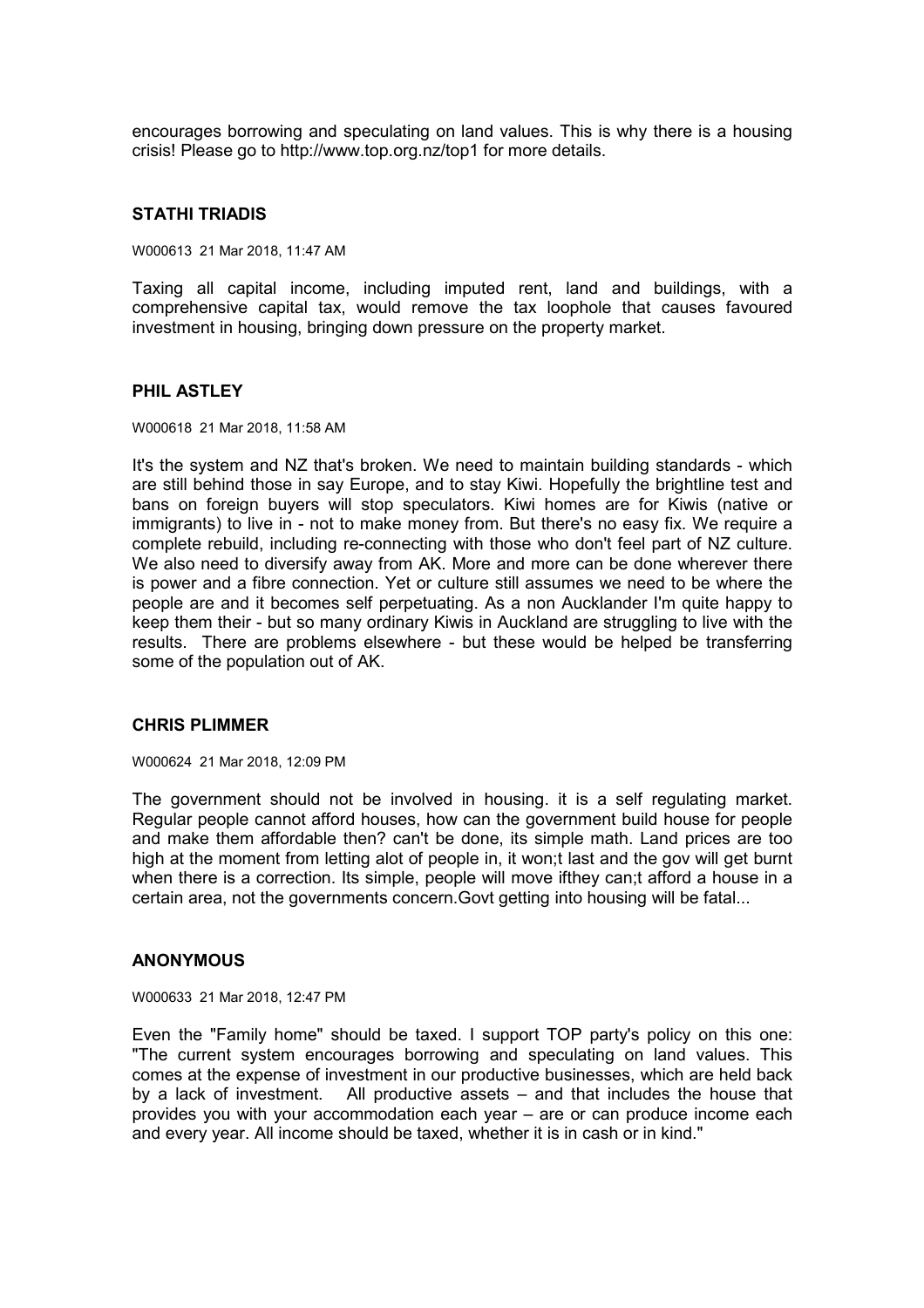## **WILLIAM GIRIMONTI**

W000646 21 Mar 2018, 1:21 PM

The government and the tax system should have no correlation with the housing market at all. The housing market is one of the cornerstones of the New Zealand economy. For the government to attempt to manipulate or control that market can have disastrous effects in a free market. Every layer of governmental control has its associated costs which ultimately hurt the end consumer with increased costs. Any regulation, manipulation or control of the housing market will have an immediate impact on the rents people will pay as the cost to owners will increase. As with any business in every industry, all increased costs of doing business always flow to the consumer. If you want to help those who are renting, do not force the prices of rent higher. If you try fixing rents to a maximum, house owners will revolt and you will lose housing stock. Housing availability will take a large hit, thereby increasing demand even further. If you think we have a housing crisis now, it will get much worse.

# **DAN THURSTON**

W000667 21 Mar 2018, 2:05 PM

It's not taxation's job to make housing affordable, but it's definitely taxation's job to ensure balance, and the current taxation approach unfairly favours investment in property over anything but the short-term. Land banking of any form, even indirectly through ownership of land on which the family home is sited, should be taxed in order to disincentivize the unfettered build-up of non-productive capital, and the use of that capital as leverage to gain further financial advantage.

## **RAYMOND STEIN**

W000674 21 Mar 2018, 2:31 PM

I think the tax system can assist in making/keeping housing more affordable but it is not entirely the responsibility of the tax system to do so. If I was in the fortunate position to own multiple properties, then I'd like my property values to remain high. If I am looking to get into the property market (my own home, not as an investor), then I'd like to prices to be reasonable/low. I think we need to be careful not to wipe off hundreds of thousand of value from people's existing property portfolio. That said, I think any profit that is made from the selling of one's property excluding one's primary home, should be taxed. Affordable (in Auckland) for me would be under \$500k for a 3 bed-roomed, 2 bath-roomed, warm, dry and comfortable house of around 120 sqm excluding garage/carport.

## **LUKE COPSEY**

W000691 21 Mar 2018, 3:14 PM

The rents only increasing as the investors get more and more control over the property market. The more people renting, the more demand for rentals and hence an increase in rent. Capital gains tax needs to be implemented ASAP and for all property. If you say it's not for people's family homes, you're creating a loophole for investors to find a way of avoiding tax. Just tax all property sold ASAP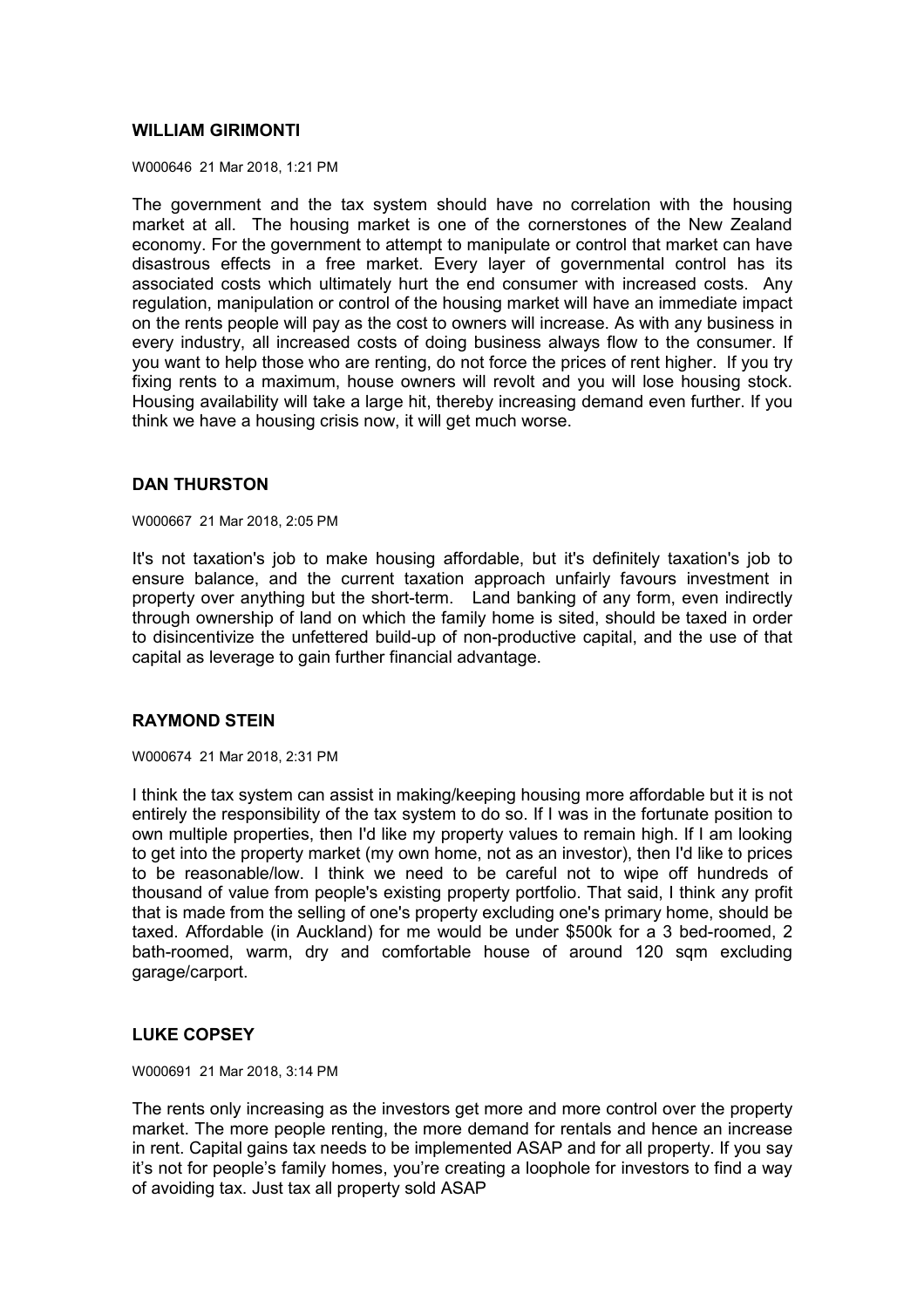## **MARGARET DELBRIDGE**

W000703 21 Mar 2018, 4:02 PM

Capital gains tax has been discredited as a means of reducing house prices or providing affordable housing everywhere it has been implemented, including NZ with both brightline and intentions tests. Neither has made an iota of difference, Tax is not an answer, let alone the answer to affordable housing. Lazy thinking by govt to even consider it. Govt needs to think harder and more broadly amd get rid of many of the controls and regulations around land use.

## **IAN CADDIS**

W000740 21 Mar 2018, 6:54 PM

Free up the range of building materials that can be imported to NZ, many of which already meet or exceed current materials standards. Once opened to competition some key material would see prices fall by more than 50%. At the moment import of some materials are virtually cartel controlled. Some locally produced materials (eg timber) are solitarily controlled and could already be supplied to the industry at far lower prices than tax adjustments / incentives could produce.

## **JAMES WARD**

W000751 21 Mar 2018, 7:44 PM

Give citizens the ability to claim the tax they pay on their mortgage against income tax.

## **LEON SALTER**

W000770 21 Mar 2018, 9:00 PM

A land tax would curb land speculation and flipping, and would also encourage all land to be productive - discouraging empty properties, putting more into circulation thus decreasing prices

#### **JEANIE MOORE**

W000781 21 Mar 2018, 10:01 PM

Housing affordability is the result of supply and demand - basic economics. Make building more affordable with less regulation to increase supply. There are many mechanisms to use other than an envy tax on those who have worked to succeed. Sort the RMA out to start with. I fail to understand why the Government wants to penalise those who have worked hard and made sacrifices to save and buy their own properties (as opposed to spending their income on items like alcohol, drugs, expensive clothing etc). It removes the incentive to save for the future through paying off the mortgage. The middle income NZer's will be the ones who lose out as the very rich will find the loop holes.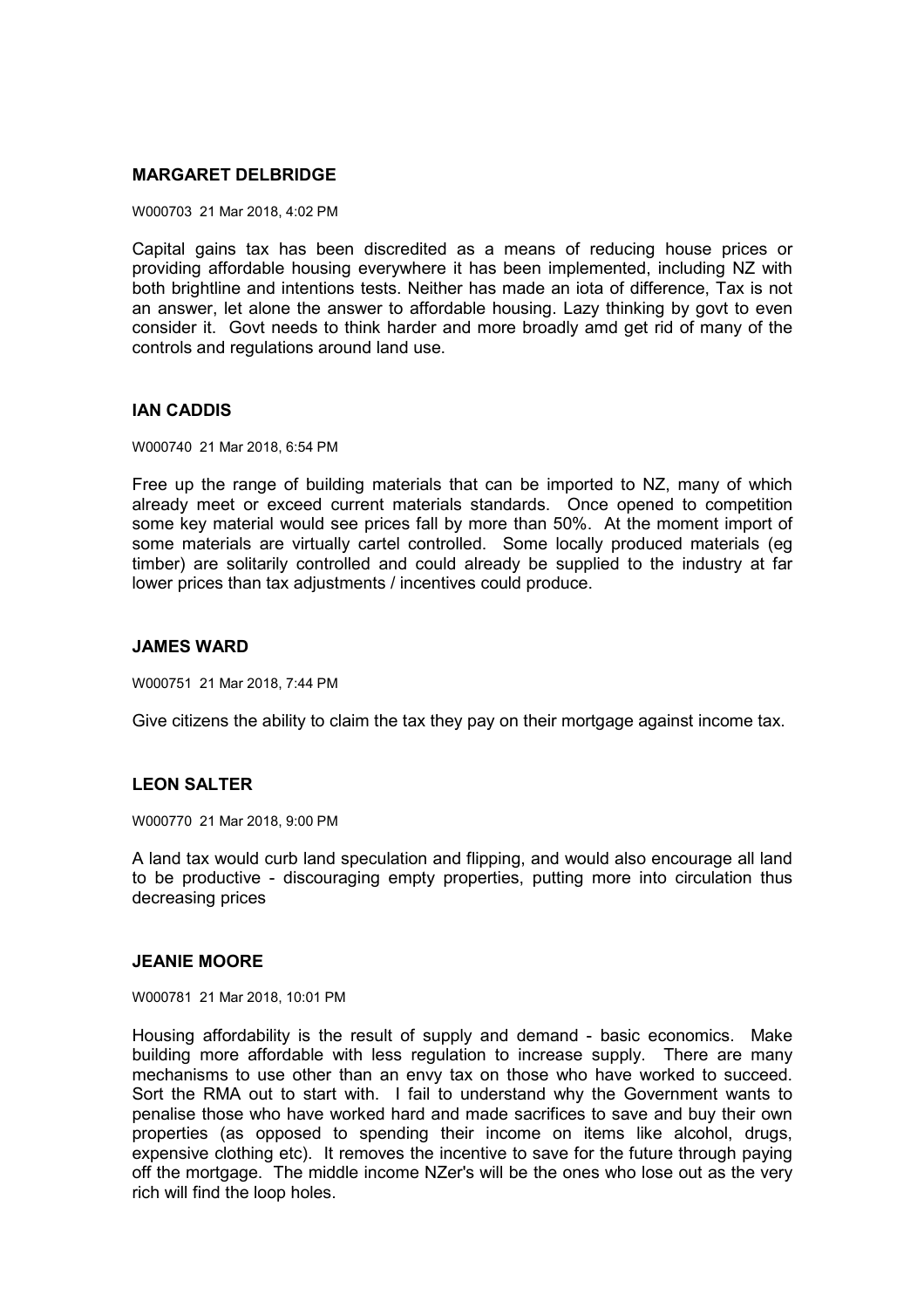# **PAUL WHEATCROFT**

W000799 22 Mar 2018, 7:06 AM

Make retirement investments such as KiwiSaver more tax beneficial than housing.

## **ZOEB ALI**

W000808 22 Mar 2018, 8:28 AM

Yes, Property which is not a family home should be taxed or only at least one more home other than first family home can be exempted but if an owner has more than two properties should be taxed. Also Government should encourage more investment property owners to rent out their properties on market for low and resonable rent by offering some incentives such as free property maintenance below certain amount annually or any other measure.

#### **GRANT NICHOLSON**

W000817 22 Mar 2018, 8:59 AM

Tax should not be charged to property, either by local rates or by capital gains tax. The housing market is complicated, and tax will unfairly distort it. I do not support any new taxes on property owners.

## **BRUCE MERRETT**

W000832 22 Mar 2018, 11:03 AM

Housing will be made more affordable if... Investment property is taxed & the revenue offsets co-ownership schemes for first-timers. Also possibly offsets material building costs (but not labour cost subsidies.

#### **CAMERON WHYTE**

W000847 22 Mar 2018, 12:36 PM

Nz must level the tax playing field to incentivise stronger investment in our productive sectors. We should implement policies that will put a hold on property price inflation and allow productivity and wages to accelerate. Two sides of the same coin!

#### **B LEE**

W000865 22 Mar 2018, 2:04 PM

Examples in Canada (Vancouver) tried to address housing prices via taxation. They've imposed a non-resident 15% sales tax on houses and a municipal wide "vacancy tax". End result was marginal at best, yet housing prices continue to rise. Redo the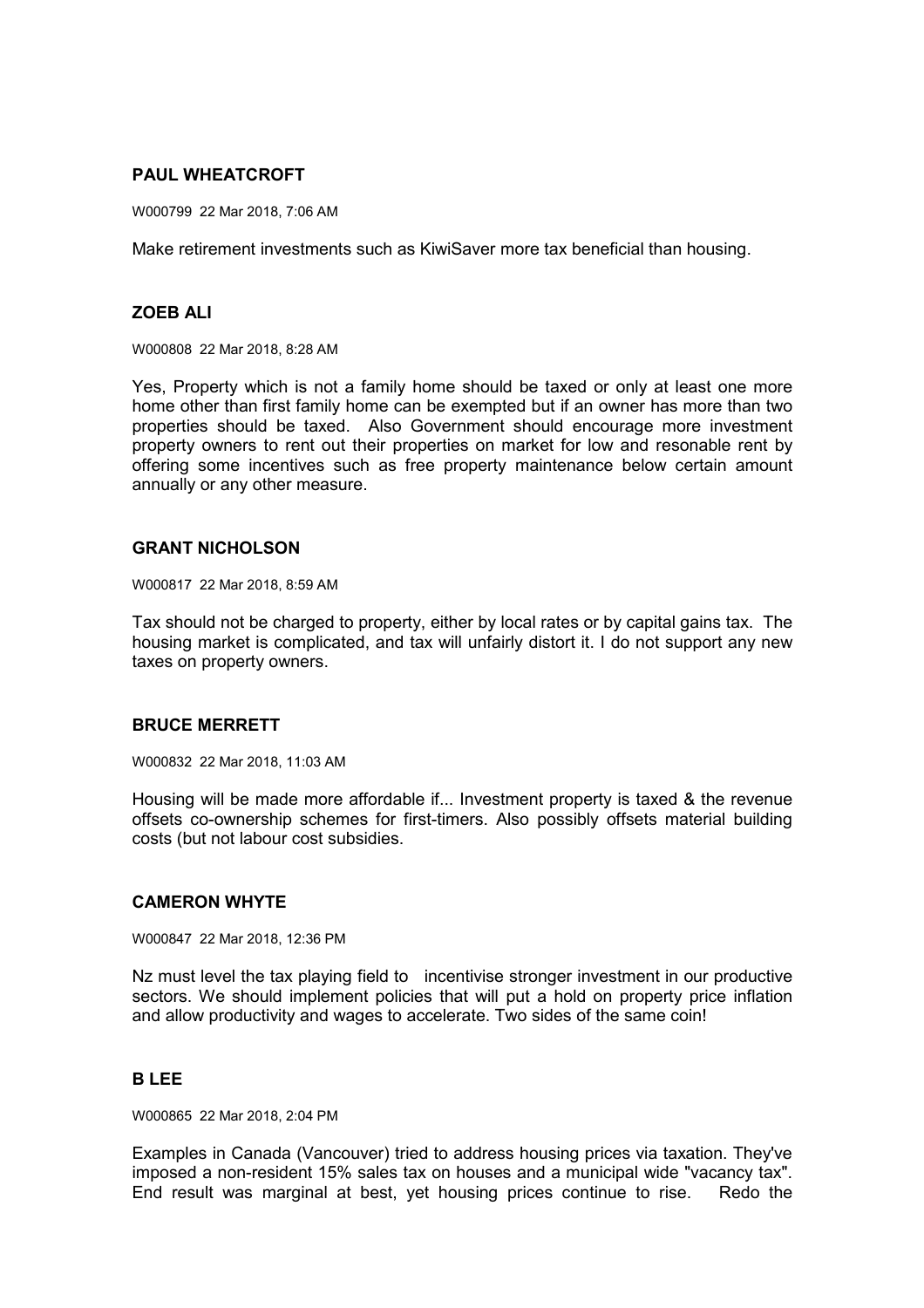Resource Management Act 1991 to allow for more density building, create more houses, reduce the red tape. Bring land and building costs down. If you're going to tax, at least tax it enough to really stop wealthy non-residents from buying. 15% was a joke in Vancouver.

#### **MIA GRIFFITHS**

W000872 22 Mar 2018, 2:22 PM

I would like to see a capital gains tax on rental properties sold before 2 years is up as well as multiple rental property holders. I believe mum and dad home owners should be exempt if they have one rental property. We have survived 21%interest rates, Muldoon price freezes and are trying to help ourselves in retirement as the Government also stopped paying into super fund.

#### **ANONYMOUS**

W000905 22 Mar 2018, 7:17 PM

Most are aware that a CGT is not going to make much difference to pricing. THE NZ system on housing is just based on developers approaching authorities in terms of developing new subdivisions, asking them in many cases to modify their city or district plan through rezoning. If they do not succeed, they have a go at Court and often succeed. These developers are not going to develop small 1-2 bedroom places able to be modularly enlarged later down the track but want the Full Monty. Talking to a City council CEO today, I suggested to set out clearly to developers what they want, buy the land and take ownership of the development by asking architects to do project competitions by outlining perhaps 5 or 6 different complexes... from car free area with a large covered secure area for vehicles but able to restrict costs of infrastructure and housing.. no garage no large sealed driveway (less storm water). A CGT of 10 years would encourage landlords to invest in the housing stock + improve

#### **LLOYD MEIKLEJOHN**

W000923 22 Mar 2018, 8:09 PM

Housing in our metropolitan areas is now the preserve of the rich, with others forced into substandard conditions that are bad for them and cost our society more in bad health, education and social outcomes. This should be a PRIORITY in taxation reform as it cuts to the heart of the issues facing our country overall.

## **JOHN BROUGHTON**

W000946 23 Mar 2018, 11:21 AM

You are using a broad category as your title "...........make housing more affordable", but only seem to be concentrating on rental and investment property. If you start to interfere with the housing system (using tax) you will create unforeseen circumstances further down the chain. Tax is not the mechanism; what needs to happen is to review all the blockages of the processes of making land available and all the extremely costly charges relating to building - particularly by local government. Building has become a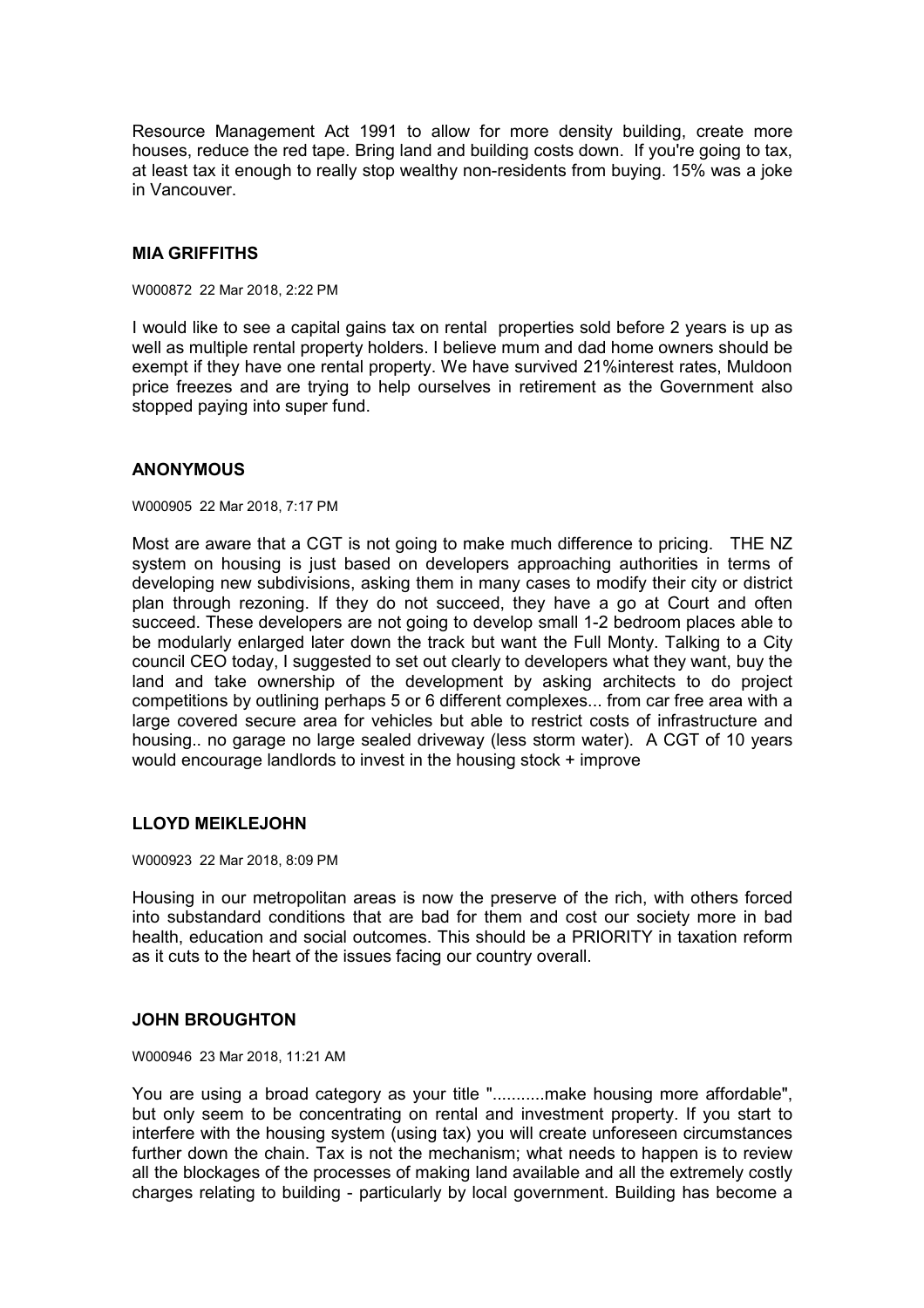nightmare in NZ with all the red tape, time delays etc etc. I know many builders of old who won't now go near a building development because it has become so complex, expensive and time consuming. Simplify and standardize building regulations to make them unambiguous.

## **CATHERINE OLSEN**

W000982 23 Mar 2018, 6:04 PM

By taxing residential property you will discourage land banking. This will achieve either the sale of houses by land bankers or opening their houses up to the rental market. Either way we get more houses in the market within a very short timeframe.

#### **VICKI RICHARDS**

W001016 24 Mar 2018, 10:08 AM

Land should never be taxed. Developers should pay tax on profit made from selling a house. If everyone had to pay tax to live in a house, no matter if they owned or rented, to help cover resources, then it would be fairer. If we rely on the top 10% to pay 50% taxes then those top 10 will leave NZ for somewhere else. When families can not afford to have another child they should not have another child. User pays tax is fair.

#### **JAMES FLOCCHINI**

W001038 24 Mar 2018, 3:11 PM

Tax in the form of a capital gains or stamp tax do not do anything to control the price of housing. Many examples from around the world show this to be true. The market simply adjusts and moves on making no impact on housing affordability. If a capital gains tax is introduced then call it what it is, just another tax.

## **LISA RICHARDSON**

W001047 24 Mar 2018, 3:57 PM

Housing whilst to high for new home buyers taxing the system will only make things worse for tenants and new home buyers. Sellers and landlords will attempt to recover costs. Tax's are already being paid on these items and I think the 2 year capital gains tax currently has assisted in slowing down speculators anyway

#### **M S**

W001063 24 Mar 2018, 5:05 PM

My idea is nz should stopped making Mortgage interest rate as part of expenses, nz dont gain anything doing this far more we pay investor during negative gearing and investor will keep on flipping their investment property once their income becomes greater than their expenses to avoid tax. Then They will take a new loan so that They could make claim for losses again. Why they could claim for negative gearing? Do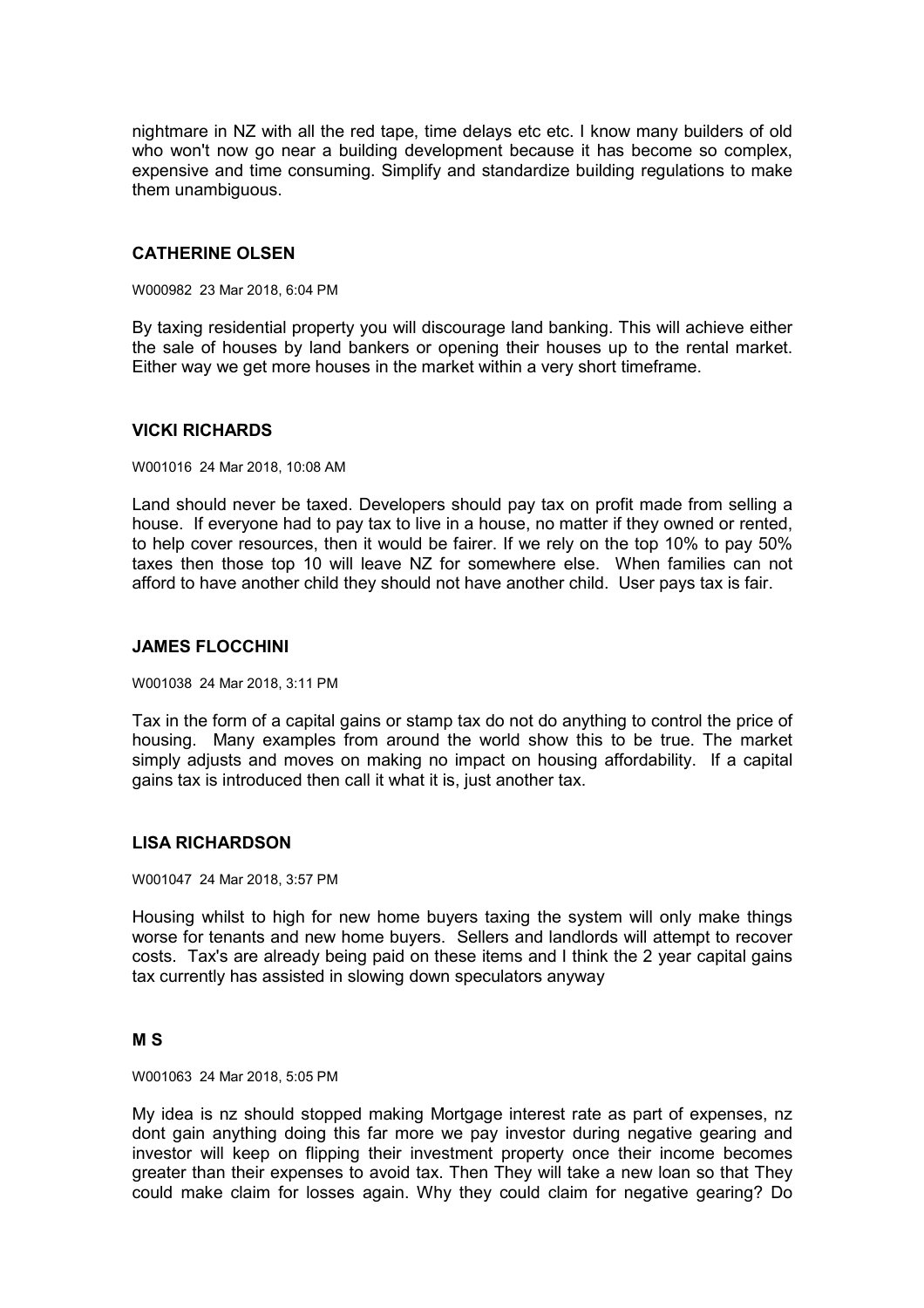They pay tax every revaluation value gain? Every investment property sold should be tax higher Than owners occupied house being sold.

#### **ALISON LAURIE**

W001089 24 Mar 2018, 8:07 PM

Taxation should be increased, by taxing more things, and collecting the taxes that should be paid by the super wealthy. More money would then be available to build state houses and apartments, available to people at affordable rents. Housing should not be a private business for the wealthy to exploit those who rent. Housing isn't a product! Business should be earning profits from production, not from property transactions or rental income, especially if they are actually picking up the rent subsidies provided to the poor.

#### **MAURICE UPTON**

W001103 24 Mar 2018, 9:33 PM

Taxing businesses and working people more on top of their already 30% tax plus 15 %gst plus fuel tax is counterproductive It will only reduce the individual's ability again to save and do what they feel is best with their money. If the government wants to make housing more available they need to make available more greenfield sites, let people build smaller houses on these sections instead of being required to fill 85% of their section. It appears that councils have limited Greenfield sites around major centres for domestic housing. Also the govt must find a way of making New Zealand a high wage economy, at the moment workers do not have enough extra cash left over from paying tax, rent and student loans to be able to save for a deposit to buy a house. Government current road user tax and petrol tax must be used to connect new housing Greenfield sites with large Motorways so workers can efficiently move to their place of work without obstruction

#### **BLAISE STEVENS**

W001114 24 Mar 2018, 10:31 PM

A tax on capital-value would encourage allocation of capital to productive enterprises, and reduce the speculative value of owning housing. It would also allow funding of public expenditure without disincentivising labour or productive investment.

#### **LES NEWMAN**

W001127 25 Mar 2018, 6:11 AM

One thing I fear is a annual land tax or property tax as many folk have a home that has risen in value due to inflation but they are cash poor and any imposition of this kind of tax is unfair as it taxes something that is completely beyond the control of the home owner and in many cases may drive them out of their homes and at worst into rental accommodation with all it's attendant issues. Any thought of putting a charge against a house until sold or the owner has died to cover any tax would also cause anxiety to an older person at a time that they should be enjoying the fruits of their labour not worrying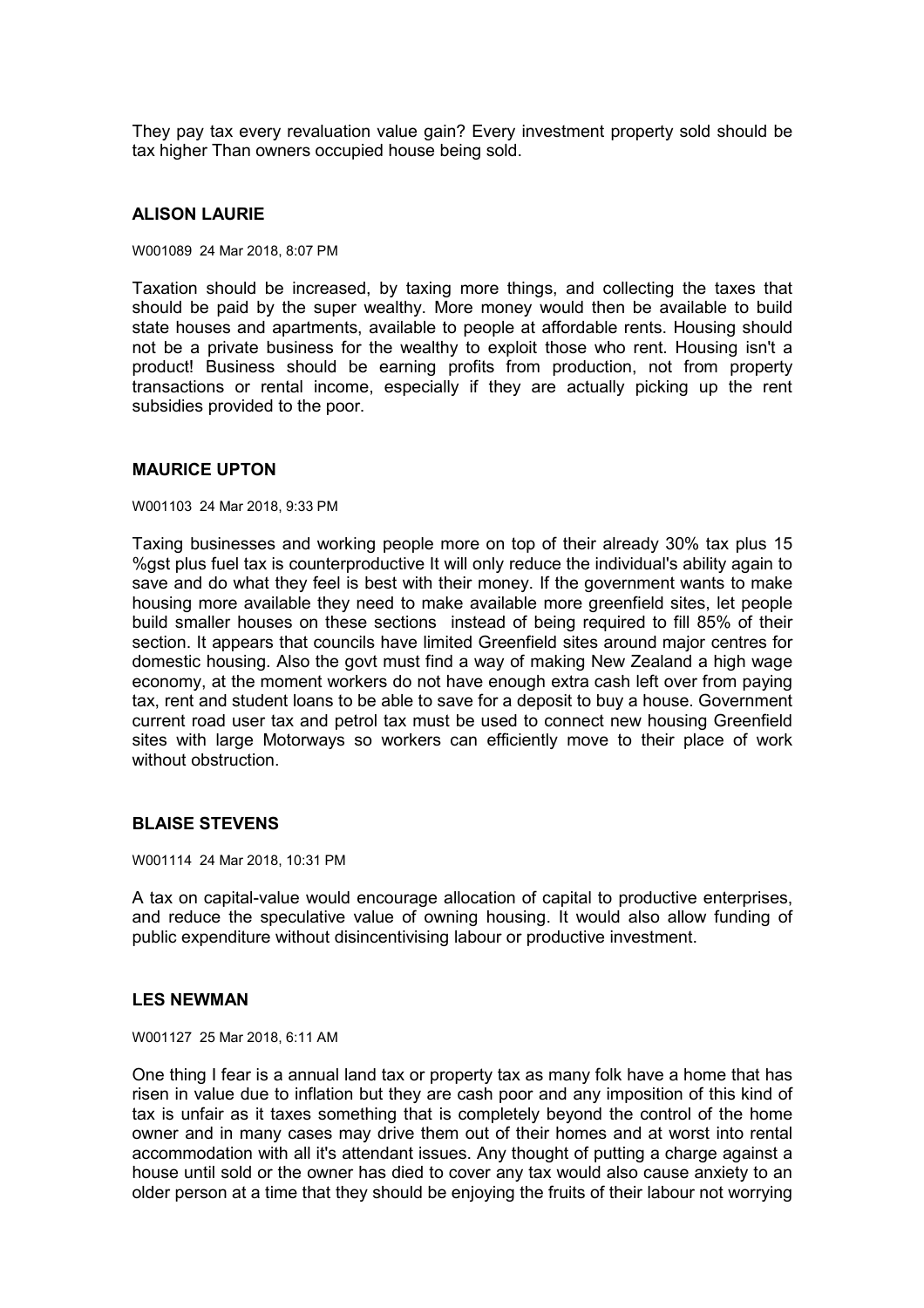about how to pay taxes Government should learn to live within it's means keep to its core business. Health care should be funded like ACC then the fund manager could use all of NZ's hospitals and health care providers to get the most cost effective efficient care for all NZers without DHBs going begging to Govt for more funds and maybe hip/knee replacements would be done on time

#### **JORDAN DOWNES**

W001137 25 Mar 2018, 8:00 AM

The housing market is stabilising now. Adding in any more tax or regulation runs the risk of destabilising it and house prices crashing. This may be good for the people who do not own a house but what about the young families who have bought a house for \$700k and it then ends up worth only \$500k, these people would be in debt for many years and have no way out.

## **DONALD ARCHER**

W001147 25 Mar 2018, 9:38 AM

I wouldn't want to see capital gains tax on individuals. Maybe there are some rules around what an individual is and a commercial operation. Might be something like restricting the number of properties that can be sold In a year. For renters it is very difficult to get ahead with high rent costs, maybe tax incentives for these people to save / invest in appropriate plans such as kiwi saver that can be used for deposits in homes.

#### **PAUL MCGRATH**

W001156 25 Mar 2018, 11:40 AM

Less tax more money left for people to live

# **ANDREA SPEARS**

W001189 25 Mar 2018, 3:00 PM

So long as low to middle income families are not suffering If someone sells their FAMILY home, NO tax should be paid. A holiday bach, or investment property should be taxed when sold. If a family home is sold due to death of owner (estate), then it should NOT be taxed.

#### **REECE MOODY**

W001198 25 Mar 2018, 3:45 PM

Firstly, I am of the opinion that the Tax Working Group is a facade. Rather than 'how can we overhaul the tax system', I think it is a front for 'how can we increase the tax take'. Because that is how Labour works. So my answers may seem somewhat cynical since they are in that context, but are no less valid. It is not the responsibility of the tax system to make housing affordable. State-subsidised housing may make housing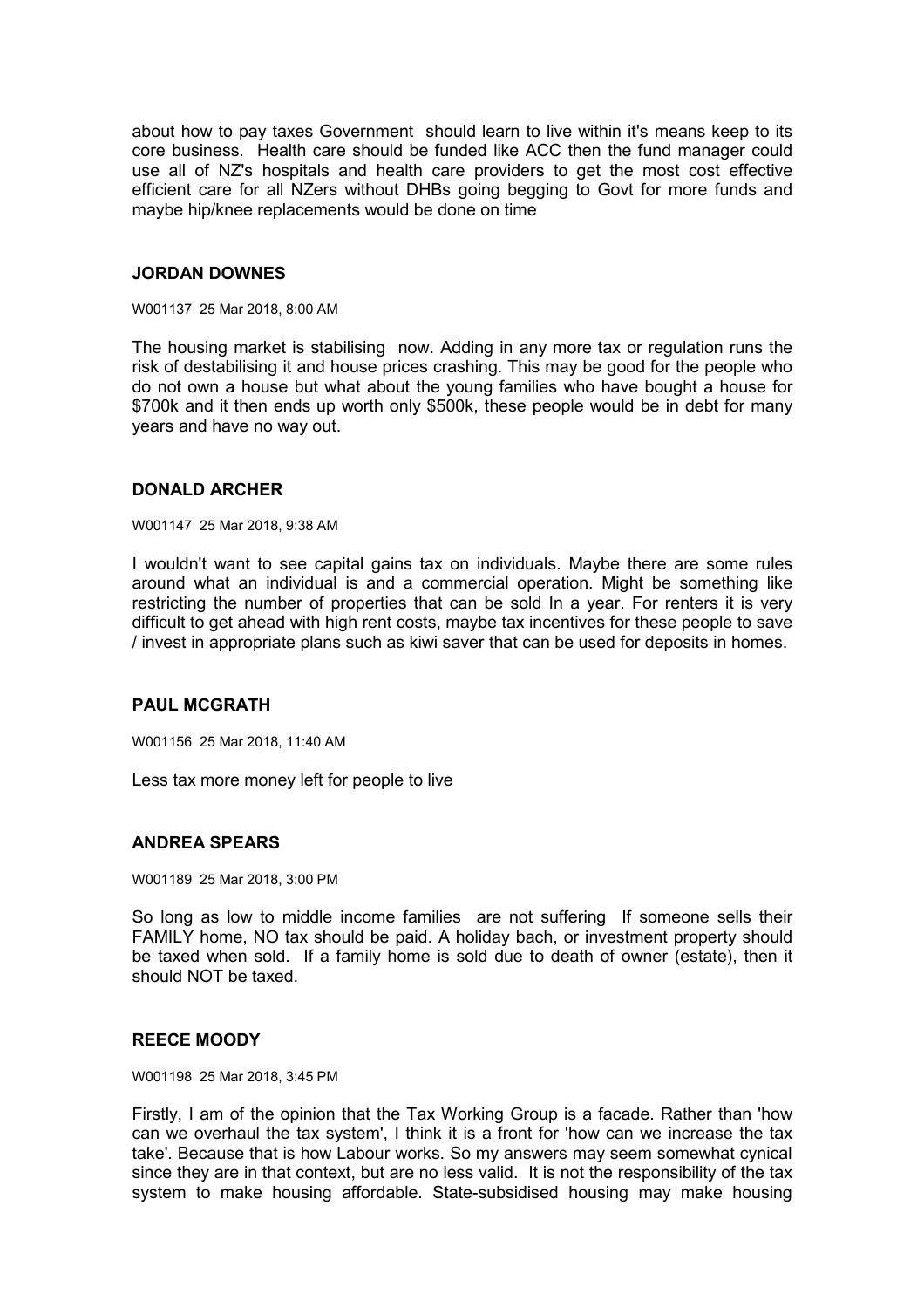cheaper, but the trade-off is that the government has an interest in the property. I can envisage this being taken too far (because it always does), since subsidies aren't going to stop the market increasing: 'If the government subsidises some properties, why not all properties?' (Extreme Socialism). 'Why subsidise properties, shouldn't the government own all property?' (Communism). The obvious (and only) solution is to restrict the property market to New Zealanders. None of this needs to happen.

## **OLIVER KROLLMANN**

W001220 25 Mar 2018, 5:43 PM

The most comprehensive approach I've seen so far is the one described in the flagship policy of The Opportunities Party (TOP), which seems to be based on the findings of the previous two TWGs (which makes me wonder why we need another one now, but that is a different topic). I would want to see a policy framework like TOP's flagship policy implemented as soon as possible, with a phase-in period of 15 to 20 years, to give people time to adjust their investment strategy. Forget about public outcry, forget about angry homeowners - it's just people trying to protect their privilege, which is human, but also inherently unfair, and that needs to be fixed. The exclusion of the family home and thus keeping the so-called "Kiwi Dream" sacrosanct and untouchable, is a huge mistake. I've seen it in my own neighbourhood, where three homes have been sold in as many years for between \$100k and \$250k more than it cost to build them. It's Kiwis ripping off Kiwis because they can, and it's a disgrace.

## **RICHARD SMITH**

W001239 25 Mar 2018, 7:54 PM

Capital gains tax for any property sold within 5 years of purchase. This will reduce property speculation. Higher rates of Capital gains tax on 2nd or 3rd properties sold by an individual or company.

# **KEVIN KLEMPEL**

W001247 25 Mar 2018, 11:35 PM

Moving to a consumption based tax system and away from an income based tax system would of necessity require that all trading activity would be taxed at rates appropriate to the needs of the state and the needs of a working economy. While a form of capital gains tax and in itself no bad thing, so long as the payers could see a return in the form of no income tax and the myriad associated rules, the rising cost of housing would be tempered by the knowledge that there is a cost to be had from the gain. The current distortion of capital flow into property (while not being stopped as property will no matter what continue to remain an investment vehicle unless mercilessly taxed which benefits no one in the end, including the state) would be tempered by gains to be had (also taxed at any sale point) in alternative investment vehicles. Adjusting the consumption tax rate to suit the need of provision and availability would allow the state to better manage the market and the market incentive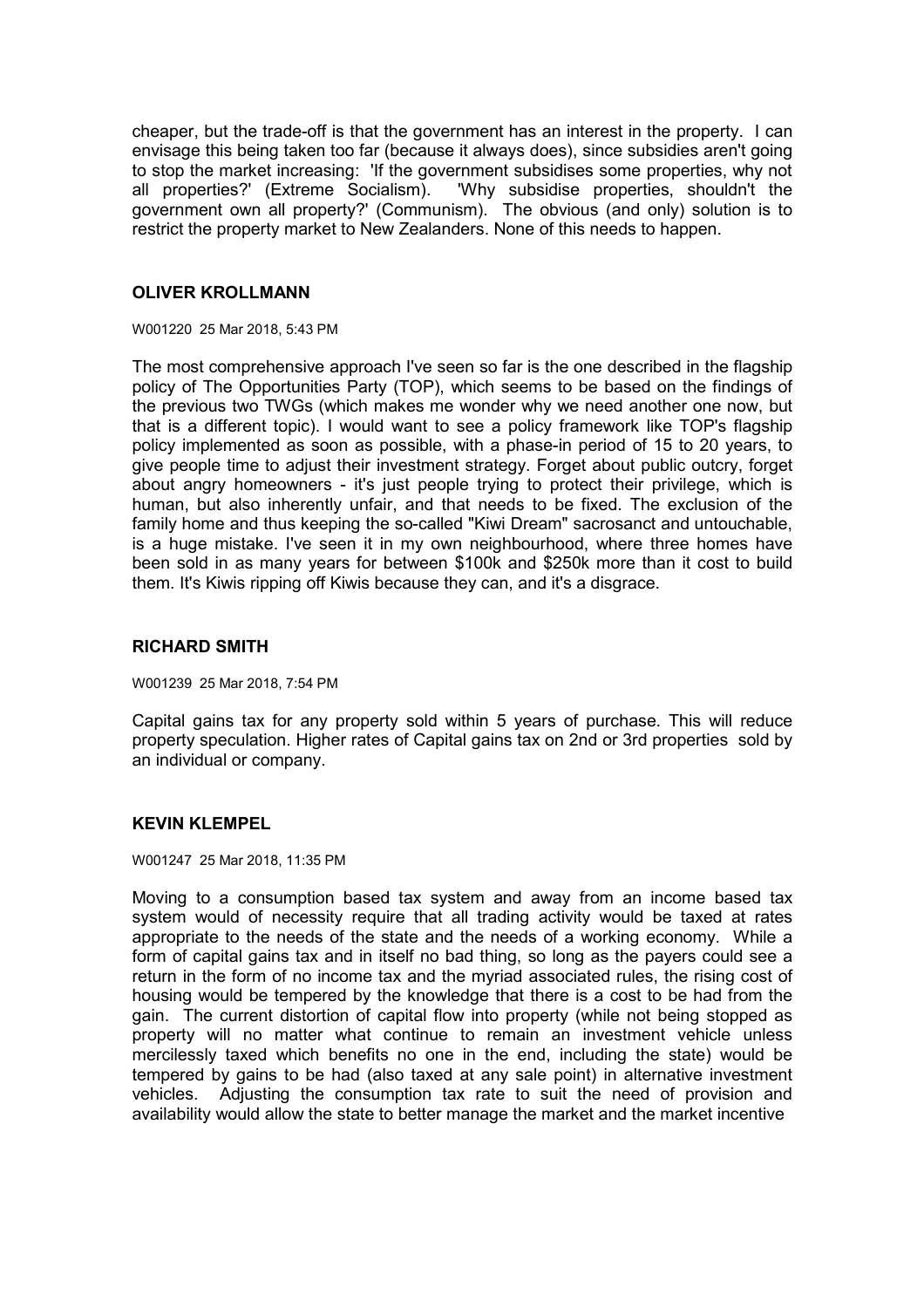## **CHRUS SIMPSON**

W001252 26 Mar 2018, 8:16 AM

There are ways to limit speculation and these could be strengthened but to tax the family home is absurd. Limit rental properties to 5year hold to stop flicking but investors or developers already pay tax on this. Having had very high mortgages from the 1980s-22 to 25 % our house had cost way more than its value so how does this get allowed for.?? The future is in more people rating but with better protections as on Europe as renting frees up capital for living, investing in other things. The kiwi focus on home ownership needs to change.

## **IGOR DIVJAK**

W001271 26 Mar 2018, 11:10 AM

Tax all real estate appreciation but provide an exemption if you buy another house within 3 months. That way if you are moving you don't pay tax but if you are selling for profit you do. An exemption on the family home won't work, it doesn't work well in other countries like Canada it just forces people to live in their rental property for a couple of months or just change their mailing address. The incentive is very high. Impossible to prove exact residency.

## **AMY DONNELL**

W001283 26 Mar 2018, 2:53 PM

I agree that Tax should help make housing more affordable in the way of taxing those who use housing as a business and opportunity for gains. I believe that capital gains from sales of houses that are not 'family homes' should definitely get taxed as it is a business and should be taxed as one. It is no different from a conventional business who sells products and services, only the product is the house. If this was taxed at least this may slow the developers and 'flippers' and provide the government with some money to help those in need of accommodation who cannot even afford rent. Another way the government can support first home buyers is a rent to own scheme like they had several years ago in NZ, and also cracking down on houses that are left untenanted or 'land banking'. Thank you for hearing the voices of everyday New Zealanders. Amy

## **DAN BROADHURST**

W001315 27 Mar 2018, 5:35 AM

It is superficial to claim that property capital gains tax is the answer. It is also unreasonable to suggest that other investments are taxed more heavily. For example capital gains on shares aren't taxed either if you aren't a trader. Why introduce capital gains on one investment and not another, especially when its been proven not to work in the way suggested? This suggestion is macroeconomics gone wrong. The model is broken and still we're trying to shoehorn a crude, politically motivated fix into the neoclassical economic framework when we should be looking at the framework instead. It's pointless just punching at balloons like housing affordability without attacking the model that drives it. Why has housing increased so much when wages haven't? Why does NZ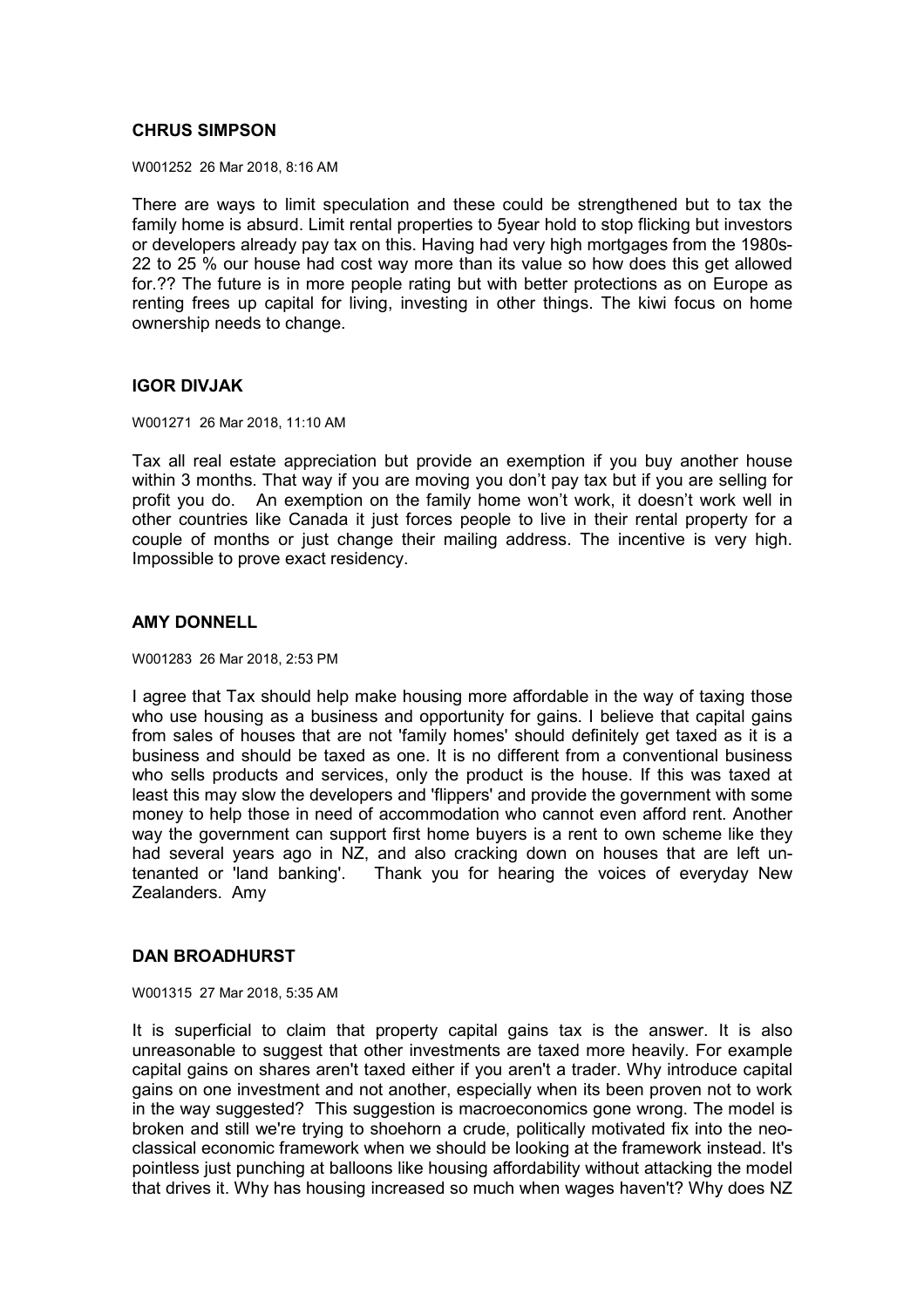have a low wage economy? Who can afford such high prices and how are they getting their money if it's not from NZ wages? Immigration policy affects supply/demand in all those areas, perhaps we should start there.

# **H TAN**

W001320 27 Mar 2018, 7:57 AM

The housing market is driven by supply and demand. Taxing it will just punish the regular people.

## **ELOISE O'SHEA**

W001334 27 Mar 2018, 9:10 AM

I am a young professional, I have been working full time since leaving high school as well as studying part time. I feel like a lot of young people really aren't motivated to buy their first home because it seems so unrealistic. By the time they are ready to purchase a home, the houses within a one hour train ride to work are averaging on 350-400K. I feel like there should be some sort of tax exemption for people under 25, even just 15%, but instead of it going into their wallets - it goes into their Kiwisaver. This could be one way of ensuring at least some portion of students and YOPRO's are more motivated to save to buy their first home because by the time they are 26 their kiwisaver will at least be on the way to having a small deposit. This will in turn make younger generations more motivated enough to go out and purchase rather than struggle to pay the ever rising rent.

# **BEVAN LEWIS**

W001338 27 Mar 2018, 9:55 AM

I agree that housing costs aren one of the major challenges New Zealand faces. I've said elsewhere that taxing long term capital gains isn't really sending a good signal about long term saving and investment in the economy, and I think it would be a blunt instrument with bad side effects. The main way to encourage cheaper housing is to encourage development (low compliance costs for new houses, more trades training programmes, easy subdivision), restrict lending, ban non resident sales and increase building of cheap basic houses. The actions over the last few years in tightening lending and taxing short term profits have had a big effect. The best way the tax system could benefit housing is to make rents cheaper, encourage more building and reduce demand in areas where there are obvious housing shortages. Some ideas: reduce or eliminate GST on rent - stamp duty on sales of existing houses (higher rate in Auckland while median price is a certain amount above the national average)

## **ANONYMOUS**

.

W001353 27 Mar 2018, 11:33 AM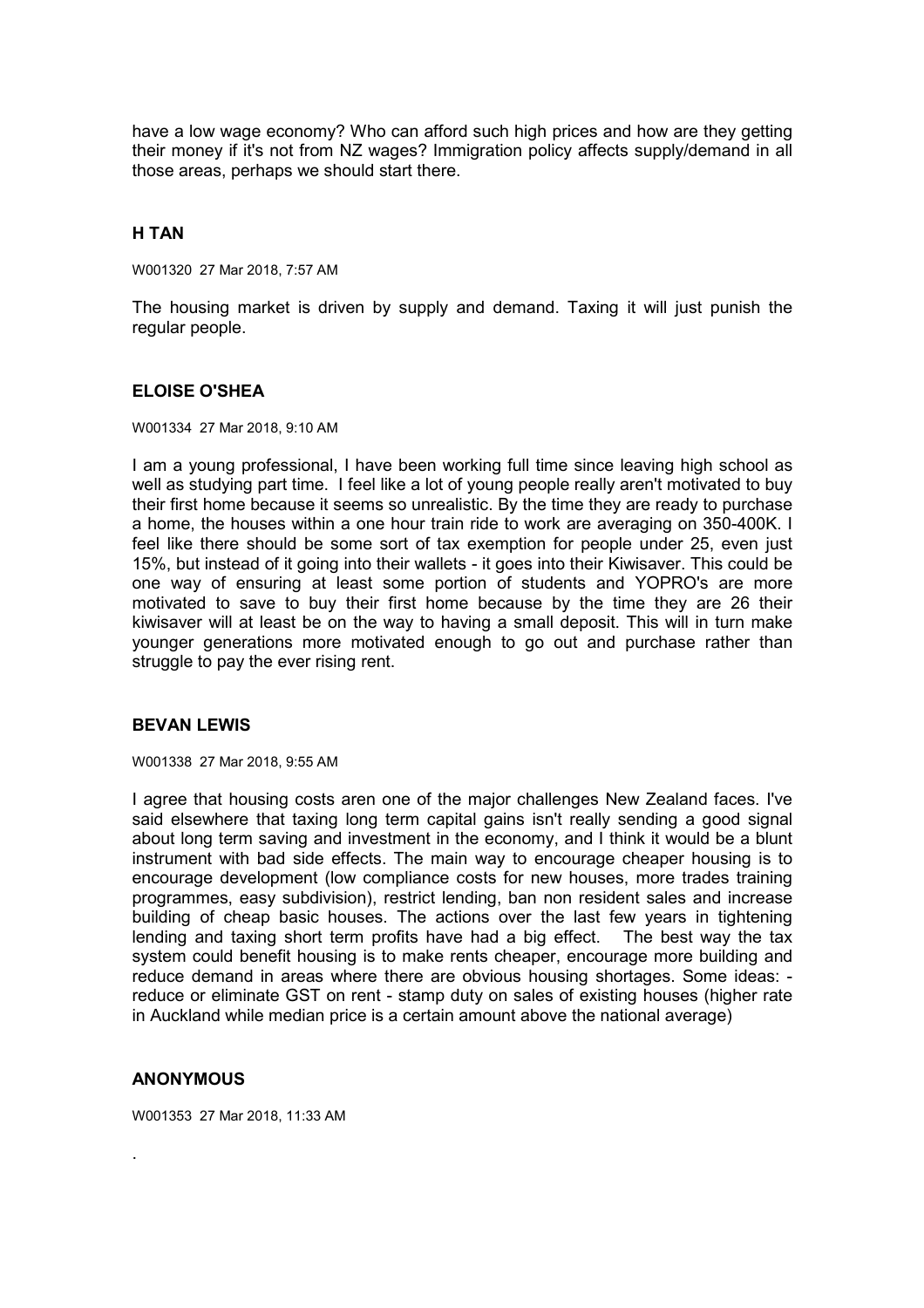# **GRAHAM BEAZLEY**

W001356 27 Mar 2018, 11:41 AM

I actually think those investors who buy a house for a short term profit anything under 7 years ownership but not your family home should have to pay a capital gains tax on a sliding scale therefore someone that buys a house other than a family home and sells it in the first year should have to pay a large amount of the profit back in capital gains tax apposed to someone who sells a house other than a family home after the 7 years should not have to pay a capital gains tax. Please remember that because Govt super hasn't been around for very long a lot of mum and dad investors are relying on selling a property for a retirement package these homes were purchased a long time ago and brought with the intention of just that income when retired,therefore someone that sells a house other than the family home have owned it for over 7 years the owner is now retired they should definitely not have to pay a capital gains tax ,been through hardship to actually purchase a second home for super

# **PAUL KING**

W001361 27 Mar 2018, 12:14 PM

It is well established that most of the cost of an average property in the land value. It is also an economic truism that while there are constraints on land supply and unmet demand for land, if the land available goes to the highest bidder, the cost of land will generally increase (or decrease) to whatever the maximum is that can be financed at any given time. Tax policy can never make a real or lasting difference to the affordability scenario - all it can do is displace one group of buyers in favour of another. Tax policy can for example make things worse for renters - by increasing costs for landlords, and disadvantaging investment in new buildings and upkeep of existing buildings through depreciation rules. It can also throw fuel on fire of land values by giving money or tax advantages to favoured groups , meaning even more people are competing for the whatever property is available at that point in time.

## **ANONYMOUS**

W001369 27 Mar 2018, 1:13 PM

How the hell is taxing something making it more affordable?

## **LUKE NAIDOO**

W001384 27 Mar 2018, 3:51 PM

All interests paid on bank loans for houses by owners should be tax deductible every year so as to encourage first and second home owners to build or buy, not for investors.

## **ANONYMOUS**

W001393 27 Mar 2018, 4:39 PM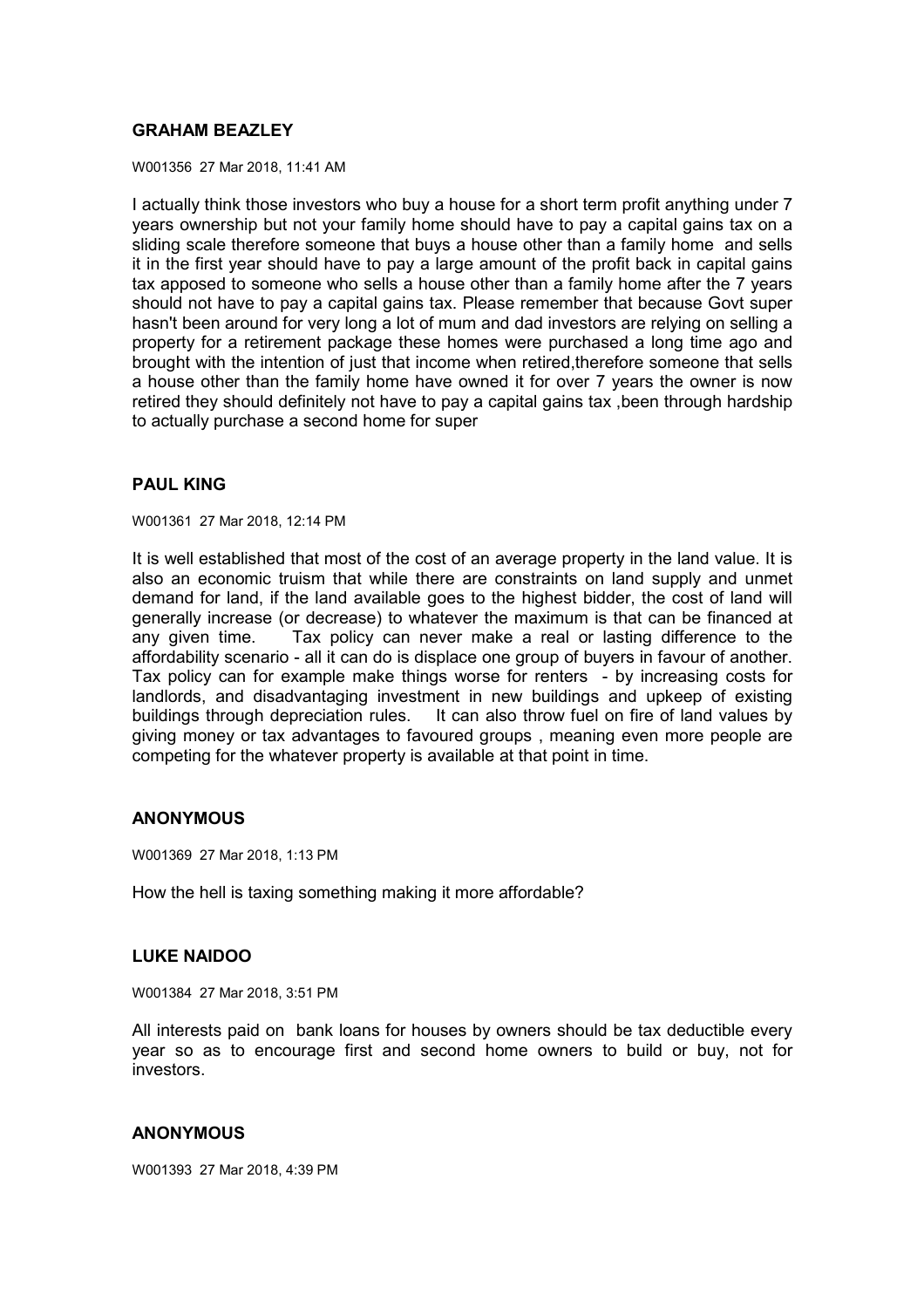Housing is expensive. But what we are actually buying is of a very high standard. Homes are large and generally of good quality. There are simply too many people. Stop the immigration and most of our problems will disappear

## **NICO HENNEVELD**

W001423 27 Mar 2018, 10:52 PM

Absolute tax should be used to help out those who rent. It's totally unacceptable having people making millions through real estate investments whilst some people have to hustle just to pay the weeks rent.

#### **JOHN HENDRICKX**

W001429 28 Mar 2018, 7:54 AM

tax should not be a tool to penalise only one area of investment Houseing should be controlled by simple economics supply and demand

#### **ADAM WILSON**

W001438 28 Mar 2018, 8:22 AM

Introduce a property tax for landlords sitting on vacant property. This works like paying rates to central government based on GV valuation of the property. This tax should cease when property is rented out. Introduce a capital gains tax for vendors who own two or more properties selling to buyers who already own at least 2 properties. Abolish rates for local jurisdictions and have regional income/company tax instead.

## **PHIL ATKINSON**

W001445 28 Mar 2018, 9:40 AM

House prices are a result of supply, demand & cost of land & cost to build. Where tax incentives/hurdles are put in place, people work around these. To make houses more affordable the focus really should be on; 1) releasing land for residential building (to reduce cost of land) 2) work on materials, consent & compliance costs (to reduce cost to build) 3) Increase personal incomes (to improve affordability) 4) speed up house building programs (to increase house supply) 5) align immigration to the availability of houses (to reduce the demand side)

#### **MATTHEW WATSON**

W001452 28 Mar 2018, 11:16 AM

Creating tax disincentives to own investment property will limit the supply of property and will increase the market value of rents and capital values. It is no coincidence that the removal of the depreciation deduction was followed by a strong increase in house prices and in rents as the deprecation deduction removal was a disincentive to investors and therefore also to developers who sell to investors and so this removal of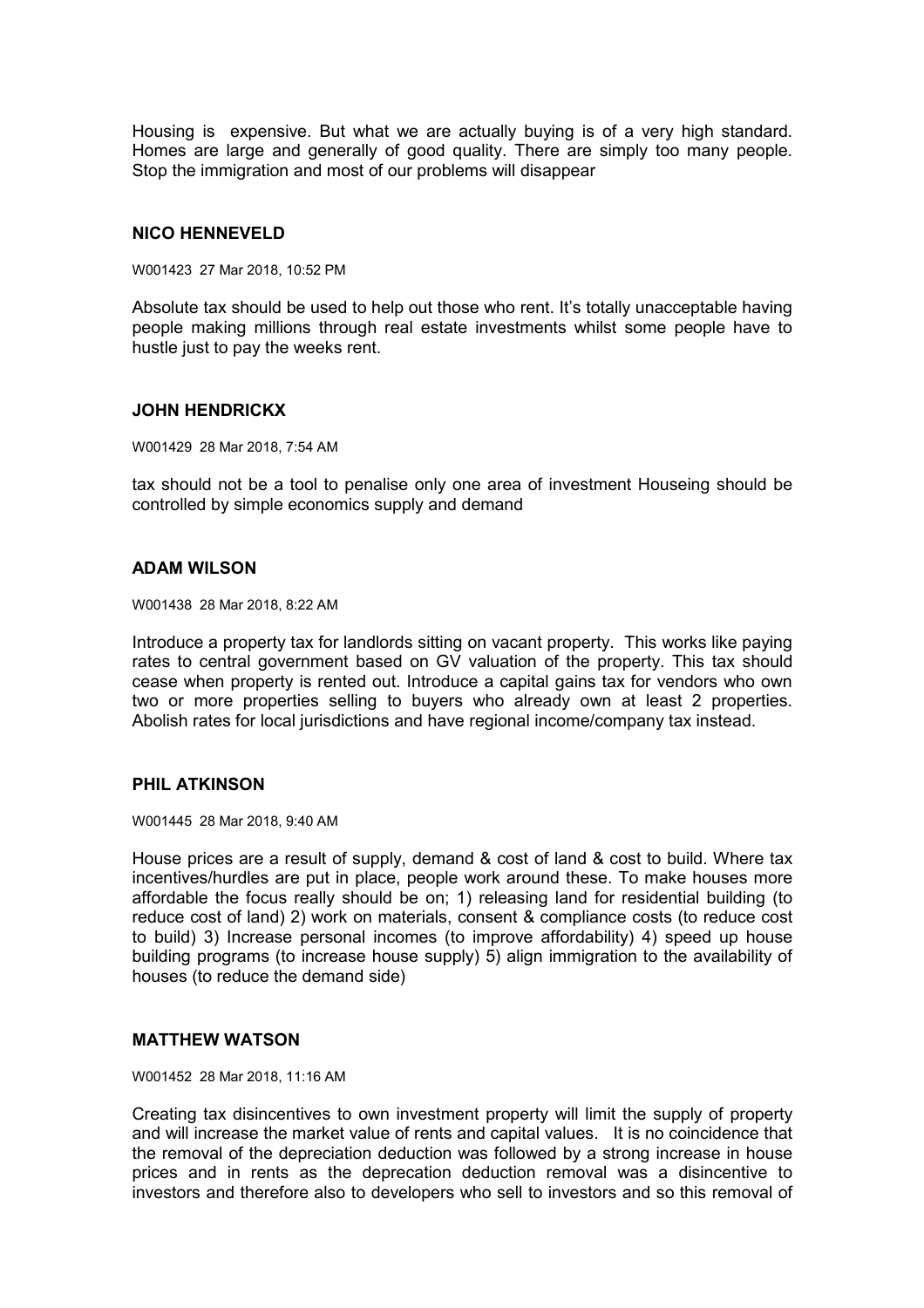an incentive worked to limit supply. Property developers and investors should be encouraged, supply increased so developers compete for purchasers and investors compete for tenants. When this happens housing will be more affordable.

## **SCOTT ESSER**

W001473 28 Mar 2018, 2:40 PM

As mentioned on my previous submission, a capital gains tax on non owner occupied homes will help to relieve pricing pressure on housing.

#### **WAYNE ATKINSON**

W001492 28 Mar 2018, 6:11 PM

Rent nz government set how much rent u can pay ... and rent your house out for so the rent market can be managed .. All asset are to be taxs .. If you rent your house out it is a income so it tax as so .

#### **MARTIN KEYS**

W001514 29 Mar 2018, 6:56 AM

When I was saving for a house in the late 80's we had a bank account that gave tax free savings to a certain level of savings to give you an incentive to save for a deposit for a house. Why don t we have such an incentive again??

#### **CHRIS PERERA**

W001518 29 Mar 2018, 7:42 AM

In a market which has excess demand, anytime u raise taxes on landlords Those taxes will have unintended consequences of increasing rent price. I suggest fixing the supply issue first. Then increase taxes. And I doubt u can increase taxes on anything and at the same time expect the price to fall

#### **ANONYMOUS**

W001520 29 Mar 2018, 8:09 AM

Capital gains tax needed to stop speculation on house prices

## **JOHN PAYNTER**

W001527 29 Mar 2018, 9:39 AM

Adding a new tax has never decreased the price of anything. It is unclear how any additional taxes could decrease the price of property. If taxes (such as land taxes) drove down the price, then supply (e.g. of rentals) would drop and prices would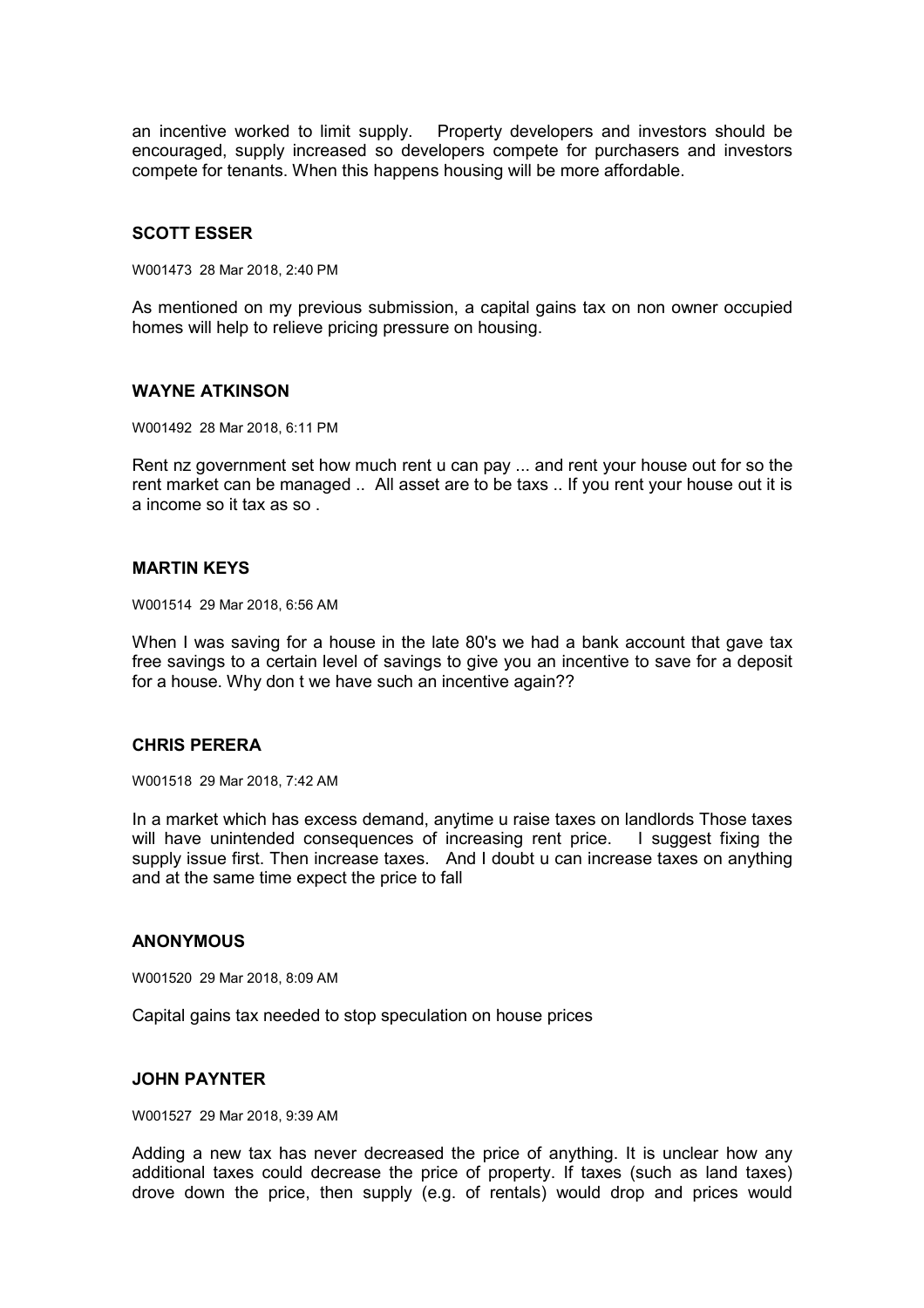increase. Such taxes would also be to the detriment of people who had lived in the family home for years (e.g. my father has lived in his since 1949). Rates are already levied on such properties and a quite punative in such cases where the owner consumes a relatively low level of services. There are already mechanisms for taxing gains made on land rezoning but I am unsure how and if they are implemented. Again, rates can be unfair on some instances where land values from such rezonings go up. The rates do not reflect the level of services consumed. I believe it would be wrong to implement CGT on investment housing alone (exempting businesses, farms, art collections). Many people improve their own (occupier) homes and resell them without taxes.

# **GINNY DOUGLAS**

#### W001534 29 Mar 2018, 11:00 AM

Tax won't help. Supply of more dwellings will help. Central govt to fund infrastructure for development then reclaim a portion from each development. Work on solving the duopoly on construction materials, incentivize construction trade training and local councils to remove beauracracy and hire more staff to fast track applications to develop. Govt to commit to a state run build programme to clear the backlog and shortfall in supply. This should be ongoing for at least 10 years.

## **RICK CHADDERTON**

#### W001558 29 Mar 2018, 2:25 PM

It seems that some taxing of speculative investors would be useful - the 5 year bright line test will hopefully bring "flippers" onto a level playing field - i.e. where their capital gains are taxed. However, I am not confident of how detailed the tax department's information is about houses that are sold, and by whom and whether capital growth is taxable/being taxed. There is anecdotal evidence where I live (North Shore) of speculative investors buying homes and leaving them vacant which is reducing the  $\#$ rental houses available. Perhaps a tax of some kind on vacant houses or powers given to housing corp to take the vacant houses and rent them out if they are left empty, say more than 3-4 months.

## **ANONYMOUS**

W001567 29 Mar 2018, 3:00 PM

Pay accommodation supplements to landlords increase the supplement and reduce working for families to pay for it That way children get the direct benefit

## **KEYS KERDEMELIDIS-KIESANOWSKI**

W001570 29 Mar 2018, 3:30 PM

The law of unintended consequences will apply to all things. One can make laws to assist one aspect of society but everything levels out. Just like water finding its own level. Tax for housing will eventually find its own level. If supplying housing is not profitable for landlords, they will not do it. Therefore, the supply of rentals will drop. So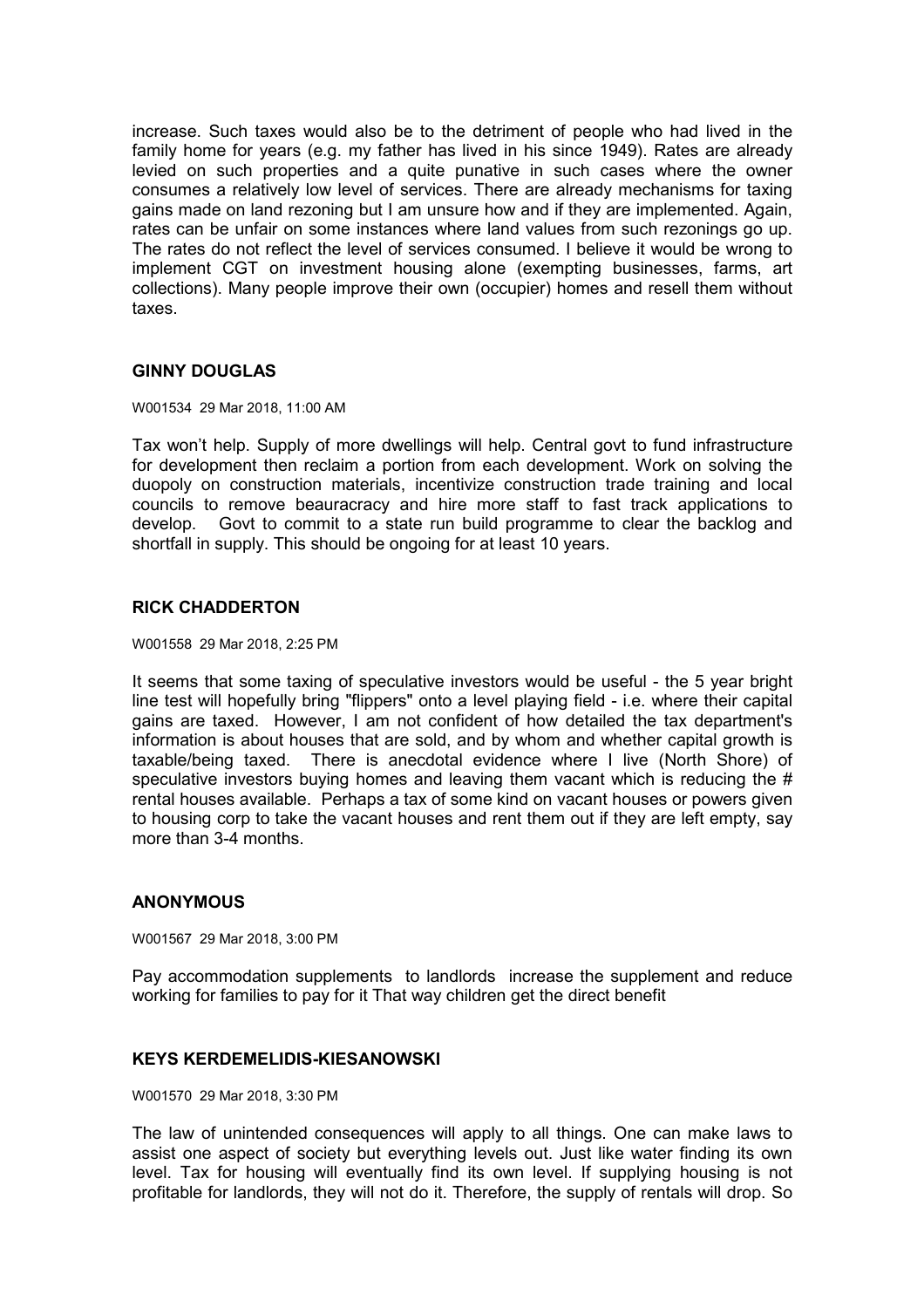what? If the average home for owners houses 2.1 people and the average home for tenants houses 3.9 people, where will the 1.8 people go? Tax the system to death and you will find that general tax will have to increase to supply government and social housing. As it is, the problems faced by landlords are restricting those who have bad history or a chequered past. The OSAKI decision has impacted strongly upon the industry. As has the paranoia over Meth.

#### **VICTORIA HALDANE**

W001576 29 Mar 2018, 5:16 PM

Alignment of company, top individual and trust tax rates

## **DANNY STUBBE**

W001585 29 Mar 2018, 7:00 PM

A capital gains tax on any investment property or shares is an idea that I am ok with. I own three rentals as part of my retirement savings strategy, and when I come to sell these, I should be taxed on the profit. It's the same for shares. I think Kiwi Saver should be exempt from a CGT to create an incentive for retirement savings. I am less convinced that CGT should apply the sale of a business or farm. However, land and asset sales should attract a tax. I am not in favour of a wealth tax on unrealised capital gains, because this type of tax is entirely punitive. GST should be reduced because this tax tends to have a negative impact on those on lower incomes. GST should also be removed from levies such as rates. Finally, a higher tax rate on income over \$100,000 would be acceptable, as long as the additional revenue is channeled to education, health, police, fire and other core services.

#### **JENNI JOHNSON**

W001595 29 Mar 2018, 9:20 PM

If you make it harder to be a landlord or punish those who do real work in the real world to move ahead is that fair. Why are people living off the benefit when they are industries screaming out for workers,why not look at cutting their benefit if been on for more than a few months. I work hard for my taxes to go to the lazy (not all but most)

#### **MICHAEL JONGENEEL**

W001599 29 Mar 2018, 10:06 PM

Please tax all investment properties.

#### **MELANIE KILFOYLE**

W001608 29 Mar 2018, 10:58 PM

A major part of the housing problem appears to be the lack of smaller houses. I'm not talking about tiny homes - they seem a bit crazy and impractical to me. A bigger pool of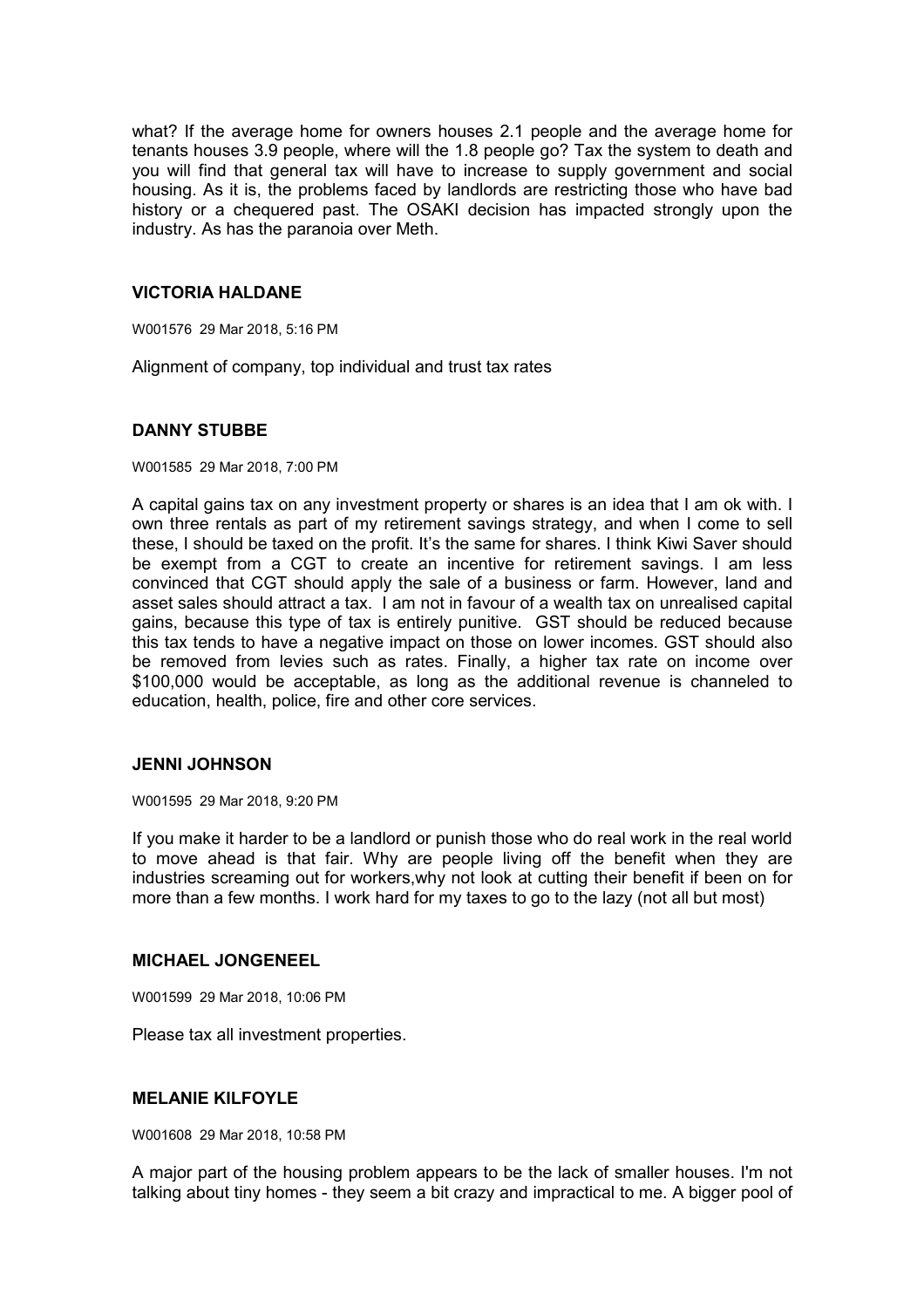smaller houses (say around 100m2 floor area) area would mean a bigger proportion of our housing pools is affordable and available to new home owners. It may be feasible to use the council charges for new builds as a tool to encourage more smaller homes rather than larger homes (e.g. charge more fees for houses that are proposed to be bigger than 150m2 ) Also it would be a huge help if the council delays to permits, titles, and approvals were eased. There are no guarantees how long the process might take. Delays mean that the builder has to pay interest on money borrowed to buy the land, while he is not allowed to do anything to generate income from that land. Perhaps central government could insist on better results from local councils and/or provide extra funding and staff to process the applications.

# **STEPHEN MALONE**

#### W001621 30 Mar 2018, 7:16 AM

1/. First home buyers have the GST credited to their mortgage, thus decreasing the size of their loan, the GST is repaid when the property is resold (at the higher rate) discouraging speculation, 2/. Families have mortgage repayments on first homes tax free! ( only families, only first homes, thus discouraging speculative on selling , also discouraging marriage splits. 3/. Free up antiquated town planning laws. The area we . Waipu) Is all lifestyle blocks,not one is farmed by the owners of the land,(either leased out to local farmers,or left fallow.) By encouraging the construction of one or two rental cottages a retirement income would be provided without detracting from the ambiance of the place. 4/ As a licensed residential designer LPB 113347 for over 40 years the compliance costs are over 40% of the construction costs. Take away the involvement of Local Bodies in the physical building process and you remove that beaurocratic attitude. 5/ I can help! live in  $(1]$ 

# **KRISK K**

W001632 30 Mar 2018, 11:39 AM

Yes it will avoid flipping of propetty and stop investors ţaking advantages of the market. Along with tax, real estate agent laws should be overhauled to restrict agent commissions to CV which will stop them from escalting prices in greed to earn commission.

## **ANONYMOUS**

W001641 30 Mar 2018, 2:37 PM

Emergency housing i accept tax can be used for and there is need for state housing, but this should not be an automatic right to live there the rest of your life. There will be others who need it more. It is not my responsibility to subsidise other people into home ownership. Get a job and get a mortgage like everyone else and if you can't afford auckland then go somewhere more affordable.

## **DAVID REID**

W001653 30 Mar 2018, 6:18 PM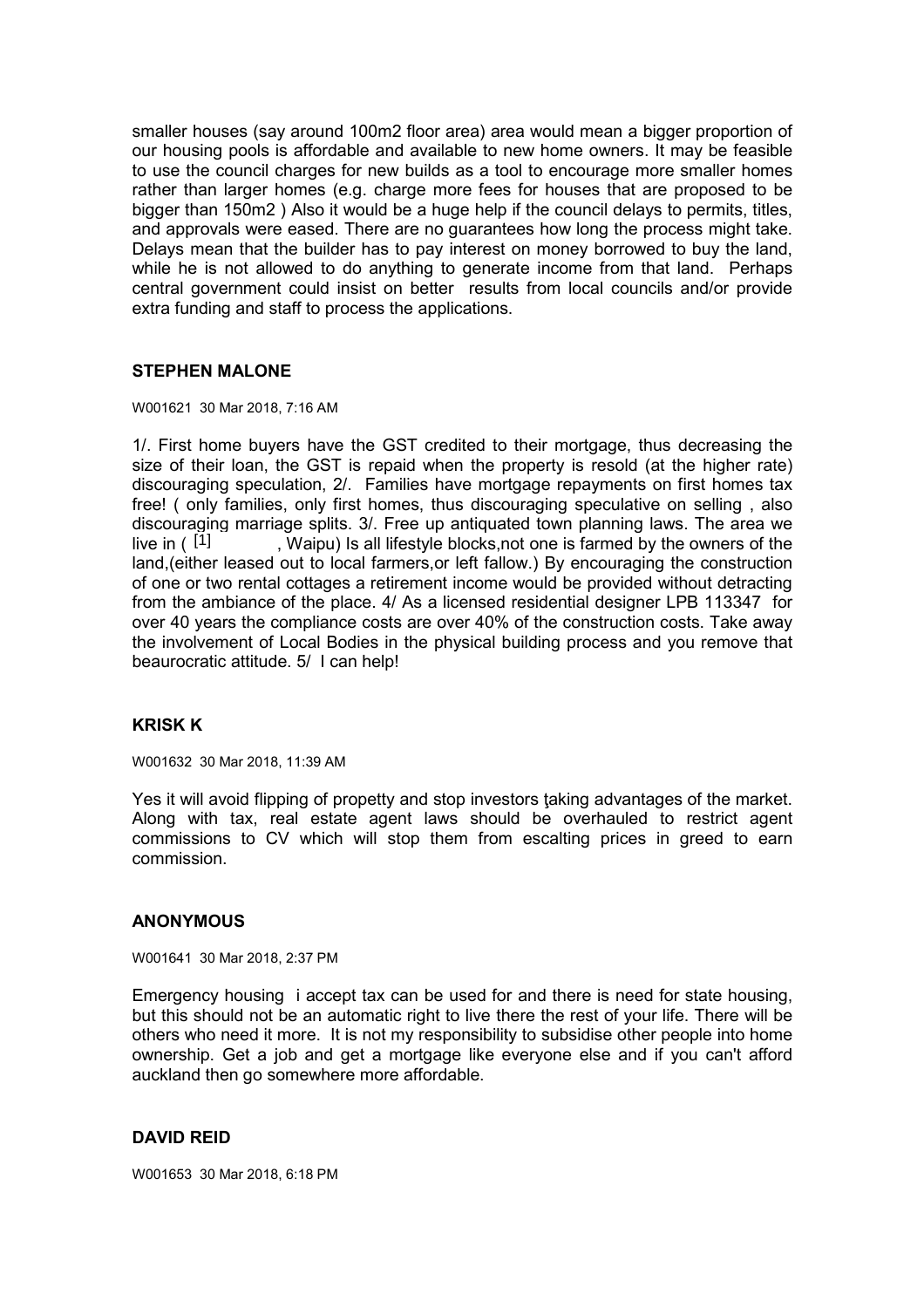Higher density housing needs to be encouraged in our main centres (especially Auckland). This could be either through taxes, such as land tax or some means of making higher density housing in our cities more affordable. Alternatively more could be done to incentivise business to operate more in the regions and NOT in Auckland or a main centre. Or both. We need to increase density and provide more public/communal services such as transport options, and also move people away from the city and out to other areas.

## **SAMANTHA THOMAS**

W001666 30 Mar 2018, 8:18 PM

Make personal loans etc only available for those over 25 years of age unless they have proven record of 3 years savings. Too many young people finish school, get a job and then get a loan to pay for something they don't need. They aren't mature enough to handle the responsibility of a loan. Defaults lead to interest. Interest adds to the loan which in turn increases the Interest again.

## **SUSAN GALEA**

W001681 31 Mar 2018, 6:23 AM

Tax would obviously enable the government to build more state houses. I am not sure if cheaper rentals are needed or cheaper housing for sale. Cheaper houses for sale built with tax money should only be provided to those unable to afford more in rent, or unable to find houses to rent, not to investors. You will not get cheaper rentals by taxing investors it will just drive them out of the market. It is almost at that point now anyway when the state will have to provide housing for those that cannot buy. Tax relief could be provided (as in other countries) for people who are buying a house so for instance tax relief for the money spent on interest or principal for mortgage repayments if the buyer is living in the mortgaged house.

## **LEIGHTON GOPPERTH**

W001685 31 Mar 2018, 8:02 AM

I voted for No not only because it's not the responsibility of the tax system but because I don't see how adding further costs such as tax has ever made anything cheaper. Further taxation on property isn't going to solve the supply and demand issues we have. I can only see it making things worse as there are more associated costs with property. Developers will build less, existing housing stock won't be updated and more people will be reluctant to sell. Therefore reducing the supply and increasing demand. Further more I believe the answers you had available in the poll are loaded to give the outcome you wish. Thanks

## **LUKE SPANDOW**

W001689 31 Mar 2018, 9:30 AM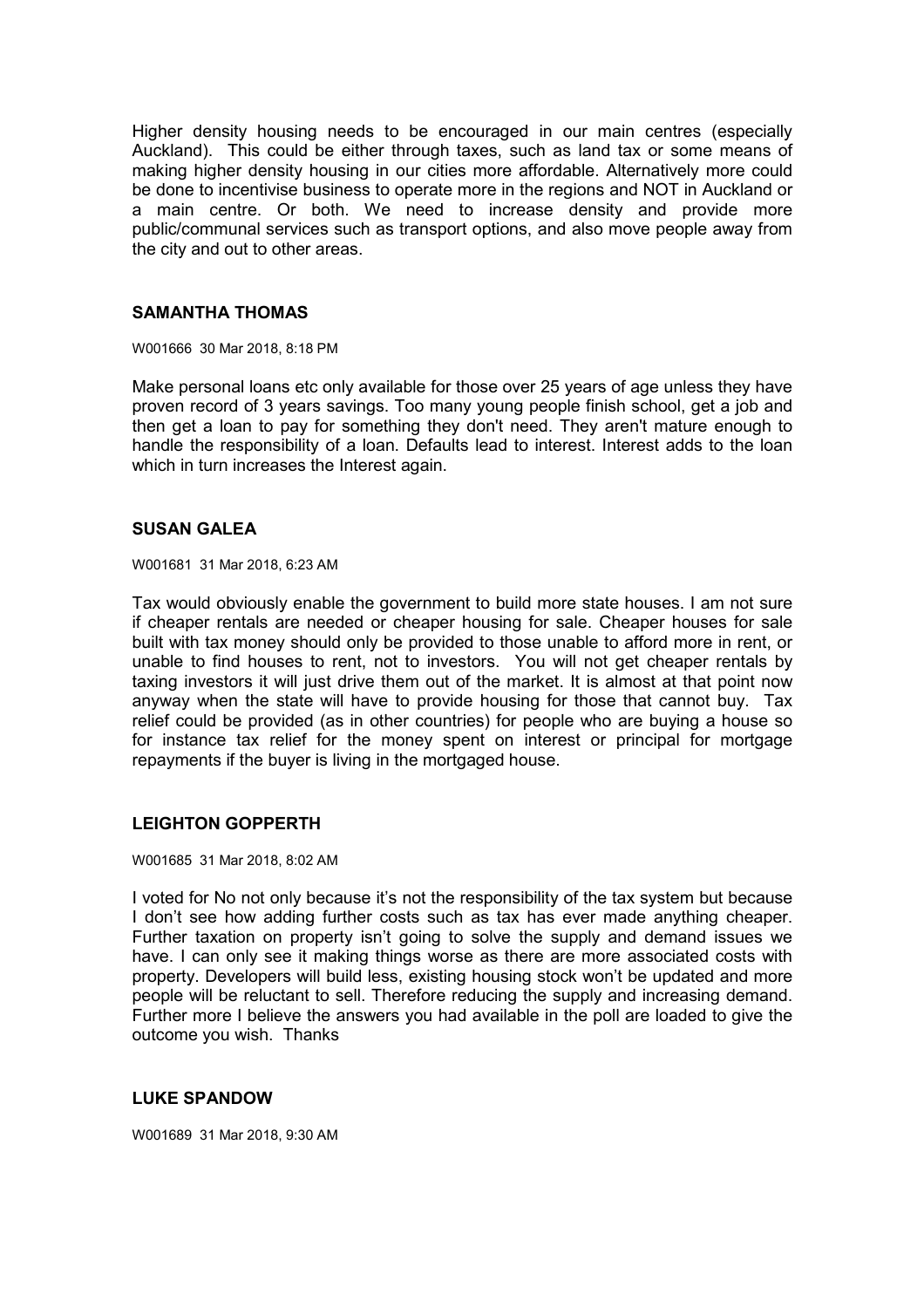Capital gains taxes do not work, if you want to regulate house prices limit what they can be sold for above market value. Create more hi rise appartments that can accomodate families for lower prices.

### **ANONYMOUS**

W001696 31 Mar 2018, 11:34 AM

Agree with suggestions in video.

### **CHERIAN THOMAS**

W001706 31 Mar 2018, 12:40 PM

Housing is not tax mans responsibility The problem is not housing affordability.. it's lower income that New Zealand is suffering from... Do something to increase the income of lower income group

### **JOHN LIVESEY**

W001722 31 Mar 2018, 10:46 PM

The returns from investing in property seem to be treated more favourably than income from working for wages or from money in the bank. Further, money invested in existing property is doing nothing to improve national productivity. Investing in productive enterprises (active entrepreneurship) to improve productivity has no tax advantage over passive investing in property, a situation which seems counter to the national interest.

### **JULIA PARKER**

W001727 1 Apr 2018, 6:01 AM

Build homes that are affordable and no bigger than the state houses of today. This should limit govt support in terms of loans too. Bring back family benefit and transit housing. GET REAL.

#### **TIMOTHY MEREDITH**

W001743 1 Apr 2018, 11:59 AM

Housing affordability Please look at a transaction tax like the European countries have. Why? Because it works whereas a limited capital gains tax does not work, as we have seen in the UK and New South Wales. We already have a land tax in the form of rates. A transaction tax high enough to work (place it on the seller) removes speculation from the market. Housing is New Zealand's greatest injustice . Solve the proble , tinkering will make it worse for renters. I have rental property so have no financial interest in a change. Yours Tim Meredith.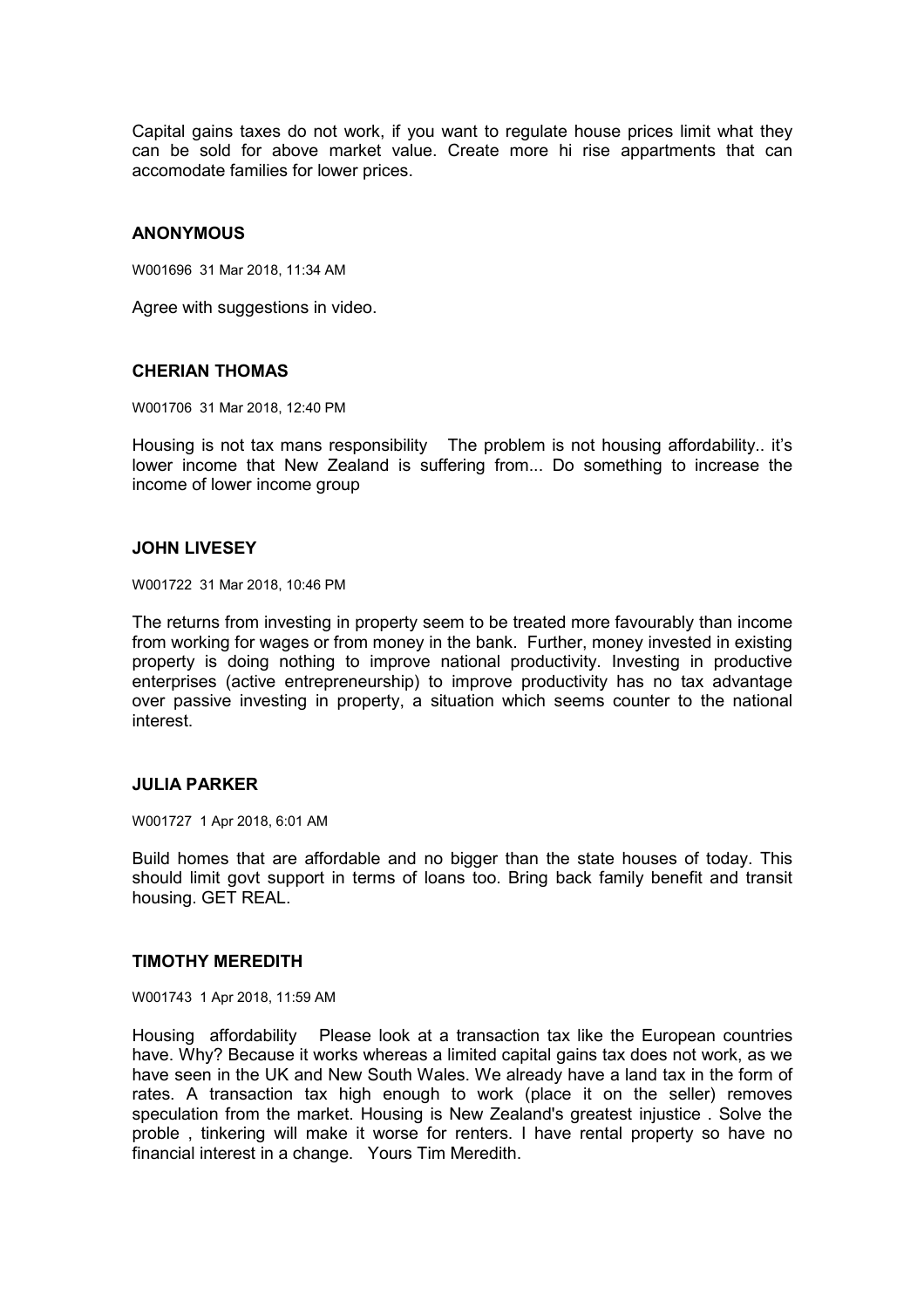## **ANONYMOUS**

W001754 1 Apr 2018, 9:30 PM

Signing for email updates

## **ADRIAN REID**

W001757 2 Apr 2018, 6:49 AM

Unless taxedto oblivion the property market, like many others, will largely self regulate prices, the supply of both land and flow of money is the key driver in property prices if our economy is strong and money is cheap and land is scarce prices will rise. The other draw back is excess fiddling in the property market by govt could also destroy our economy by financially ruining a lot of people that use property to fund business and all those already in the market. if price fall back to levels affordable by those to lazy to work hard enough to ever buy a house anyway that would achieve nothing positive

#### **JONATHAN BIDMEAD**

W001761 2 Apr 2018, 8:33 AM

We need to discourage speculators and encourage Landlords. Tenency bonds lodged in Feb for last 10 years have averaged between 4.3k and 4.8k. Go back 20 years... still the same. So despite the gains in popn, rental supply has stagnated. Rents will rise rapidly because people are being discouraged from becoming Landlords and supply has shrunk as a total percentage of availability. Over the last 70 years the percentage of renters have ranged between 30 and 40 %. The bulk of the 200,000 landlords own 1 or 2 houses. The government needs more landlords as it can't afford or have the logistics to become a bigger landlord. This is a complex problem needing a multifaceted aproach. Feel free to contact me to discuss this further by email or phone  $[1]$ 

### **JASON DOYLE**

W001771 2 Apr 2018, 3:06 PM

Not convinced a capital gains tax will help - especially as it always talked about that the family home won't count (easy for people to use this as a loophole). Asset tax seems easier - x% of the house that you own, to discourage people owning large quantities of property

# **CLIFF HALL**

W001775 2 Apr 2018, 3:54 PM

Hi Tax Working Group You appear to be keen to use a capital gains tax to improve housing affordability. I am opposed to this because you would be attacking a symptom when the government could attack the root cause directly. The root cause of property hyper-inflation is commercial banks creating and loaning too much money on property. Stop this by reforming the monetary system by introducing "Sovereign Money" instead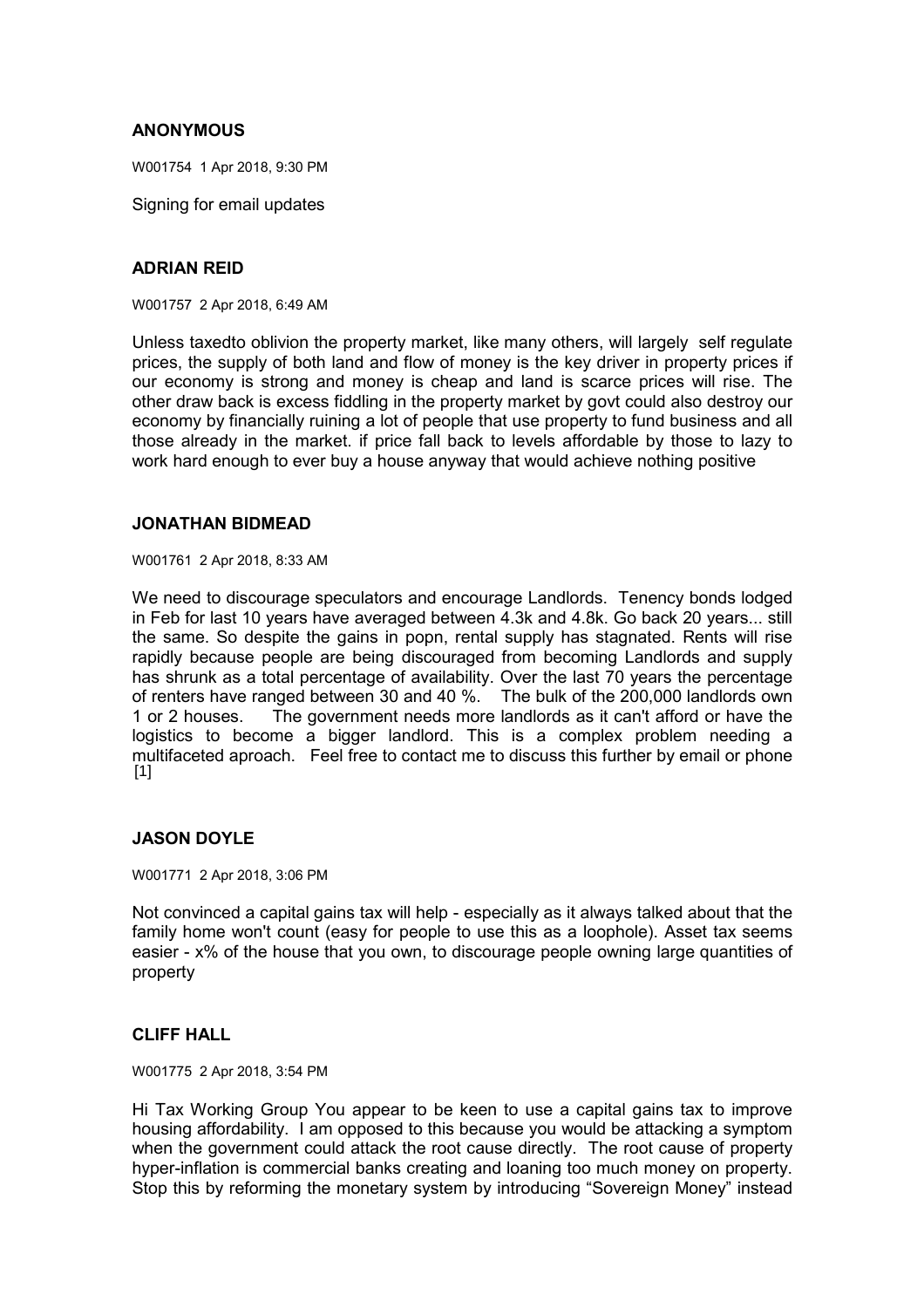of adding a CGT. Secondly, any CGT should NOT tax the capital gain on business. I have worked hard to build the value of my manufacturing business for 18 years. My business is a productive activity which adds value to the NZ economy and employs people. This is to be encouraged, not hammered with a CGT. A productive business is different than someone flipping property during a boom which is an UNproductive activity and parasitic on society. I Iike our simple, broad-based tax system. Please don't over-complicate it when other initiatives would be far more effective.

### **SABRINA8 WATENE**

W001780 2 Apr 2018, 6:13 PM

So long as you don't tax people on the house they are living in it could be a good idea. You could tax the people who have rental houses or holiday homes. Property developers etc. I do not beleive in taxing on family homes

### **GUY GIBSON**

W001790 2 Apr 2018, 8:28 PM

Muppet show survey

## **CRAIG DALLY**

W001798 3 Apr 2018, 7:31 AM

Follow advice from what last tax working group said and adopt TOP party policy and tax all housing as wealth and offset by dropping income tax therefore multiple property owners get high tax and single owners low tax

#### **ADRIENNE PIERCE**

W001802 3 Apr 2018, 7:49 AM

It's not the responsibility of the taxpayer to make housing affordable. Robbing Peter to pay Paul? Sort out the overseas banks and make them pay more tax?

### **CONNIE CARTER**

W001807 3 Apr 2018, 10:45 AM

I feel a equity tax is important tool in making affordable homes less attractive in the eyes of property investors who buy the houses thinking the property value will increase in the future, but will never live in the property themselves and sometimes not rent the property out but leave it empty to be destroyed by vandals. By having laws to lock the property investors out of the affordable housing market is a good idea to make it easier for young first time home buyers to afford their own home. I believe once more homes have been built the house prices will come down. As the new Labour Government has introduced laws to improve the standard of rental houses, I have seen every rental house in my street go up for sale and as soon as the house was sold the poor tenants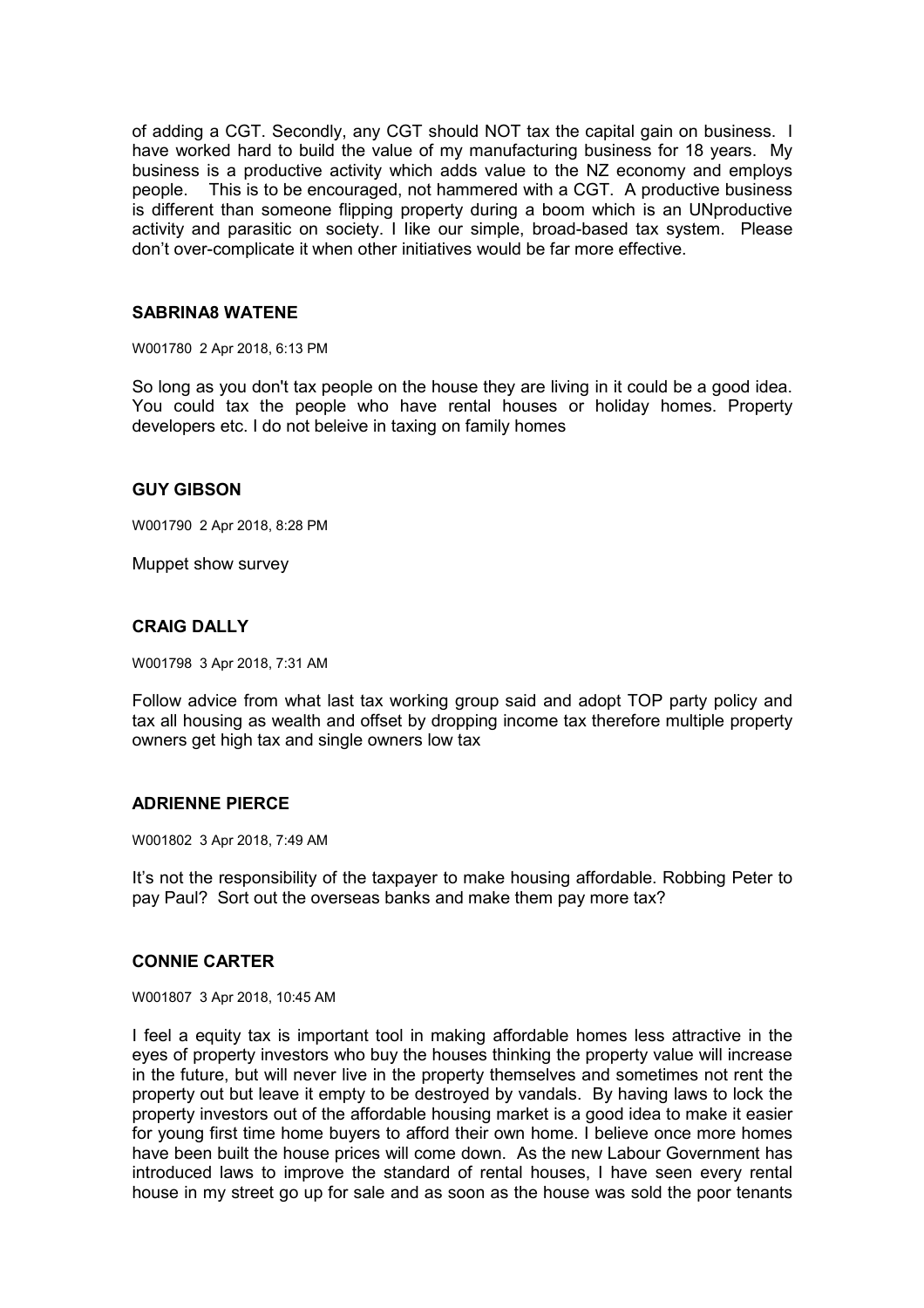were kicked out with no where to live and the houses are no longer rentals because the Landlords feel the cost of improving the rental house out of their own pocket to a acceptable Government standard is too expensive.

### **HUGO VERHAGEN**

W001825 3 Apr 2018, 3:11 PM

Currently property investment in NZ is a tax haven that is increasing our wealth and intergenerational inequality. We need to even thus playing field and stimulate investment in business and innovation. I would prefer an annual property tax to do this.

### **MURRAY TAYLOR**

W001833 3 Apr 2018, 7:39 PM

At the end of the day costs added to any business are passed on to the consumer. It is common sense to assume that Taxing landlords will result in one or both of two things. 1. A jump in rents to cover the tax cost 2. A shift away from rental property investment to other investments: resulting in shortage of rental supply. We only have to look across the Tasman to see that stamp duty and capital gains taxes do not cool an overheated housing market. Increased housing supply is the solution: meeting and reducing demand. If the government wants to increase the tax take then taxes on housing will definitely assist that goal. But it will not solve the core issues of affordability and rent increases.

# **WARREN HARRIS**

W001842 3 Apr 2018, 8:05 PM

Its not the job of the tax system to make housing affordable. It is the job of the tax system to collect revenue fairly from everyone to pay for the things we all collectively use (schools hospitals and roads). Thus those who make a living on capital gains should be taxed. Anyone who makes a capital gain is making a living of it. Alternatively - tax rental income as income tax (as that is what it is). Allow rental owners to offset maintenance costs / rates of the rental from this (but not family home maintenance).

### **FELIX KLUGE**

W001847 3 Apr 2018, 9:28 PM

Hi, those investing in property and gaining from selling those properties should be taxed but not the home owner who gains from selling a property they lived in themselves. Best regards, Felix

### **ANDREW WALKER**

W001852 4 Apr 2018, 5:36 AM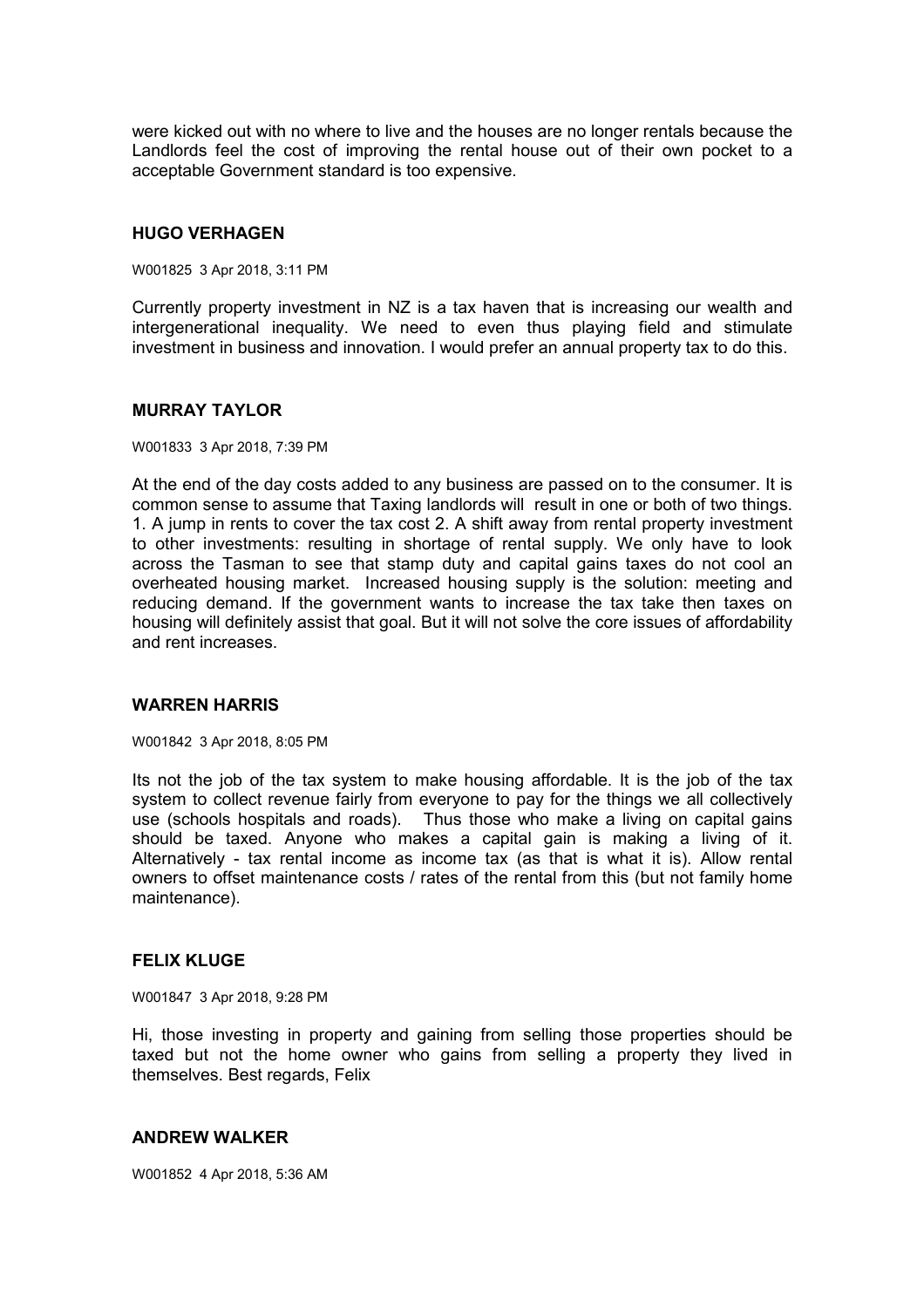Please tax sale of investment properties. This has been a loophole for far to long and not address. Gains from property which is not a family or residential home should also be taxed.

### **JAMES WHITE**

W001855 4 Apr 2018, 6:56 AM

We should be taxing on people buying and selling houses as an income or gain

## **DEBORAH WALL**

W001863 4 Apr 2018, 8:23 AM

Our simple tax system is what makes our country great. Looking at other countries with Capital Gains tax and Estate tax. It has not curbed foreign investment in their countries. It does stop families from looking after each other though. I do not agree with Land tax, Capital gains tax or Estate tax. The money invested in property has already paid enough individual tax and should be left alone. These kiwis are providing a service to renters and making a nominal return on tax paid income investments. I do agree in high tax of foreign property investment. Taxing tv programs that push flipping property and taxing news articles that glorify people taking out interest only loans and charging exorbitant rents to retire at 20.

# **STUART TOKELOVE**

W001869 4 Apr 2018, 8:55 AM

Our method of building in NZ is far too expensive and therefor the cost of new building escalates the resale price of existing stock. If a simpler and more efficient building standard is attained causing a reduction in the cost of new house prices then the price of existing stock will remain the same or possibly drop. Taxing house sales will only increase the resale price of houses.

# **YVONNE CURTIS**

W001896 4 Apr 2018, 2:38 PM

I am tired of the arguments against a capital gains tax. Most other countries have this tax and have had it for generations. New Zealanders invest in houses because of the financial incentives to do so. Just like Americans do not pay off their mortgages because it is financially silly to do so. We own an investment property and have done very well. It is now paid off and has almost doubled in value. We are now able to contribute to our retirement from the rental income. When we sell this house right now we just make straight profit of hundreds of thousands of dollars. There is no other way that money comes without paying tax. We did not earn the increased value in the house. Why should we not pay tax on the capital gain??This money has not already been taxed like the money we put into the house.or the rent we collect. This is straight out profit and of course it should be taxed. Anyone who says not is greedy or dupped.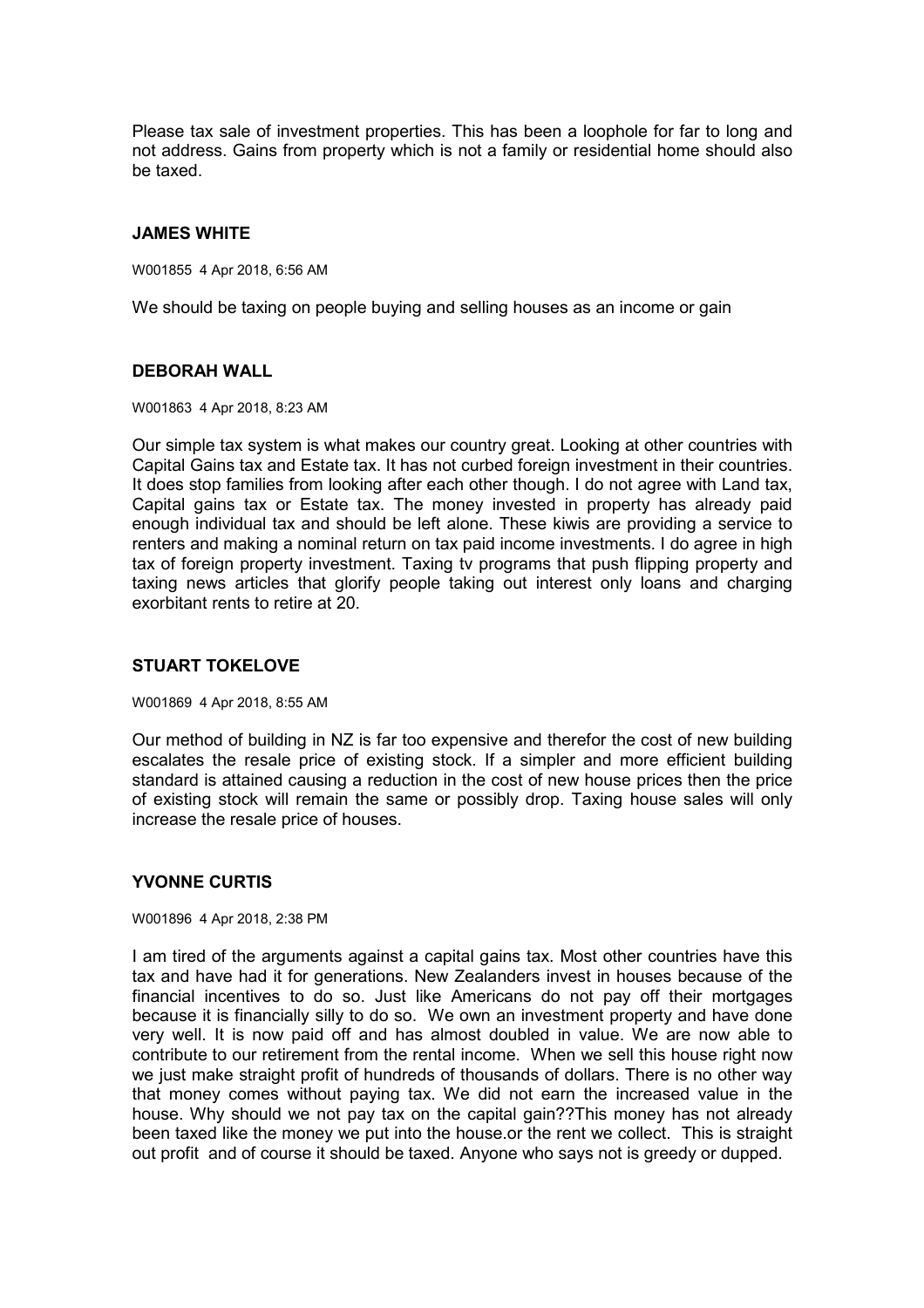## **JUDY CRUICKSHANK**

W001909 4 Apr 2018, 6:20 PM

Rental incomes should be treated the same as any other business.

## **GRAEME COCKS**

W001916 4 Apr 2018, 6:27 PM

We should be taxed less not more - we are currently taxed anywhere from 20-33% in income tax plus 15% gst on any goods plus tax on fuel, alchohol, cigarettes etc basically anything but the air we breathe - wouldn't put it past this lot to levy that. I pay more in taxes than my father who hit 48% - at that time we had subsides on things like milk which made it easier for families to get by Taxinda and co- vunderbar how to hurt the working people of this country -

#### **MATT WATSON**

W001933 4 Apr 2018, 9:39 PM

Please don't even think about using tax money to try and make housing more affordable. That would be like taking up smoking to try and beat cancer. Houses are unaffordable for two reasons: 1. The tax system and the banking system favor property investment, causing an increase in demand 2. The Resource Management Act adds eye watering costs to the process of subdividing land and building new dwellings, thus strangling supply. Just toss the RMA out the window and take the arbitrary monopoly of the consent process away from local councils. While you're at it overhaul the BRANZ approval system and take the building materials oligopoly away from Fletcher, James Hardie and Carter Holt Harvey. All these things are what makes houses so expensive to build, throwing tax money into building more houses without trying to fix the problems that make them too expensive for people to build unassisted is irresponsible and will lead to long term dependency on government assistance.

#### **PETER SEDGEMAN SEDGEMAM**

W001944 5 Apr 2018, 7:07 AM

Tax land and property no exceptions, our current system has failed. House Inflation needs to match wage growth. Land banking is crippling development. We need a Comprehensive Capital Gains Tax with no exceptions. All benefits of wealth should pay Tax. I rent I work my Landlord pays less tax then me. The biggest cost to building new homes is Land! Bring down the price through Tax.

### **TAVA OLSEN**

W001953 5 Apr 2018, 9:40 AM

Please please don't do a new capital gains tax - there is no evidence they lower prices and instead they make people less likely to sell. Instead, we need a land tax. It is much fairer and gives the right incentives. I would suggest to start with a land tax on all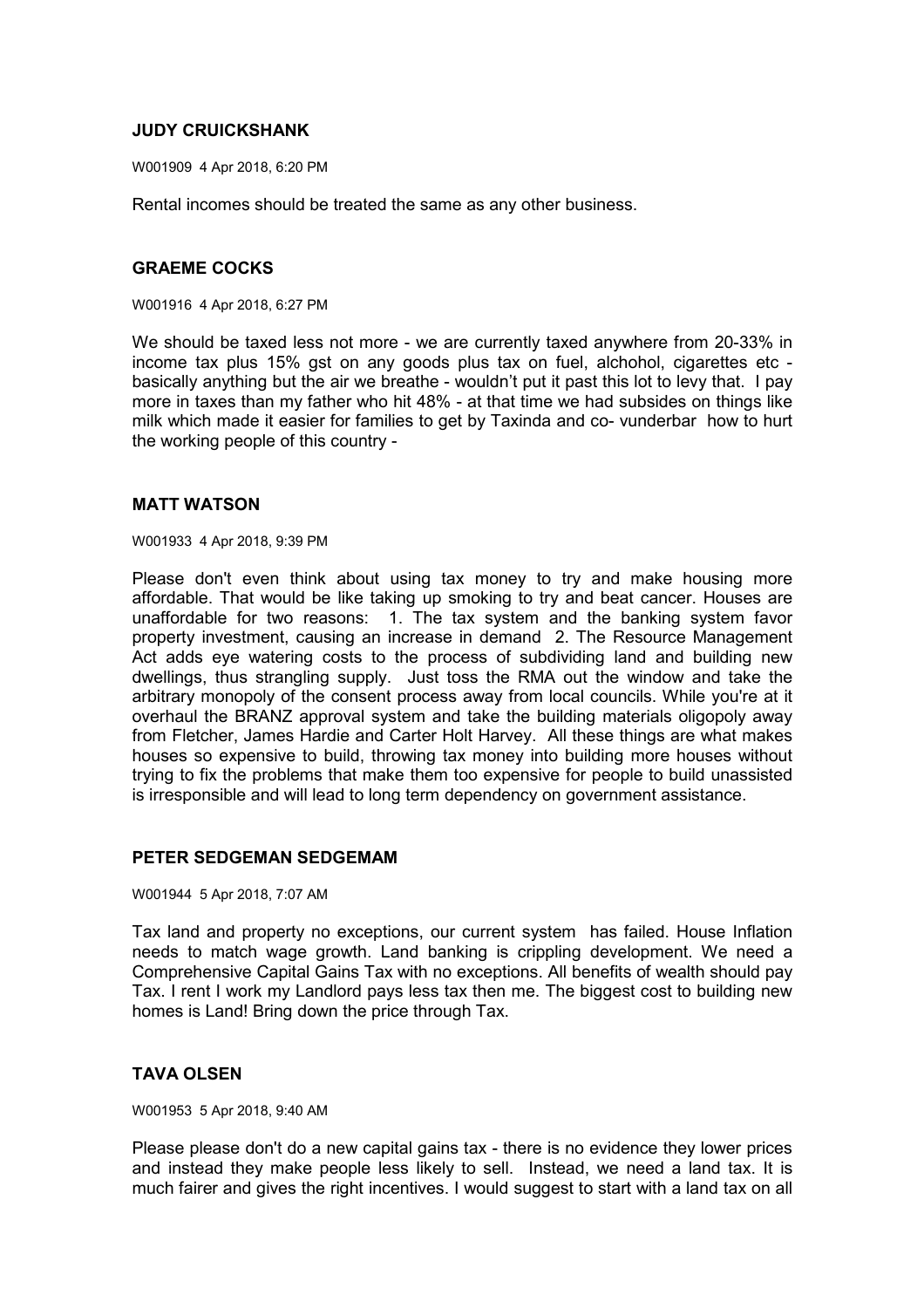residential property excluding the 1/4 acre (or less) under the family home, with the rate increasing slowly over time to give landlords time to adjust. So people on large lots will be paying tax for the privilege to sit on subdividable land in the city (there are probably not that many). Landbanking will become much less attractive. The empty house at the top of our street, that has been empty for at least 5 years, will become more expensive for the owners to sit on. Eventually the land tax should probably be rolled out to commercial and rural land but that will require other tax adjustments at the same time we don't want our farmers going bankrupt!

#### **GARTH BARLEY**

W001973 5 Apr 2018, 8:35 PM

I am on the fence on this. On one hand people need housing (not necessarily ownership of a house, but a place for shelter from the elements and privacy for collecting ones identity), on the other I don't like the idea of taxing "bad behavior" or giving a tax cut for "good behavior". Once you implement a tax law, you can't make it only benefit people who benefit society, or even just not detriment society and/or others.

#### **MICHAEL AITKEN**

W001979 5 Apr 2018, 10:29 PM

Please recalibrate the tax system to promote investment in businesses rather than property. Currently the tax burden is too high for businesses and comparably non existent for property investors. Given that businesses drive employment, productivity and wage growth they should be encouraged. The current tax system promotes investment in housing which in turn drives up the price of homes, creating further equity for those who already own homes and locking out the next generation. Housing should be a roof over your head rather than an investment. Capital tied up in housing is better allocated elsewhere in the economy and an appropriate tax system will promote this. Capital gain should be taxed just like profit for a business is taxed.

### **NAOMI THORPE**

W001986 6 Apr 2018, 5:59 AM

If someone owns more than a home to live in and they do that to make money, ie. they haven't inherited it/them, then they should be taxed at the standard business rate for profit. Ie. the sale of a property. So the more they sell the property for, the more tax on the profit. So if they brought the house for 450000 and sell for 1000000, then they get taxed on the difference. They can't ship the tax off shore, as it is a land based asset. In some countries, like Niue, nobody can buy the land unless they are from Niue. This would also help, as if developers wanted to build houses, then they would lease the land, and the new owners are only paying for the house, not the land which Increases the price considerably.

#### **JIM MAKAWEO**

W002005 6 Apr 2018, 1:57 PM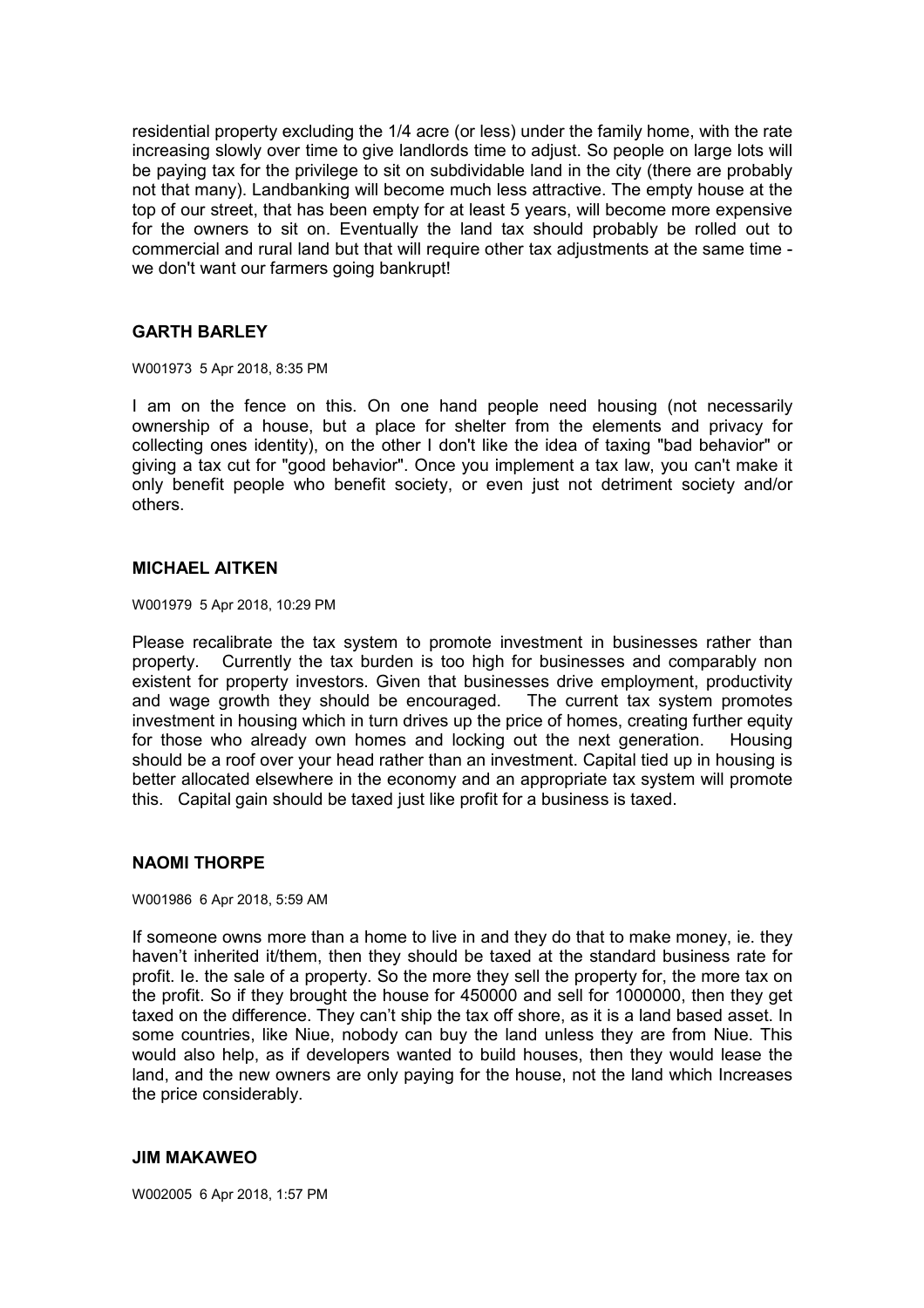NZ should not be looking at the tax system as a means to make housing more affordable (and nor should be used for any other form of social engineering) for three reasons: 1. We have a relatively simple & clean tax system in NZ. We should avoid tinkering with the system for social outcomes, lest we wind up with a ridiculously complicated, overbearing and unmanageable tax system like in the USA. 2. Making rental housing more unattractive to investors will reduce supply and increase rents possibly making matters worse for the poorest members of society. 3. The absence of higher levels of taxation (e.g. capital gains) on housing is not the main cause of currently unaffordable housing. Rather, it due to the combination of abnormally low interest rates, population driven demand growth (largely Kiwi expats coming home from overseas), and failure to keep up with supply. Tax changes is not the answer and may have unintended negative consequences. Thanks for the opportunity.

## **MERE FIORE**

W002007 6 Apr 2018, 2:02 PM

I believe tax is to fund core infrastructure that supports our well being and way of life. Houses are not affordable because there is high demand and low housing stock caused by: 1) short sighted planning by all governments to grant resource consent for building affordable houses for all. 2) lack of skilled labour (education issue), 3) Right to own a home versus Privilege to own a home. All state homes residents need to be put on exit or buy plan. What irks me is I taken up those opportunities that were available and made it so I could be self sufficient and contributing member of society. My family was at the lower end of the economic scale, so I know what it likes to have nothing. I don't have an issue helping those who did not, but hate policies which turns generations of families beneficences junkies. For example, why are we just feeding children at schools? Should it be more beneficial once their hunger satisfied, to teach to give back and how to become self sufficient.

# **CAMERON BATES**

W002028 7 Apr 2018, 9:17 AM

As a government get supply of land and section to where supply exceed demand and the price comes down. Infrastructure is cheaper to do now than next year we owe nothing as a county and could sort it out in a heartbeat

### **CATHERINE LAMB**

W002054 7 Apr 2018, 3:36 PM

Why should people that are working hard to get ahead and buy investment properties be put to a disadvantage by getting taxed. I don't see this as fair. Yes they should pay tax on their rent as this is an income. The question needs to be asked why is the rent increasing? Perhaps it is the risk of the people that own the houses with damage, drugs etc their houses are getting exposed too. It is also supply and demand so more houses need to be getting built.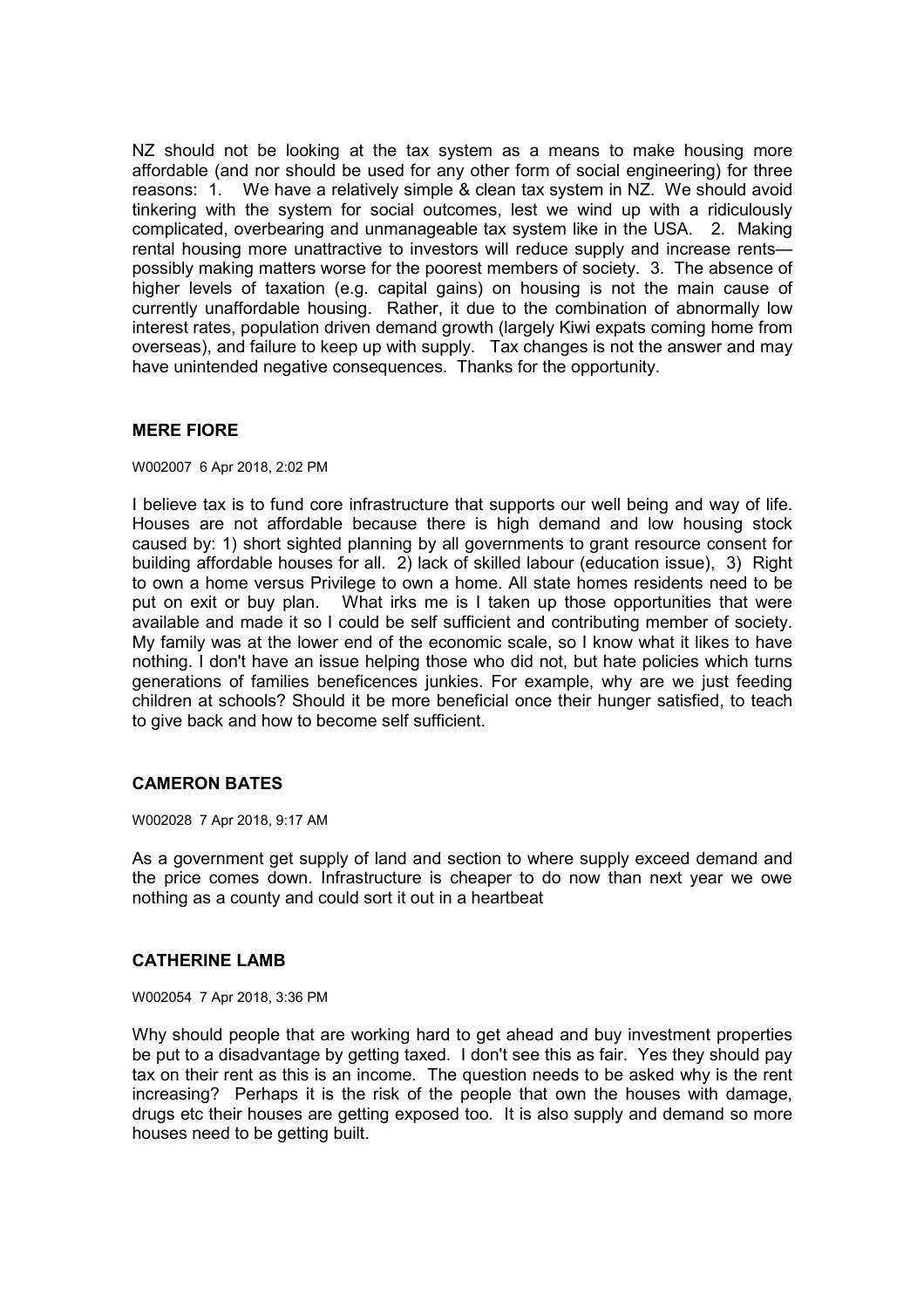# **CHRIS**

W002068 7 Apr 2018, 5:58 PM

Under the Labour government landlords are facing a huge amount of increasing costs which will be passed on to tenants through rent increases. If costs such as compulsory insulation, ventilation systems and permanent heat sources were considered tax deductible expenses instead of capital expenditure then this would not only encourage landlords to spend on these items sooner for the benefit of the tenant but at the same time there would be no incentive to significantly increase rent in order to purchase these improvements in the first place. If things like solar panels and rain water collection tanks were made tax deductible for all properties then I would have no problem putting these in rental properties to further reduce tenants living costs.

### **DEBBIE LUCAS**

W002085 8 Apr 2018, 4:29 AM

There are many ways to tax housing. The most practical and easy to accept by the general public would relate to ensure that housing as a need is first defined and then tax in stages as to the further from a necessary category it becomes. (ie. If a person who is not even a citizen, let alone a resident wished to build a holiday home (or maybe somewhere to escape the consequences of his/her actions in another country), a higher tax rate would be appropriate than say a Bach that is owned collectively by a group or family to share for holiday or emregency accomodation. If money is being made from property in the form of rent, it ought to be taxed at the same rate as usual business tax plus a percentage as a non productive rate. This would encourage investment away from non productive rentals and towards productive businesses which would also generate jobs. This would have the flow on effect of bringing wages/ salaries back into line with the cost of living.

### **JOSH CONNOLLY**

W002088 8 Apr 2018, 8:07 AM

there is already a tax on housing and it has done nothing to bring down the price. all the tax will do is limit small-time investors ability to get ahead and leave it open for the already very wealthy to fully take advantage further.

### **MARK INGLIS**

W002100 8 Apr 2018, 10:54 AM

We should not tax this sector but provide more incentives for suppliers of houses and rental properties to address the shortfall.We have a huge supply and demand shortfall and Government and Reserve Bank tinkering with this balance has already seen prices increase and rental shortages and large rent rises hurting the most vulnerable , the renters. Additonal tax will only hurt the average people and the most vulnerable leading to more homeleee and uneqal society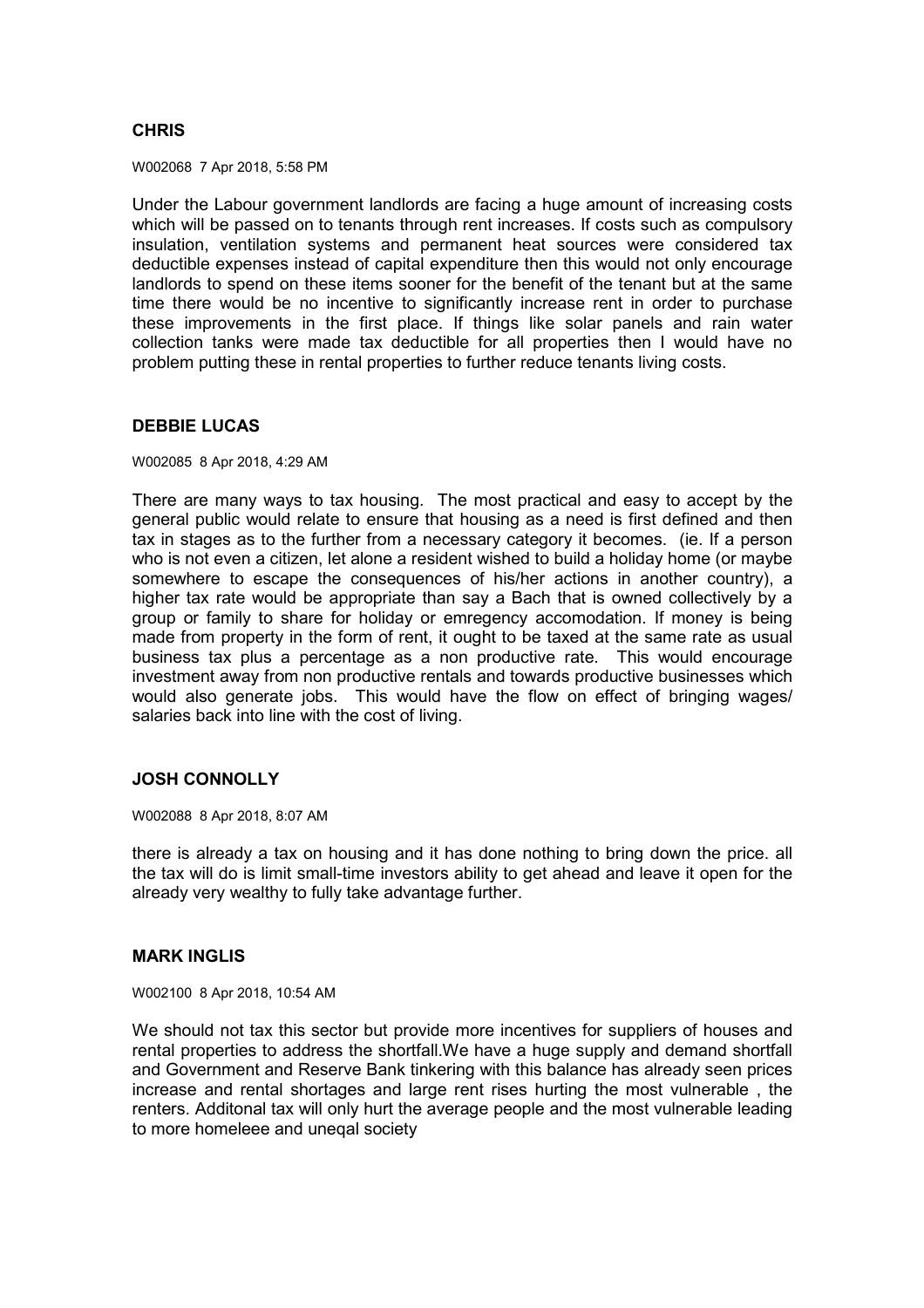## **ALICE MORRIS**

W002104 8 Apr 2018, 11:24 AM

We should not tax market as we have a supply shortage and it will only hurt the, middle income ,bottom people , and renters.

### **ANONYMOUS**

W002107 8 Apr 2018, 11:29 AM

Reduce wage tax for people renting who do not own a house

## **GRANT FARRELL**

W002123 8 Apr 2018, 4:29 PM

Capital Gains Tax on all capital gains including the family home would restrict house prices. Wealth Tax if it included wealth in home equity would also restrict house prices.

### **DEMIAN ROSENTHAL**

W002131 8 Apr 2018, 9:44 PM

All property should be taxed including the family home. Otherwise that will offer another loophole for people to exploit. make it an effective tax that everyone pays. Then make it possible for low income earners to deduct it against their wage.

# **SUSAN PRYOR**

W002142 9 Apr 2018, 9:47 AM

A form of capital gains tax would reduce those investing in the housing market as a form of retirement saving. With more houses in the hands of the few who already have family homes (and equity on which to build their investment) the pressure on house prices and housing stock only increases making it a) more expensive to buy a house and b) limiting the available properties (thereby increasing prices). Income derived from the sale of a property additional to the one that you are residing in regardless of ownership by individual, couple or trust should be taxed. This would further encourage investors to explore and use other forms of investment which are more likely to generate capital that can be pumped back into the economy in the form of seed funding development, new business ventures and other innovations.

## **AMRISH KHANOLKAR**

W002160 9 Apr 2018, 1:00 PM

1. Encourage investment in building new houses. Abolish capital gains tax on sale of new houses built, regardless of bright line test. 2. Consider how taxes stack up the cost of land and building houses. See where tax relief can be provided to reduce the overall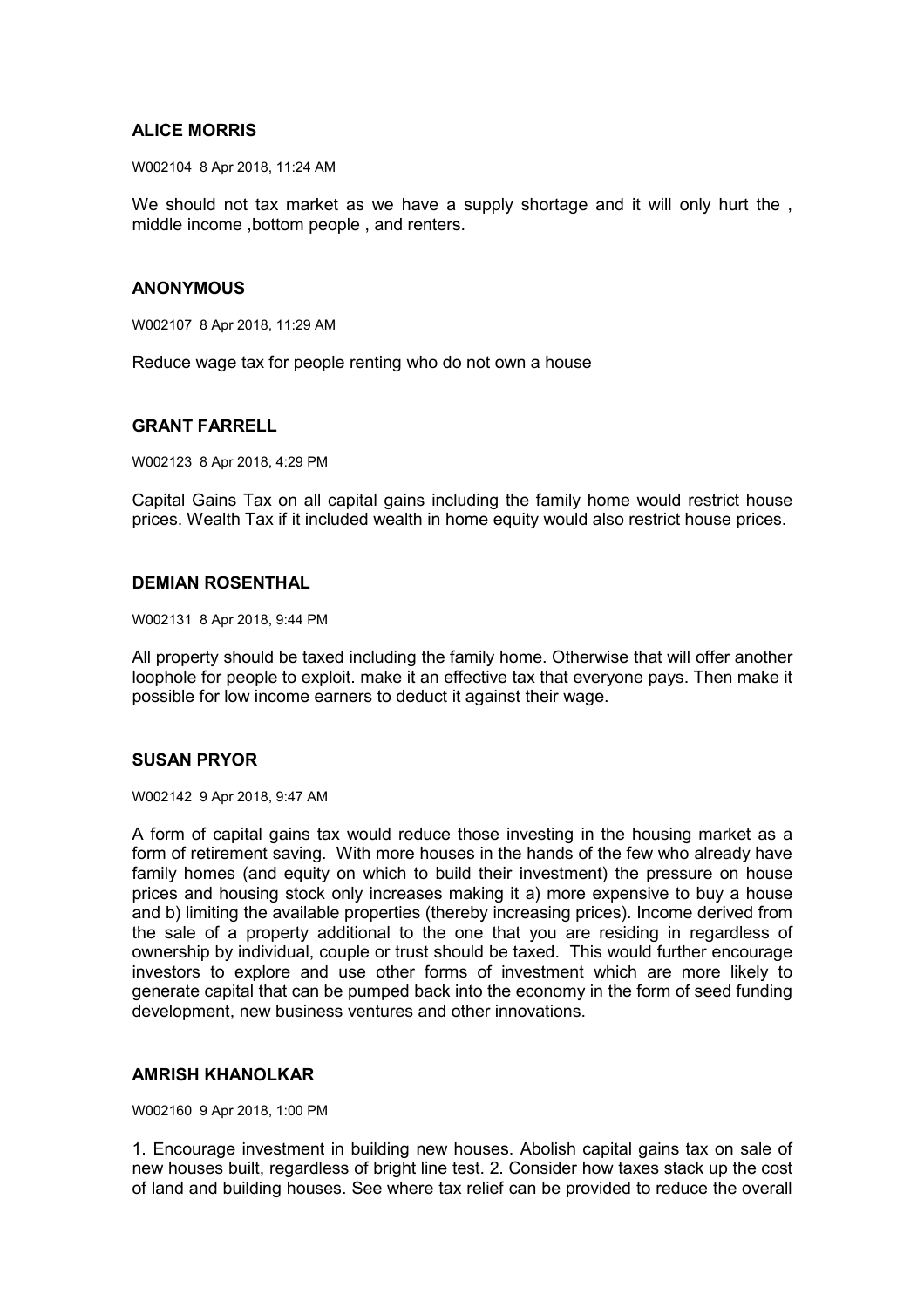cost. 3. Introduce capital gains tax only to those who sell more than one existing house or land in a financial year regardless of bright line test time period. If someone is selling more than one existing house or land in a year, means they are running a business out of it. 4. There should be no capital gains tax on people who sell one house they live in and buy another where they move in. 5. There should be no capital gains tax on people who sell upto one investment property in a year. You do want to promote investment in the rental market, and people need to be able to sell their rental investment property. You can continue to tax rental returns where applicable, but people need to be able to free up that investment.

## **WILLIAM STRONACH**

W002177 9 Apr 2018, 5:40 PM

Foreign investors are pushing up house prices behond the affordability of wage earning Kiwis tax foreign and Corporate in a correct manner there are too many outs for them.

## **ANDY SPANTON**

W002187 9 Apr 2018, 8:24 PM

We need a capital gains tax. Now.

# **BRENT PICKETT**

W002195 9 Apr 2018, 11:22 PM

You are asking to raise tax money to build houses at a cost that is nearly twice the cost of buildinding a house anywhere else in the country. The first thing to do is to move businesses out into the provinces where costs are lower for there employees. We need to encourage businesses to export in order to bring in foreign currency to finance the houses. There needs to be a reduction in costs of permits and consents, the costs are ridiculous. I am a farmer and my farm is worth only 1/2 of what a house is selling for in Auckland. How can you justify taxing me to house people in houses worth more than a farm?

### **FRANCES MIDGLEY**

W002221 10 Apr 2018, 9:56 AM

I think you should put GST on the second home.

# **KAREN WESTON**

W002237 10 Apr 2018, 10:50 AM

Great to tax investment property - pretty heavily.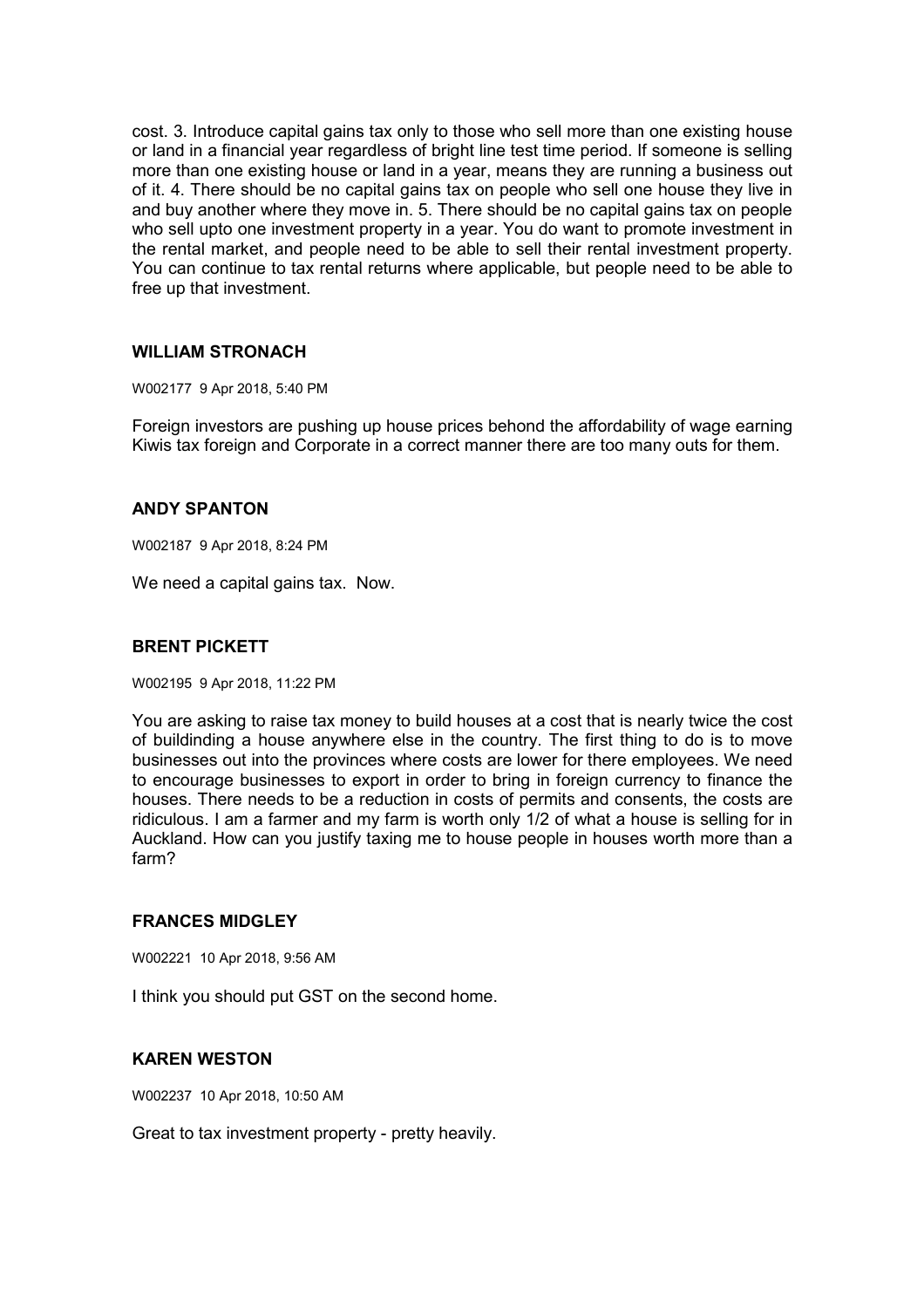## **JEN WATT**

W002251 10 Apr 2018, 11:19 AM

Housing has become very unaffordable people affected by earthquake-prone buildings legislation. Individuals are facing massive bills to strengthen their buildings - buildings which in many cases have withstood major earthquakes (eg, the 1942 Wairarapa earthquake, the November 2016 earthquakes) without any damage. Original earthquake legislation defined an 'earthquake-prone building' to be one that couldn't withstand a moderate earthquake. This definition is being ignored by Engineering NZ. This change is being mandated by government, and is arguably a total overreaction to the situation - the cost/benefit analysis simply doesn't stack up. Many of us have no clue how we're going to find the money to pay for strengthening and we're receiving no financial assistance. This is wiping out some people's retirement savings, and others with little to no savings and on fixed or no incomes can't get loans to fund the work and are in an impossible situation.

# **ROBERT LESLIE TAYLOR**

W002269 10 Apr 2018, 12:17 PM

I had my own business for a few decades and had to pay income tax on the company's income every year. Those people and businesses who provide lease or rental properties do not pay any tax on a large part (mostly) of their income -the capital gains portion of their income. Even more wrong, they can deduct any losses from their other income and the so-called losses do not include any of the capital gains income. This is an obscenity to hard working wage earners and causes billions of dollars to be invested in properties which grossly increases the cost of housing.

# **TERRY HALL**

W002279 10 Apr 2018, 12:42 PM

YES OF COURSE IT CAN, AND SHOULD. TAX HOUSING SPECULATORS OUT OF **EXISTANCE** 

### **NIKKY PARLEY**

W002300 10 Apr 2018, 1:20 PM

My suggestion - cap rental rates. This will help discourage investors from buying homes as their return on cost will be too low. Remove government rental rates from being market rental rates and return to subsided rental. Do not remove incentives for the small investor to have one or two properties as they generally make good landlords. So continue to allow offsetting of expenses against other taxes.

## **RAY SCOTT**

W002309 10 Apr 2018, 1:37 PM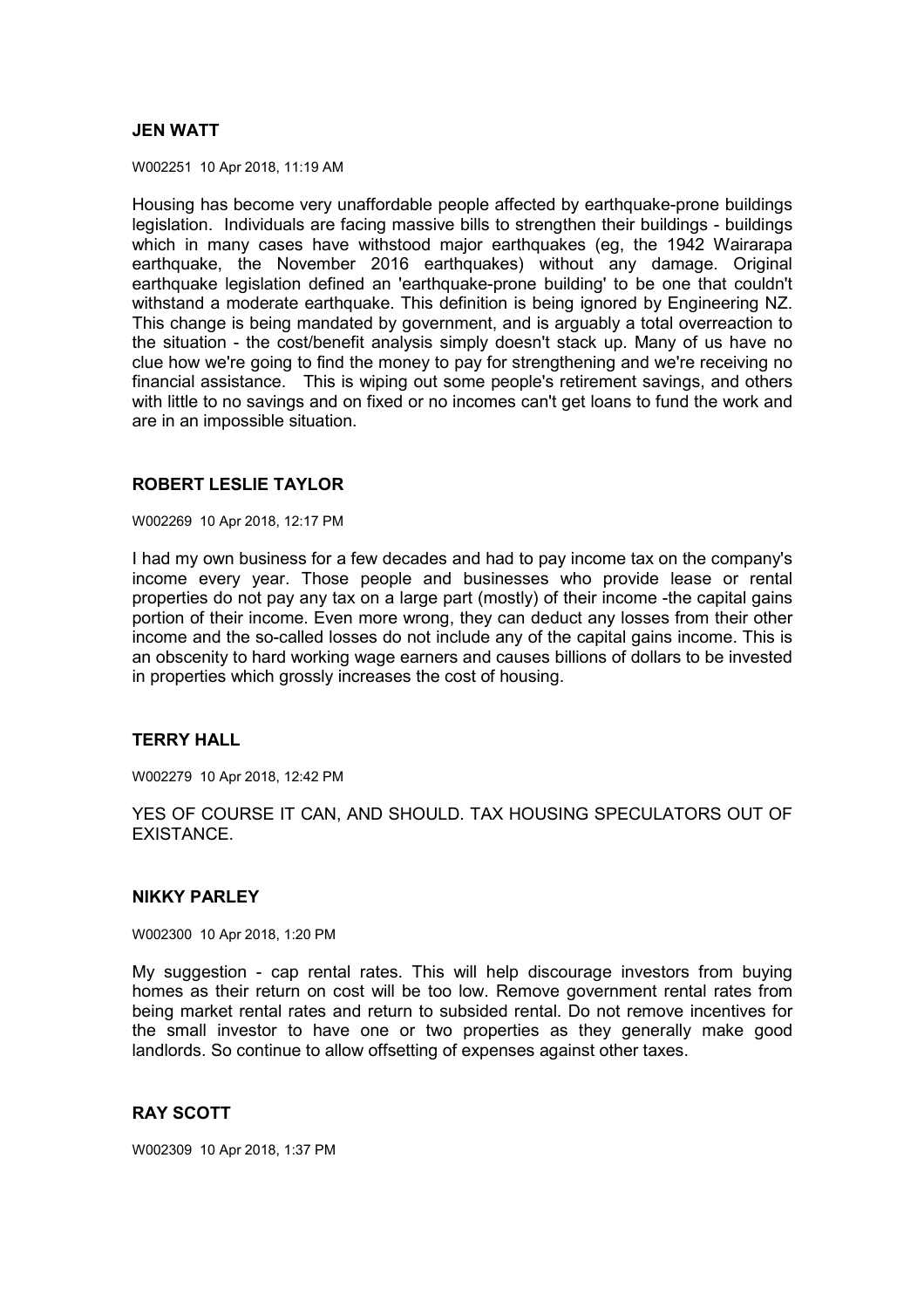I am just approaching retirement and have long since been mortgage free . But I have always felt strongly about a leg-up for first home buyers. There are a number of possible scenarios 1) Putting a stamp duty on all purchases of rental properties ( feed it back as first home grants ) 2) Stop allowing rental property owners to keep leveraging their present properties to aquire more especially giving them tax concessions. Them doing this pushes the prices up artificially as they can pay more than first home buyers knowing they will receive benefits off-setting the higher price they paid . 3) Tax all short term profit . A number of profiteers would not be in the market if they thought they could not get quick profit . This would especially affect foreign buyers who would want to get in and out quickly to avoid any long term foreign exchange negatives .Look after our younger generation who are presently getting squeezed out and paying big rents further affecting their chances .

## **DHARMESH CHANDRA**

#### W002319 10 Apr 2018, 2:03 PM

It isn't possible to "make housing more affordable" by taxing housing itself. This is an oxymoron. Whenever tax is applied on anything, that item will naturally increase in value to cover that very tax. Apply tax on petrol to increase petrol prices, apply tax on tabaco to increase tabaco price, same for liquor, GST on goods and services, etc etc. Most commonly, Govt's apply tax on items to control the use of those items, i.e. "user pays" or curb usage of that item. Govt should apply tax on EVERYTHING "used to derive income", I.e. business profiteering, trading, buying for profit, etc. If housing sales are used to make a living, a profit, as a "routine activity", then it becomes income deriving and therefore should be taxed, eg real estate agencies, developers, etc. We already have a capital gains tax and don't need additional taxes on housing - this will never make it more affordable, instead prices WILL rise to cover the tax.

### **ANNETTE TAYLOR**

W002325 10 Apr 2018, 2:15 PM

Limited to maybe, 2 investment properties, then apply a capital gains tax on any above that. Private renting properties are necessary. A capital gains tax might see investors using other means of saving for retirement, therefore depleting the rental stock.

### **MATT RAMA**

W002340 10 Apr 2018, 2:49 PM

It is not the responsibility of the Government or the tax system to enable people to own their own home. Overseas, lots of people rent for life. Taxation of speculators should continue and be more forceful. But tax on long term property owners who make their assets available for others to use help the economy. If these 'capital gains' are taxed, this will likely result in a significant increase in rents to cover the expected additional cost and will hurt renters more and prevent them saving a deposit and increasing house prices even more - human behaviour.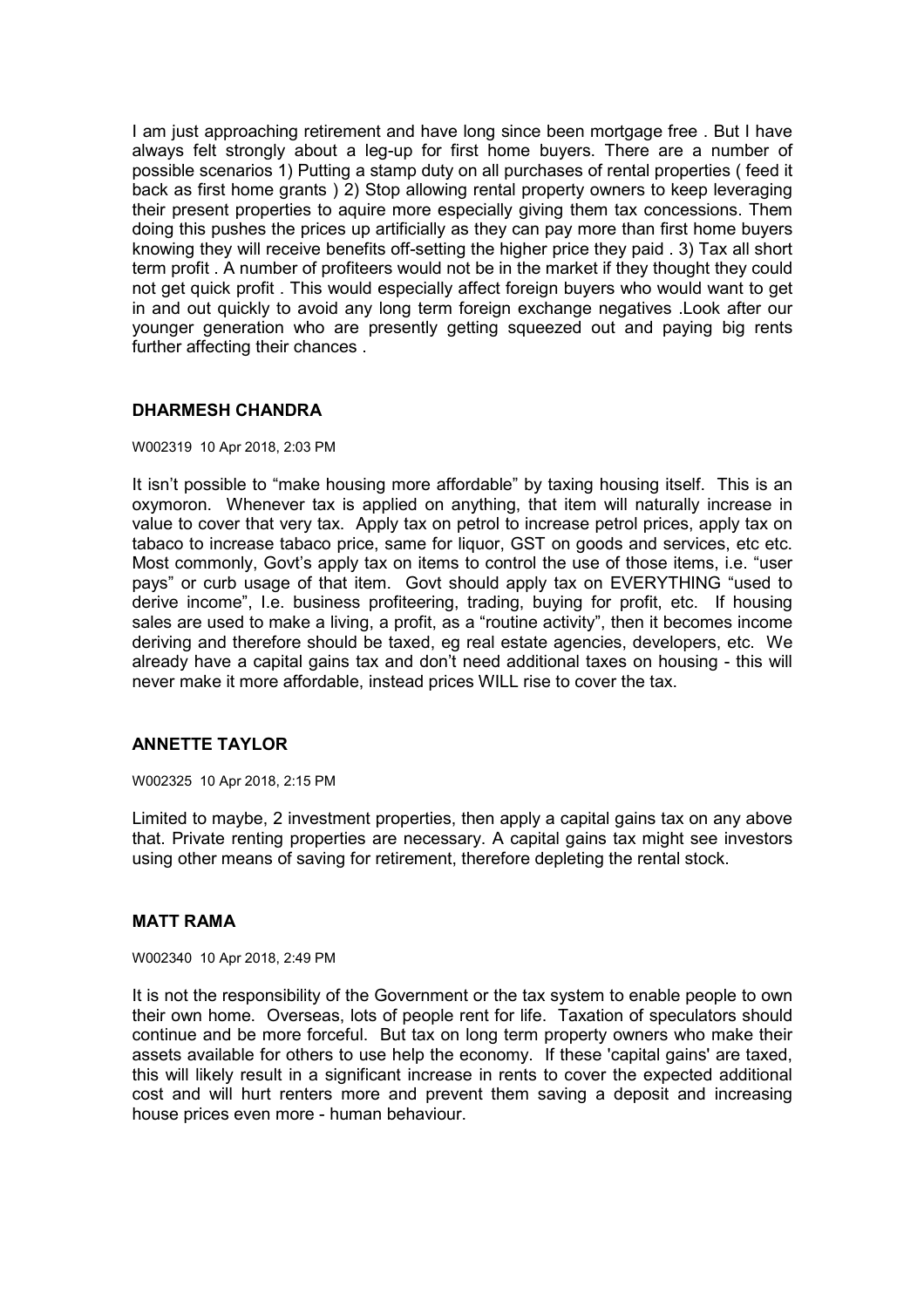## **JACQUIE TOMLINS**

W002347 10 Apr 2018, 3:24 PM

Like a lot of renters housing is the biggest expense. Landlords do nothing to make houses more liveable and property managers (real estates) just say "we can't spend the land lords money". Mean while rates go through the roof so renters pay. Insulation needs to be done so renters pay. And all the while those who used to be middle NZ are on the verge of being low-income with absolutely no assistance from the government even if there is only one income. And that income may not be much but if you earn \$5 before tax more than WINZ says you can - no help. So you live in expensive, substandard housing because there is nothing else. Rodney & Franklin districts get charged Auckland prices because we're part of the "super city" without any of the perks just the prices and charges.

### **KARLA SMITH**

W002366 10 Apr 2018, 4:13 PM

There are already provisions in the tax legislation for capital gains to be taxed on speculative and investment property. However these do not seem to be used extensively by the IRD. I'm not convinced that any change in legislation is required (given you're not prepared to tax owner-occupied housing), but perhaps a change in policy at the IRD would help.

## **FRANK YOUNG**

W002380 10 Apr 2018, 7:08 PM

Adding more taxes will only increase housing costs. The answer to housing costs is to properly review the Resource Management Act to allow efficient development of suitable housing land and to allow efficient operation of the construction industry. Both are bogged down by bureaucracy and taxes now.

#### **MIKE MCMANAWAY**

W002393 10 Apr 2018, 8:34 PM

Hi it's not the governments or the tax systems job to provide cheap housing. Do what my wife and I did to buy out first house. Hold down three jobs each for six months. They will have a 20% deposit. The harder the work the luckier they will become. Handouts don't help anyone in the long term.

### **ANDREW BALL**

W002401 11 Apr 2018, 6:15 AM

The introduction of bright line, and more recent extension of the bright line have effectively already established a capital gains tax. Developers already pay taxes. There is no need for further taxes on property. Nz relies upon property investors to provide decent accomodation that is properly maintained. Government is not able to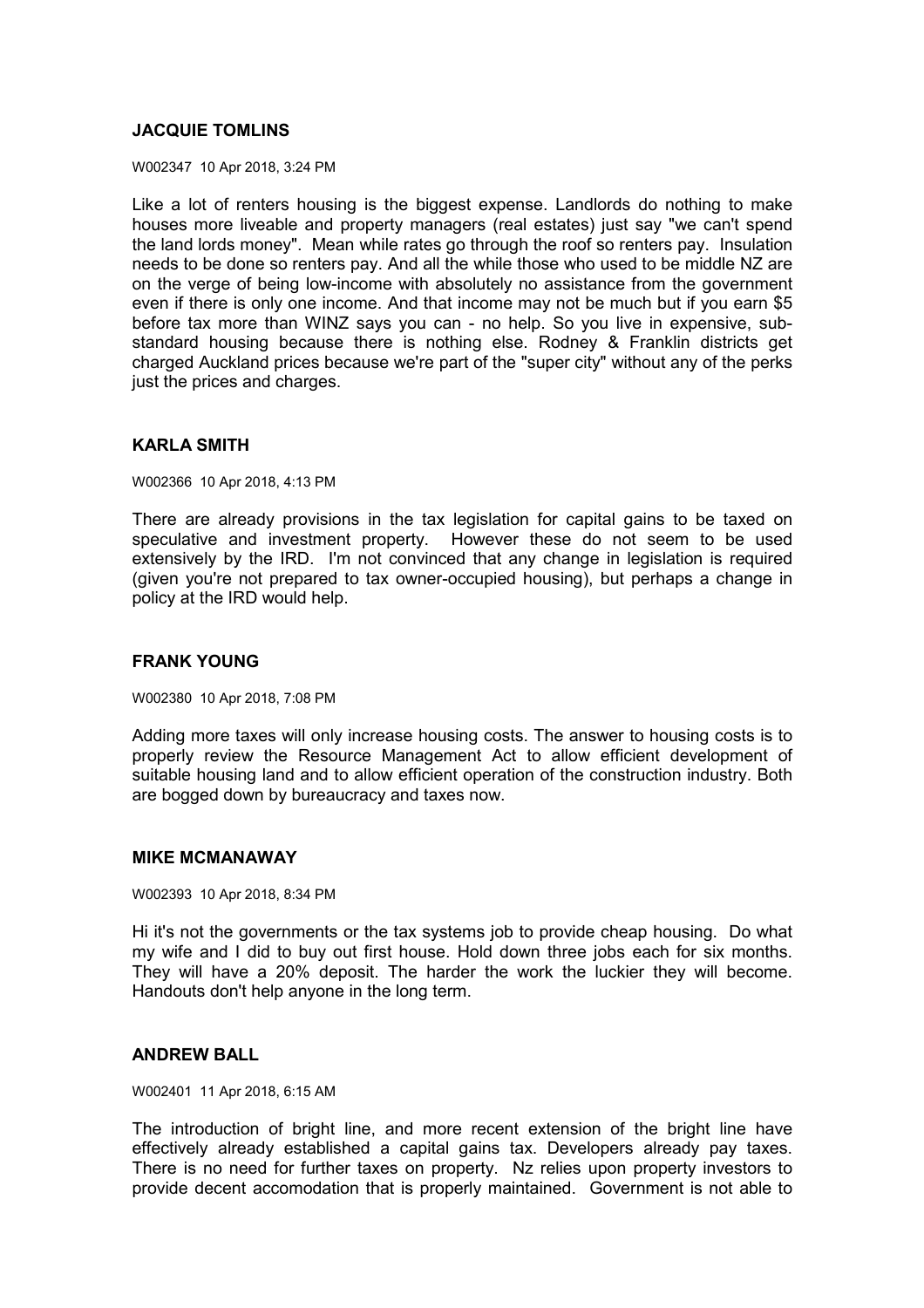provide the volume of houses required, nor maintain to adequate standard. Neither do all people want to buy houses. Ring fencing losses and introducing additional taxes will stop investors from maintains and upgrading houses. Other planned policies such as healthy homes add to compliance costs. If government wants to crash the market and create hardship to every existing property owner (including those who have just invested there KiwiSaver into their first home), then they are well on track already.

#### **ANONYMOUS**

W002423 11 Apr 2018, 12:37 PM

Certainly it would have that effect,how can an house which cost say \$75k in the seventies now sell for \$600K ,this means the value of money ,in real terms ,has dramatically decreased.

#### **MATTHEW MILLS**

W002442 11 Apr 2018, 1:57 PM

If by "should the tax system do more to help renters" means using tax money to help people pay their rents or give subsidies, no, it shouldn't do that. A lot of people who are finding it difficult to pay rents (people in Auckland for example) should consider moving elsewhere where rent is cheaper. We should not be helping people live in a city that is at capacity already. I would even go as far as charing people living Auckland (like myself) more tax to stop people moving here. We need to grow the regions and try to create a second large city where skilled people can move to.

## **PAUL COLLINGS**

W002459 11 Apr 2018, 4:50 PM

We need a capital gains and a wealth tax

#### **BRETT ANDERSON**

W002476 11 Apr 2018, 7:07 PM

YES! tax should definitely be used to ensure the affordable access to housing for citizens. It must be acknowledged that the primary purpose of building houses is to provide shelter, warmth, privacy and, dignity to the citizens who will occupy them, they are not investment vehicles or commodities produced for the sole purpose of trading. Effectively taxing capital gains on investment properties can be a good way to reduce excessive market bubbles, placing high taxes on overseas investors may be another effective measure to help reduce house prices and ensure affordability and access for citizens.

### **GOODMAN LAMYUEN**

W002481 11 Apr 2018, 8:02 PM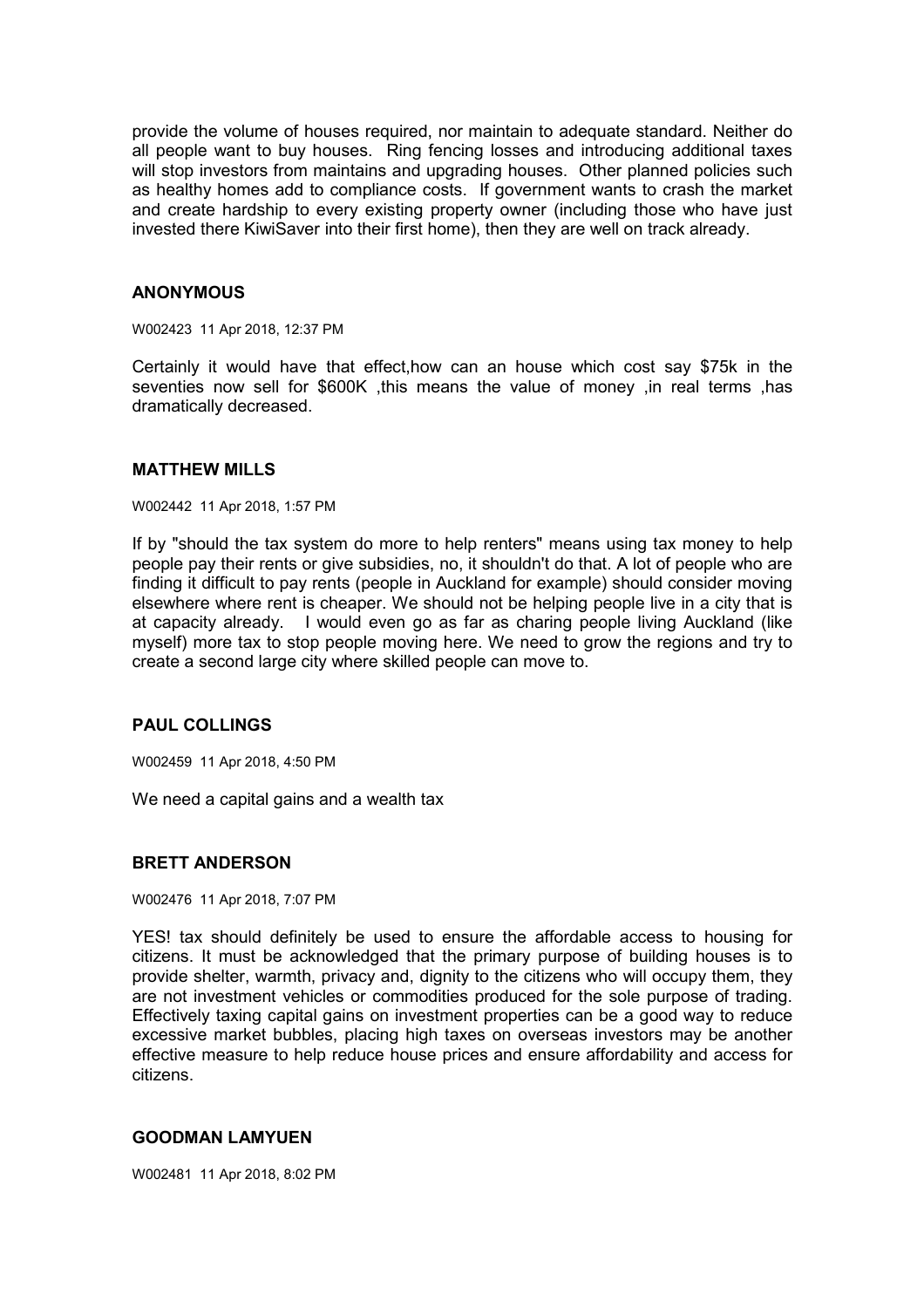Fabulous!

## **IMRAZ SAHIB**

W002498 11 Apr 2018, 11:08 PM

I live in Auckland for past 8 years. I have started second job driving uber. The secondary tax of 33% Is way too much. I feel people without homes should be given tax relief from second job for the next 5 or ten years in order for them to buy house. I have 2 daughter's.. I worry everyday what future they hold without a permanent place to stay or share memories. I am a high school teacher, drive uber from 5pm to 9pm everyday, and whole night Saturday. I do this so I can buy a house. But, out of \$24000 profit I made, \$8000 was secondary tax. Provide relief to hardworkers. People with second incomes, no house, children, all fit the criterion, to be given secondary tax relief for next 5 or ten years.

### **PETER STOKES-CHAPMAN**

W002503 12 Apr 2018, 4:40 AM

Those people whether private or groups who buy houses for investment or sit on prime land should definitely pay taxes on their profits. Foreign investors should not be able to invest in land or houses either. A basic tenet of any responsible government is housing and land for housing is earmarked for people not profit and investment.

#### **STUART FREAR**

W002506 12 Apr 2018, 6:09 AM

Remove all income tax and raise the gst rate to 20%. More income more spend. This should apply to overseas companies operating in NZ. GST % be charged for profits leaving NZ e.g. vf, Google iTunes.

### **CHRISTOPHER HOWES**

W002520 12 Apr 2018, 8:50 AM

....Humans have always and always will require their own Dwelling ...ownership is a basic Human need. To strive , plan and save for a Dwelling of their Dreams is essential... In doing so many many people are involved in this creation and in this process every step is TAXED to the Limit so why should a basic Human need be punished ....???

## **ELLE MURRAY**

W002529 12 Apr 2018, 10:16 AM

People do need to save for a deposit and do without dome things to get a house. Kiwi saver deposit scheme could be enhanced to do this and using kiwisaver also encouraged saving for retirement. Workers also need better job security so they can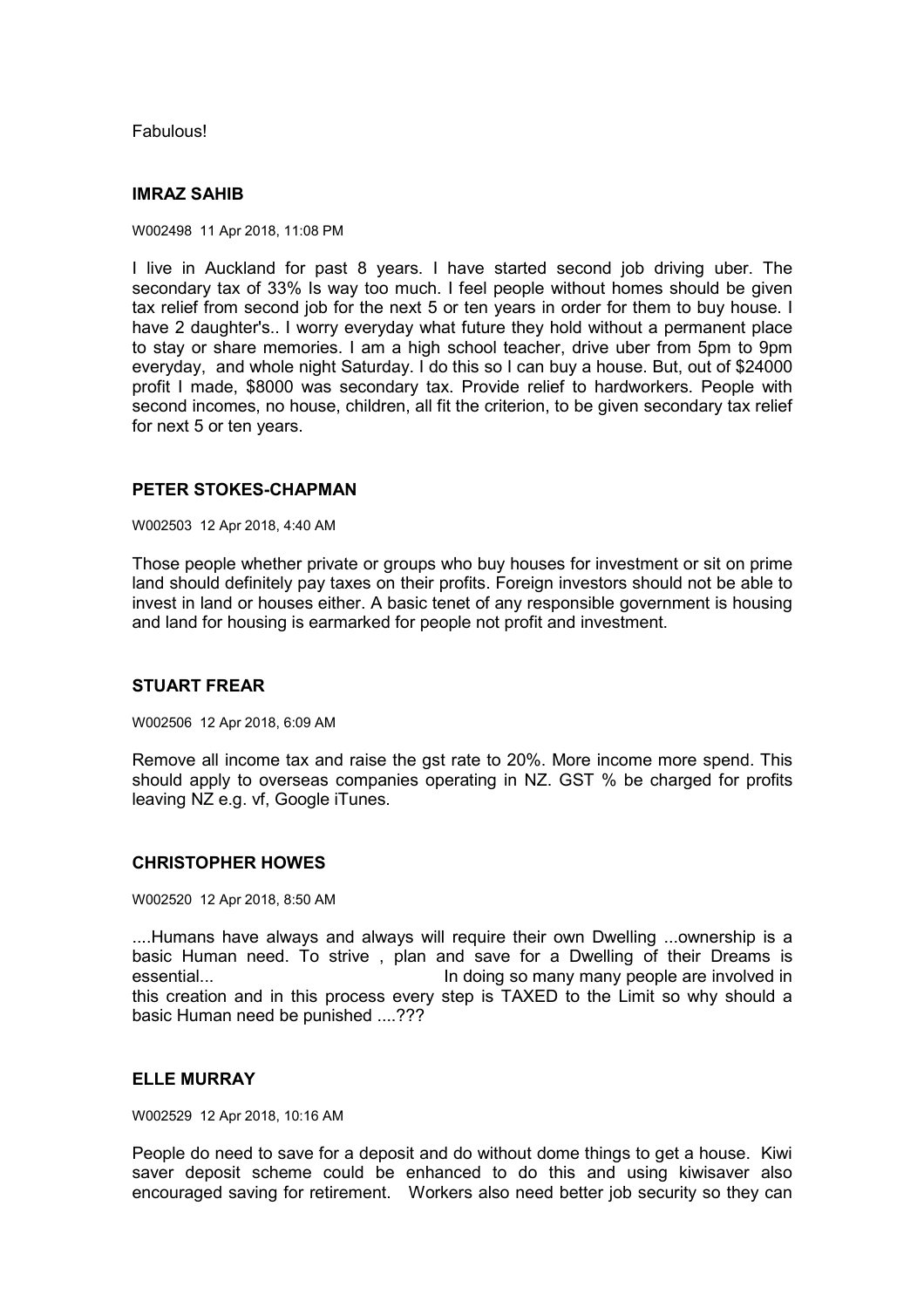feel that the struggle to save for a deposit is worth it. More People owning their own houses will have higr benefits for child health and peoples mental wellbeing. Children need a home and their parents need work. Big job ahead for everyone.

## **ROBERT STILLION**

#### W002532 12 Apr 2018, 12:46 PM

I don't see how taxing property is actually going to reduce property prices or rents. The only solution to reducing both is producing more houses for people to live in. It's a very, very simple supply and demand situation that has driven prices up in New Zealand (and other places in the world). Councils need to free up more land more quickly instead of drip feeding it into the development system, they also need to stop their bullying demanding massive amounts of money for infrastructure that isn't necessarily to do with the immediate development. Ask any developer. (I am NOT a developer). The council stand to get more permanent income via the rates anyway. Property investors are normally in for the long term, and get taxed on their rental surplus as a matter of course. They are buying to house people as a business and it's not in their interests to have them empty. Investors upgrade and employ = tax revenue. Property speculators/flippers are taxed as that is the "business".

## **PAUL JACKSON**

W002542 12 Apr 2018, 2:03 PM

Yes we should be some sort of tax applied to a property investor. Either a yearly valuation tax or a tax on capital gain when the property is sold. It obviously needs to be fair but currently I don't feel the status quo is fair.

### **ADRIAN JENKINS**

W002552 12 Apr 2018, 2:50 PM

As much as it sounds logical that taxing people who own investment properties, and closing loopholes would discourage people from investing in the property sector, I'm not convinced. Overseas evidence says that having a Capital Gains Tax has no impact on lowering house prices, as the demand is still there. I think putting further restrictions on people non-resident in New Zealand buying property has a greater impact on dropping house prices. I also think the Bright Line test is necessary to put a hold on people who make their full-time job buying and selling property. I really doubt we are going to see a significant cheapening of house prices in Auckland or Wellington. We have seen periods of less growth, but not no growth, or negative growth.

### **ANONYMOUS**

W002556 12 Apr 2018, 2:58 PM

Property investment should be subject to capital gains tax regardless of the length of time the investment has been for but excluding the family home.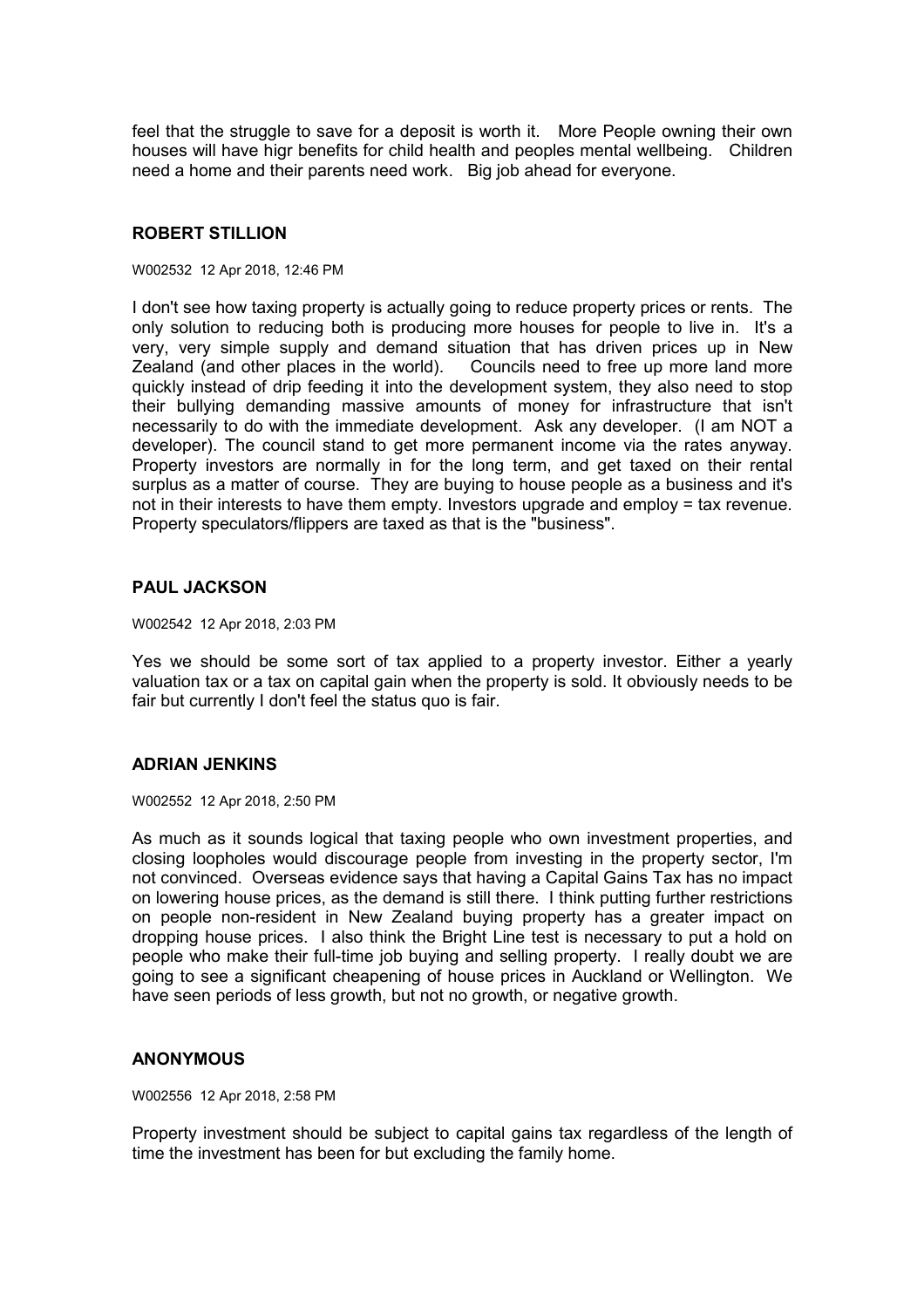## **ALLYSON GOFTON**

W002580 12 Apr 2018, 4:15 PM

The government should loan all new home owners half the mortgage at a lower rate of interest than banks, with a much longer pay back time. Owning a home is something you have to work for.

### **JACQUES BRIONES**

W002589 12 Apr 2018, 4:58 PM

My choice as "yes but not sure how" means, yes tax can also be a tool in lowering house prices but only if set up or thought thru properly. But tax should not be the only tool to be used to address the house pricing issue. It should just be a complimentary tool along with other tools. Leave it with this committee to think of the "how" since thats what its there for.

#### **TERESA TUA**

W002594 12 Apr 2018, 5:25 PM

Yes because they are not living in the houses they are purely for profit and have high rental prices attached making it near impossible for wage earners to live decently as most of their wages go on paying rent + water leaving a low income for gas, food and clothing let alone savings to purchase their own savings.

#### **WARREN JENKINS**

W002610 12 Apr 2018, 6:54 PM

I believe the current tax system benefits income earners above \$70,000. I began work in the 1970's when the top tax rate was nearer 50%, high by todays measure. However it seemed to be fair in that those who earned more and could afford to pay more, relative to lower incomes, did so. Today a person paying tax in the top two tiers with GST on top is paying 45 and 48% which is similar to the higher rate of the 1970's. However these rates only apply to that portion of income spent on goods and services, which for all earners are an unavoidable necessity to a similar point. The tax rate without GST for the higher earner is 33%. I am not concerned with the tax rate on income up to \$70,000, people in this bracket often don't have a lot of discretionary income left after paying their weekly costs. My point is the top tax rate has dropped considerably for the higher income bracket. The top tax rate needs to be increased, once again allowing those who can afford to pay more tax to do so.

### **ANDREW RENWICK**

W002616 12 Apr 2018, 7:58 PM

Tax should not be used to determine or impact the housing market affordability In short if houses get too expensive - they do not sell - see current Auckland situation. Supply and demand determine price - other variables such as access to cheap capital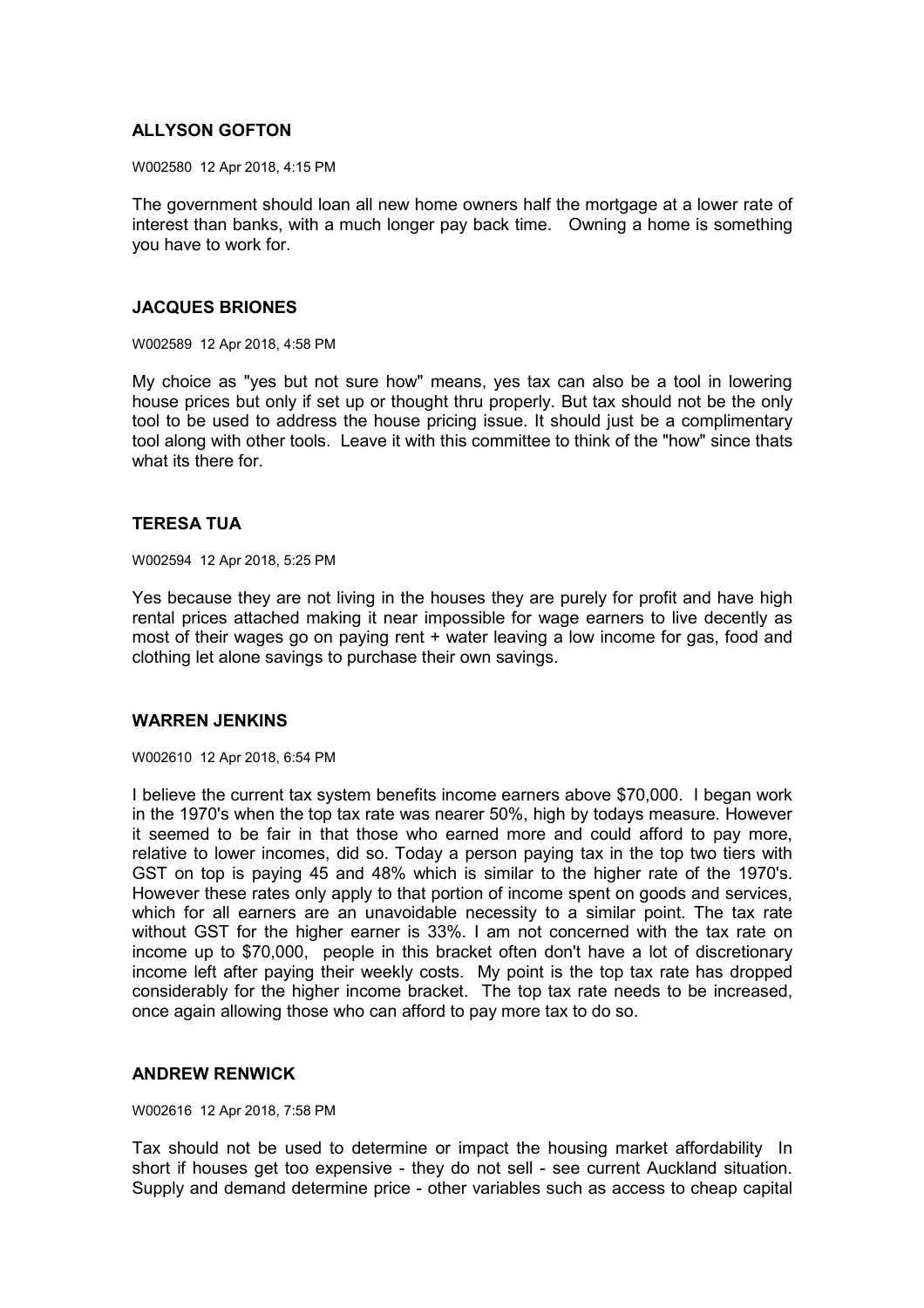due to the GFC have distorted this fundamental maxim however tax would make no difference to this, people would just add the taxation cost onto the selling price and cheap cash availability would do the rest. Fed Reserve will increase it's rate - world will follow suit - NZ OCR will go up - cost of capital will be past from banks to customers people will not be able to afford current pricing - if you want to sell then you will have to drop your price. Throw in inflation target setting by Res. Bank Gov. (i.e copy what the US does) and watch it come down again.

## **TINA CARLSON-MCCOLL**

W002632 12 Apr 2018, 8:45 PM

We need a capital gains tax to discourage investment in property.

### **CORY MURRAY**

#### W002645 12 Apr 2018, 10:46 PM

Adding a capital gains tax on the sale of property would be effective in stopping investors using property as a financially viable investment opportunity. This also needs to be balanced again citizens who purchase a house, and for some legitimate reason(I.e relocating for employment, another child born and needing a bigger place) should not be included. There should also be more reporting and regulation around property purchasing, such as identifying whether the property purchased will be for personal use, or as an investment. This should reduce investors purchasing property which would increase the housing market for New Zealand citizens wanting a home to live in.

### **MICHELLE DAVIS**

W002655 13 Apr 2018, 7:20 AM

Would like to see less foreign ownership in the residential market. Eg only NZ residents should be able to purchase homes. Except for new builds. Also would like to see more rent to own options for beneficiaries. Low interest loans for low income families would also be greatly appreciated.

### **SAM ARORA**

W002662 13 Apr 2018, 9:34 AM

Anything needed to make housing more affordable, please do it. Building more houses, decreasing demand at the same time. Getting developers to pay for development(public transport etc) around new sub-divisions like they do in Australia. Options to build bulk housing by builders and sell it to first home buyers only or buyers who are going to live in those property.

#### **DEVAN KESHA**

W002671 13 Apr 2018, 10:59 AM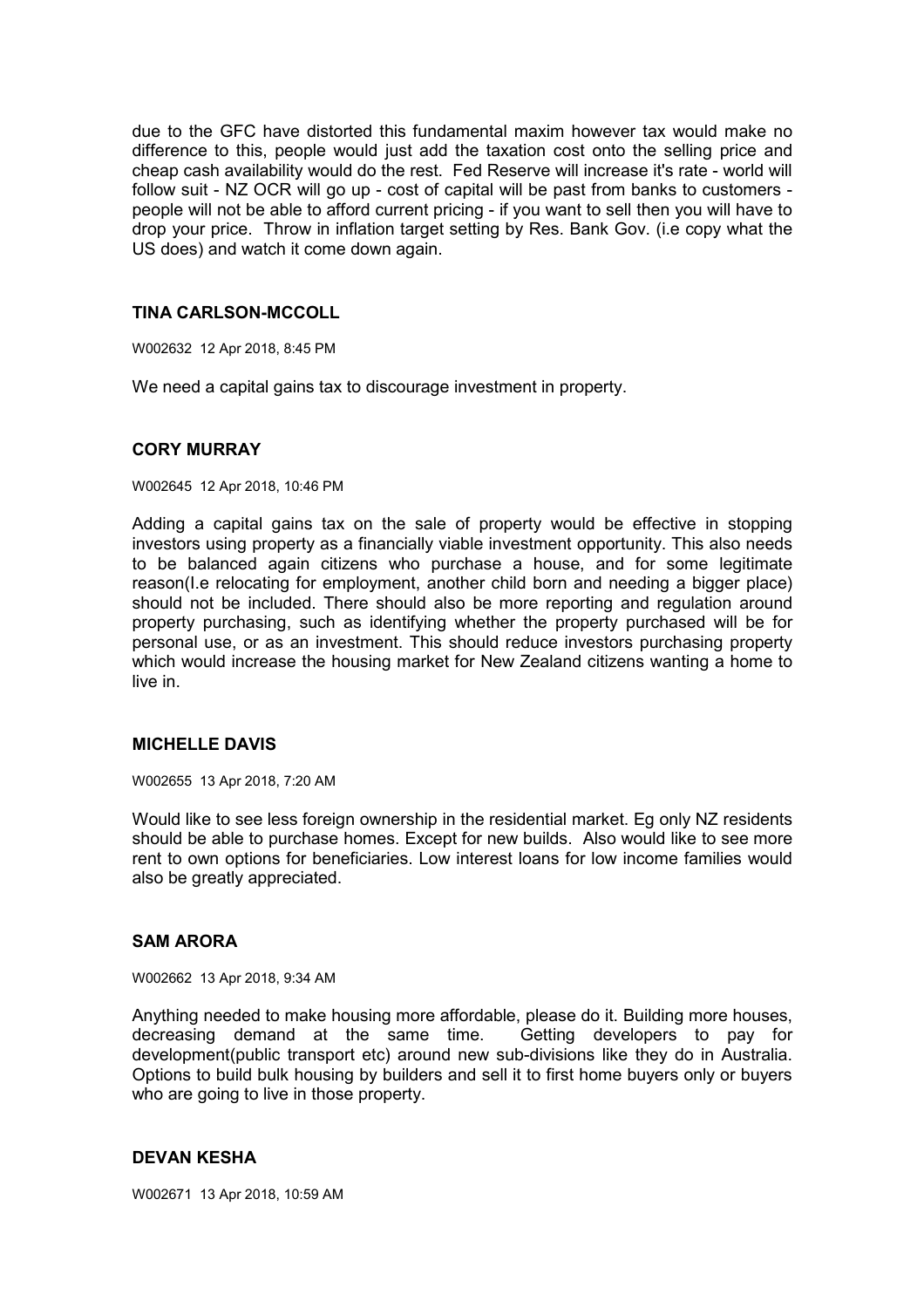It is unjust that property owners can receive a large tax free capital gain, or rent out rooms/sleepouts in their homes and receive a tax free weekly income. Many low income NZ'ers will never own their own home so their only means to build wealth is through bank deposits and Kiwisaver in which every income dollar is taxed. The only fair solution is to fully tax property and remove all the ridiculous deductions and tax free thresholds OR else level the playing field and remove the tax obligation completely from bank deposits and Kiwisaver. This would encourage people to invest in more productive assets for NZ society and reduce the demand for property.

## **BECKY HOLMES**

W002686 13 Apr 2018, 2:34 PM

Introduce tax on asset gains (capital gains) and reduce GST. Capital gains tax is far more equitable and results in greater distribution of wealth than income tax and GST, which disproportionately affect those on lower incomes.

### **HAMISH URQUHART**

W002694 13 Apr 2018, 3:49 PM

Looking purely at rental properties any taxes likely to affect land lords will be passed on to tenants as usually the margins after paying insurances rates and mortgages is minimal and non existent for the first 5 years at least. If it becomes no longer worth owning a rental due to increased taxes or removal of the tax breaks which a lot of rental owners rely on for the first few years they will obviously sell up. This will end up with even less rental property supply therefore more homeless. Supply and demand. As supply reduces demand increases the rental rates. To reduce rental prices and increase numbers of affordable rentals reducing current tax rates on rentals at a perceived affordable rate would be a better option. In other words subsidised rental properties offering a lower rental rate to offset losses many owners cannot afford.

## **ANONYMOUS**

W002705 13 Apr 2018, 5:01 PM

We need Kiwi's to be able to have their own homes for them and their children to create security. Give them more money in their pockets as they are not paying high rents for houses that are not worth it.

### **JAMES MOLONY**

W002728 13 Apr 2018, 8:39 PM

Please consider income splitting for married or defaxto couple's. My wife and I are competing with young couples on two incomes and paying 10k lower tax. Per year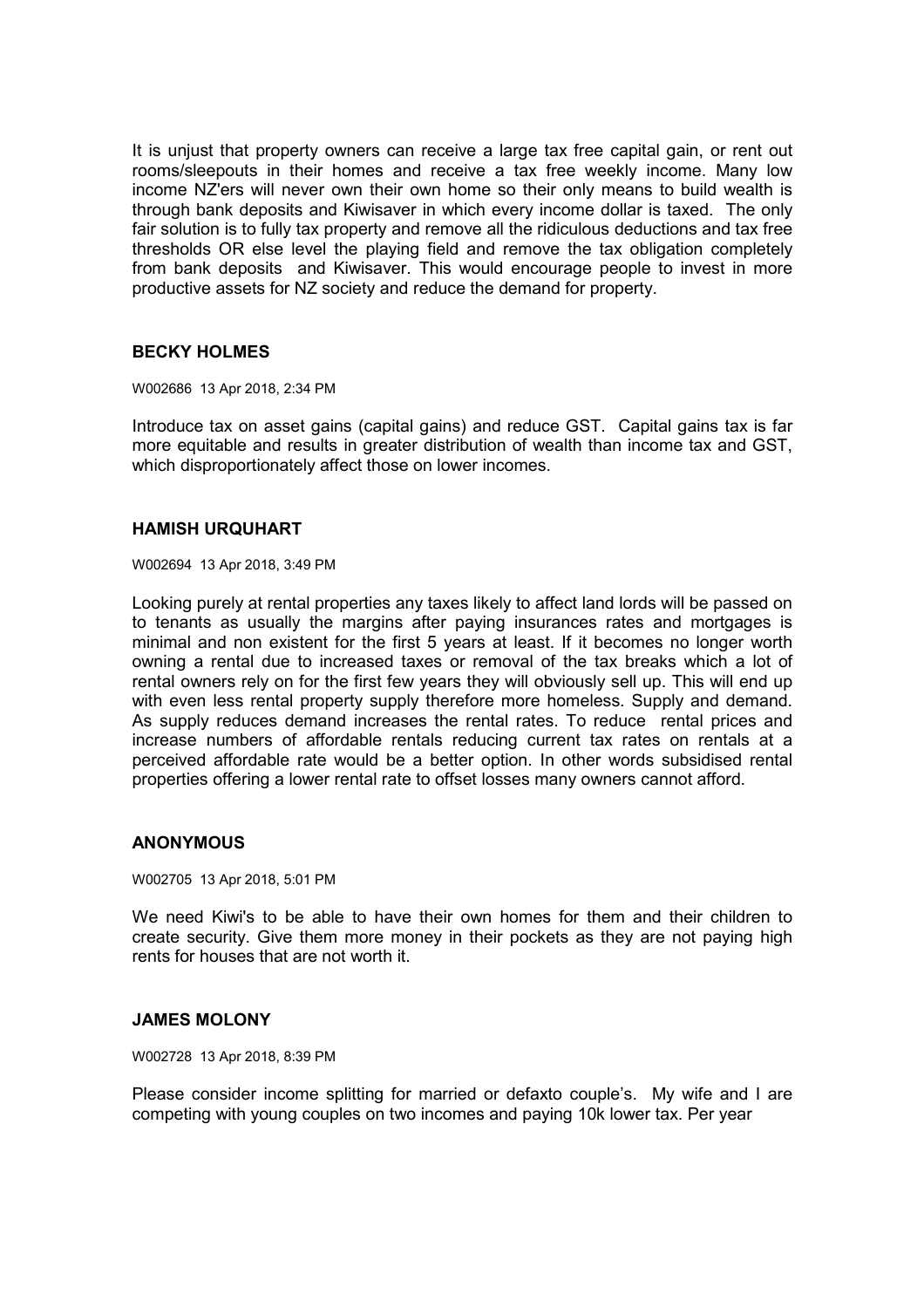## **JOE HOPKIRK**

W002733 13 Apr 2018, 9:36 PM

A tax on wealth, in particular property wealth. This is one disincentive to the property market and if it was married with regulations making rentals healthier, warmer and more energy efficient that would be ideal. If people are making money off housing then they should share that benefit with the society they are making a profit from - having shelter is a human right.

#### **JUSTIN MARRINER**

W002743 13 Apr 2018, 10:28 PM

Your question regarding tax making housing more affordable is far too simplistic. Moreover, your explanation pdf doesn't explain how tax could make housing more affodable as a concept to consider? Unless you redistribute capital gains tax back to subsidise home buyers how are you going to make housing more affordable?

#### **MEHNAZ ADNAN**

W002752 14 Apr 2018, 6:56 AM

The tax strategy should not affect and put more burden on first home buyers.

### **RACHEL**

W002758 14 Apr 2018, 8:23 AM

Rent prices should not and cannot keep going up the way the way they are. Many property managers encourage owners to up the price so they both make more money. Many list a rental at a price, generate lots of interest so relist at a higher price and so on till they get the highest price possible. Rental prices should be affordable and justified, not robbery! There needs to be a formula for rental price: what a rental is worth (e.g., size and quality), expenses (e.g., rates and maintenance), and a realistic profit, then capped at this, only going up SLIGHTLY when costs (e.g., rates) do. Property managers also need to look after the rentals, fixing things when needed and making sure tenants are looking after the house. Thus, saving higher future costs for owner that trickle down to renter. Rentals also need to be of a healthy living standard but I guess that's a different issue.

## **JANE MULLANEY**

W002762 14 Apr 2018, 8:39 AM

Any investment should pay its share of tax. I doubt taxing investment property will impact significantly on house prices as supply, building & compliance costs also affect prices. Some people have made thousands of untaxed dollars by speculating in property. Would we do the same on stock market investments we would pay tax on the profit. Income is supposed to be liable for tax. Isn't profit on investment house sale income?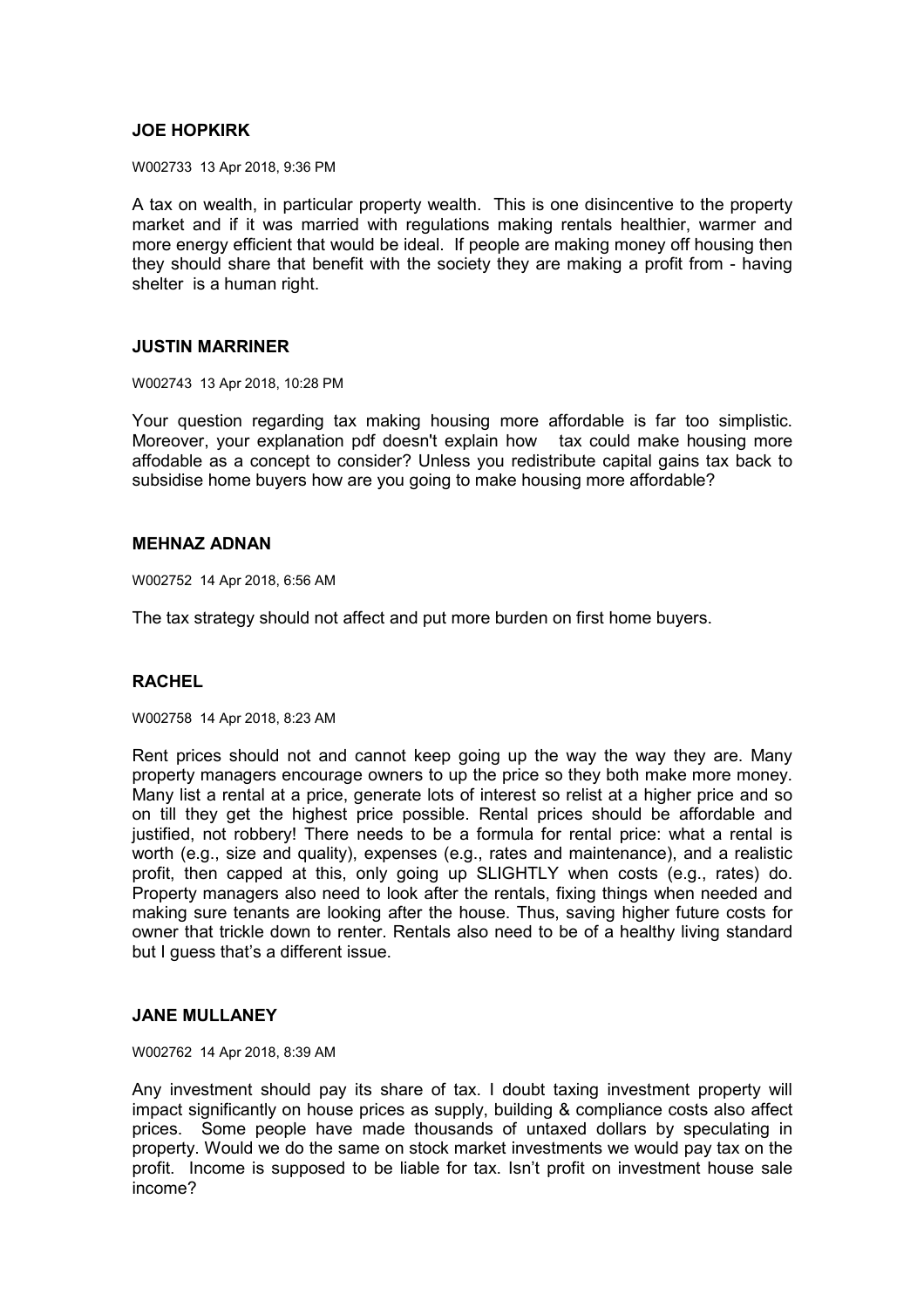## **JP TE PUIA**

W002773 14 Apr 2018, 10:24 AM

Build the economy stronger and allow business to grow. NZ had one of the strongest economies post the GFC and business equates to job growth and that leads to kiwis having more money. Government must also review district plans and allow building where it needs to and legislation must be changed and strengthened to allow homes to be built. In recent history the stats pointed at a need for density of houses to change dramatically in the Auckland CBD and the affluent suburbs surrounding it. The densities in areas like ponsonby, remuera, epsom etc showed significant need for a higher intensification of building and this was quickly bulldozed by groupsychological representing the rich and affluent. In one foul swoop, the desires of the few quickly overuled the needs of NZ as a whole. Auckland is ground zero for housing affordability. I propose law be created and enacted to allow high density housing to be built in Auckland CBD and suburbs including the affluent areassurrounding the cit

### **DANIEL CAIRNCROSS**

W002776 14 Apr 2018, 11:18 AM

Currently too many people use the housing market as a cash cow with some people making millions untaxed, while other people who work for there money are taxed heavily.

# **STUART MORGANS**

W002779 14 Apr 2018, 1:48 PM

I have an idea, before taxing a hard working family on their already taxed earning and investments why don't we hit corporations that pay nothing on their huge profits. Stop going after the little man because it's the easy option. Do something about the tax avoiding corporations. Secondly, churches, they take in millions in donations and they always want a say of what goes on in our society and our laws and regulations. How about they pay their entry fee just like every working person. Continuing to tax people more and more to make up for the inefficiencies in a broken system is adding fuel to the fire. Why does auckland have the highest councillors to capita ratio? All the people pushing bits of papers around all tied up in red tape and processes making everything too hard because there are too many people involved, this needs to be changed. Let's start culling the amount of pen pushers that are funded by the tax payer.

### **ANONYMOUS**

W002794 14 Apr 2018, 5:31 PM

1. Increase capital gains tax on investment property sales. 2. Remove tax on sale of NZ growth shares to increase investment in NZ companies.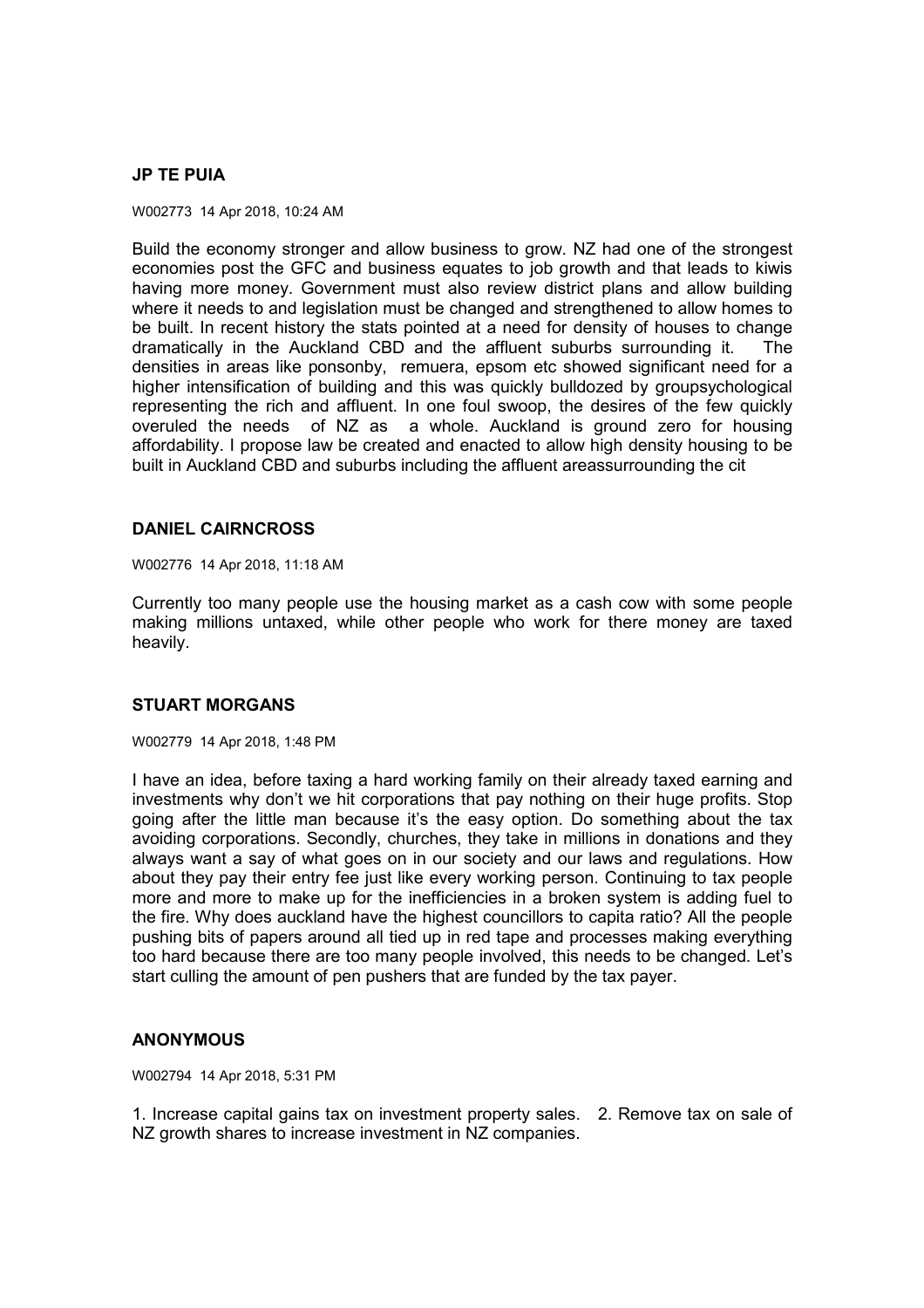## **SEAN THOMAS**

W002797 14 Apr 2018, 5:56 PM

Less tax, more money for the people, sort out the waste full spending by goverment and council before you look at taxing the workers more! We pay some of the highest tax in the world and get the lest back for it! I could keep going on but I won't, as I don't think the people's input helps as you make up your own mind on how to waste our money!

### **PETER BROWNIE**

W002800 14 Apr 2018, 6:55 PM

Tax rebate on mortgage payments and rent payments

#### **ANDREW MCCABE**

W002809 14 Apr 2018, 8:56 PM

I have already been taxed on every dollar I spend on the property that I own..

## **PETER ROLLO**

W002824 14 Apr 2018, 9:42 PM

Yes capitol gains tax on investment properties excluding the family home. Land tax on undeveloped land zoned residential but left undeveloped to discourage land banking

## **PAUL HERD**

W002828 14 Apr 2018, 9:54 PM

the tax breaks landlords get are there because the state can't afford to provide all the rental housing required so gives an incentive to people to rent out houses. landlords should be given even more support to keep rents cheap and yes I'm a renter and no I have no intention to buy a house . if you do remove those tax breaks then you should expect to see less rental houses and more expensive rents and you will have to pay for the short fall by supply of rental housing and financial services to renters which will cost a lot more than if you support private landlords

#### **ARINDAM BANERJEE**

W002837 15 Apr 2018, 1:27 AM

Housing is a basic need for all families. The government must take an active role in making housing affordable. In order to do so it should allow a sum of atleast \$300 per weeks(\$14400 per year) rent to be deducted from gross income per family renting houses for purpose of calculation of income tax. For those families who have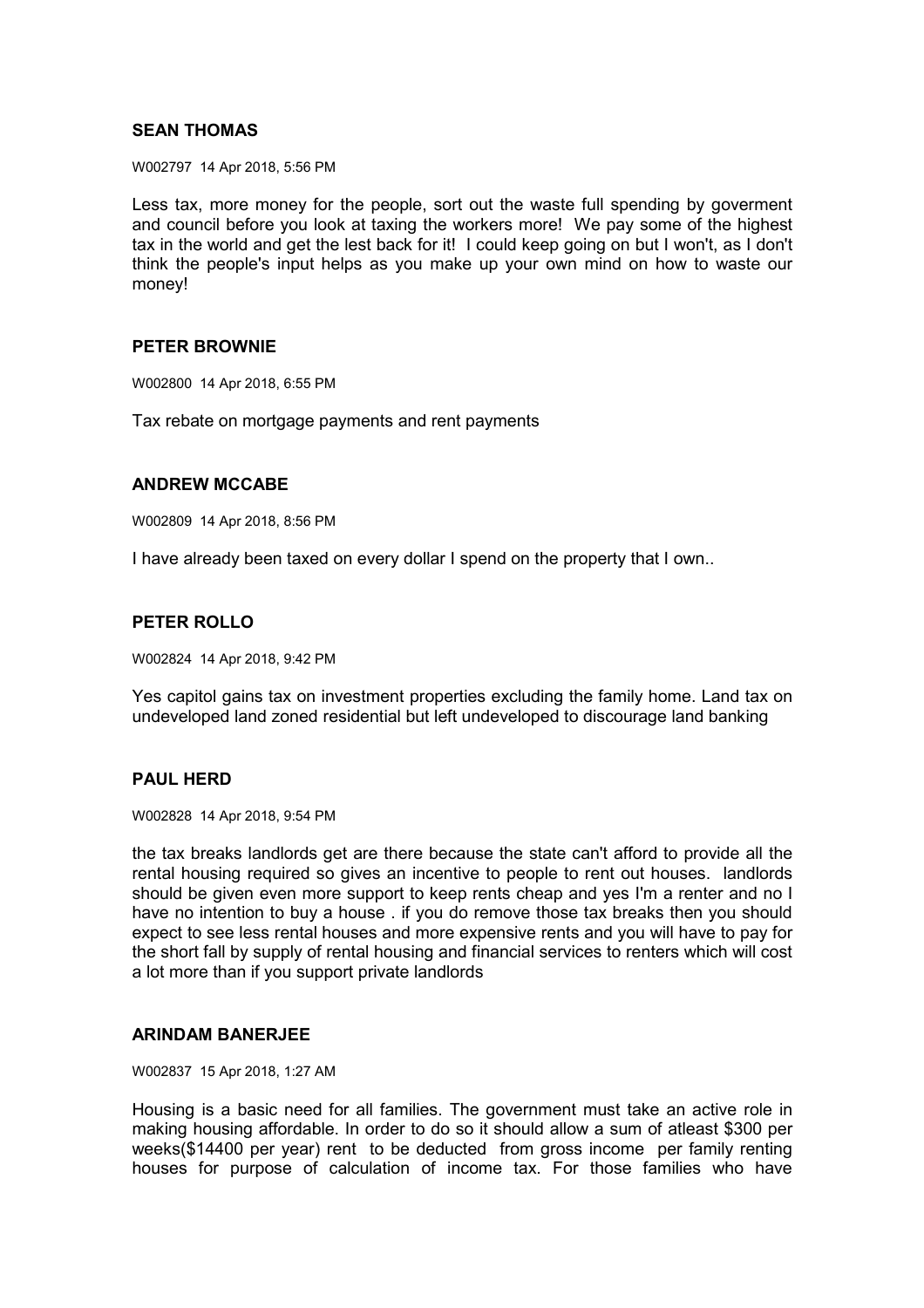purchased a house and own a single accomodation a similar sum equivalent to \$14400 may be deducted from gross income for calculation of Income Tax.

#### **ALEX JAROSKI**

W002861 15 Apr 2018, 11:02 AM

Taxing capital gain on investing properties only.

#### **WARRICK WALTER**

W002869 15 Apr 2018, 12:25 PM

The housing crisis problem is simple. Supply and demand. It really isn't the responsibility of the tax system to make housing more affordable - but it could be used to level the playing field for New Zealander's: One issue driving housing prices is foreign speculation. That should be heavily taxed. It's not fair on New Zealander's to let foreign entities compete for the same housing stock that would take New Zealanders off the street. How can we let foreign entities play games with something that could be considered a basic human right? It's our country, New Zealander's come first.

#### **BRONWYN DRYSDALE**

W002882 15 Apr 2018, 1:49 PM

I'm inclined to think that anyone that owns more than one house, I.e. that is owning housing over and above their own needs, to create wealth for themselves, is pushing up the prices of property and therefore rentals downstream. I think that taxing those who own more than the family home is fair and it will reduce the speculation in property that pushes the prices up for the average family looking to buy or rent a home. I think social housing should be supplied by government or not for profit run and allow families security in long term tenancy. Multiple property owners should not be able to sit on empty houses while people are homeless. I also think that investment property owners should not be able to reduce their taxes on taxable income while writing off losses on rentable property. This seems really unfair to those who are not wealthy enough to own one house let alone multiple, but pay 100% tax on all waged earnings. I agree to 5 yr Bright Line Test.

#### **EMILY HUNT**

W002900 15 Apr 2018, 6:00 PM

Please read tops party's tax policy, I believe this is the way to make tax help with housing

# **DAVID MCDOUGALL**

W002907 15 Apr 2018, 7:35 PM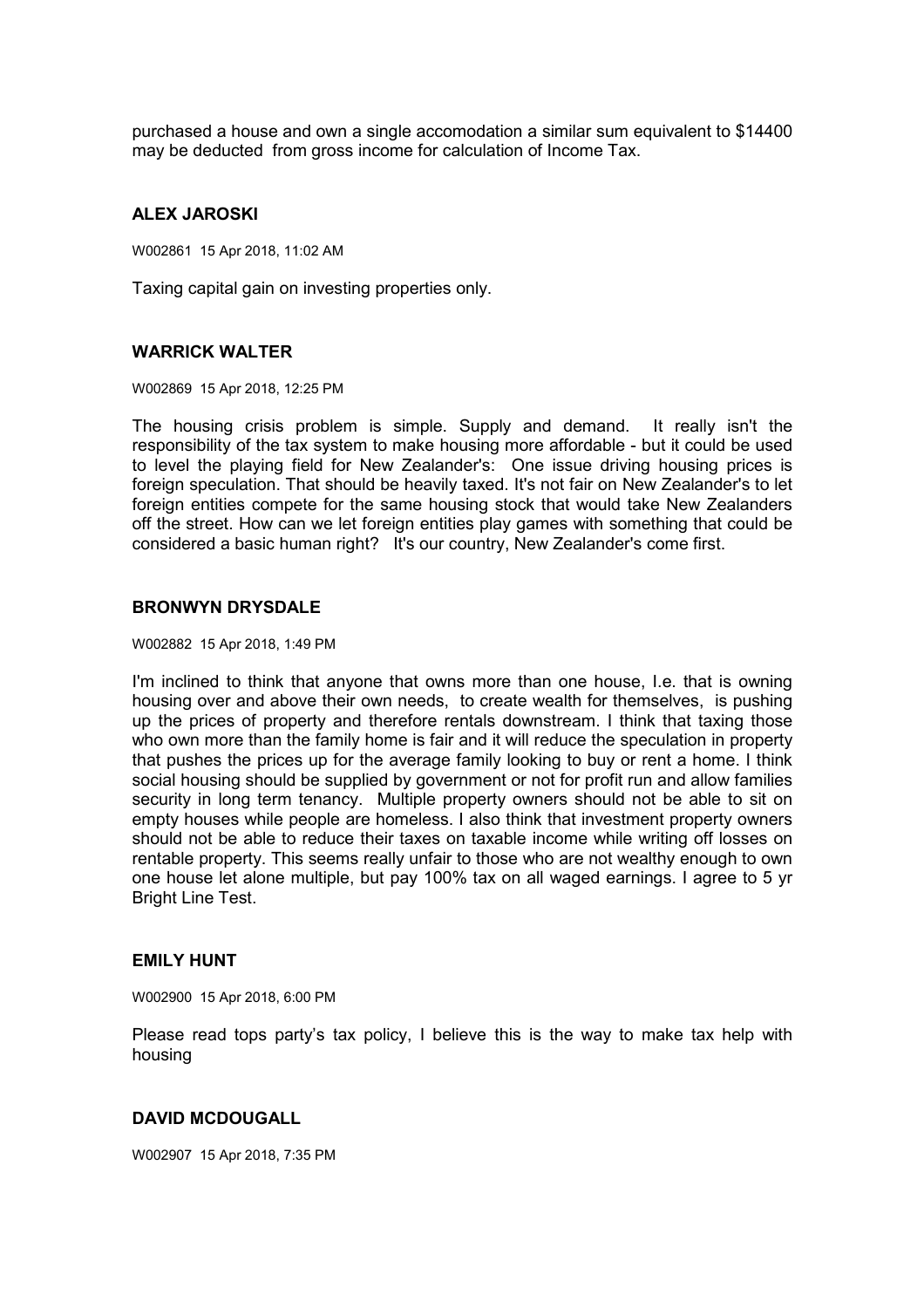If a house is a purchase then it should be taxed . The tax department should stay out of the housing market or welfare. Housing like any market place ,the demand will dictate the price with tax factored in .

## **ANONYMOUS**

W002915 15 Apr 2018, 9:18 PM

Reintroduce the 20 percent loading on depreciation for new buildings and chattels. This encouraged building new homes - boosting supply without cost to the government and therefore limiting house price increases. It also reduces the yield required by landlords from rent. This factor, combined with the increase in supply kept rents low. The acute supply shortage began when the 20 percent loading on new was removed along with the ability to depreciate buildings.

#### **CHRISTINE MCALPINE**

W002917 15 Apr 2018, 9:23 PM

Why should business be sacrosanct?. Businesses can get tax relief on interest on borrowed money, so why can't individual s? Stop tax relief on borrowed money for businesses-( especially corporates and multinationals), no more negative gearing on borrowed money for rentals or make tax relief a level playing field for all and apply it to mortgages.

### **HANNAH DWYER**

#### W002924 15 Apr 2018, 10:02 PM

I think we should have a capital gains tax, so PAYE can be lowered. The people who can afford to invest can afford to pay tax on their gains. Currently our very rich pay little tax compared to our middle and low income families, because they are making money from their investments rather than wages. We should be looking at what has worked overseas. I would also like to see GST removed from fruit, vegetables, bread and milk. I think we need to increase our environmental taxes as well. We only have one shot with the environment, it is sooo hard to pull back environmental losses. Having a royalty or tax on water, for example, will encourage us to focus on industries that use the resources most efficiently. We should be producers of high value products that use our scarce resources wisely, rather than trying to squeeze more and more of a low value commodity out of our land. How can overseas people make a big profit by exporting our water?

### **ROBERT BEVAN SMITH**

W002932 15 Apr 2018, 11:10 PM

This is a complex question. If property sales are taxed, that will increase the price which the vendor asks, and hence make it less affordable. But if that tax take was then partially refunded to the purchaser, it may help offset that price rise. Though what benefit would be gained by taxing it in the first place? On the other hand, if rents were a tax-deductable expense for the lessee, it may be an incentive.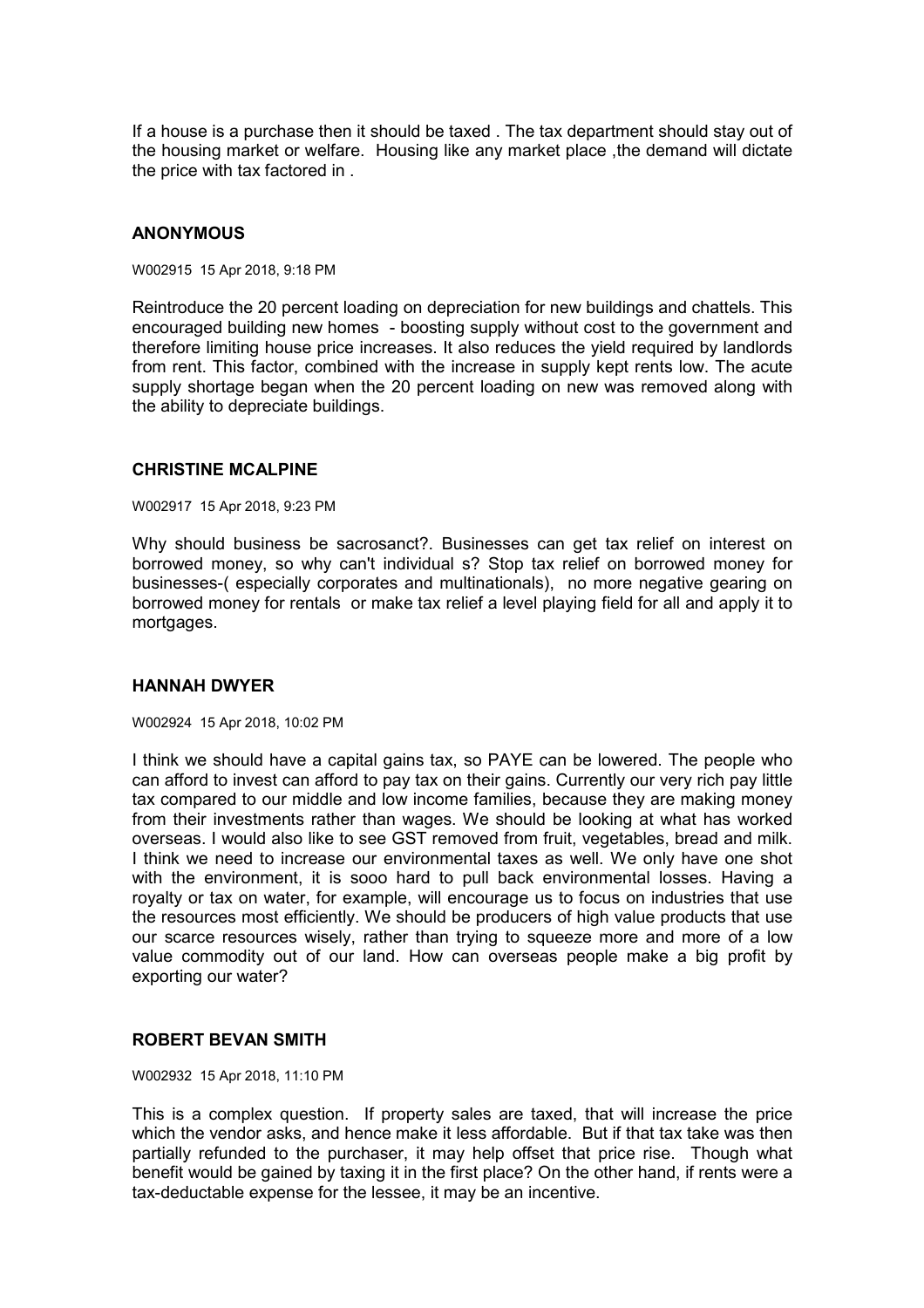## **EVELYN**

W002938 16 Apr 2018, 5:39 AM

Capital tax on investment housing sales similar to current income tax structure with tax levels revised accordingly and should also be based on spending power rather than just a fixed dollar. Spending power should be calculated with an inflation offset (using official inflation percentage). Revise current tax level thresholds - they are outdated and should be based on spending power (inflation offset as mentioned above). Remove GST on staple food and necessity service eg. Power and water. Introduce means testing to pensions to determine fairshare allocation rather than giving full allotment of pension to those who do not need it. Introduce luxury items GST rate to offset loss of GST income from staple foods and services. Introduce corporate tax breaks to encourage spending power based currency in salary reviews and low pollution operations.

### **DANNY SUNKEL**

W002945 16 Apr 2018, 7:21 AM

the market will always be the market. i worked 3 jobs to get my first house. then kept working 2 jobs 7 days 16-18 hours a to get ahead buying a few rentals. i paid tax in the income i earned from those jobs when trying to get ahead and then tax on any rental income. why should i also be taxed on gains after having already taxed twice!

# **SHATON SANDERS**

W002962 16 Apr 2018, 11:35 AM

Any properties which are leased or rented is business ... would be helpful to increase wages and to build more longterm state assisted accomodation for NZ citizens requiring housing... personally eith the amount of rent i have paid over the years i would have repaid my own mortgage twice over at least.. . The present system of supply and demand is creating a societal sense of hopelessness and misery

### **DOUGLAS O'HALLORAN**

W002990 16 Apr 2018, 4:56 PM

Legislators should realise that targeting a particular business sector with increased compliance and reduction of tax benefits compared with other businesses is an active turnoff for investors considering this business opportunity. When the country is in the hole in residential housing, belting the sector that creates this resource seems counter productive. It may get votes but it wont get houses built or rented out by the private sector. Cash is fluid and will go where the returns are and perhaps where investers will not be considered in negative terms by their government and community. My suggestion is to wind back all taxation measures designed to reduce residential property development and investing and if you really want to promote it, think of supportive taxation for residential housing developers and long term investors. This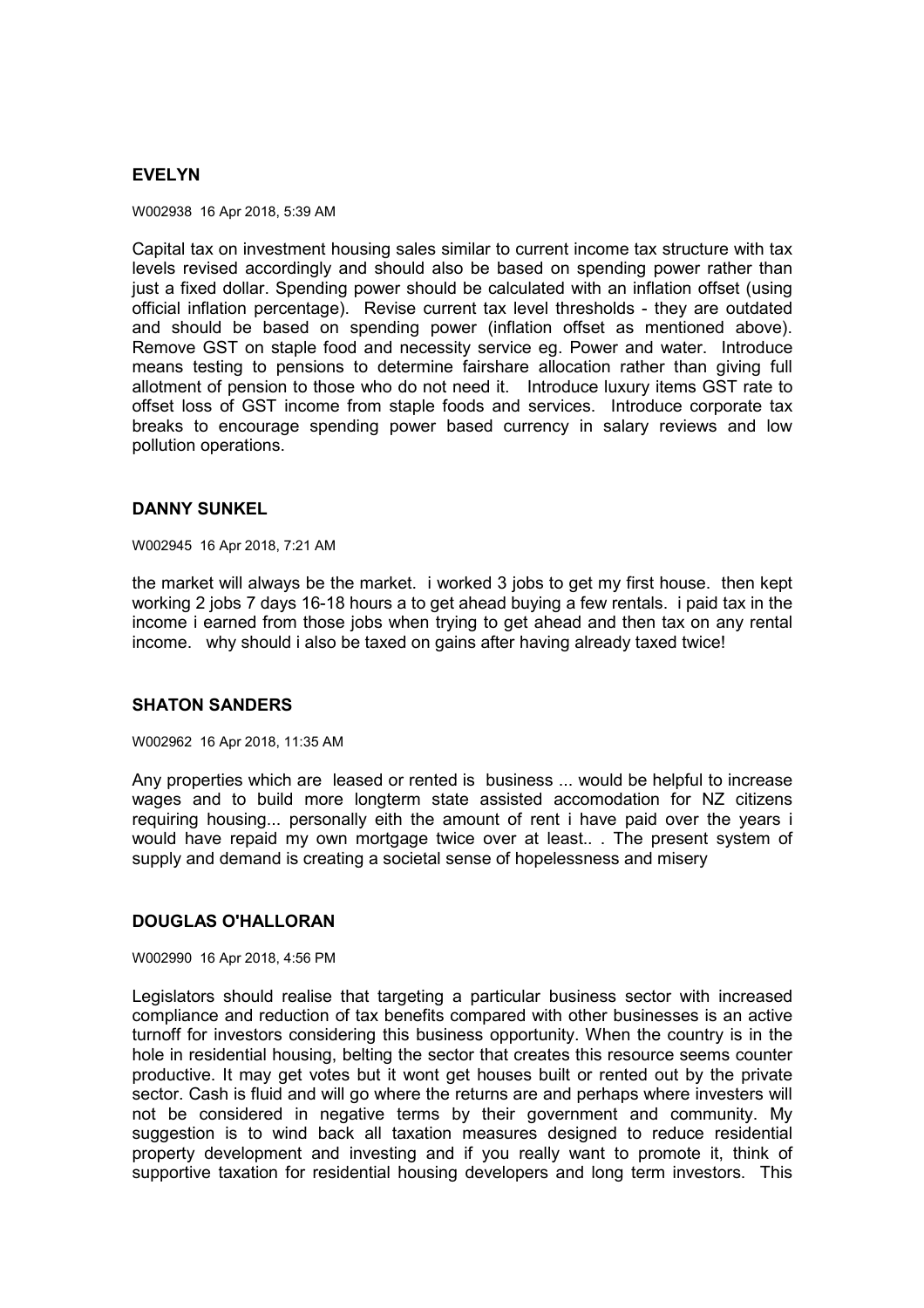could include such measures as tax free income for the first three years of a property introduced or reintroduced to the rental market.

#### **FIONA JARDEN**

W002997 16 Apr 2018, 5:53 PM

it is a fundamental purpose of government to address any situation where one group of citizens can profit at the expense and exclusion of others. Utilising the tax system to stablise house prices is a core purpose of government. Failure to do so is a dereliction of duty

### **TP ANNETTE**

W003006 16 Apr 2018, 7:46 PM

My parents had a 30 year loan at fixed 3% interest. Their whole generation were sorted right thru to retirement by this. We should do this again to get young families into home owner ship. We need to build a lot of quality state homes. Hempcrete is a wonderful building material for this climate. In NZ all house should have large eves to protect from rain and double glazing. Land should be opened up to multiple occupancy. Tiny homes need to be made legal. Caravan parks need to be encouraged and long term tenants taken on. Freedom camping zones with all the facilities, toilets, showers, WiFi, electric Bar BQ's, playgrounds need to be abundant and purpose built all over NZ. For Kiwis and overseas guests. Family homes need to be tax free. Rentals need to be taxed to encourage owners to sell them to family's. Long term leases need to be more common especially for good tenants. No overseas buyers is a really good policy. Close the loop holes. NZ owned banks should be the only banks that are

## **BRENDAN MACDONALD**

W003010 16 Apr 2018, 7:57 PM

House flippers and successive governments allowing high immigration have increased the gap between home ownership and those who simply cant. A levy on immigrants, like the dare i say it "pol tax" on land which they aren't a resident in could be applied. If you buy a home say a doer upper and live in it as a stepping stone to a more suitable home, keeping it as a warm and healthy rental should be exempt from tax when sold. by all means, tax property speculators and flippers, they are only fueling the UNaffordability issue.

### **MIKE PETERS**

W003016 16 Apr 2018, 8:48 PM

Taxation is not going to help the shortage of rental or house's for sale. The only way the problem can be fixed is Build more houses. Until there are more houses than are needed there will be upward pressure on values and rents. Remember if there aren't Land lords providing houses there will be less houses for rent and the rents will rise more. Most of all there needs to be more cheep houses not more Mansions.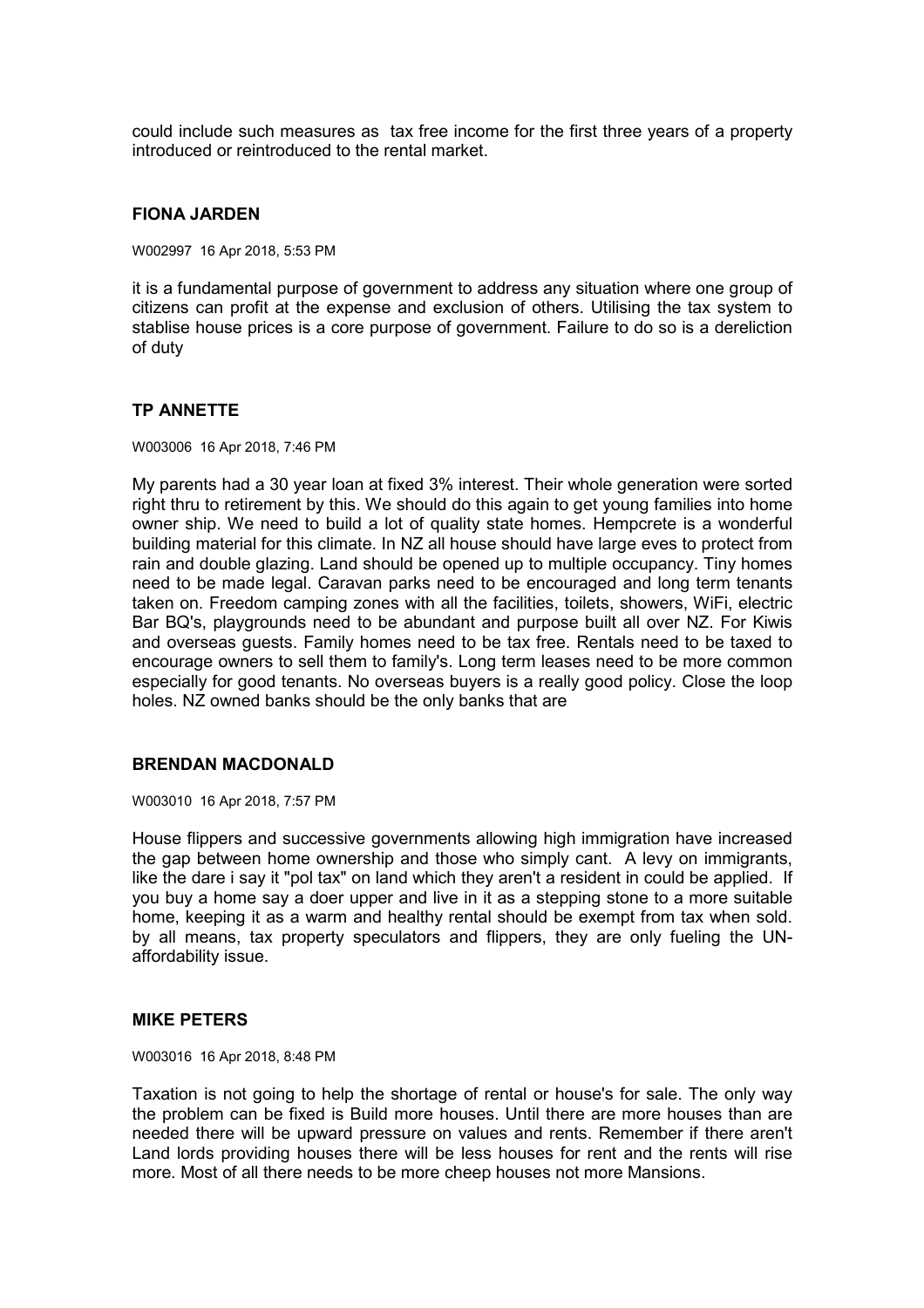### **ANONYMOUS**

W003032 17 Apr 2018, 6:44 AM

People should not be able to claim losses on income from investment property. Government needs to specifically target investment properties to make housing in NZ affordable to one and all.

### **ELIZABETH LEE**

W003047 17 Apr 2018, 12:52 PM

Capital gains tax on all property. 15% on owner occupied homes and 30% on other ie rental, holiday homes etc. No tax deduction for interest on rental houses. Increased standards for property and much greater rights for tennants around; ability to stay in jousing, ability to redecorate, and right to have pets. I believe this will push mom sndvpop investers from housing market into other commercial investments and bring down housing prices as they flee the market. Also need to take back control of money from banks.

## **HARISH SHARMA**

W003057 17 Apr 2018, 2:20 PM

Tax all the multinationals.Catch the big fish.Don't wast time collecting pennies Apple,Goggle ..... Catch the first one and rest will fall in line for ever. Regards, Harish

## **BRUCE PYOTT**

W003072 17 Apr 2018, 5:25 PM

Labours current policies are creating higher rents. National felt compelled to ditch depreciation on buildings as a result of runaway Auckland properties price gains when any fool can see that an unmaintained dwelling loses value, its land that appreciates not dwellings other than inflation driven replacement costs. Private landlords provide the majority of housing for those that cannot afford their own. Make housing rentals unattractive to own by stupid envy and ignorance driven policies and no one buys them as investment, less properties available equals higher rents. Stop political use of the words investor and speculator as interchangeable, they are different. If you speculate you pay capital gains tax already. Providing rental accommodation over the long term is a business like any other. Stop using landlords as whipping boys, recognise their contribution and treat their business the same as any other. There are no special tax rules for housing investors, stop your lies aboutthis

### **NAREN KUMAR**

W003088 17 Apr 2018, 7:06 PM

We dont want new taxes....life is already hard please dont make it more hard. Also there is no way housing will become affordable if we play with tax system.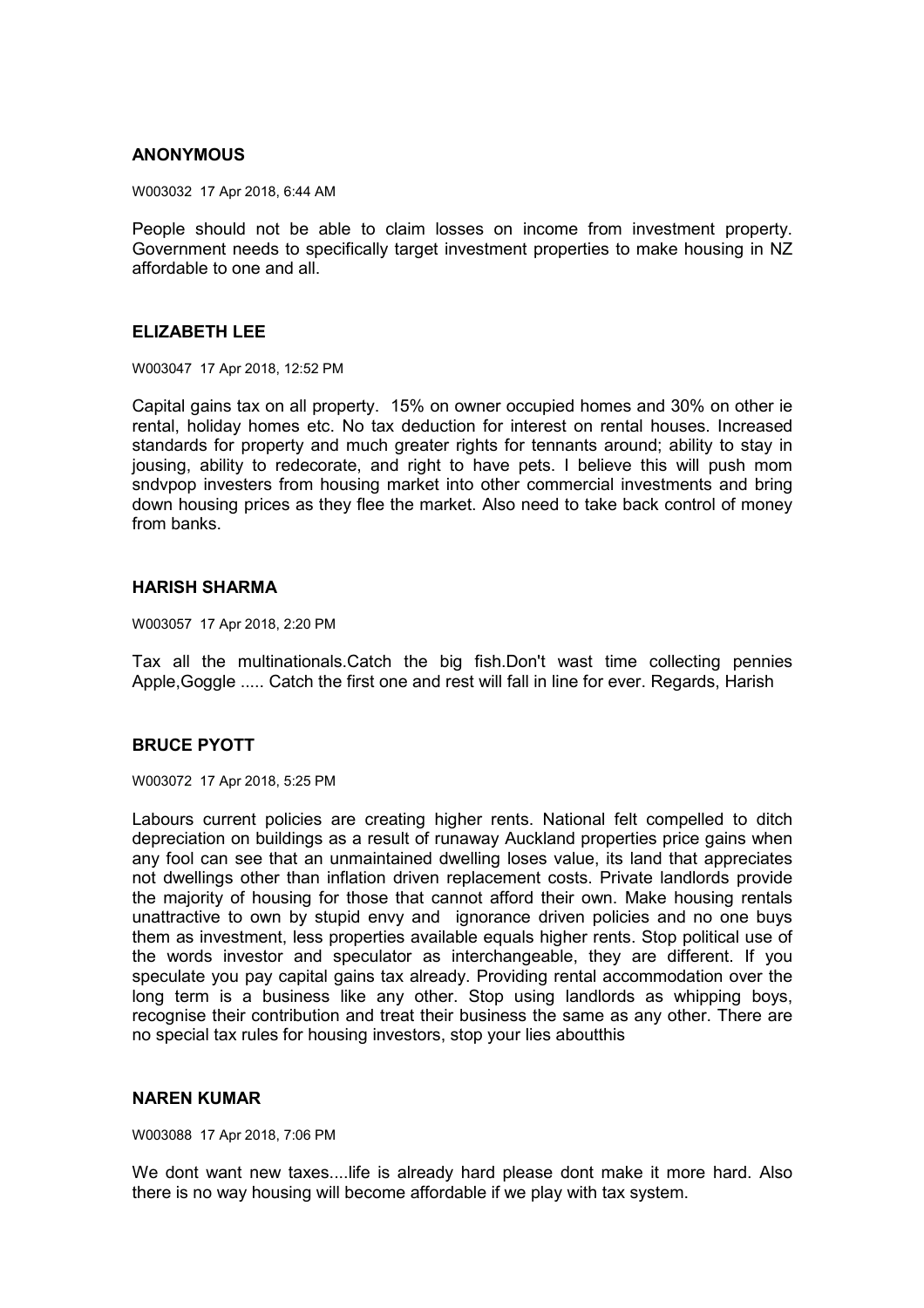# **CHRISTINE CONNOR**

W003098 17 Apr 2018, 8:41 PM

Making housing more affordable especially for young families is crucial in keeping our society functional.Housing is a basic necessity and the gap between the have and have nots is growing too wide for our small population.

## **BILL WRIGLEY**

W003105 17 Apr 2018, 9:50 PM

Removal of the tax deductibility of interest would go further than any other measures in terms of levelling the playing field between investors in housing and ordinary people seeking to simply purchase a place to call home. Because in NZ land as security is such a fundamental part of our banking system, the central bank has demonstrated that it is prepared to go to almost any lengths to prevent land values from falling. We thus have for investors a sure bet- a tax payer subsidy for the cost of ownership, i.e. tax deductible interest, plus in effect a government guarantee that their assets will not significantly fall in value. I believe that for the above reason there is a strong case for a reduction of the amount of interest expense that is allowed to be deducted when calculating income from not only housing but all land based activities. Such a reduction would be superior to a capital gains tax in that its effects would be felt immediately upon enactment and not in arrears.

## **NICK PRICE**

W003107 17 Apr 2018, 10:46 PM

Use tax to fill houses properly and to encourage more homes. Examples Rent a room relief as per the UK GST exemption on new house builds and conversions to two or more dwellings Abolish contributions to councils for sub division Increase rates for under occupied homes. Incentivise small house builds. Offer up cheap land for tiny houses. Look at the uk and how little land was required for 2up2down Victorian terrace houses. Offer free training for tradies Train building skills in prisons Investigate monopolies in building materials Allow people to build their own homes with more stringent building inspections Push utility standing charges into unit rate to encourage reduction/ incentivise smaller homes. Add utility levy and use fund to subsidise home energy reduction schemes. Take parking policy away from outer city homes (resource consent) then more land can be built on - we'll all be using Uber soon anyway. Don't tax landlords any more. They will sell up and rents will increase.

### **DONALD MACDONALD**

W003112 17 Apr 2018, 11:46 PM

Taxing the the higher earners more could be an option, but doing the same to lower and middle income earners more will only make things harder and more unaffordable. Tax us a whole lot less and give us some spending power. If the people don't have the ability to spend, your gst system doesn't work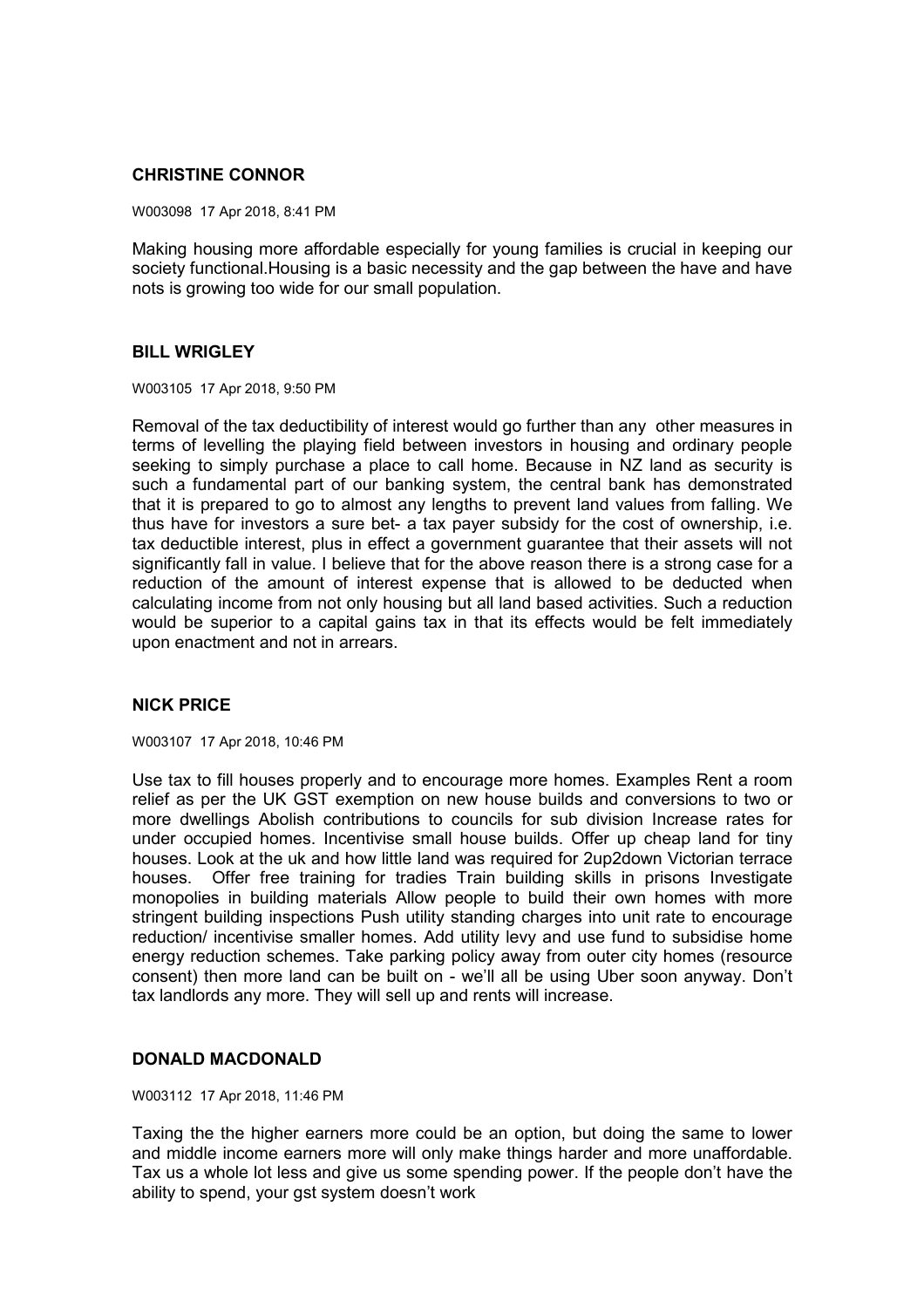## **ANDREW IVEY**

W003120 18 Apr 2018, 7:54 AM

Tax ALL profits from house sales, even family homes. We are talking about money that is in excess of what was paid, so no ones actually loses money, they just don't make as much as they'd like.

### **ANONYMOUS**

W003128 18 Apr 2018, 8:27 AM

Yes it should help make housing/renting more affordable.

#### **JIM MILLER**

W003135 18 Apr 2018, 9:07 AM

There's the KiwiSaver home starter- that needs to be easily accessible. People need to be able to save for a goal and it's been work for everyone buying a house in the past now and probably the future. Keep the difference in deposits for home/investors when buying. Do away with intest only Home buyer get 30 yrs and investors get 20 yrs to pay off loan. And if they refinance they still have to pay it off in that time.

## **MARK HAGERTY**

W003146 18 Apr 2018, 10:10 AM

The family home should be totally exempt, even if you move or build every couple of years. Investment or rental properties are a form of income and should be taxed as such, with the exception of where you inherit a property, which for many people nowadays is the only way they will ever get on the property ladder.

### **DAN GREGORY**

W003148 18 Apr 2018, 10:10 AM

Please stop talking about the "Family Home". What about a single person who lives in a home by themselves. Not everyone in this country has a "family". Call it your "Primary home" or "Residential Home" or something else... Just not "Family"

### **MATHEW BAYLISS**

W003158 18 Apr 2018, 12:10 PM

Without private investment in residential rental property the availability of rental housing would reduce driving up rents and placing more burden on social housing. Where I live, property owners are increasingly turning to AIRbnb and bookabach as the revenues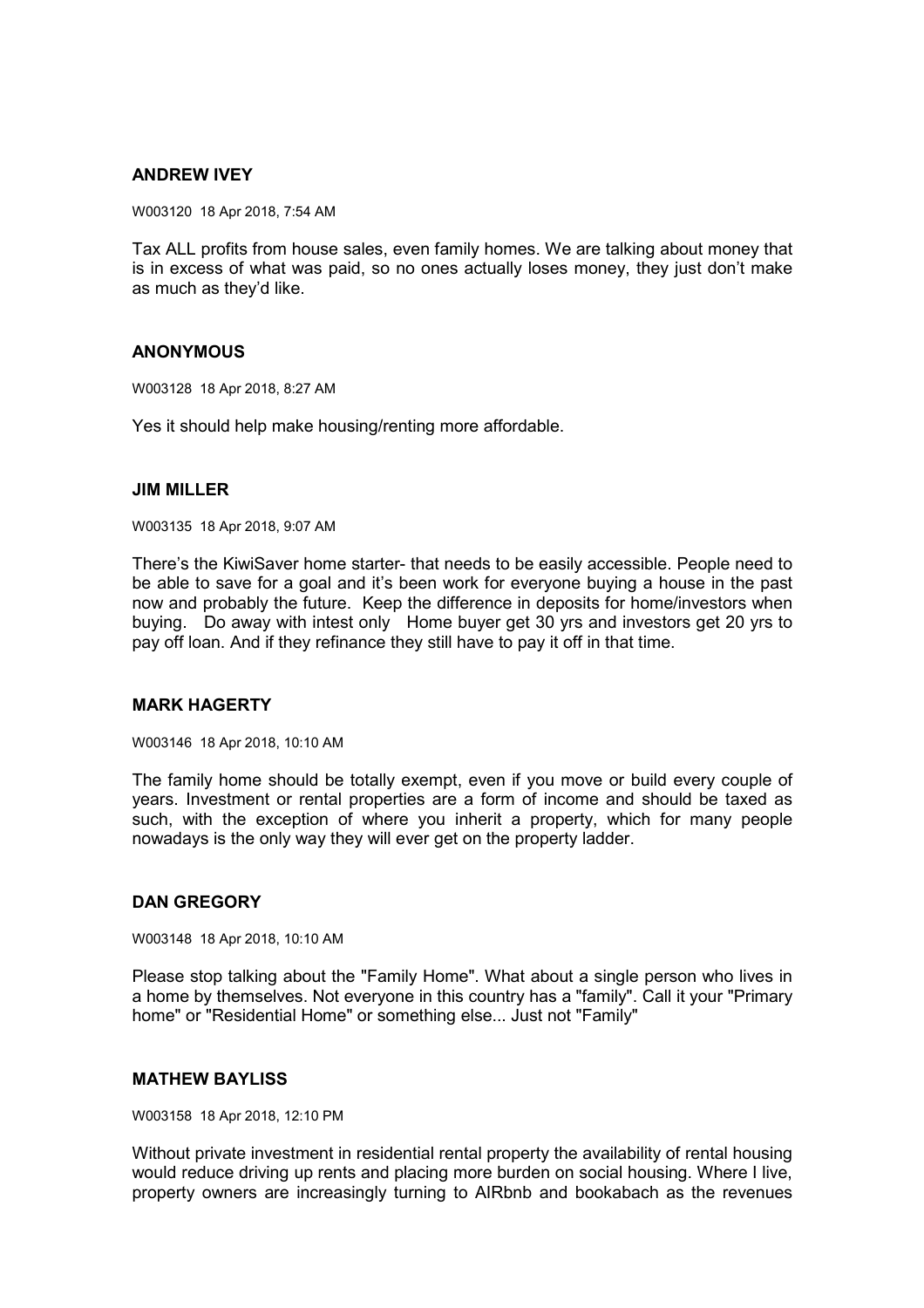available exceed those available from long term rental. Housing affordability should be addressed through district and regional planning rules facilitating the development of affordable housing and continued movement away from a low wage economy. If a reasonable return on rental property is available to the investor at a comparably reasonable portion of a renters income, everyone is happy. Housing affordability is mostly an Auckland and Queenstown problem driven by availability of land and restrictive planning rules constraining supply.

## **BEVAN RAKOIA**

W003168 18 Apr 2018, 2:09 PM

We are a young family with 2 children 10yrs and 8yrs. We live in Tauranga, we are living with my parents, my wife and I are full-time wage earners. We have a savings account, both are contributing towards kiwisaver. We would prefer to build our first home. I would prefer PAYE from our weekly wages to go towards our first home loan, maybe towards our first \$250k or 50% of loan. This would help also often PAYE could be \$150 each weekly pay check. Why can't this be credited towards our first home loan?

#### **WILLIAM SKELTON**

W003181 18 Apr 2018, 4:30 PM

The general tax structure should not be engineered in a manner aimed at making housing "affordable". Rather tax as it relates to housing needs to focus on fairness and overall social benefit. You cannot cure a disease, such as runaway housing prices, by addressing the symptom of affordability. Affordability is relative and thus a bad measure. Rather, we need a fair housing program that allows all strata of society the opportunity to live in a healthy environment. By healthy I am referring to overall well being, not just physical shelter. It is a tragedy that New Zealand has allowed the so called "1/4 acre" dream dissolve in the increasing inequality that has resulted from unregulated and unfair tax policies.

### **CALLUM CLARK**

W003195 18 Apr 2018, 7:21 PM

I strongly support TOP's tax reform plan - tax housing (including family home) but lower income tax (less tax overall) to incentivise investing in job creating businesses and increase supply of available housing. Airbnb also needs to be taxed, houses are no longer available to renters because landlords profit more from short term tenancies. This will not change without regulatory intervention. NZ has great potential to be a world leader in green innovation, so any measures to enhance our progress there (I.e. incentivise investement, research and development, attract talent) through tax reform would be welcome. Introducing a sugar tax and reducing gst on fruit and vegetables needs to be informed by research, but offers a great opportunity to motivate positive behaviour changes to tackle ongoing health risks (I.e. obesity, diabetes). I would support both measures.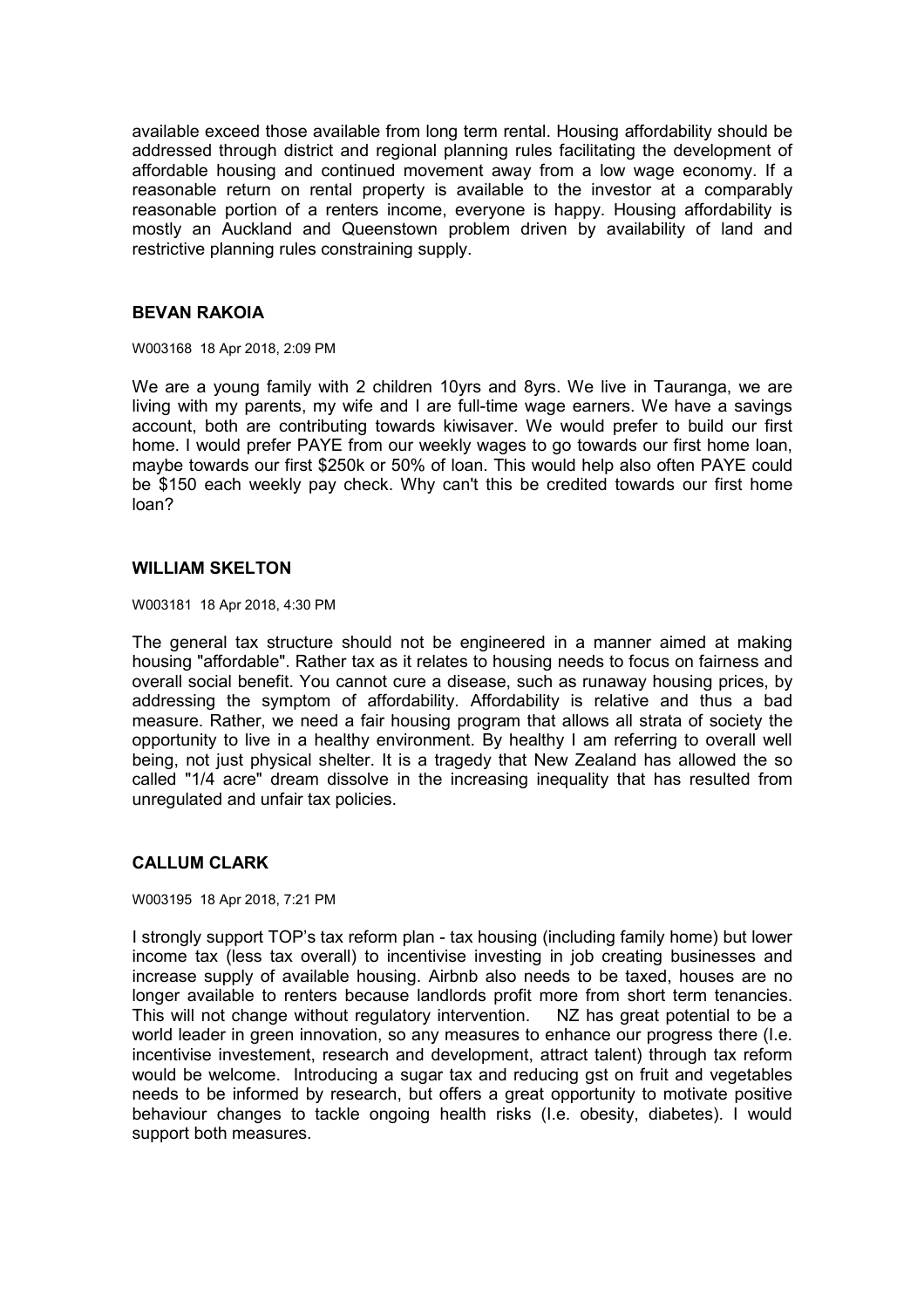# **CHRIS**

W003208 18 Apr 2018, 9:45 PM

Capital gains tax definitely not going to solve issues and just a revenue gather instrument. However, look at UK income tax system where landlords can't offset tax losses on rental properties against PAYE tax. The NZ system allows landlords to offset tax losses against other income types. The government is fuelling speculative housing investment by subsiding landlords. Other tax deductible expenses are also making landlords richer. It isn't about capital gain, it is about landlords charging rent sufficient to cover costs and not getting income tax subsidies for it. Then people might invest in economic enterprise not housing. No family home, even if in trust, should be subject to tax on its value gain.

## **HEATHER CARSTON**

#### W003226 19 Apr 2018, 8:10 AM

Why would you think taxing the very people who need a home is going to help? That's a simple oxymoron. Put up the wages - it really is that simple. Employers have had 20 years of building their empires on the back of workers - the straw and camels back had to arrive some time. As it is, the local council system is seeing almost \$100 a week in some places for rates rises the LGA conveniently ignores. The average Joe Bloggs is already being overtaxed directly and indirectly with no possible return. Another tax is simply bulldust.

### **HANNO VAN DER MERWE**

#### W003233 19 Apr 2018, 9:43 AM

Forget about CGT and estate taxes... they do not work! Simple progressive total wealth tax will solve this and several other problems. Tax all wealth (not just property) according to market value. Total wealth = all assets - all debts. Everyone valuates their wealth and declare it. Random audits confirms and corrects. For example: 0% on first \$500k (family home and essentials not taxed) 0.5% on next \$500k (tiny tax on wealthy homes and non-essentials) 1% on next \$1.5m (small tax on small business / land lords) 2% on next \$5m (tax on the rich used to reduce income tax) 3% on next \$15m 4% on next \$50m 5% over \$200m. This allows mom/dad investors to have a retirement plan (small tax on first \$2.5m). Stops very rich from monopolising property, progressive tax makes it not worth it. Releases houses back into market. Reduce GST to 10%. Reduce income tax accordingly - still raise the same amount of total tax. Lower income earners less tax, have more money - can buy house. Make NZ fair again.

## **JAMES ANDREW**

#### W003240 19 Apr 2018, 11:42 AM

With the incoming amendment to the OIC Act, most non-citizens will take their business and dollars elsewhere to more conducive environments. Local developers can and will not meet the projected 10,000 homes a year as envisaged by this government. Costs for land and to build moves up everyday leaving developers no chance to gauge accurately their profit margin which diminishes to a loss every now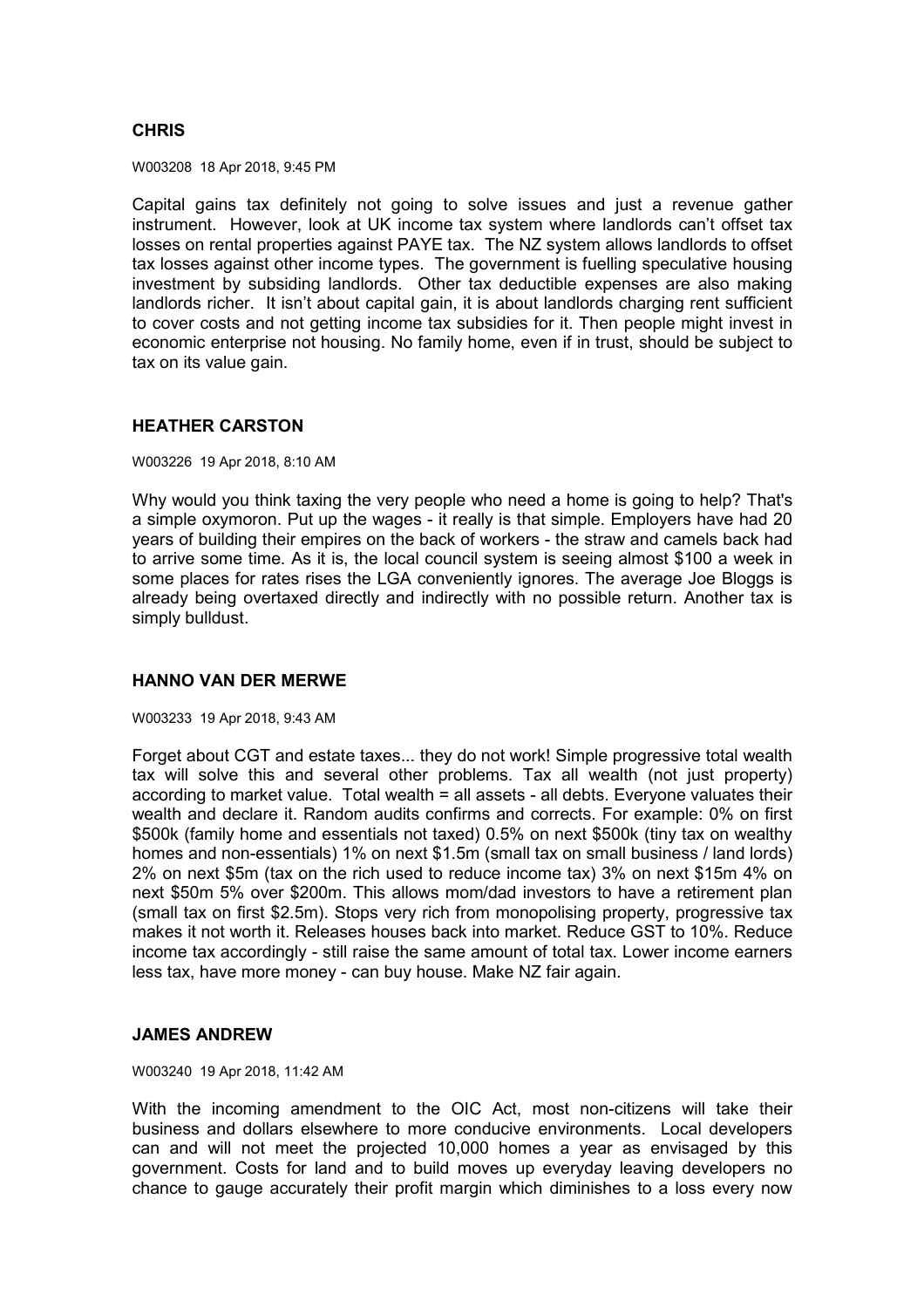and then. Every business is there to make money, not subsidize. The only way for us to provide affordable housing is when the government supplies the land and finance the building themselves. Even then, it might be only workable, depending on the land cost, which should be costed at market value so as to not have taxpayers paying for others. The government should sell 30 or 50 year Bonds to pay for the project(s). After all it is the future citizens who will benefit so don't make us pay for it now. Same for all future infrastructure projects like transport and water and sewers.

## **KATHY BRENNAN**

W003243 19 Apr 2018, 12:30 PM

Taxing owners of properties will result in those owners passing costs on to their tenants. Equally it will make owning a rental property less attractive as an investment for everyday kiwis, and result in less rentals being purchased and made available to rent, thus driving prices up further. The way to make more plentiful, cheaper rentals available is to create an environment where buying a rental is cheap and affordable, thus making a glut of homes available for rent and driving down prices. Taxing property owners is counter intuitive and counter productive to what we all wish to achieveaffordable housing for all New Zealanders.

## **MANDY KEESING**

W003246 19 Apr 2018, 1:21 PM

Currently the sale/purchase of an existing residential home between everyday people attracts no GST, which is correct - none to pay, none to claim. However, every new house built by a builder who is GST registered includes the 15% GST content that the builder then has to pay to the IRD on sale, but of course the purchaser who is going to live in/rent it out cannot claim the GST back. Therefore building new houses is AUTOMATICALLY increasing the price of housing by this mismatch of GST. This anomaly will not go away, without specific legislation. I suggest an exemption from GST on the sale of a NEW house, as long as the purchaser either lives in it or has it tenanted for a minimum of 5 years from takeover of the property. If they leave it empty for 12 months, or sell it within 5 years, then either Income Tax at their appropriate marginal rate or GST on the sale price is payable, whichever is the lesser. Ties into the brightline test & easy to administer - I am an CA.

### **BRUCE TAIT**

W003260 19 Apr 2018, 3:34 PM

Every new regulation on landlords pushes rents up. Either landlords get out of renting houses ( so there is less properties to rent pushing prices up) or they recoup the additional compliance cost by putting rents up. Governments all over the world have tried messing with the supply/ demand formula & they end up hurting the people they try to help, the tenant! The government could supply more state houses We could throw the building regulations away & come up with a more efficent & cheaper way of building houses using pre fabricated panels. We have been building houses the same way since NZ was discovered. Won't it be better to have people living in uninsulated house than no house at all? A whole generation has grown up in uninsulated house & they survived. The insulation can always be added later.....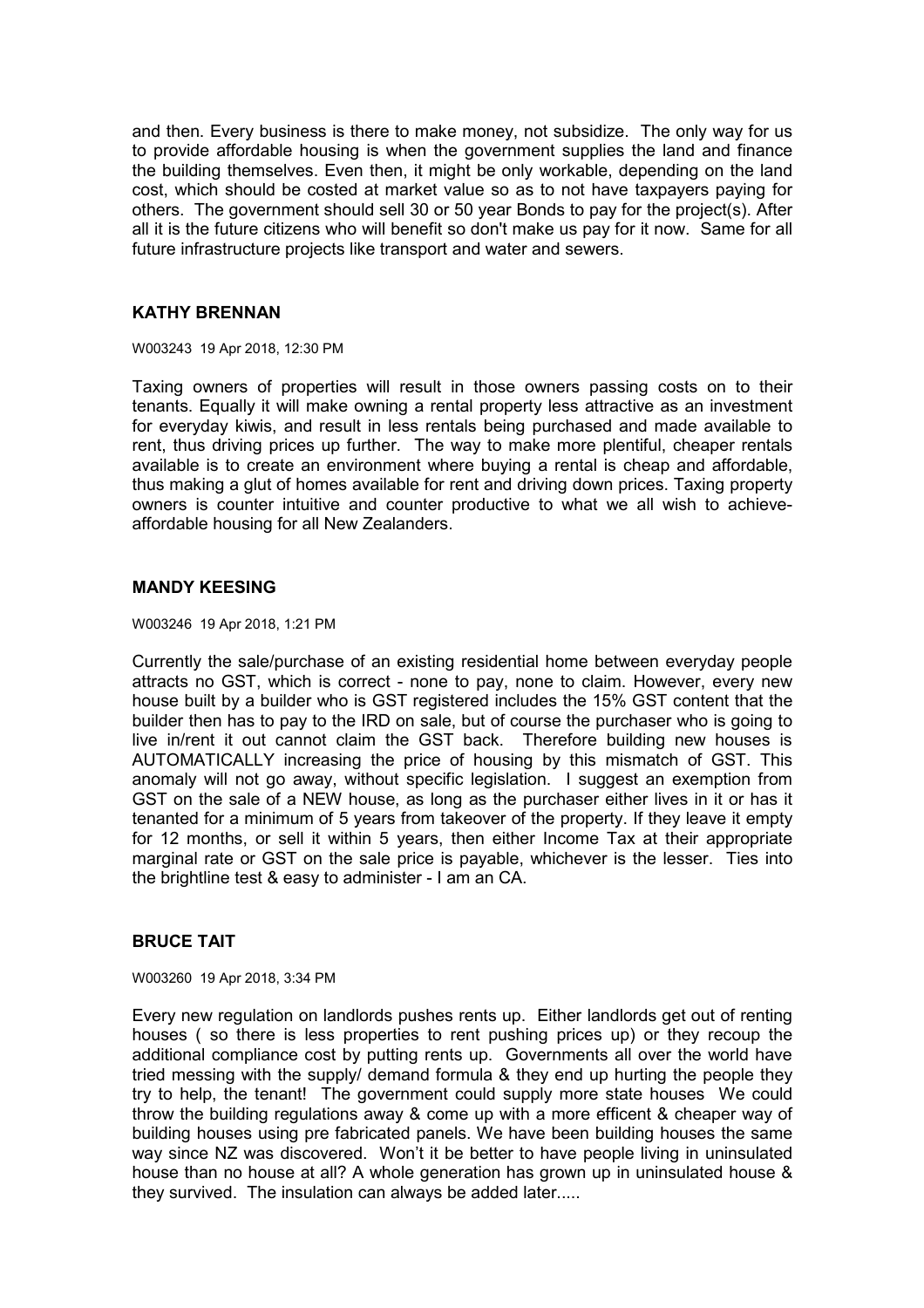# **DES SOKOLICH**

W003268 19 Apr 2018, 5:22 PM

I am totally against interference by the state in the housing market. We are one of the most tax societies maybe focus should be more on the consumption based taxes as they relate to food power and rates.

## **JOHN MCKINLEY**

W003270 19 Apr 2018, 6:22 PM

Go to a cashless society. Middle Nz is being ripped off. Business people (particularly dairy owners, liquor stores, and taxi drivers) are finding ways to get around the tax system and claim full subsidies such as wff.

#### **JAMES WALKLING**

W003280 19 Apr 2018, 7:56 PM

Taxes should be done in a way that helps stop runaway exploitation of the market. This can be done in same way as use to be done in European countries. Tax people that own multiple homes to help lower multiple ownership and free up stock. Furthermore, have a scale tax system on landlords who own multiple homes so it doesn't punish small landlords but those who have excessive amount of homes. This would help stop the inflation of home prices and stop first time buyers being out priced. For first time buyers take away GST on solicitor fees, materials, council regulations and labour costs. This would again encourage people to build their own homes and allow an alternative method to help house building.

### **PETER SOPP**

W003288 19 Apr 2018, 9:51 PM

When we first started renting we had saved a small deposit Once we purchased We could not afford any extras each mths we paid what ever we had Spare Ie \$100 off the principal

### **JOHN BUTT**

W003294 19 Apr 2018, 10:37 PM

Your premise that rents are rising faster than wages is not supported by facts. A simple average rent divided by household income shows rents rise exactly with incomes over the last 20 years. http://listings.jonette.co.nz/affordability.html Taxes will not counterbalance the real driver of House prices, that of increasing costs of housing driven by changes to construction rules in the last 10 years: double glazing, wind zones, earthquake zones, insulation, scaffolding to name the bigger culprits. All good ideas but all increasing the price of new vs second hand while the value of these new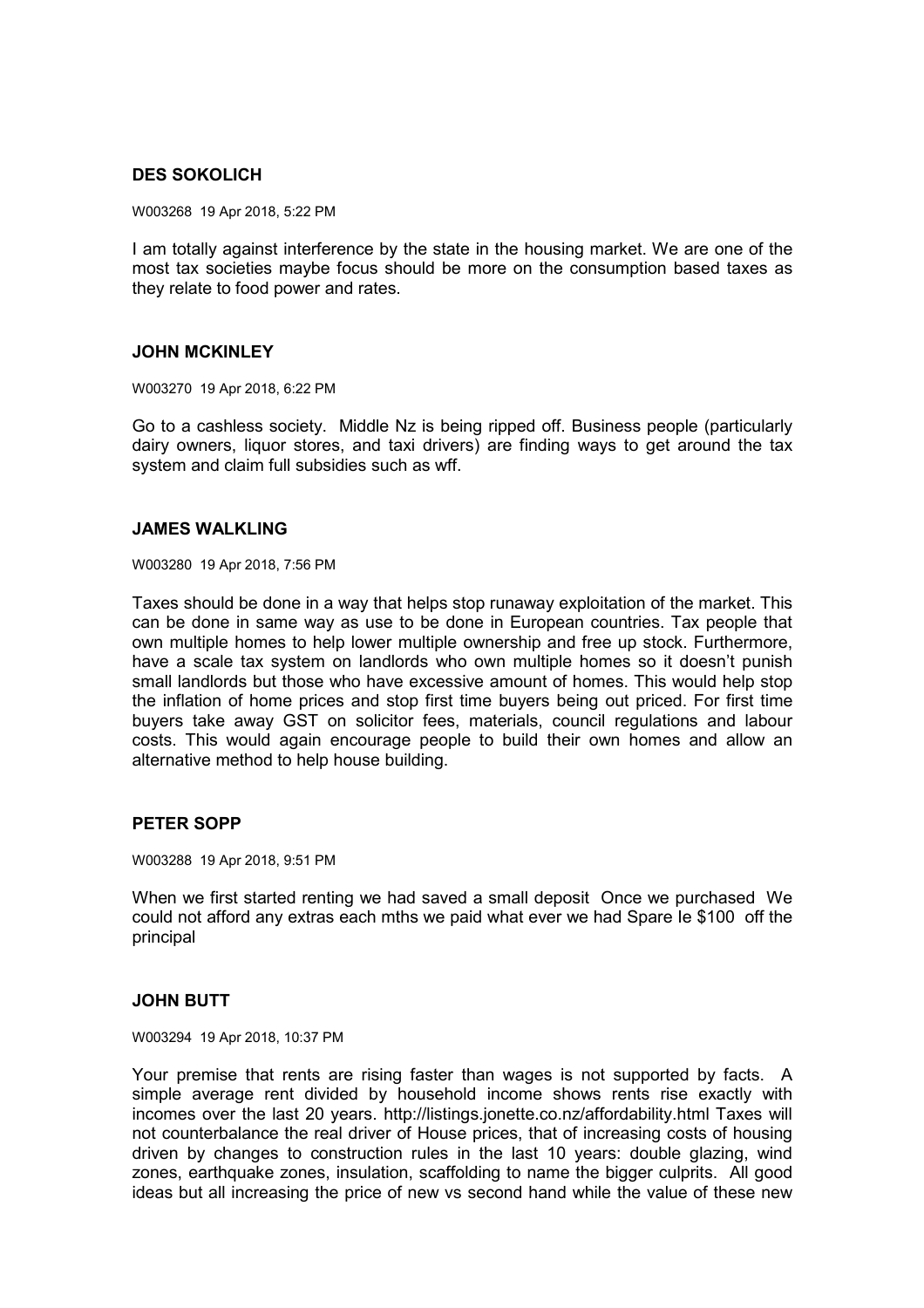rules has not been perceived by buyers to be better than a second hand house with none of these features Ie supply and demand drives up the price of existing homes

#### **NAOMI POCOCK**

W003300 19 Apr 2018, 10:56 PM

I'm no economist or tax expert but I'm disappointed politicians haven't been listening to Gareth Morgan and others like him for the last 30+ years! It's downright unethical that politicians make decisions based on the next election outcome rather than for the overall benefit to nzers. Poll based policy making needs to move to evidence based policy making, bearing in mind likely futures.

#### **JAMES BAIN**

W003326 20 Apr 2018, 12:08 PM

I suggest extending the period where a second house property may not be sold without incuring a tax on the capital profits gained. The period could be extended from 2 years to 5 years as suggested but with an exemption concerning sales by estates. This may help prevent overseas consortiums buying say 12 houses at a time in Auckland as appears to have happened. Restricting sales of properties to non-resident buyers may not always work as resident relatives may buy on their behalf. Ring fencing of loss on one property against income of another property or against non property income may be a little unfair as the improvements maybe substantial and benefit the tenant. Realised Capital gains tax on property would tend to sour N Z investers funding their retirement who would tend to hold properties for rental in a rundown state. Unrealised capital gains on property would be unfair as owners may need to borrow to pay the tax. Capital gains tax is expensive to administer.

### **PHILLIP HART**

W003343 20 Apr 2018, 4:30 PM

There's enough taxation on houses already.

### **CYNTHIA FLAVELL**

W003347 20 Apr 2018, 5:11 PM

Housing is a basic human right, so every available avenue needs to be pursued to achieve affordable housing for all. That includes tax. The introduction of a capital gains tax on all real estate sales, bar the family home, is long overdue. Many have become wealthy property flipping and the fact that gains made in this way have been largely tax exempt is only adding to an already inequitable tax situation.Many landlords would have acquired rental portfolios under a regime that allowed the use of currently held property equity/equities as security for rental purchases at a time when property was still reasonably priced, and yet these same properties are renting at sums far beyond the income ability of hard working kiwis.The use of taxpayer monies to subsidise these astronomical rents is 'wealth welfare' and I believe these monies could be better used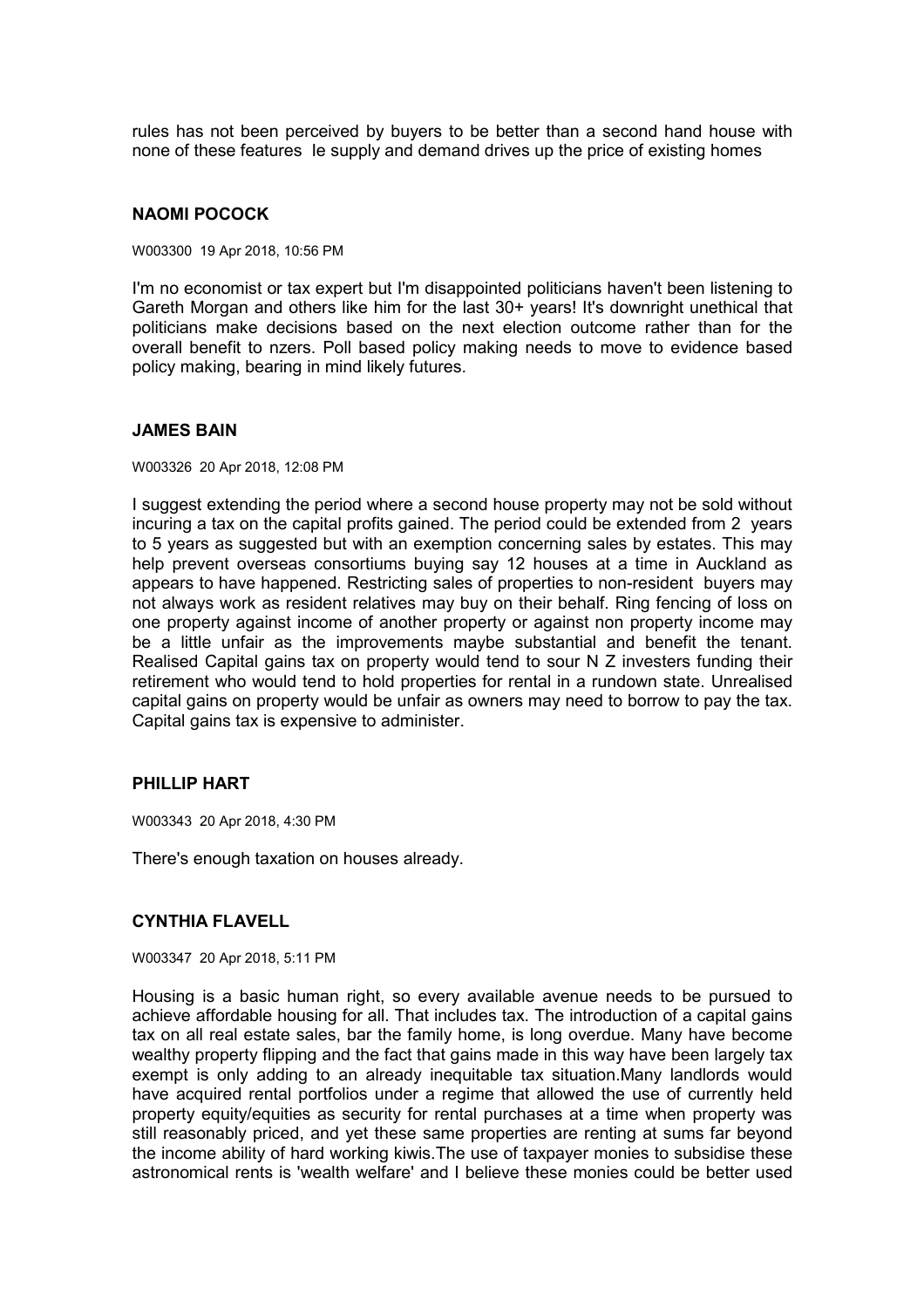providing low interest deposit loans in shared equity govt housing. Homelessness in a civilised society is not acceptable.!

#### **MILES CRAYFORD**

W003356 20 Apr 2018, 7:50 PM

Capital-gains tax, as discussed with the opportunities party. The housing market is out of control and needs to be addressed.

### **ANONYMOUS**

W003362 20 Apr 2018, 9:53 PM

Houses can be cheaper, how you ask, in 1990 it cost \$300 to cross lease and \$1000 to subdivide. 1.So government housing shouldn't have to pay the council todays rates for subdivision. 2. Import houses from America or Australia assemble them here, they are much cheaper overseas, again imported government housing could be exempt from import tax. 3. The beneficiary that is going to get the benefit of living in this government house in order to qualify, has to help assemble it. Wow you just created a job. In summary: Cut the red tape at council, The Summary: Cut the red tape at council,  $\blacksquare$ tax People who live in it contribute

#### **GARRY SEXTON**

W003372 20 Apr 2018, 11:15 PM

There are very few incentives for landlords except for capital gain in some city's. taxing the landlord would only disadvantage the renter by there being less houses for rent. New building systems needed and lots more houses. Councils should be set up to help developers as much as possible to speed new builds up. The idiot Invercargill council has changed the density in the city for new builds to reduce building just an example of local bodies restricting innovation for the future.

### **MIKE WOOD**

W003375 21 Apr 2018, 12:31 AM

I think a tax on capital gains, in whatever form, is long over due. I believe it should be a flat rate of say 10% and not added to a taxpayer's other income to calculate tax. It should be as straightforward as possible. My view, however, is that tax should not be used to make housing more affordable. Meddling with market forces has never worked in the past and won't in the future. I also feel it is time NZ introduced a stamp duty on property purchases. This is unlikely to affect people's buying decisions but would be easy to collect and could be used to improve NZ's infrastructure. I don't like the ban on foreign buyers of property as this investment is important to NZ. Why not put a much greater stamp duty levy on these foreign buyers? Instead of trying to manipulate the cost of housing, why not introduce a shared equity scheme whereby the government buys a property jointly with first-time buyers.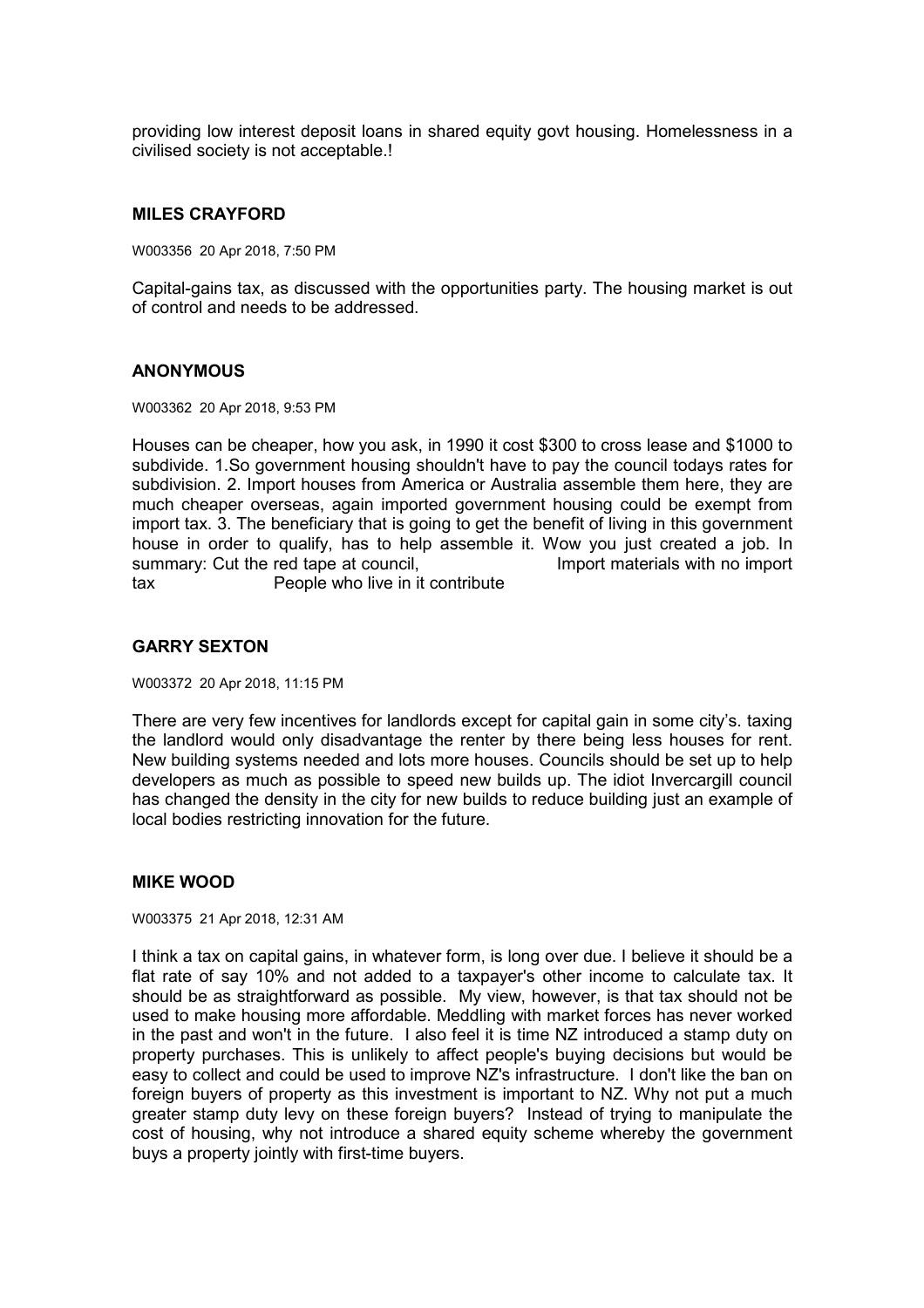# **LLEWELLYN GILES**

W003383 21 Apr 2018, 7:32 AM

I cannot believe this is a question. Tax and property should only be involved when people are selling non owner occupied property quickly. Regardless the brightline test should not hit people with one single property in a trust which many have to do for asset protection.

### **MARK FOSTER**

W003387 21 Apr 2018, 7:40 AM

Put the family home back on the table as it creates to big a loophole. Return the value of the tax in the form of an income tax break for lower income individuals while also recovering that tax break by increading tax on high income individuals.

# **KENNETH TRASS**

W003393 21 Apr 2018, 9:04 AM

Tax should not be used for housing. State housing should not be funded. What is needed is a significant drop in the tax on low income earners, compensated by a hike for high earners ie. Those earning more than 250k per year. Increased big business tax revenue should be used to educate and support low income earners to buy property..but tax should not fund renting. There should never be a capital gains tax. The government should let people use there saving how they wish. But high income earners must contribute more.

#### **JULIE WOOLNER**

W003403 21 Apr 2018, 10:05 AM

By under-taxing buy-to-rent properties and over-taxing labour, shares etc., the NZ tax system has encouraged people to over-invest in property to the point where families have excessive difficulty getting a home to live in. Limited tax changes to rebalance the tax attached to these classes of investment should be acceptable for the sake of those trying to get a family home, but no more. The tax system has already done far too much damage to housing affordability. It will be a tough sell to get Kiwis to drop their obsession with property and property values, but over time we must stop seeing a house as a bank of \$\$\$ and get back to seeing it as a place to live, and no more.

## **MICHAEL C BARNETT**

W003413 21 Apr 2018, 10:55 AM

Much tighter controls on land and real estate purchases by non-NZ citizens. This could be by a substantial stamp duty imposed on such groups or individuals.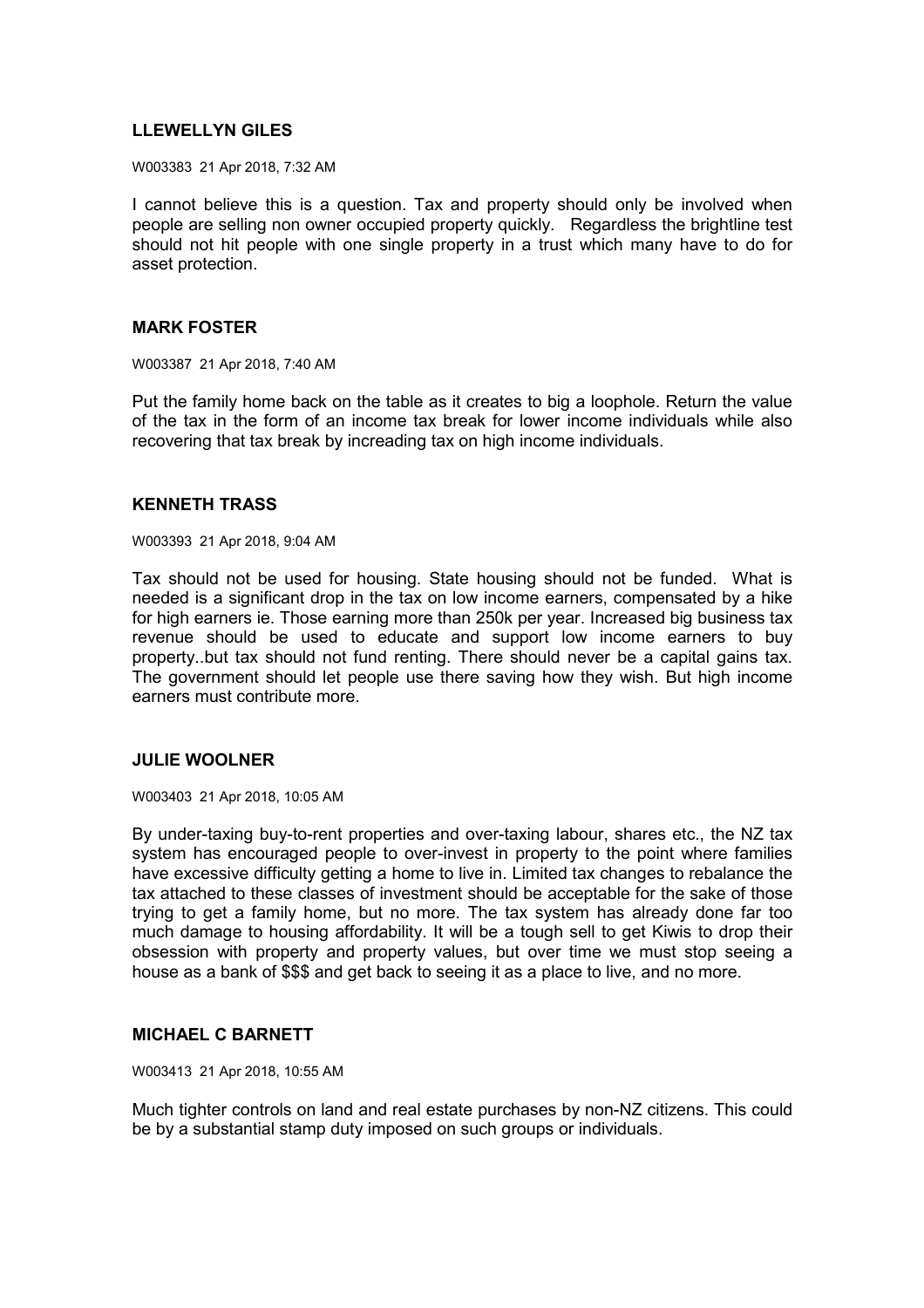### **EILEEN WRIGHT**

W003418 21 Apr 2018, 12:15 PM

Maybe it is possible that Capital Gains Tax and Land Tax on all property and land sold to private property investors would deter them from excessive property and land speculation. Maybe it would then be possible that there would be more land available for owner occupiers to buy,and to build on, at more affordable rates, because their land and home would be exempt from Land Tax and Capital Gains Tax. Maybe the tax revenue gained from Land Tax and Capital Gains Tax could be used by government to build affordable rental property with an option to buy, for low income people.

### **MAX ROBITZSCH**

W003430 21 Apr 2018, 4:02 PM

Consider ways that the tax system could incentivise higher-density. For example, higher taxes / rates for low-density uses/low-density residential in urban areas that should have greater housing density. We could also make home-building (as opposed to home-buying) more attractive from a tax perspective.

## **GARY DOOLEY**

W003432 21 Apr 2018, 4:14 PM

I'd like to see the introduction of a capital gains tax on all properties other than the primary home and the family bach. I'd also like to see tighter rules on paying tax from rental income, it seems to be too easy to write it all off. At the moment, it seems that people from families who have multiple properties (including but not limited to rentals) will gain an advantage over people who aren't, therefore the gap continues to widen.

## **TREVOR GATLAND**

W003437 21 Apr 2018, 5:29 PM

Develop building regulations that suits the various climate zones in New Zealand and thus reduced construction costs. Eg. There's no need to have double glazing in the Far North due to it being much warmer yet our current regs require it. Create tax incentives for small scale developers to incourage more construction. A capital gains tax will not bring the cost of housing down, simply because tax doesn't make people want make less profit (you don't want to earn a smaller salary just because you pay income tax do you? ). NSW has substantial capital gains tax yet the cost of housing is very high. Taxing capital gain just causes people to keep their properties off the market which increases demand and prices. There is only one way to reduce the cost of housing and that's to increase the number of houses relative to the population. Over supply will make housing more affordable. Mum and Dad type investors should be encouraged to build houses.

## **ZELA CHARLTON**

W003446 21 Apr 2018, 6:39 PM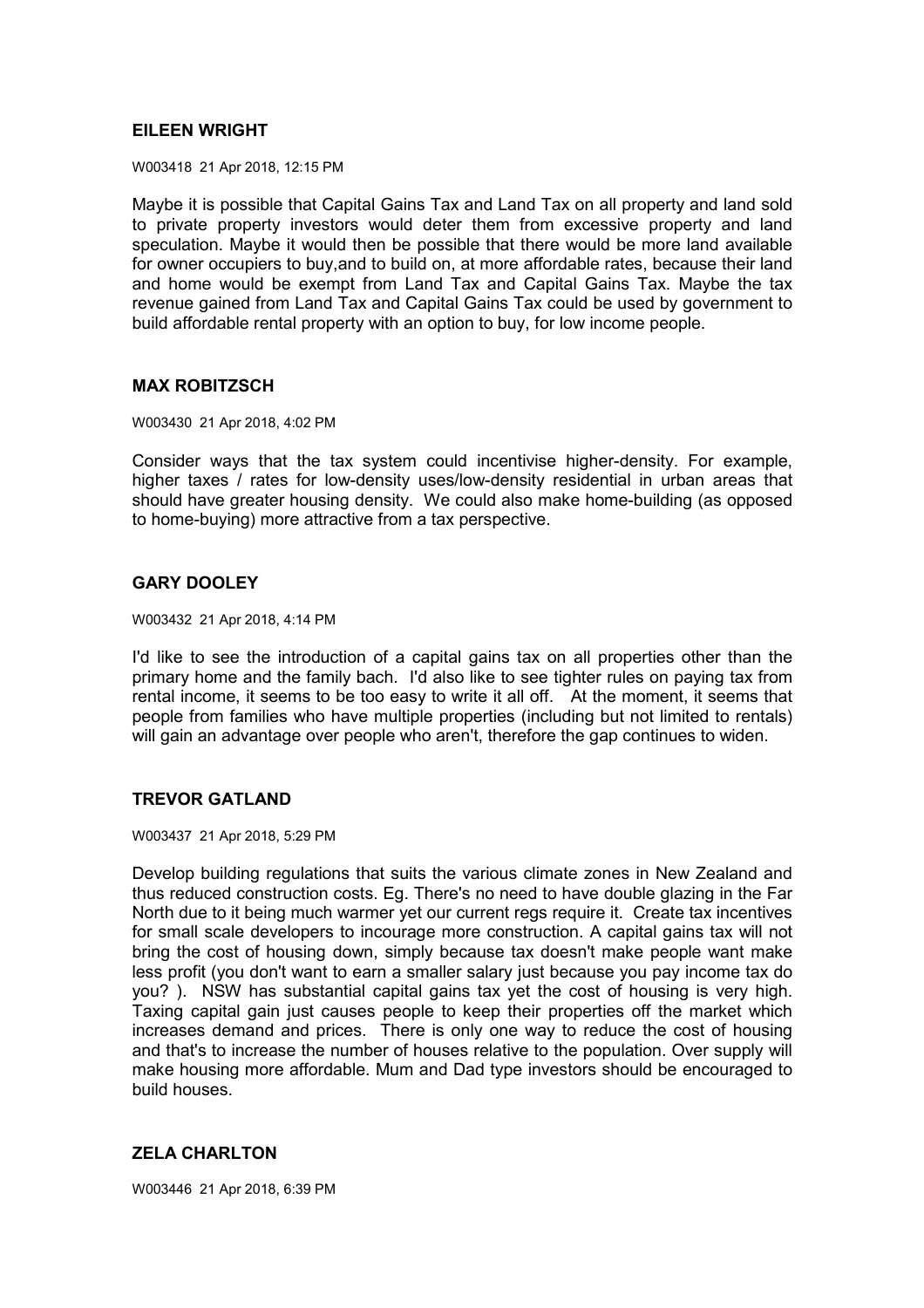Commonsense tells me that using houses as mere investment commodities leads to a distortion of prices when there are tax advantages over some other investments. My understanding may be ignorant but I believe there are advantages in putting money into residential property over other places. If there are perceived tax advantages that alone distorts the market. Tax should encourage house/ home ownership and make investment purchases less attractive. And a Capital Gains tax - excluding 'home' should be brought in, and a Death Duty -again, excluding family home. Tax money needed to alleviate the inequality that is harming NZ social fabric.

## **TINA POPE**

W003454 21 Apr 2018, 7:25 PM

Capital gains tax. Higher tax for non-complying landlords (e.g. don't meet warrant if fitness standards). Use taxes to influence behaviour.

## **CHRIS STARK**

W003466 22 Apr 2018, 5:05 AM

Maybe the GST component of the cost of a new house could be reimbursed to the purchaser and put towards the deposit or used to reduce the capital cost thereby reducing mortgage repayments. First home buyers only with conditions of course.

#### **MARIKA JACKSON**

W003494 22 Apr 2018, 11:21 AM

Housing should be taxed if it's not occupied for more than 6 months and if you aren't a citizen or permanent resident. Owning multiple homes should also be taxed higher. A priority should be focused on citizens and permanent residents being able to live in their own home in NZ.

## **DAVID ECCLES**

W003501 22 Apr 2018, 3:02 PM

The tax system is not a fair system, it taxes those who work hard, and gives it to those who are lest productive members of society in a form of housing supplements and benefits. None of those benefits is good for NZ long term. Since it reinforces an attitude of entitlement and makes then depended on the welfare system. The best thing for NZ is proper jobs more investment in R&D, Ground breaking innovation and investment in and towards this goal.

## **DAVID DENNIS**

W003506 22 Apr 2018, 4:18 PM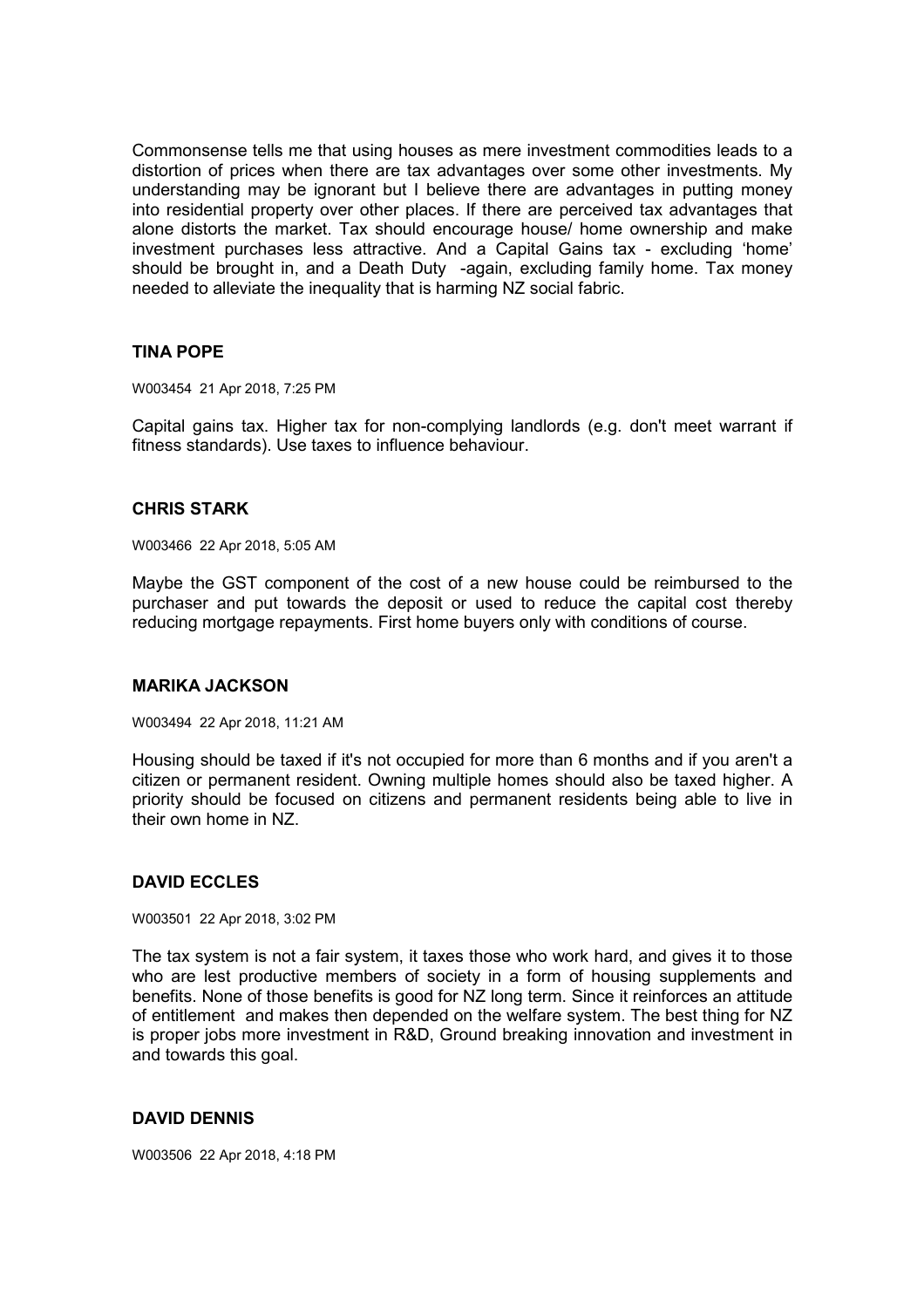Flat tax on all non depreciating assets - forcing those with money to invest more wisely for the growth of NZ. Buy correctly sharing the tax burden you will also have most than enough total funds to reduce paye tax, meaning that the average house owner, although paying a new tax, will be sigificantly better off overall. Thanks

### **ROBIN WARD**

W003519 22 Apr 2018, 9:20 PM

Whilst I strongly believe that central governments should not provide loans to encourage people onto the housing ladder I do think their should be some tax relief to FHB's where if they are below 35 they get some tax relief on the first part of their mortgage.

### **RIJO JACOB**

W003525 22 Apr 2018, 11:01 PM

Sir/Madam, My family pays atleast \$30,000 in tax alone. Not that we are not proud of it. It is fantastic to contribute to the welfare of other New Zealanders. However, it is important to secure our child's future so that he and the next generation can contribute in a big way to New Zealand. A tax holiday, therefore, can help people like me think about buying a house to live and make a home out of it. This poll is a fantastic initiative. Thanks for your understanding.

## **ANONYMOUS**

W003543 23 Apr 2018, 10:23 AM

Yes, tax is one lever the government has to make housing more affordable but it not the only lever. Home ownership is a right first and foremost, the rights people to generate property based income should always be lower than the rights of people to own their own homes. Tax together with regional integrated planning and other mechanisms should be used as needed to protect the right and accessibility of people to purchase their own home.

## **BRENDAN W ROBINSON**

W003550 23 Apr 2018, 11:12 AM

The problem is landlords and banks are the actually ones who benefit from the accommodation supplement. They are the ones being subsidised with our taxes. Instead the money needs to be put into building. However builders, sub contractors and building suppliers know there's a demand so they too are pumping up the cost of a build far greater than its value only a few years ago. I tried to get a standard 2 bedroom house built in Wellington but the cost was \$562k inc gst. Yet I already owned the land! I could buy an existing house cheaper than that. The solution is to give tax breaks to those building, including the builders and suppliers. But also allow other companies to sell building materials into NZ to take away the monopoly from the likes of Fletchers. Fast track these products if they've passed the safety codes of countries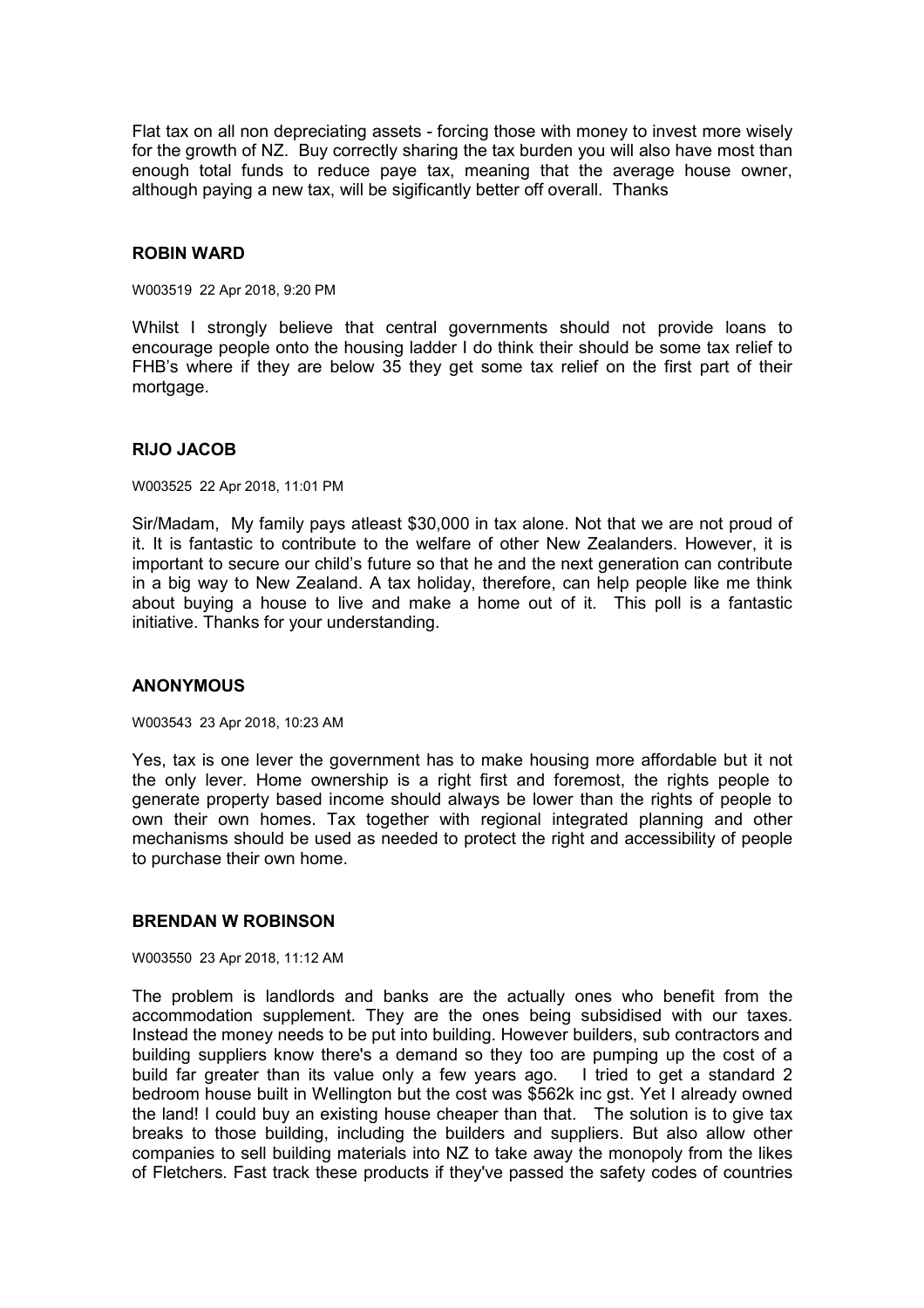with similar building codes. Recrute more builders from overseas but also be aware the building boom won't last, so maybe they can't stay indefinitely.

### **JAMES STOKES**

W003565 23 Apr 2018, 1:49 PM

The very premise of this question is pure madness the only way to make housing more affordable with the tax system is to lower tax. if you put more cost on housing the price goes up for purchase of housing and for renters because land lords must increase rent to cover costs. Don't insult the basic intelligence of your electorate

### **MAREE BROSNAHAN**

W003579 23 Apr 2018, 2:28 PM

Reducing foreign ownership of land is fundamental to housing affordability. New residents without citizenship or residency should be limited to only owning the dwelling they live in, to close the loop hole around people living here for brief period so they can purchase land.

### **FLEUR HARDMAN**

W003596 23 Apr 2018, 4:32 PM

As mentioned before, a capital gains tax to reduce property speculation could help here.

## **M J**

W003610 23 Apr 2018, 5:14 PM

Not a function of Govt or the tax system. Reduce the huge number of immigrants that put pressure on the housing stock and refugees that add nothing to our society except grief and who are in most cases are unable to ever really work to assist the advancement of NZ and who will in some cases will never assimilate to the NZ way of life, laws, morals and freedom of thought.

## **GAVIN WEBB**

W003630 23 Apr 2018, 6:46 PM

Capital gains tax should apply to all properties except your family home. Speculators should not be able to claim back tax against their mortgage payments, this means we tax payers are subsidising their investments.

## **MATT FOULKES**

W003655 23 Apr 2018, 8:23 PM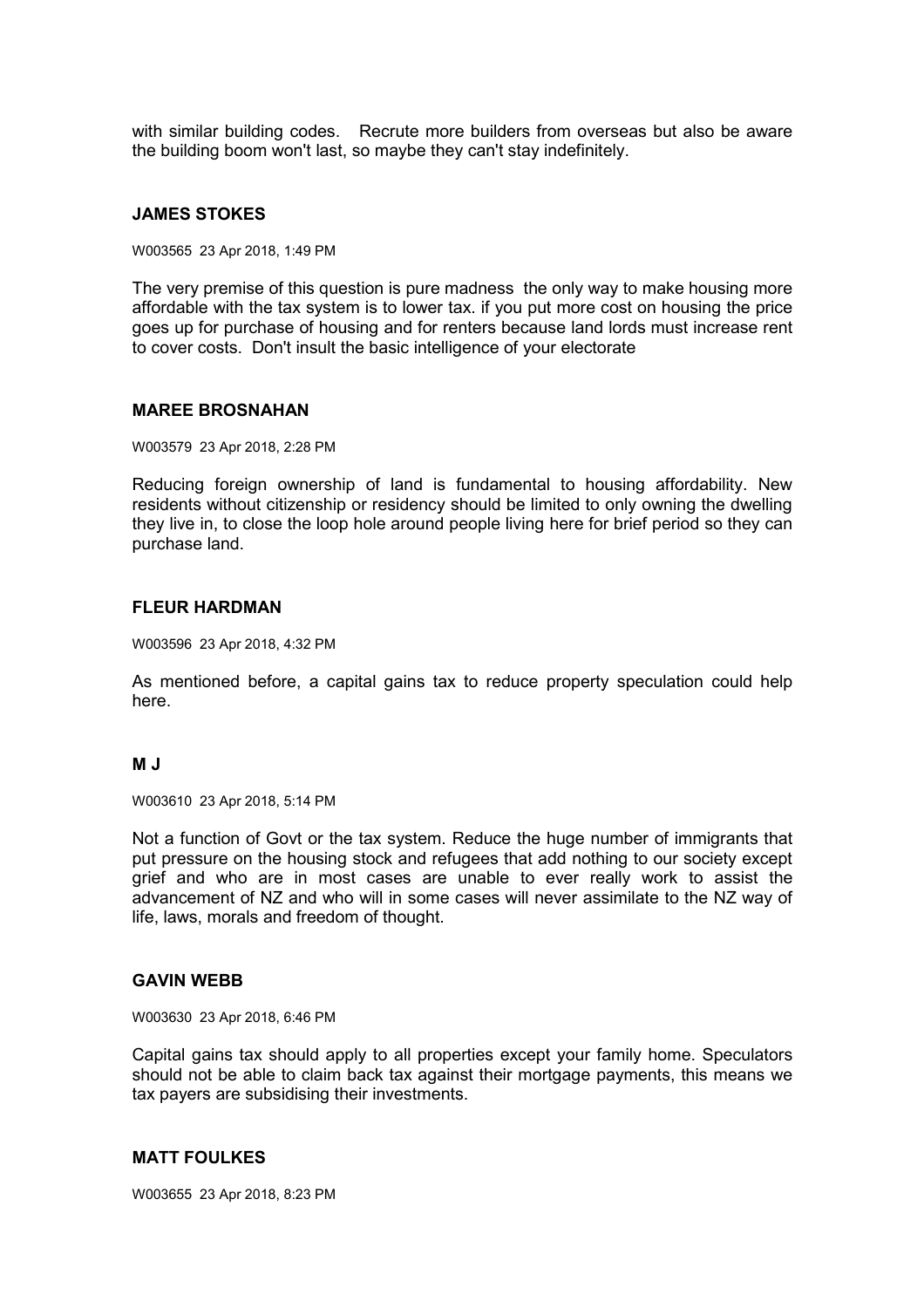All housing and property related profits should be taxed with the exception of the family home. Rental property income should be taxed and allowances more carefully scrutinised, whilst sustainable building practices should be taxed less to encourage a more efficient asset base and promote healthier homes.

# **JANEANN FREEMAN**

### W003678 24 Apr 2018, 6:55 AM

The housing crisis is a direct result of dramatically increased immigration during the past few years, combined with reduction of state housing, influx of foreign speculative buyers. As a responsible landlord of twenty four years I will find it increasingly difficult to maintain my rentals, and still charge reasonable rent with increasing costs, taxes, not giving depreciation on rental dwelling. Add to this difficult tenants..eg.drug users, damage. The press and Govt seem to only highlight bad landlords. If Capital Gains Tax is introduced plus other taxes eg. Stamp duty, many including myself will want to exit the rental market . U.K. ,Australia already have these taxes. They haven't worked. Housing is unaffordable in their large cities! Encouraging growth in the provinces where there is cheaper housing will partly solve the problem . Retain govt housing stock in cities and put town houses on state housing properties eg. Two per section. Tax breaks for savers/housing NO TAX INCREASE!

# **JORDAN JOHNSTON**

### W003691 24 Apr 2018, 9:22 AM

I think there should be a higher tax on sale of property to overseas buyers who are then renting the properties to kiwis...i dont think it is fair to own a house and not live in the country and earn a huge profit ESPECIALLY if the house does not tick certain WOF boxes (ie. if the house is damp, doesnt have a heat pump etc...) then they should have a higher tax. the incentive being the landlords (and this should be applicable to all landlords, but especially to overseas buyers) that if you can house tenants in a healthy home that isnt damp, has a heat pump and no mold then they can be offered a lesser tax. there should be a tax on people who are buying and selling in the property market solely to make money and arent actually living in the houses...if the profit is of X amount (no timeframes as this opens up for playing the system) then a high tax should be applied.

## **DENIS DUMAINE**

#### W003704 24 Apr 2018, 10:05 AM

Too many rules and regulations costly for both parties Too much money wasted in red tape And Councils are way too expensive and have become a money making machine Could you regulate this ?

# **LOTTE BLAIR**

W003719 24 Apr 2018, 11:28 AM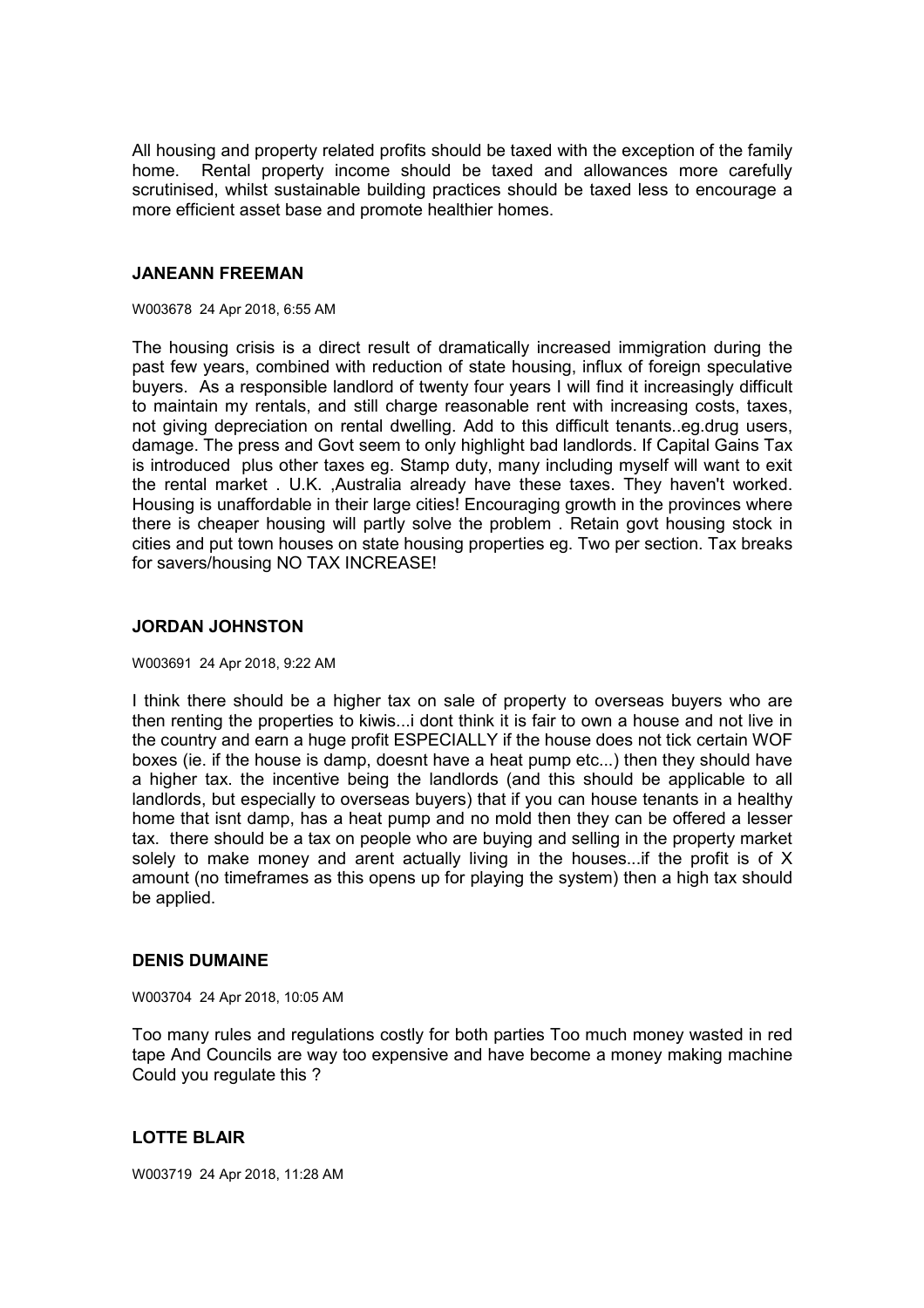A lot of people are making money on the property market by buying and selling property that they're not living in. I think if it's not your family home then any profits you make from property should definitely be taxed. In the UK there is also an inheritance tax that applies to properties, which helps to lessen the divide between families who can afford large homes and can pass them on, and those who cannot afford to get on the property ladder. I also think that pressure in the property market would be alleviated by providing a lot more good quality social housing in all the major towns and cities. The government should be better able to pay for this if they are generating more tax revenue from other sources (including the property market itself).

## **LINDSAY HANNAFORD**

W003725 24 Apr 2018, 12:46 PM

Economic confidence is the over-arching principle in economic growth. Since bricks and mortar seems to be the one thing that kiwis understand and value as a means of increasing wealth over time, the government has to be careful not to use taxation as a blunt instrument applied to every imaginable problem and expect to produce out of that a "fairer" society. Even the restrictions on overseas investors can send a negative message to the NZ economy because attempting to reduce values of housing stock people generally feel less wealthy and therefore spend less thus precipitating the possibility of recession which ultimately hurts everyone. Increased taxation will be passed on to renters and rents will rise achieving the opposite effect of the government's intention. The correlation is, the more taxation the less economic growth. The less wealth creation, the less confidence in enterprise and investment; commonly called a vicious cycle.

# **ANONYMOUS**

W003764 24 Apr 2018, 4:26 PM

n/a

## **TONY DENLEY**

W003779 24 Apr 2018, 5:13 PM

UK policy is they build home for first time buyer, but they only buy 80% of the building. The goverment own the 20%. So for new zealand its an asset/investment which will continue to grow and make money for future buildings. Pre fab homes is the only way we can make them affordable, YES plant million trees but dont stop there! process them invest in technology and build homes in the factory. the waste product sawdust can be turned in to wood pellets, which can be given to the poor and eldly to keep them warm over winter. by going pre fab reduces the amount ofskilled workers, giving us a chance to catch up on the infrastructure

## **ALASTAIR WHITEFORD**

W003802 24 Apr 2018, 8:34 PM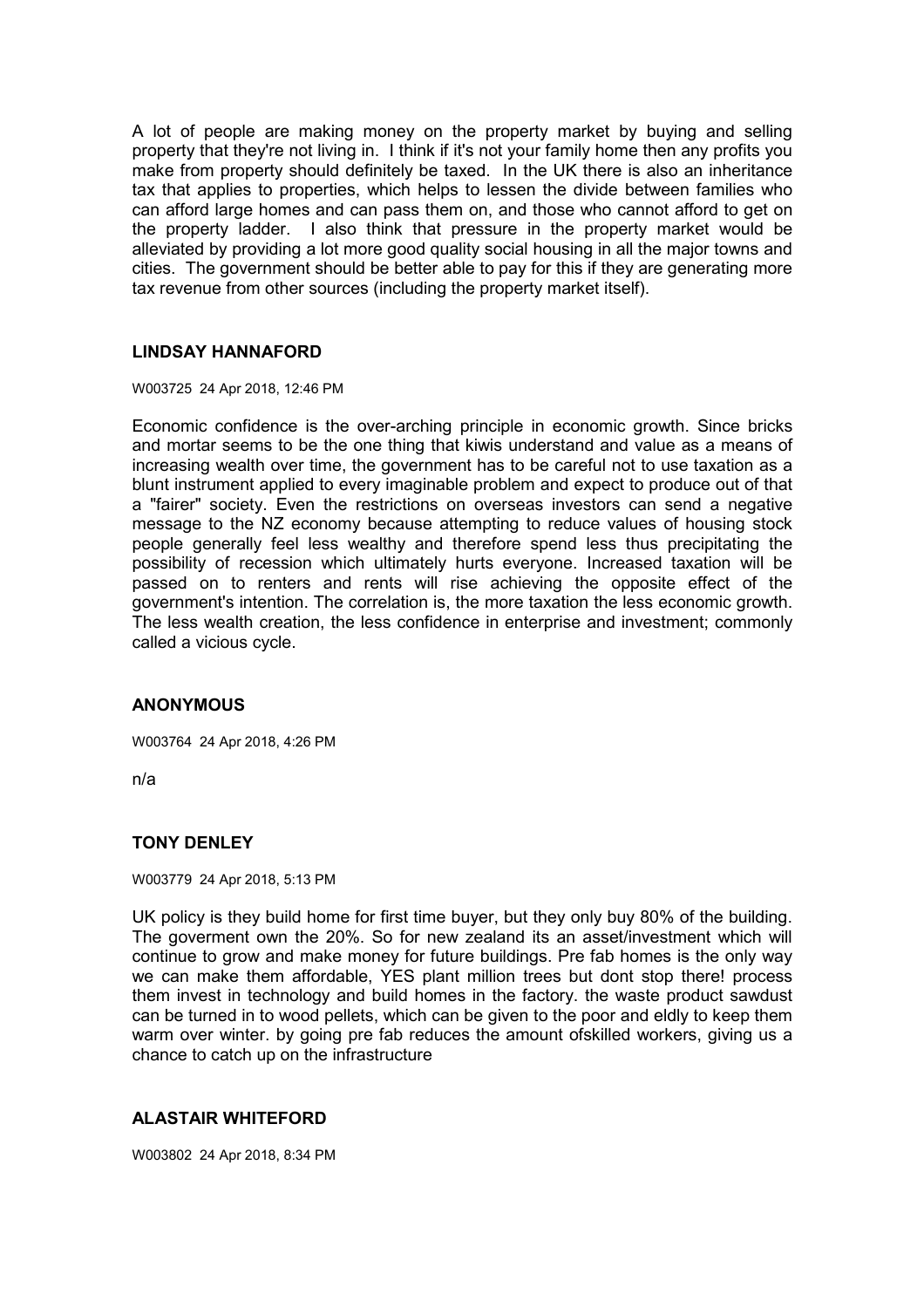Why would the tax system get involved with housing. Nothing good can come from that! Housing prices will rise and fall naturally no matter what you do

### **PAUL HUGGINS**

W003832 25 Apr 2018, 3:52 AM

It is not the property investors (long term) whose business activities are affecting house prices. It is those speculating in property that need to be targeted - including those that live in "their family home" for a year and sell and move on. The evidence is not strong that even this group influences the price of housing. The government is targeting investors as they are an easy and popular group to blame but there are many other factors, including excessive immigration, that is putting pressure on the housing market. Why have Christchurch property prices flattened or even gone back over the past four years?

## **CHRISTA CLARKE**

W003841 25 Apr 2018, 7:17 AM

For a lot of young New Zealanders investing in property is the only way to get ahead to prepare for having a family and savings for retirement. I feel that if the tax benefits given to these Mum and dad investors are removed we are not only going to penalise a whole group of middle income New Zealanders but we will again see a brain drain overseas, which will in turn worsen our immigration problem and also our poverty problem where by a lot of New Zealander can not afford retirement or live a poor standard of living which in turn creates more healthcare issues our public system will have to pay for. This will also impact the current rent crisis. For a lot of New Zealanders especially living in Auckland owning property outside Auckland and renting in the city is a reality due to housing in-affordability. I don't understand how making it harder for New Zealanders to get ahead will benefit the country in a positive way?

### **IAN DUFFIELD**

W003849 25 Apr 2018, 8:00 AM

Place capital gains on housing ( exempt family home). Extend the Bright line test to 6 years. Increase the Bright line tax rate to 40% Introduce the Universal Basic Income. Bring multi nationals into the NZ tax regime

#### **ANDREW DE WIT**

#### W003862 25 Apr 2018, 9:12 AM

My concern is around capital gains on housing. I personally believe the family home should not have a capital gains tax on it, but investment properties should be treated as any other investment with a tax on any capital gain. I believe this is a fair system as many people I know have been making substantial profits on investment property and we personally have this "touted" as an easy way to make money. Investment capital could then be free to move into the productive sector, creating more opportunity and real growth. I do see some negative effect on rental property but feel this would be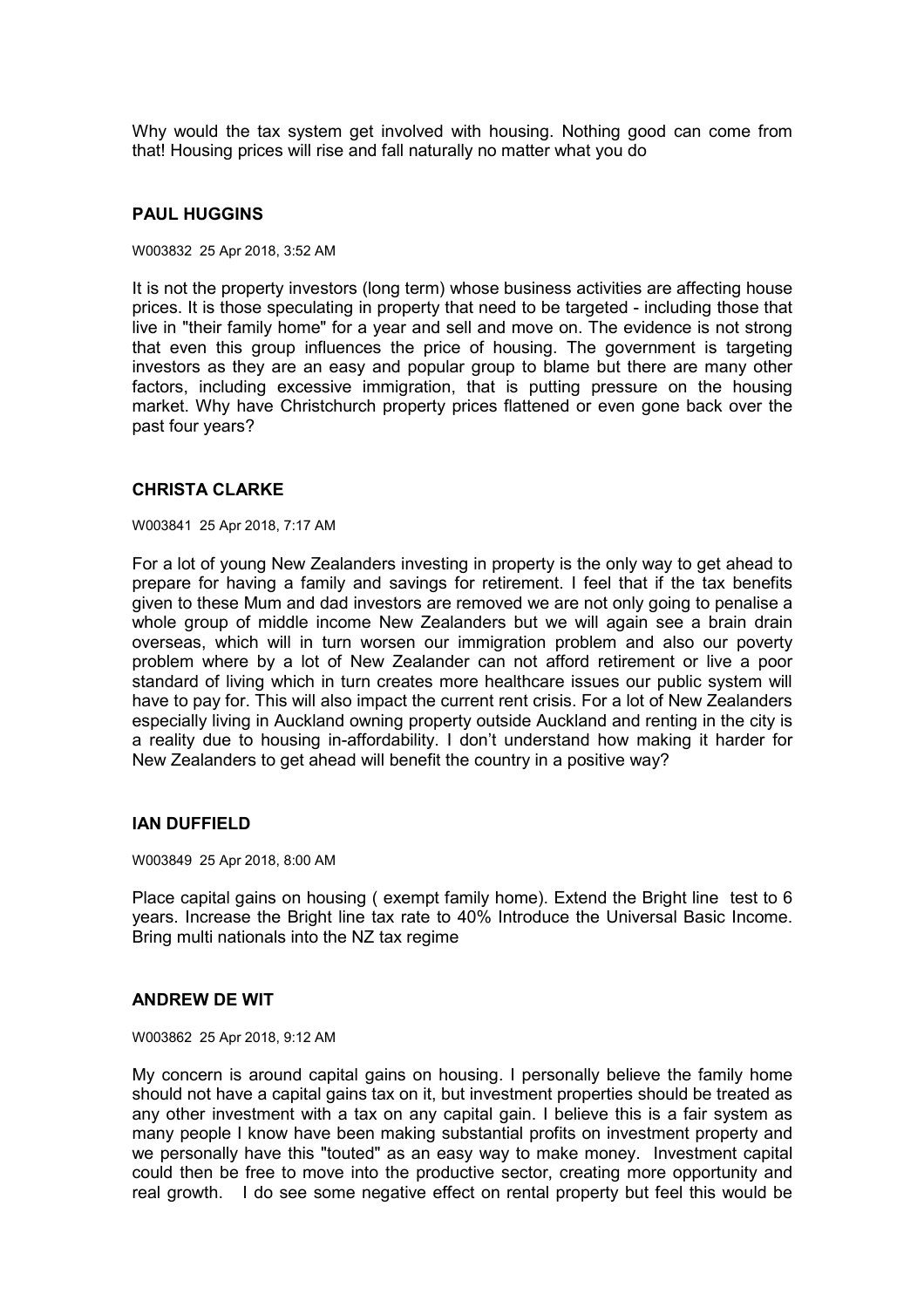negated by negative effects capital gains tax could have on the property market possibly making buying slightly easier. Corresponding to this could be measures to encourage "good" landlords, making long term renting a more attractive proposition.

## **YVETTE MORTIMER**

#### W003876 25 Apr 2018, 10:43 AM

This is not the responsibility of the tax system. The government can easily make housing more affordable. By reducing immigration, stopping foreign ownership (a land title is after all just a right – for which only New Zealanders should have the privilege), and preventing the central bank from providing cheap money - problem solved.

### **BERNARD WONG**

#### W003887 25 Apr 2018, 11:29 AM

1) Recommendation: Tax Rebates for First Home Owners (FHOs) Future personal income tax should allow full tax rebate of interest and principal (P&I) payments for eligible FHOs. Example: If Andrew paid \$30,000 in P&I during 2019 the tax year; therefore his may apply for a tax rebate of \$30,000 (provided that he is an eligible FHO). 2) Problem and Solution Summary 2.1) Tax Payer Benefits: Prospective first home buyers will be on a more level footing during the bidding process. Currently property investors have a both tax deduction and existing collateral assets advantage over FHOs. 2.2) Government Benefits: The intended outcome will be less pressure on government to provide and maintain housing stock. Therefore resources can be freed up to other critical areas such as critical health, infrastructure, law and order.

## **TONY CRANSTON**

W003901 25 Apr 2018, 12:23 PM

Putting the price up by adding tax is not likely to make property cheaper. Ring fencing negative gearing will slow down purchases for the rental market which is already short of houses. Countries like Australia have stopped negative gearing in the past and have quickly re introduced it as the rental market slowed to a halt and rents ballooned. There is already too much tax in New Zealand and any pretext to increase it should cease. Adding tax (a cost) will not make housing more affordable. Responsible government should be aiming at earning more of its own income not increasing tax. It should also be reducing costs by buying its' own buildings and not renting. Recent sales of government buildings mean increasing rental costs every year. Added to that. Government asset sales were wreckless and stupid. They should have maximised returns and off set taxes with the profit. No investor sells all his assets and expects people to support him, but the government does.

## **LYNEKE ONDERWATER**

W003905 25 Apr 2018, 12:55 PM

Speculation on housing should stop and the only way that is possible is to tax capital gains on real estate. I think it would be ok to have a tax-free house up to a certain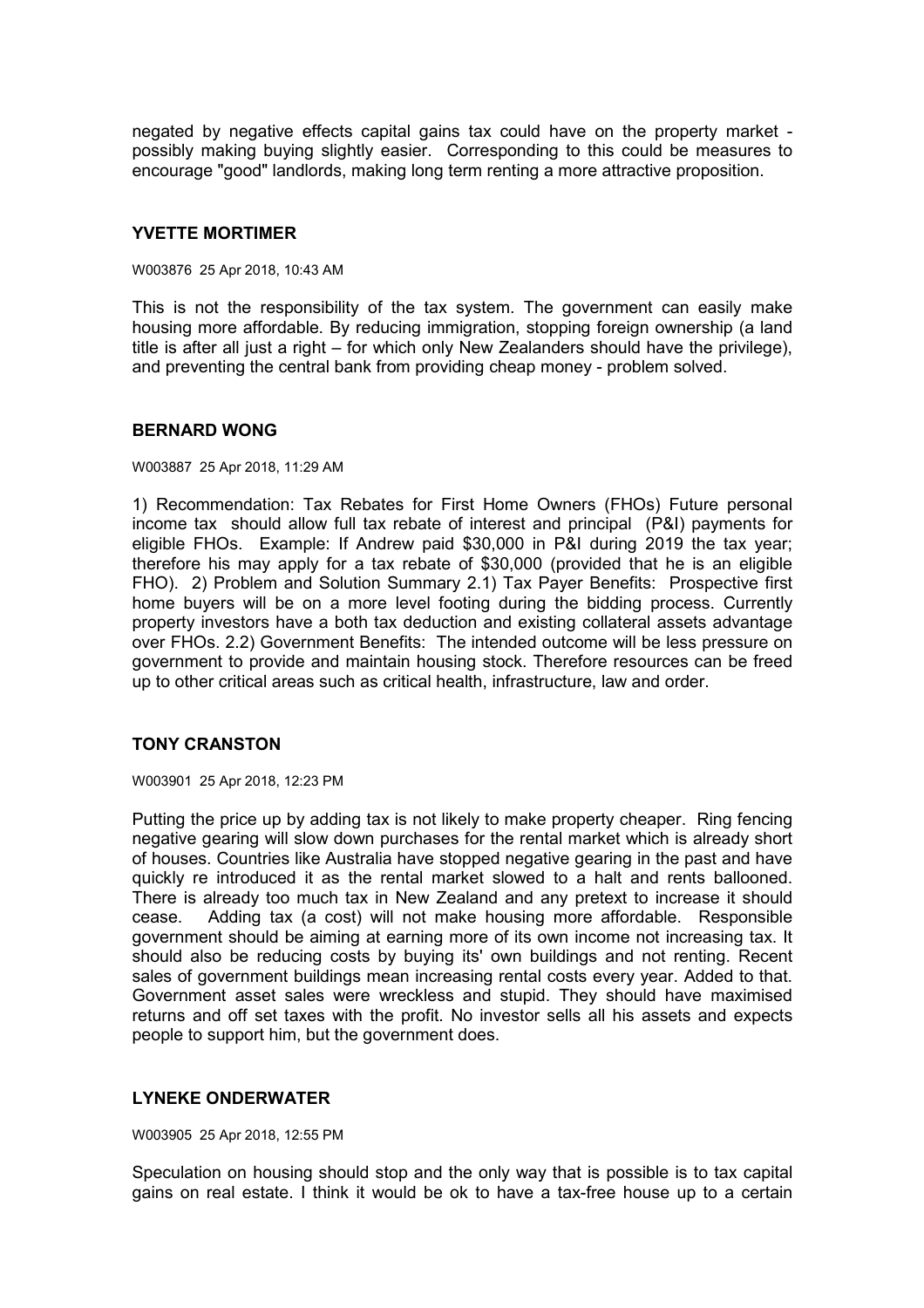value, but over that a tax should be paid (on selling or as an annual tax, say 1%) If any owner occupied home is tax free, then people will just buy bigger and bigger houses. Something needs to be thought of if several people share a house. Maybe they should all have a tax free share in it, so if 2 people own it together, they have twice the tax free level. If an owner leave his/her owner-occupied house empty for more than, say, 6 months of the year, they should also be paying tax on it. Maybe the housing corporation can be brought back to provide low cost loans to first home buyers and those who, for whatever reason, struggle to get back on the housing ladder. All these measures are likely to bring house prices down and make them more affordable.

## **PHILIP TREMEWAN**

W003911 25 Apr 2018, 1:38 PM

A capital gains tax on rental properties and the like, would help dampen down rising prices and make homes more affordable.

### **PETER MAYNE**

W003927 25 Apr 2018, 3:21 PM

Need housing to be included in the CPI index so wages keep in line with house and rent prices. Need to improve productivity in order to increase/lift wages. Do not unfairly target those trying to fund their retirement with housing. Do agree though with taxes on more than 3+ rental properties held. Agree with use of existing tax positively (not more taxes) to help more to get onto the property ladder. Tax large multinational companies for items sold to NZ to increase tax base for this. Tax profit on expensive items sold like art, cars, boats. Increase tax base by increasing tax on largest polluters on the environment. Remove GST on food and tax free payee threshold (\$20K) to help more onto the property ladder. Use increased tax base to help others into housing instead of punishing those already in it.

## **RICHARD VAN DER JAGT**

W003945 25 Apr 2018, 6:24 PM

A capital gains tax has proven to be an ineffective tool in making houses more affordable. Countries such as Australia have had Capital Gains tax and Stamp Duties imposed on them but they continue to have huge housing market gains there hoising affordability even worse than ours. Given the proven ineffectiveness of it would be better to work on the supply side issues via increasing the bright line test, reducing immigration, raising interest rates, and intensification of housing. Affordable has already improved in recent months and will continue too if this basket of measures continues to be applied.

## **ALISTAIR NEWBOULD**

W003954 25 Apr 2018, 7:48 PM

Environmental taxes should be based on a cap and trade system so the system only needs to be established by government and then cannot be "adjusted" on political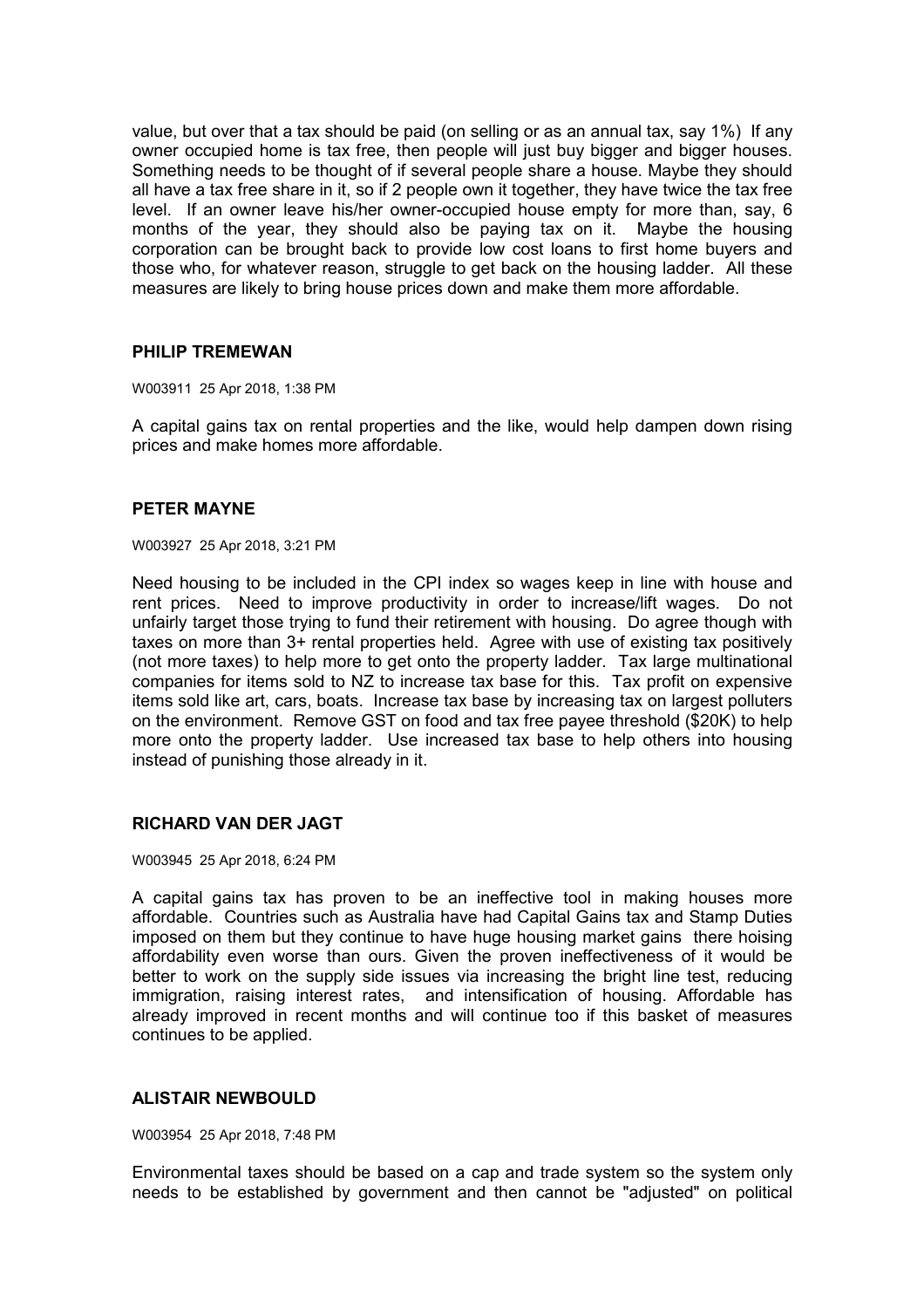whim. This also ensures the cost of pollution or the cost of a limted resource (such as water) is set by the limit of the resource / pollution limit and the market. For example, the ultimate price on carbon in a carbon neutral world depends on the cost of extracting and sequestering carbon. This incentivises both reduction of carbon emissions and development of the most efficient extraction and sequestration technology. This principal (part of management of the commons) can be applied to any limited resource or environmental service. Some modification is needed for access to wilderness areas (such as great walks) where pure market forces could apply to overseas visitors but a number of (non-tradable) places reserved for NZ residents, perhaps controlled on a ballot basis.

# **LAWRENCE ROBERTS**

W003964 25 Apr 2018, 9:17 PM

There should be a capital gains tax on properties onsold quickly (e.g. =<4 years) where the property was one or more of the following: \* purchased with the intention of reselling (with or without renovations), \* not owned by a natural person (to ensure corporate and trust ownership is covered by the tax). Criteria for exemption would be on the basis: \* the property was owner occupied \* the property was owner occupied for most of the period of owneship (e.g. 80%).

# **KIM STEWART**

W003974 26 Apr 2018, 12:12 AM

Yes but with limitations and where possible assisting with getting people into homes for life as often paying equivalent of mortgages & over years paying deposit through bonds & letting fees. Govt assistance with lending would be good and not just maori or pacific islanders. Sick of seeing racist policy funding. Cant remember the last time I saw a Pakeha scholarship for studying or any form of funding or additional govt assistance. Bordering on govt showing racial prejudice, especially given their own tribes have money and land to assist their people.

## **NATHAN RYBA**

W003981 26 Apr 2018, 8:14 AM

All property including the family home should be subject to tax based in the equity held in the property.

## **VIPUL PATEL**

W003989 26 Apr 2018, 9:04 AM

Dear Sir/madam, In my opinion - Rather than finding more avenues to Tax more and more to the same hard working New Zealander, government should review the social benefit system. Government is already collecting the good amount of tax from the hard working New Zealander and taking care of the people who are not ready to work for their own future. I am not against providing benefit to the rightful people like childrens, elderly people and to those who are victims of circumstance like sudden loss of job or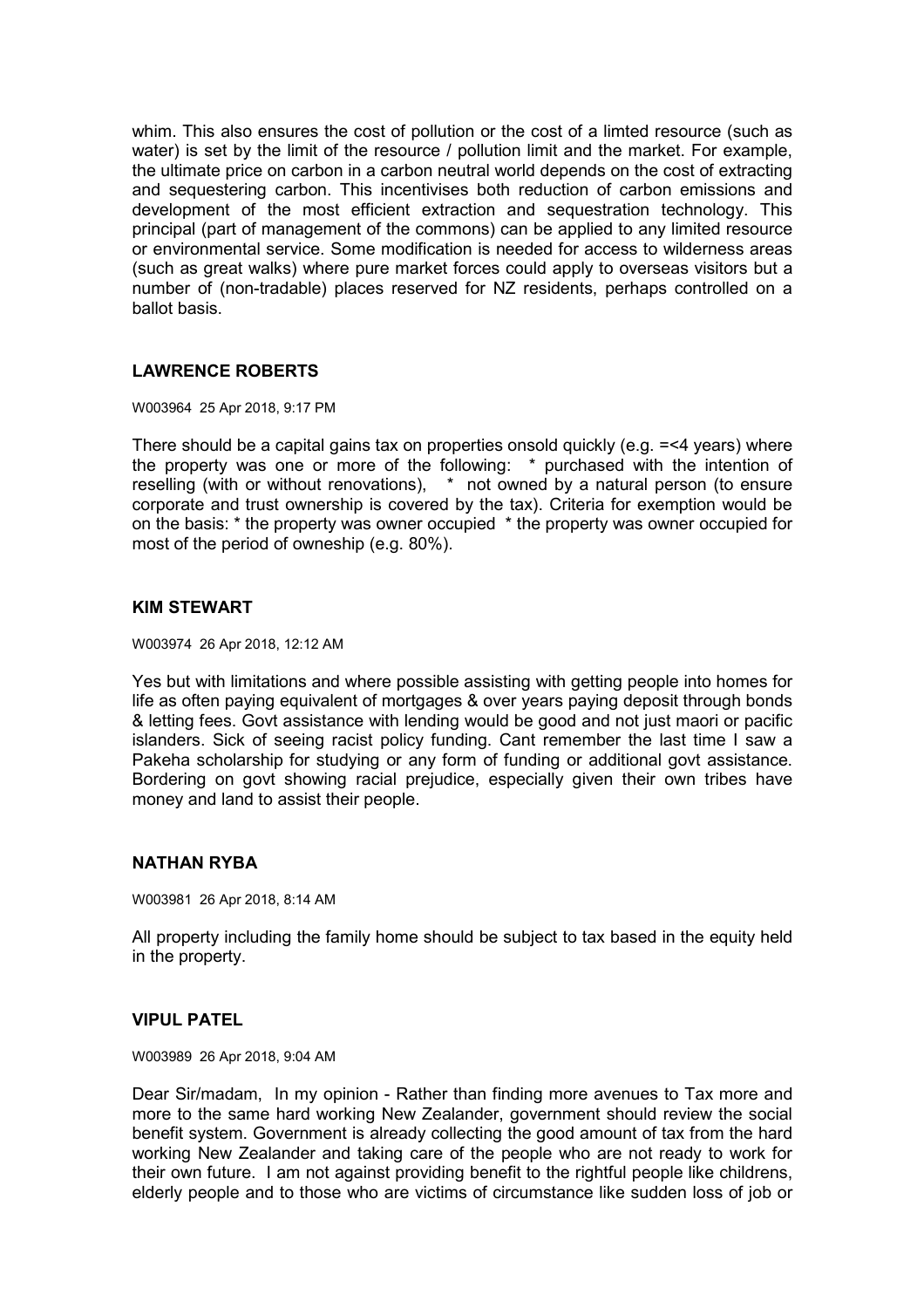serious illness etc. But, what about giving money to the poeple who never ever worked in their entire life or who are not willing to work even if they have opportunities to do so. Suggestions: 1) Enforce the 5 year Bright-Line Test for Sell of all house except owner occupied houses. 2) Apply sort of Non deductible Stamp-Duty for Sell and Purchase of all houses (No exception here). 3) Stopping tax deduction for loss on rental Investment will only result in more higher rents.

# **ANONYMOUS**

W004006 26 Apr 2018, 2:15 PM

Quick poll: should the tax system make housing more affordable? Housing should not be considered too differently from any other economic activity involving assets within the New Zealand economic zone. Looking at the global stage of policy in this narrow area shows that there are many pros and cons when the government of the day attempts to meddle with the basic accepted right of the participants of the zone to own and trade any assets or right of use of these assets redistributing the perceived distribution of wealth. Why single out housing when considering tax? What about breathing air, consuming clean water, polluting air, polluting water, using "core services" - health, education etc etc. All must be considered "assets" in terms of benefits to the actors within the New Zealand economic zone we like to consider a paradise in terms of a place to reside on this planet.

### **ELISHA MINEHAN**

W004015 26 Apr 2018, 5:01 PM

Capital gains tax

# **MEL WEBLEY**

W004019 26 Apr 2018, 6:34 PM

Tax all homes which are making profit for people except the family home should always be exempt. Why do we give tax cuts to people who own investment properties? It has not lowered rents for people. All investment properties should be taxed, their profits come from what they make in their rent not what the country currently gives back in tax cuts.

### **RICHARD OLIVER**

W004028 26 Apr 2018, 9:27 PM

Taxing is a silly way of trying to make houses affordable. Houses can be built economically with a little thought. Reduce the size of houses being built. Th houses we see on tv being built in Auckland are generally very large 2 storied homes. Young families can manage in a two bedroom, no garage house as a starter home. This. An be adddd on to as the need and finances arise and are available. Get some skilled people with experience on to the working group with housing experience. Not group home builders who build large boring thermally inefficient houses.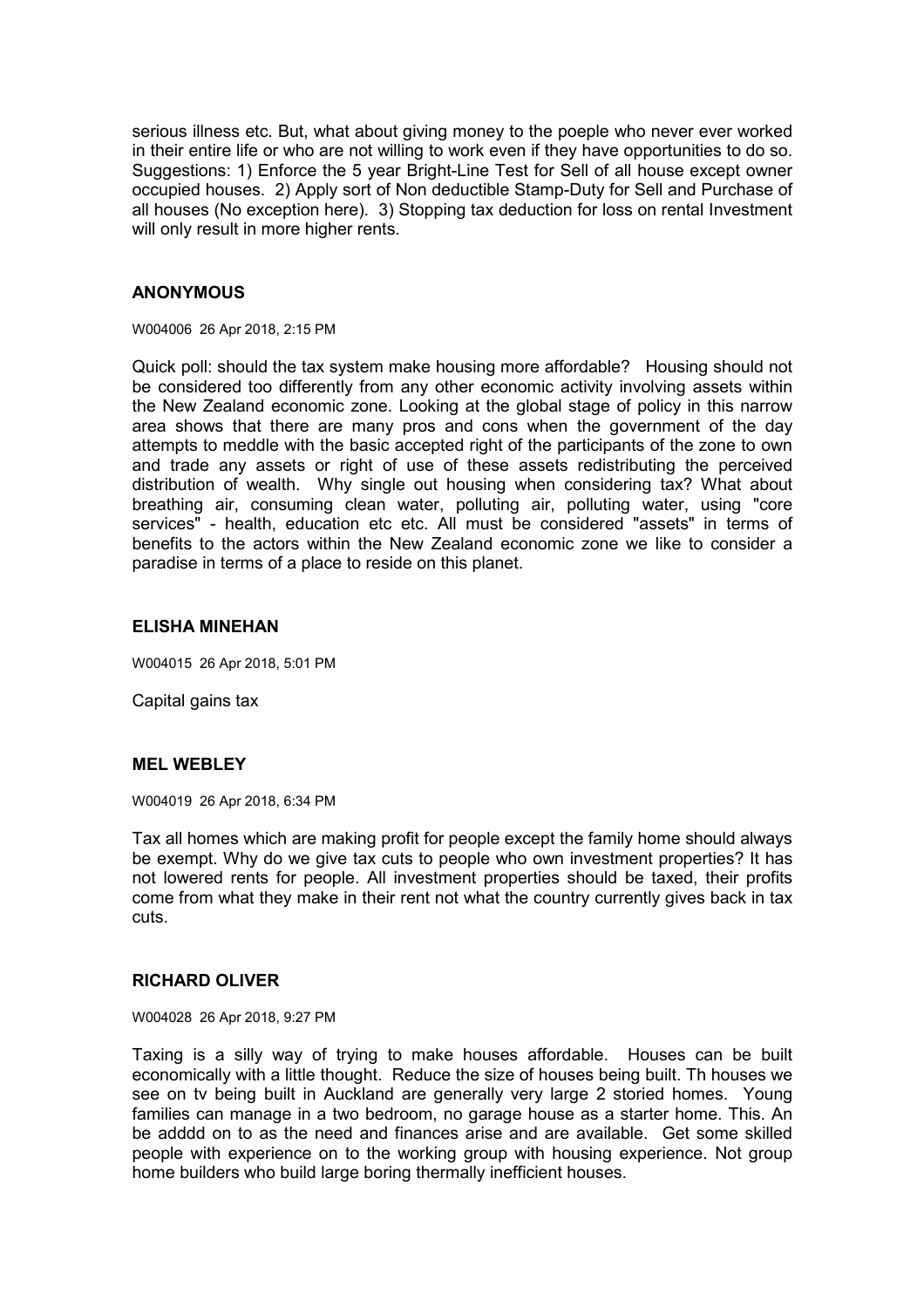# **JUNE OSBORNE**

W004047 27 Apr 2018, 8:29 AM

Provide a discount or reduction of PAYE, for first-time home-owners. Over and above or attached to KiwiSaver (welcome/ home loan) scheme. Remove gst on food - to reduce overall living costs for all, including first home owners to enable faster mortgage/ debt reduction. Tax land-bankers.

## **DANIEL SHANAHAN**

W004064 27 Apr 2018, 12:46 PM

Everyone should pay the same percentage of their income in tax, it's unfair to make rich people pay a higher percentage because they'd already be paying more anyway even if they paid the same percent. Rich people use way less public services than poor people so they shouldn't have to pay a disproportionate amount for services they don't use like public transport and public health and public education. If the tax rate was a fair percentage for everyone, that is the same percentage, then you would see less tax avoidance from rich people because they would be more willing to pay in a fairer system. The tax system is too complicated, everything and everyone should be taxed equally and universally and quite highly so the government can subsidise highly and make everything free. Like everything should be taxed at 20 percent, anything you earn, buy, own, sell and that should be used to pay for free universal healthcare, education, transport, housing and healthy food, and free to air nz sport

# **KATE JONES**

W004082 27 Apr 2018, 3:20 PM

YES housing needs to be taxed. The current situation is untenable, with greed and the perception that housing is a quick way to make a buck causing a major social and economic crisis in NZ. The current mess is being underwritten by the NZ tax payer where the number of accommodation supplements/hotel bills/etc....is rediculos. The social cost is too high to New Zealanders let alone the financial cost. Multiple house ownership needs to stop. Foreign ownership needs to stop. The rental property market needs to be made unattractive to investors, if people can afford to pay rent they can afford to pay a mortgage - everybody has to live somewhere and should have a right to own there own home. I would like to see a - Capital gains tax/ inspection of rental income more closely monitored/ one house per family. A BIG SHARP CORRECTION AND SOON. Thank you

### **RICHARD JAMES**

W004097 27 Apr 2018, 3:47 PM

The housing "issue" is about simple supply and demand economic theory, it is not a tax issue. Trying to use tax is mucking about at the margins. CGT's failure as a house price tool can be demonstrated in Aus and UK. When demand outstrips supply and easy money can be made, no smart investor would begrudge paying 33% tax in the same way no one turns down a pay rise due to extra tax... That said if a CGT is to be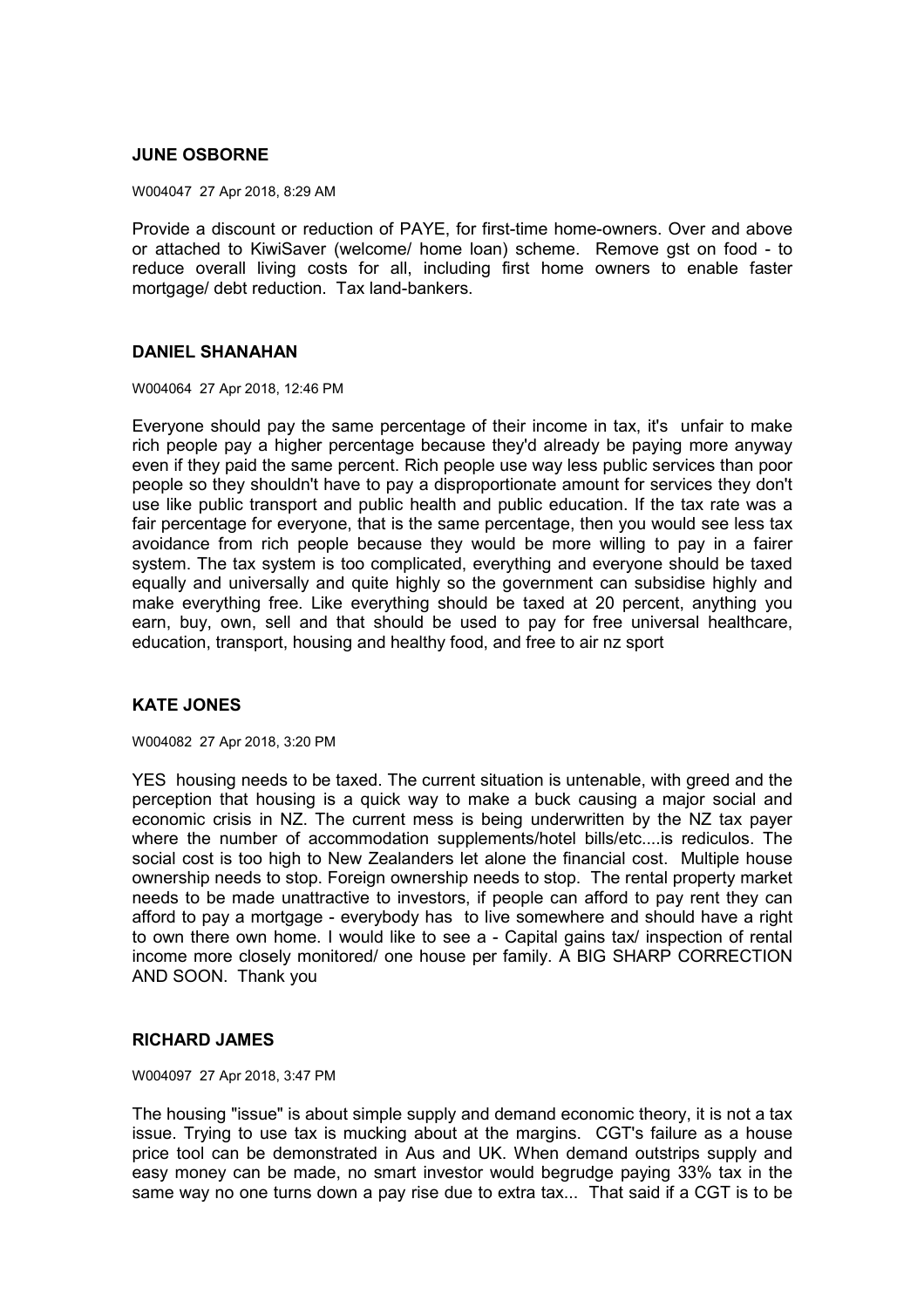pursued simply TWEAK THE CURRENT REGIME. It's scope is perfect, it is aimed at traders and those who seriously seek gains (e.g. those who make a rental loss). Just tweak the onus of proof to IRD's favour and you need change nothing else. IRD has the profit/loss data already. Land tax is only effective on vacant, unused land, or vacant (long term) houses, within commuting distance to material employment centre. There are thousands of humble and/or shoddy little baches miles from nowhere, there is little point taxing these. Land tax on rental properties will just increase rent.

# **KATIA DE LU**

W004126 27 Apr 2018, 6:27 PM

We need a capital gains tax. If it's not the home you're living in, it should be taxed. Housing should not be an investment. People only invest in property because it's not taxed like other investments. Tax it, and they'll stop speculating in housing and driving up housing prices. Exempting the family home is reasonable, but should only cover one home per family: their primary residence. Wealthy people with multiple houses/holiday homes shouldn't be able to get out of paying capital gains just because they have multiple residences.

### **JEREMY SAYER**

W004131 27 Apr 2018, 7:32 PM

How about every working NZer pays a \$2 donation,through a tax taken from wages, and that money goes toward housing. That would be a fair chunk of new houses if this was done annually.Not hard on the pocket and money gone to good use.You could even start a loan scheme with these funds that would be available for deposits to buy a house.Much like the student loan scheme,but more like a kiwi home ownership scheme. Thanks for your time. Kindest regards J.Sayer

## **ANONYMOUS**

W004138 27 Apr 2018, 9:18 PM

To make housing more affordable we need something like a capital gains tax or something that can help bring down house prices by preventing speculation.

# **ELIANE GENEVIEVE LAGNAZ**

W004155 27 Apr 2018, 11:05 PM

Yes, in the sense that this does not necessarily mean ownership but is understood on a broader level that includes rental accommodation. Generally, I'd like the idea of a guaranteed personal basic income investigated in relation to any tax reform. I also think we should not be shy of higher personal tax rates and a further one or two tiers, i.e. above \$ 100,000.00/year income and above 200,000.00/year. In my experience, people don't mind paying taxes if they know what the money is used for - see Denmark: According to surveys, people report a high level of happiness despite high personal taxes - they have stability which is rather important (for business too), or Switzerland where people have actually voted for tax increases in the past when were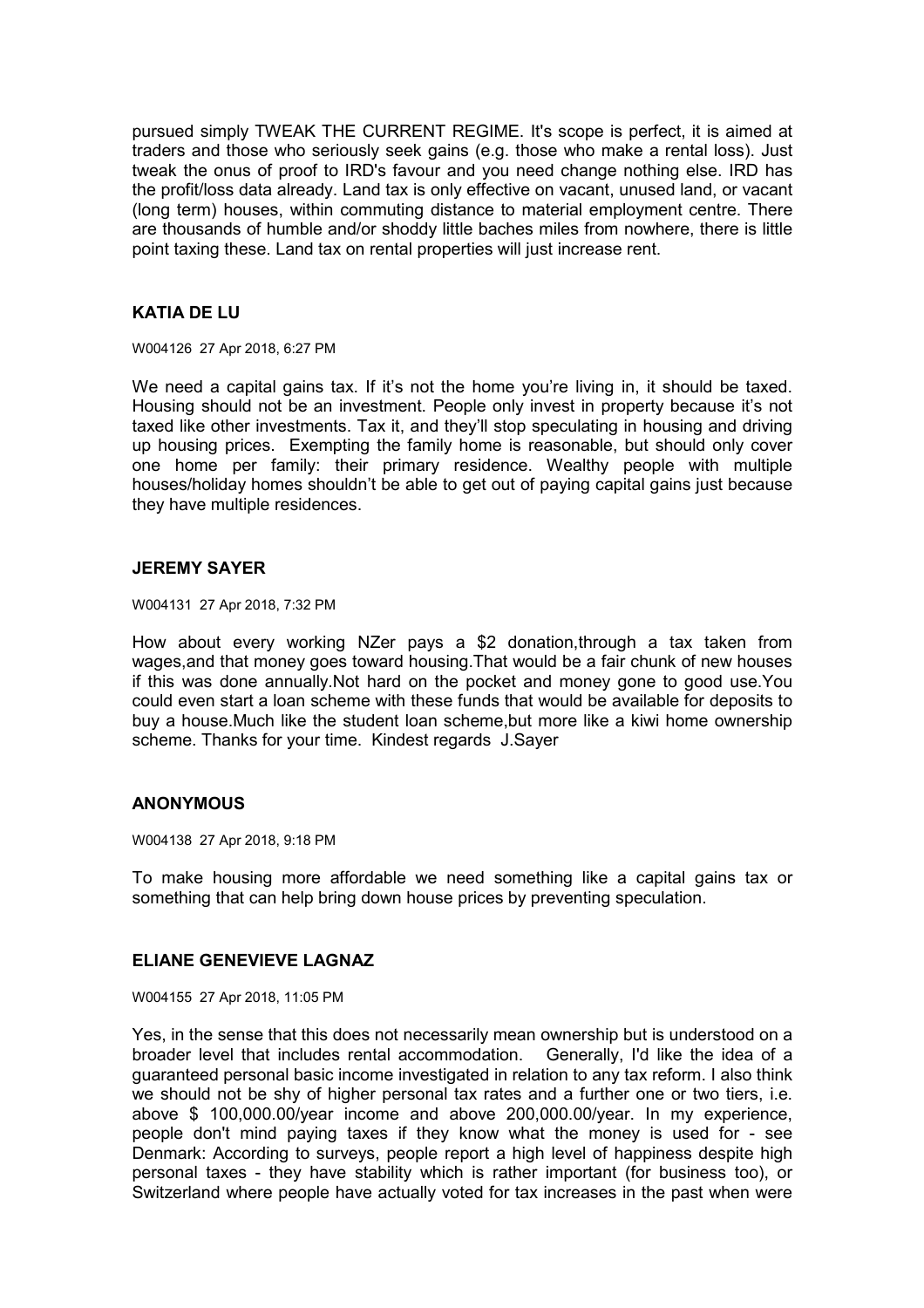informed why those were necessary. So more issue tied taxes should be looked into as well. Such taxes have the advantage that they can be temporary, i.e. levied until the project has been completed.

# **BRENDON HOSKEN**

#### W004179 28 Apr 2018, 8:54 AM

Tax foreign buyers. Increase the bright line test period. Do NOT tax to help renters / penalise landlords - this will decrease the rental supply. Most residential landlords are disgruntled working in a biased system and close to throwing in the towel. (I don't own a rental anymore for this reason). The single biggest move the government can do to dramatically influence the Auckland property market - MOVE THE JOBS. Property prices follow suburbs proportionally in distance to CBDs. If you spread the jobs / CBDs, you spread the property values. Plus you then also alleviate the isolated pressure on infrastructure like roads, schools, wastewater, etc.

## **BRYCE COULTER**

W004200 28 Apr 2018, 11:21 AM

I don't believe it is fair for some income to be taxed while other income streams remain untaxed. eg income on capital gains being untaxed while wage earners pay full tax. This system favours those who can afford to buy capital while those who earn income only by wages or salary pay a disproportionately higher tax rate. Also is it fair for some entities to pay lower or no taxes on a dollar earned while other entities pay full tax rates. Eg Religious organisations selling products or services commercially yet paying no taxes or International Corporate organisations reducing their tax bill through complex legal ownership structures. For every dollar earned regardless of who or how it was earned was taxed at the same rate the overall tax rate could be reduced without unduly impacting the governments tax revenue. Alternatively shifting the entire tax system to a simple goods and services tax including online purchases would reduce tax avoidance and tax spenders rather than earners

## **PETER THOMPSON**

W004223 28 Apr 2018, 2:38 PM

However, there is an argument in principle for treating capital gains as income where transactions involving land and improvements result in significant unearned profit. However, this has to take account of the fact that trading for its use value (i.e. to use as a home to live in) rather than its exchange value (profit) should not be discouragedincluding cases where people buy and sell to move house. If capital gains taxes are applied they should primarily focus on corporate speculators, not the average homeowner. Where CGT does apply to home-owners, it should be non-retroactive and apply only to transactions where property has been acquired after the change in regulation and where capital gain is realised. This should also take account of the cost to the home-owner of their mortgage repayments- a house worth a million might have cost the buyer \$2m. The key exception should be inheritance tax on estates with high capital value beyond a single family home- including family trusts.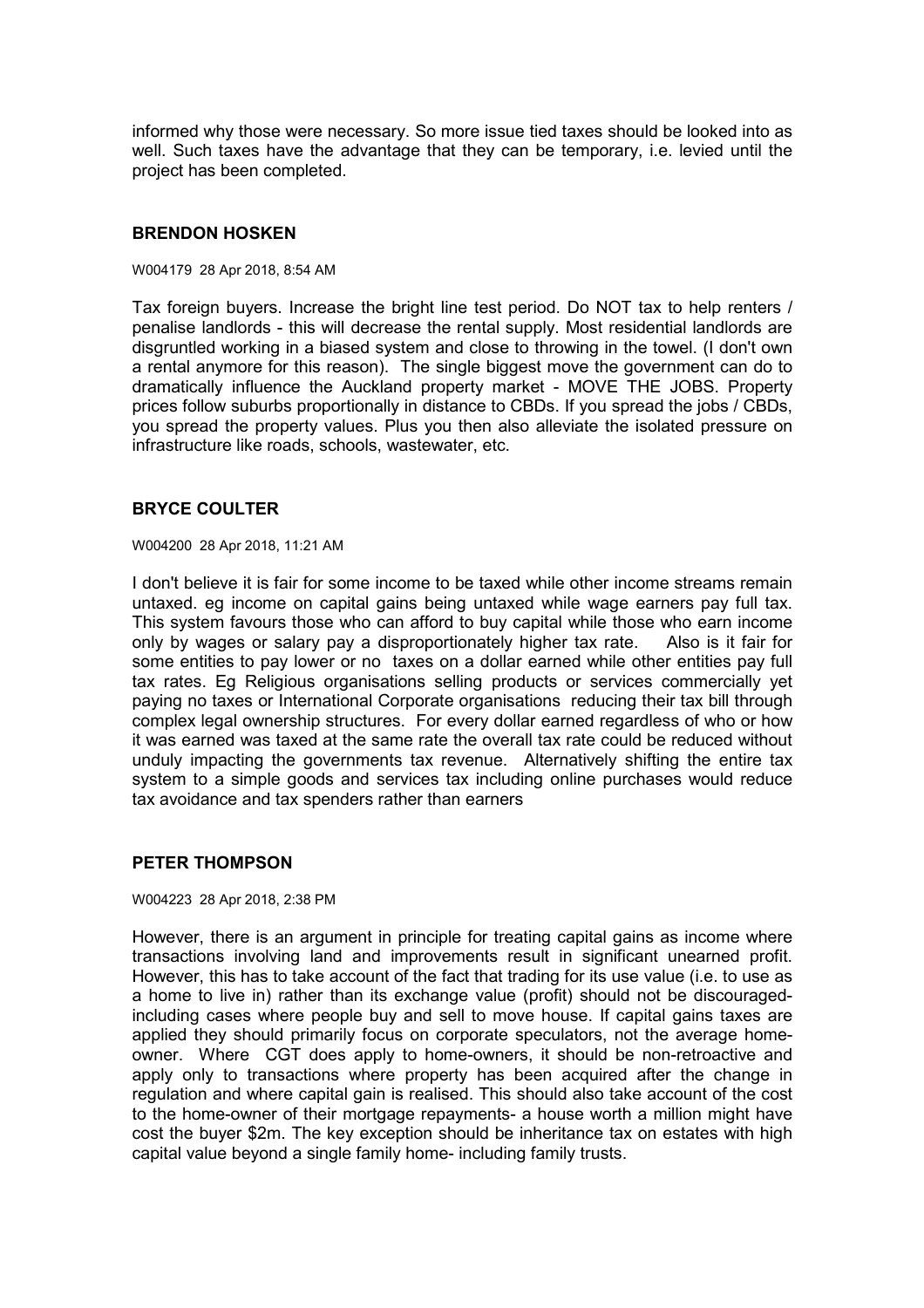# **HARTWIG CLASEN**

W004230 28 Apr 2018, 3:03 PM

I am not certain whether additional taxation will make 'housing' more affordable or not. But a capital gains tax, certainly for residential homes that are not occupied by the owner, levied at point of sale within a certain time frame, or generally, should be considered by the Tax Working Group nonetheless, simply to create more tax fairness across the system. Those who invest in rental property will usually not do so for the short term, mostly do it for the longer term, so facing a capital gains tax at some point and time in the future should not discourage investment in rental accommodation for those who are serious about that kind of investment activity. Other tax incentives may assist the building of homes, like offering tax rebates for certain activities, or reducing GST for some building materials and the likes. GST is levied across the board on almost all goods and services, while some countries have a two tier system, a lower rate for essentials, a higher one for other stuff

# **ROGER LACEY**

W004240 28 Apr 2018, 3:48 PM

We are only just starting to see the effects of the rampant housing market, it is going to cripple our economy for years to come. Unfortunately any CGT is going to be too little too late. We should look at taxing people who land-bank by sitting on undeveloped or unoccupied property. I'm sure there are plenty of overseas buyers who are content to have an asset outside their home country that can't be seized by their government and don't mind if it's unoccupied. When people aren't living in homes, the community suffers as there are less people spending in the local area. This could probably be handled as a rates issue rather than a tax. An asset tax will help bring down property prices as people would prefer to undervalue their home. If a home sells for more than its asset value then back tax would be due.

## **MARGARET GWYNN**

W004259 28 Apr 2018, 5:27 PM

Two measures that might help to make housing more affordable are a capital gains tax and removing the ability to offset expenses on a rental property against other income negative gearing.I am in favour of extending the bright line test to 5 years.

## **NOEL BEAVERS**

W004268 28 Apr 2018, 6:38 PM

Tax should be aimed at overseas investors and persons or groups that have multiple rental properties over 1 investment property. Family homes must exempt.

## **MICHAEL RUTLAND**

W004285 28 Apr 2018, 8:45 PM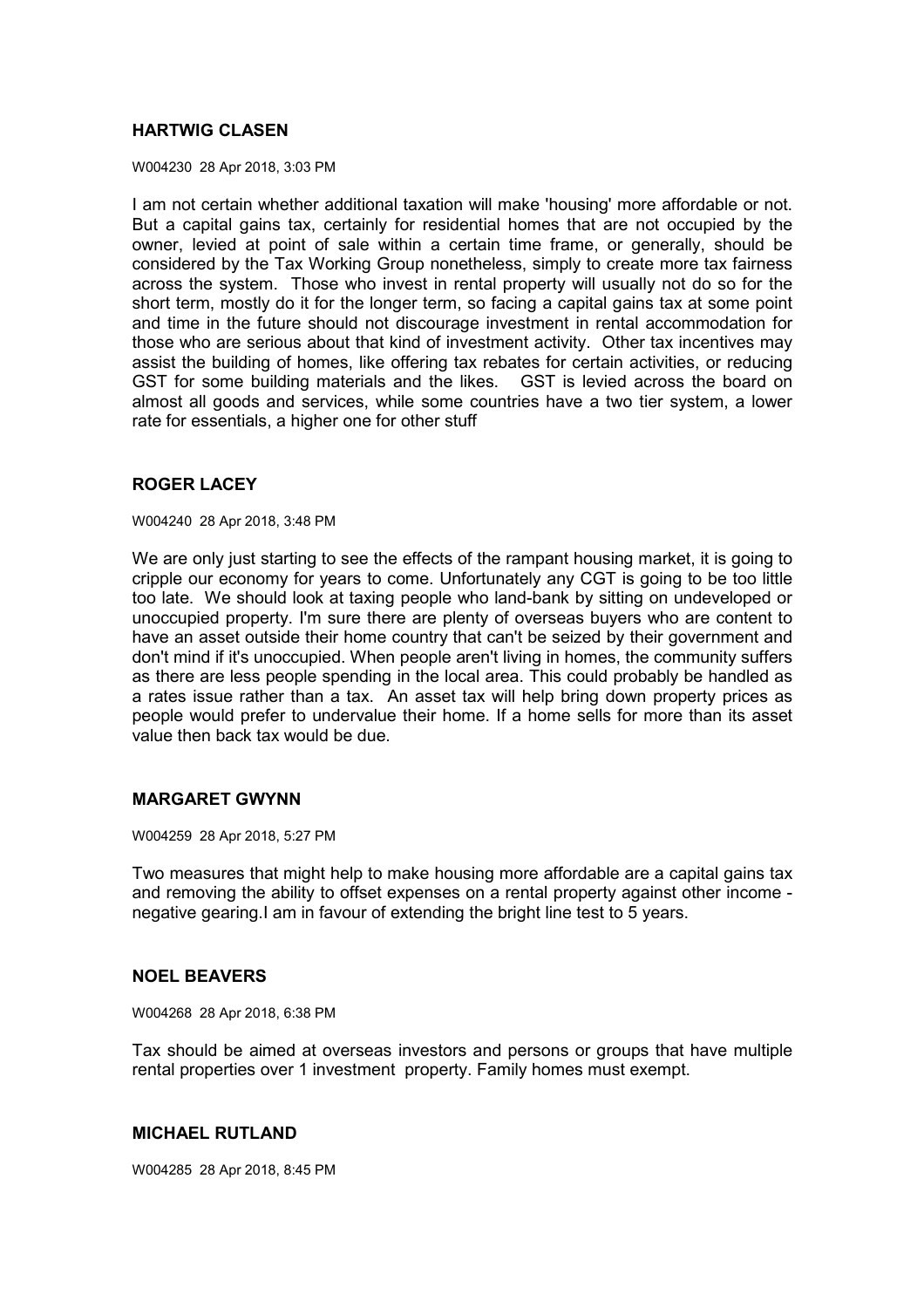Taxation is the wrong tool to manage housing affordability. The proposed exclusion of owner-occupied homes from any future capital or capital gains taxation demonstrates a selectivity that is both unfair and likely to be unsuccessful.

# **MICHELLE WHITE**

#### W004293 28 Apr 2018, 9:38 PM

The government & public at large neednto take the onus of housing. Yes, it is important to tax business investors in building and property. However, careful considerations are required to be exercised not to disadvantage the small time investors ( like people with one investment property). In markets like Auckland, where cost of property and it's related expenses are already high, a fair number of properties may be negatively geared. There are a lot of small time investors who have invested their small savings into a property which could possibly be negatively geared. Disallowing them to offset their losses against their income, will impact them financially big time! The housing market is as it is down, so they may not be able to exit / off load, as houses are selling well below CV. The steps of extending bright line and tightening of credit have worked to reduce prices. The taxation should effectively tap business investors who are making a living out of property development & trading

## **CORWIN**

W004310 29 Apr 2018, 9:16 AM

House prices are getting ridiculous as a factor of income. Like, we would only be able to afford a house in our expensive town if we both worked for 30 years full time and had no children. And we have relatively high paying jobs. I'd hate to have a lower income and definitely be trapped renting, unlike probably trapped like we are. I do think tax has a role to play in the prices of houses. I'm just worried that landlords will pass these expenses on to their tenants—because they probably will unless the government can stop them.

# **REBECCA TER BORG**

W004321 29 Apr 2018, 10:19 AM

I believe a capital gains tax would help housing affordability as it has in other countries. There should be some kind of disincentive to owning many investment properties and the focus should be on housing as homes not as a business investment purely to make money off.

# **DIANE DYKGRAAF**

W004333 29 Apr 2018, 10:53 AM

Maybe by stopping foreign buyers buying properties, Let them lease for certain periods or something and only properties that they themselves will live in, and only if they are coming to live in NZ for good. Yes I think property investors should also pay taxes, the income they get from their investment is "income" after all. Years ago when my family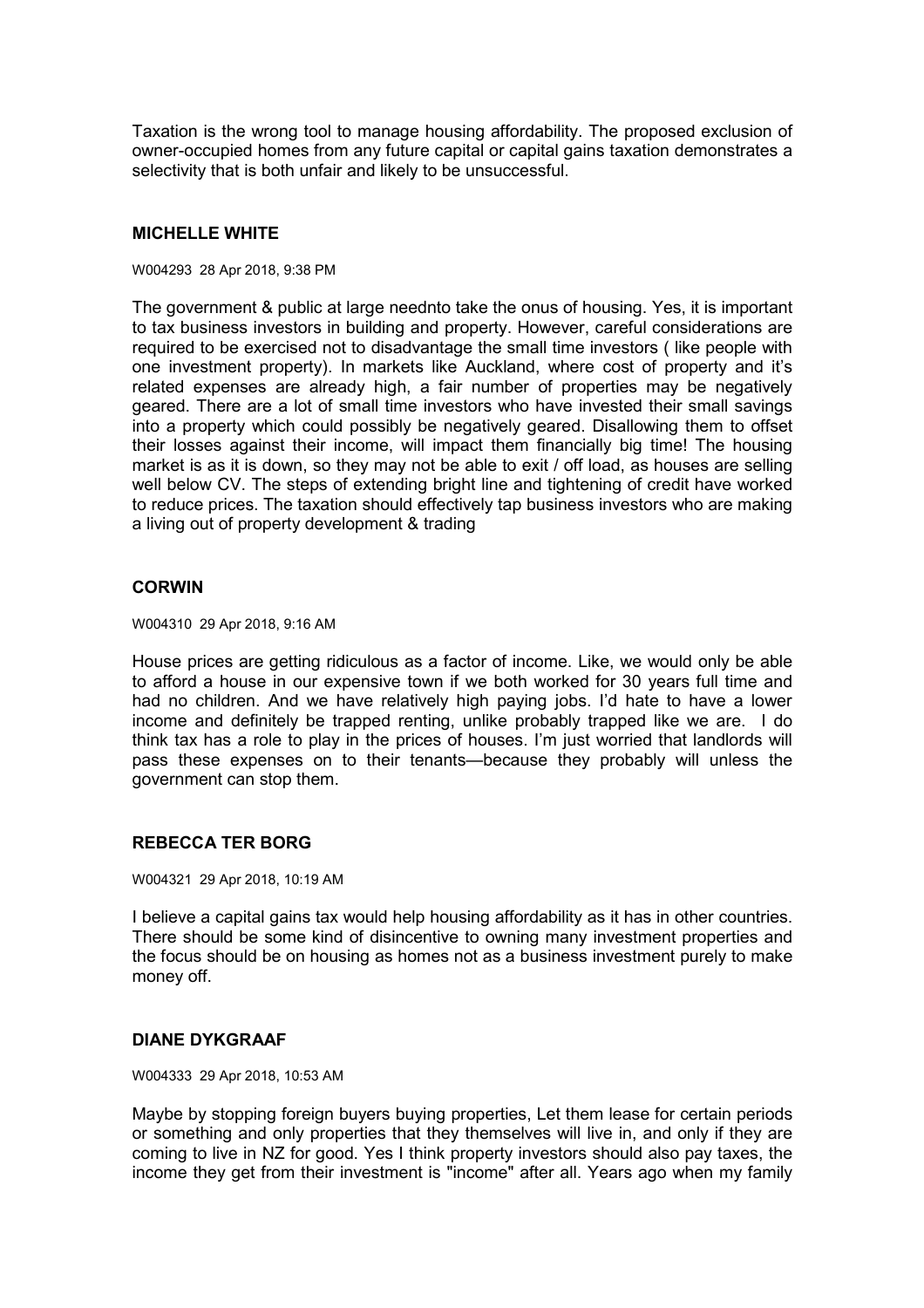came to live in NZ, my siblings had to be naturalized to buy property, what ever happened to that?

### **JOHN CHRISTIE**

W004341 29 Apr 2018, 11:32 AM

Taxation on rental properties must be overhauled. We have here another iniquitous situation where people in poverty are (in effect and by common landlord intent) paying the mortgage, but ownership remains 100% with the landlord. Rents and rent increases should be controlled, and long term security given to tenants. I recommend studying the system in Germany (I am unaware of the situation in other countries). All of this should have the effect of reducing rents, hence discouraging investment and lowering house prices. A beneficial by-product will be lifting more people out of poverty.

## **LOU TURNER**

W004364 29 Apr 2018, 2:00 PM

Accommodation Supplement needs to be examined closely to see if it is serving the people who need it well or just raising the rent prices and going straight to private landlords.

#### **GEOFF DONKIN**

W004383 29 Apr 2018, 3:07 PM

The graph of rapidly rising house prices against slow income growth shows why many people are struggling to buy a house on an average (or below average) income. I approve of Government's plan to extend bright line test to 5 years. The idea of buying a property with intention to sell so hard to prove that it is a meaningless way of trying to raise taxes or stop property bubbles. I agree with the idea of stopping property investors deducting tax losses on rentals from other income. Housing needs to be affordable to people on lower incomes. These people are needed to do all the basic jobs that keep a city going. If the lower income people cannot afford to live in a city, how are basic services going to be provided? Please note taxes should be used with a group of other policies such as less restrictions on city boundaries and less height restrictions, etc. While the family house is off the table, it should be included. People will just build bigger houses to get around the rules.

### **ROY KNILL**

W004403 29 Apr 2018, 3:37 PM

I do not think we should have capital gains tax, land tax, bright line tests and we should retain negative gearing. House prices in major cities all around the world go up even with a capital gains tax. NZers traditionally have accumulated wealth for retirement through property. This is a capital stable growth asset and easy to understand. Sharemarkets are capital unstable and complex and can have periods of huge loss. Property markets do slowly correct over time as they are now in auckland and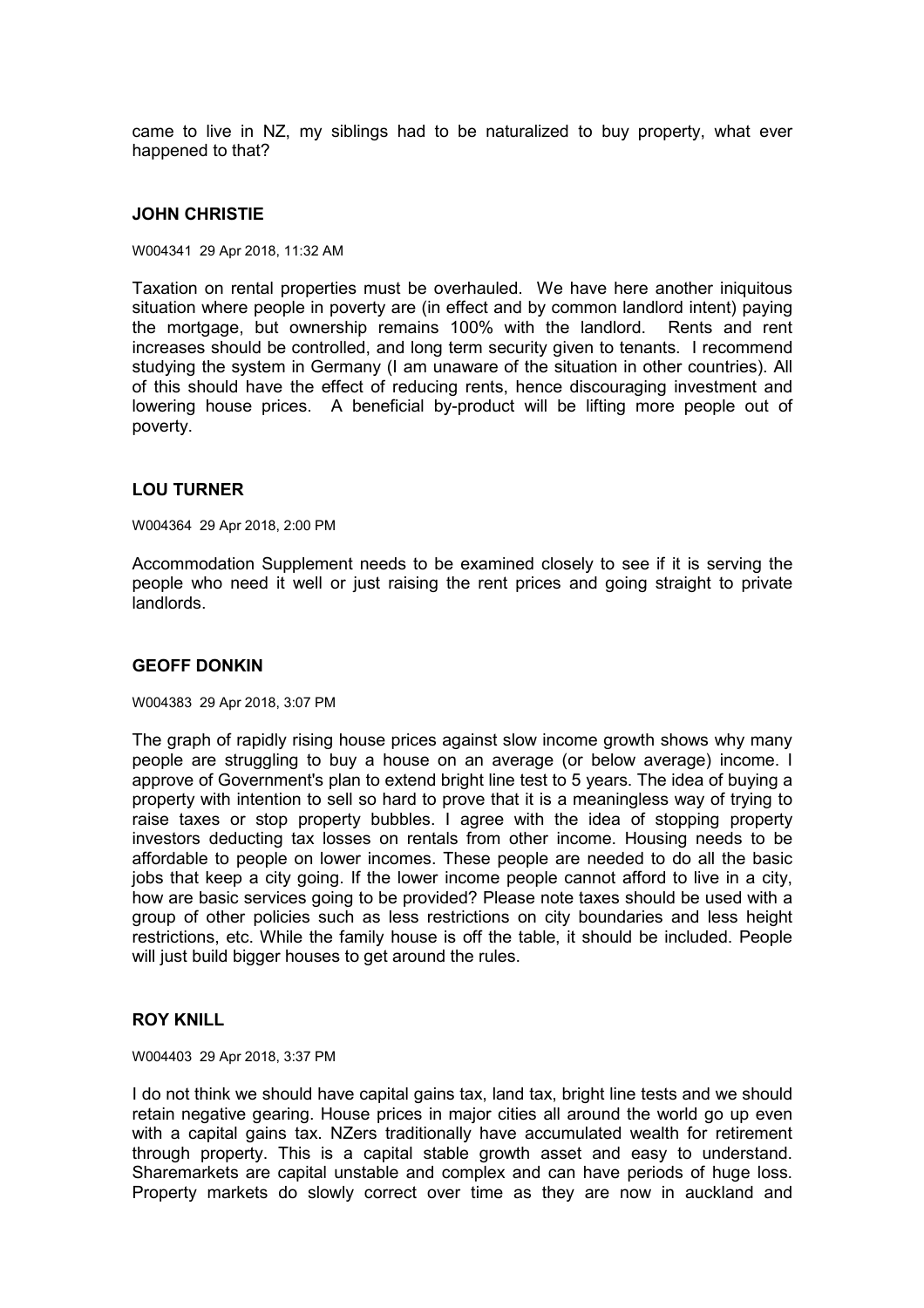affordability ratios improve allowing new buyers into the market. Governments should not interfere with this normal market behaviour. Ceasing negative gearing will reduce the flow of capital into rental property. Prices will fall initially before stabilising and going up and rents will absolutely rise due to the developing scarcity of rental property over time. 2007 net residential property equity was \$330bn. 2018 net resi property equity was \$760bn thus Generated enormous wealth for NZers.

### **ANN MARTIN**

W004415 29 Apr 2018, 4:13 PM

Housing is not a tax matter and should not become one. Introduction of effective regulation of rental levels could provide: more attractive rental accommodation, less government supplementation, less interest in property investment, lower house prices, greater access by first home buyers. Many more houses will also become available for New Zealanders as the baby boomer generation dies. Greater supply should see lower prices.

# **CLIVE ROBERTS**

W004417 29 Apr 2018, 4:14 PM

NZers are too heavily taxed already, government should make better use of existing taxation or find other ways to generate funding. Capital gains tax will be a disaster for long term savings, and must not be introduced in any form. The housing problem is not a tax problem, it is in part an immigration problem dictated by government policies, coupled with bank lending rates and deposit requirements. Average working NZers should be able to afford and purchase a first house with reasonable lending criteria. As baby boomers die, the numbers of houses available will increase and market rates will reduce house prices.

## **NICK ROCHE-KERR**

W004424 29 Apr 2018, 4:38 PM

While the current tax system does make residential property an attractive investment (for some), the issue is generally with the treatment of property income and not with taxing all capital gains in NZ. To begin with, capital taxes are usually complicated and heavily distortionary. That aside, taxing shares more over the long-term to make housing 'more affordable' is ridiculous. If a capital gains tax is to be imposed, it should be limited to property only, and it would likely still be counter-productive (as people who might otherwise sell their properties are now disincentivised from taxing the realised gain). The more sensible option, in this space, would be to remove the tax deductibility of interest payments on property investments.

## **DEBORAH ROSS**

W004442 29 Apr 2018, 7:07 PM

I work within construction and while I agree capital gains tax needs to come in, one of the biggest cost is materials and compliance. Compliance needs to be streamlined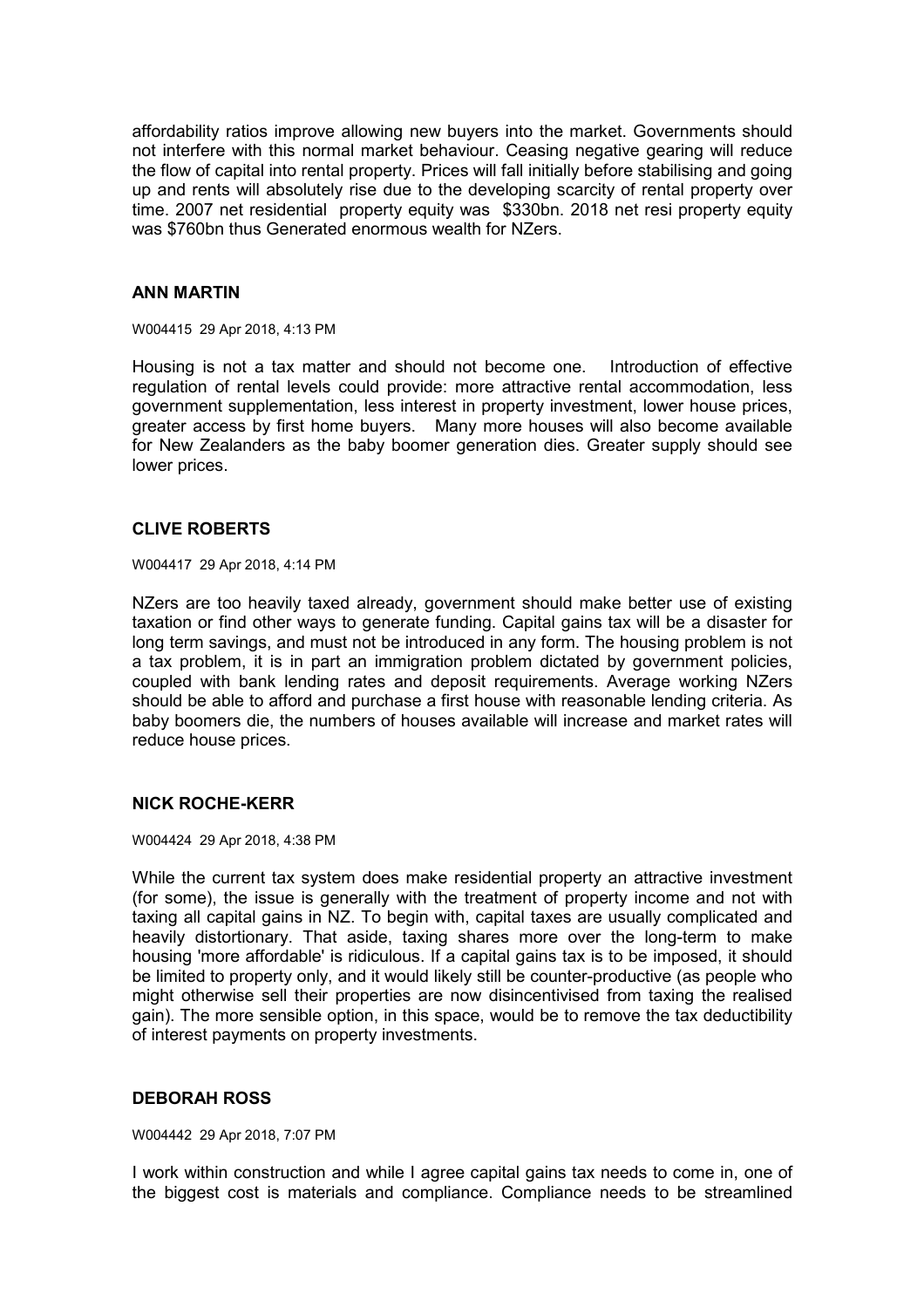across NZ. We need to set up pre fab housing in disused factories. We have a duopoly in materials, this needs to be fixed. Reopen rail to Whangarei- it's got to be good for Northland as well.

# **MARGARET CHRISTIE**

#### W004457 29 Apr 2018, 8:28 PM

Taxation on rental properties must be reviewed it is unfair that people living below the poverty line (or anyone renting for that matter) are paying the landlords' mortgages, not to mention rates and house insurance but ownership and tax benefits remain with landlords. Rental "Warrant of Fitnesses" should be required and enforced, rents and rent increases should be controlled and long term security given to tenants. These changes should have the effect of reducing rent, discouraging investment in the rental market, lowering house prices and letting the poor into the housing market. The later will help lift more people out of poverty.

### **WIREMU NGATA**

#### W004471 29 Apr 2018, 9:20 PM

This is the most urgent area for reform. House prices are out of control ! Not sure why Labour don't just move the bright line test out to 10 years. That would be a good start. But we definitely need to capture the capital gains on property and tax it ! Why should people get rich by sitting on their butts !

## **ANONYMOUS**

W004485 29 Apr 2018, 9:58 PM

In most first world countries affordability of housing is an issue and taxing capital gain on houses is not the answer. Restricting foreign ownership should be enforced. It is a matter of supply and demand. While you have net migration and an increasing population demand will exceed supply. Government imposed costs such as the compulsory insulation for rental properties, increased building costs from health and safety legislation , earthquake building code changes, minimum wage increase, council zoning of land for subdivision, have increased the cost of building dramatically which results in more expensive houses and higher rents. It is not a god-given right to own a house, it is a privilege from hard work.

# **CLIFF HALL**

#### W004498 29 Apr 2018, 10:50 PM

You recognise that hyper-inflation of house prices causes huge social damage and I agree. However, rather than stop the problem (capital gains), you appear instead to want a piece of the action, via capital gains tax! That is like instead of stopping slavery, asking for a cut of the profits. Why not stop huge capital gains on housing in the first place by stopping banks creating money and pumping it into housing? Monetary reform is a better solution than CGT, and within the government's power. Furthermore, CGT does not prevent high house prices anyway (look at Sydney and London).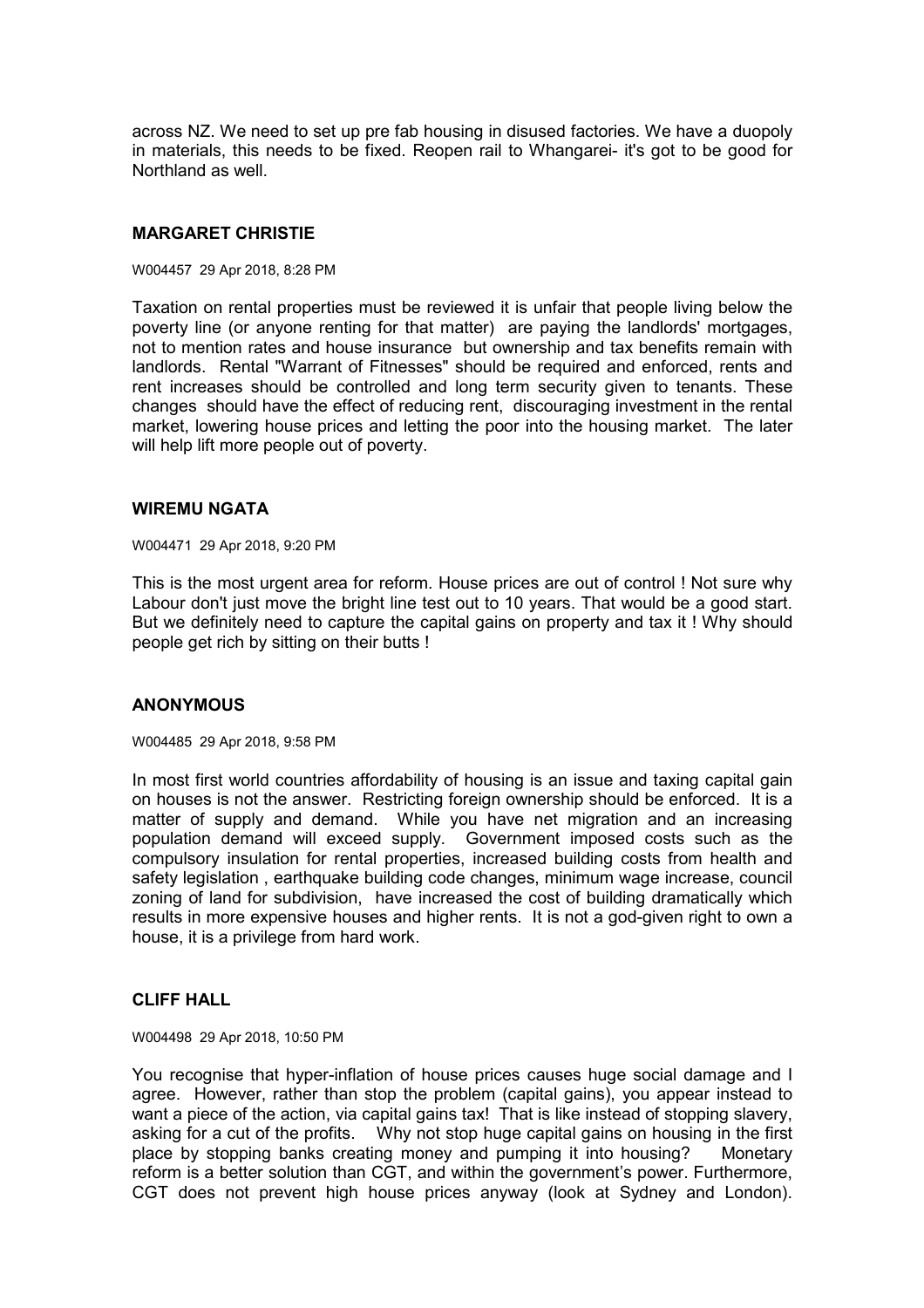Whereas controlling the volume of credit available for housing DOES calm prices - look at the impact of the RBNZ's LVR restrictions. I also think CGT is an expensive and complicated tax to administer. I urge you to consider Sovereign Money to solve the house price problem. Feel free however to tax the hell out of speculators as they serve no useful function! I would like to speak to my submission.

# **TRICIA CHEEL**

W004511 30 Apr 2018, 1:10 AM

There is no reason why the Reserve Bank can't make low interest or interest free loans to first home buyers: and to build state houses as the Labour government did in 1936.

### **RICHARD KELLER**

W004520 30 Apr 2018, 8:18 AM

Housing has become a primary means to increase inequality in New Zealand. Progress will come from a change in attitude toward productive soils and land use as that reflects the most primary exploitative attitude. (see previous comments) More modest housing models could result. Fewer people would be desirable. The whole philosophy of exploitation in human relationships must be rejected and resulting changes in attitude toward money would take power from the profiteer approach of banks.

## **BRIAN ROSS**

W004532 30 Apr 2018, 9:53 AM

Ring fencing losses and taxing capital gains is treating rental properties differently to other businesses and investments. Losses are not necessarily from negative gearing. They are also a result of tenants who do damage and don't pay rent. If a landlord has a fund those losses from other income then those losses should be offset against that other income. A person who is an employee and a business owner does not have their business losses ring fenced. Nor does a business owner or a person who owns shares pay tax on capital receipts such as gains when shares are sold. Also what about capital gains on farms and commercial properties? Residential rentals should not be treated differently. In addition, a lot of people are buying a property in another city where they don't live and renting themselves elsewhere because they can't afford the prices where they want to live. Or buying to secure a property for their children. Are they going to be taxed on the gains also if the propert

## **MEGAN BRADY-CLARK**

W004545 30 Apr 2018, 11:24 AM

Capital gains on ALL property, including the family home, should be taxed - after all, it's only on the gains, not on the base value. This should be implemented at time of sale, so as to not pose an undue burden. Homes should be for living in, NOT for investment. A land tax should be implemented for second (and third, and so on) nonbusiness properties, This should also apply to unoccupied business property, to deter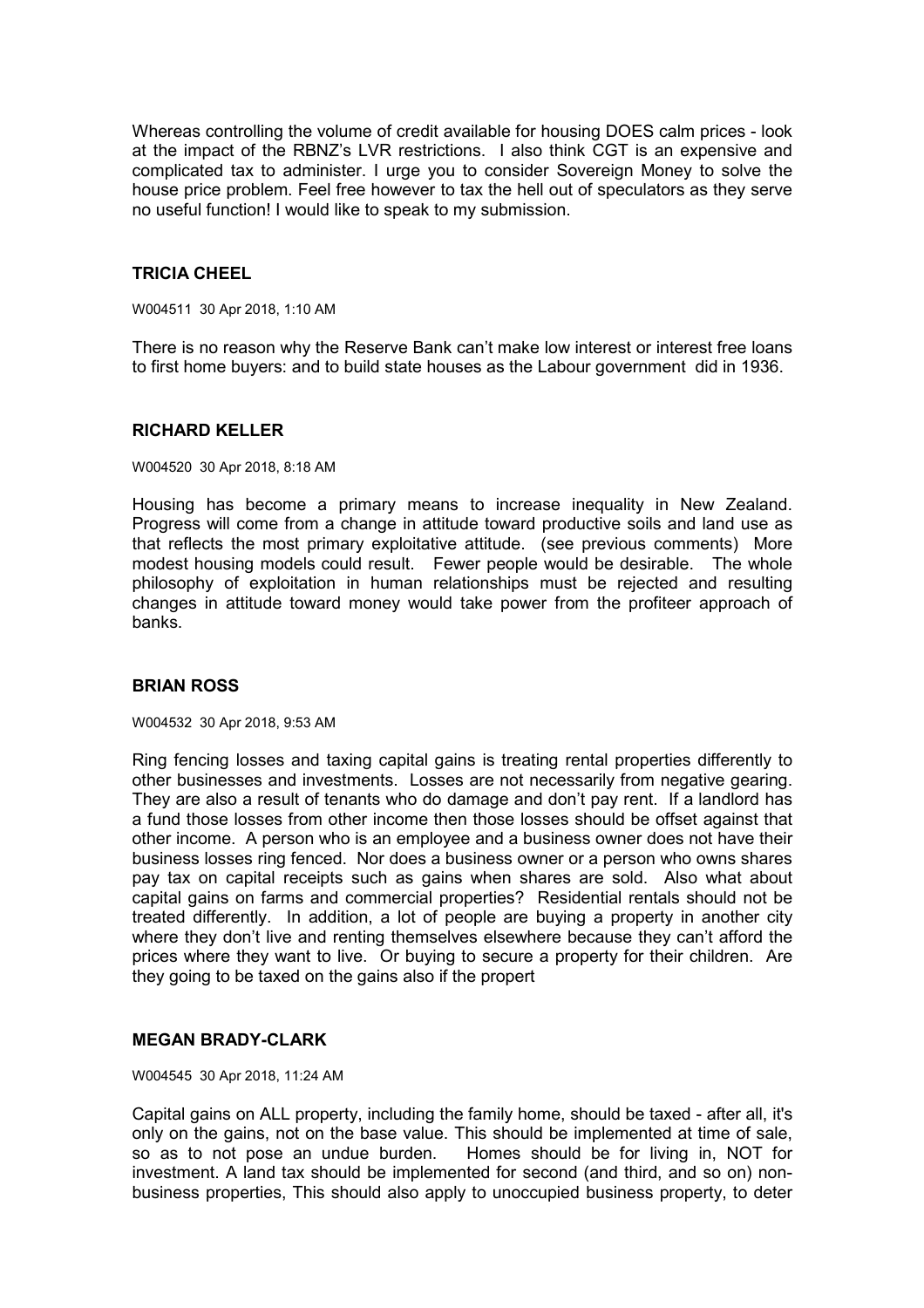'buy and hold' speculators. Tax incentives could be applied to new builds to encourage building, with a greater incentive for properties sold under a specified affordable price.

# **DAVID**

W004561 30 Apr 2018, 12:13 PM

I would strongly prefer any property taxes to apply equally to the family home to keep things simple. Introduction of a land tax would to my mind be the best way to help affordability by reducing the current incentives to bank land thus increasing land supply, and driving down land prices which is the main component in currently overprices markets like Auckland and Queenstown. If a capital gains tax were introduced I would like it to account properly for inflation so that only real gains are taxed. I fully support the current efforts to ring-fence rental losses.

### **ASHLEIGH MACDONALD**

W004564 30 Apr 2018, 12:14 PM

n/a

### **MEG DAVIDSON**

W004573 30 Apr 2018, 1:03 PM

In Dunedin property investors are having a field day at residents' expense. Close to the city centre whole streets have virtually no owner occupiers and are looking increasingly slummy. The proportion of rentals owned by people from outside Dunedin and outside NZ is rising. Absentee landlords charge higher rents and employ a property manager, but these are often negligent. Neglected properties and streets and tenants' bad behaviour means permanent residents sell up - it's a vicious cycle. Because of the high return property investors enjoy (the reason they're in the game, and they raise the rents as high as they can oblivious of the social consequences) the price of a house in a sought after rental area is too high for a family to afford - and so it goes on. Greedy property investors have degraded Dunedin's inner suburbs a lot and it must stop. Please introduce a capital gains tax and stop them using tax rebates to offset other income.

## **DAVID MARSHALL**

W004582 30 Apr 2018, 1:45 PM

I have also commented on housing issues in answers to other issues. I am not in favour of a capital gains tax on the family home, while it may work in a hot Auckland market, those needing to move from lower cost housing districts to Auckland for employment if they had to pay capital gains tax on the home they need to sell in order to gain employment elsewhere. Perhaps a low capital gains tax on 50% of profit realised that exceeds 10% pa since purchase may dampen speculation and the heat in the market, but the value threshold would need to be carefully looked at. I see no reason why losses in earning income from property cannot be offset against income this is the same for other investments. With diminishing affordable housing, landlords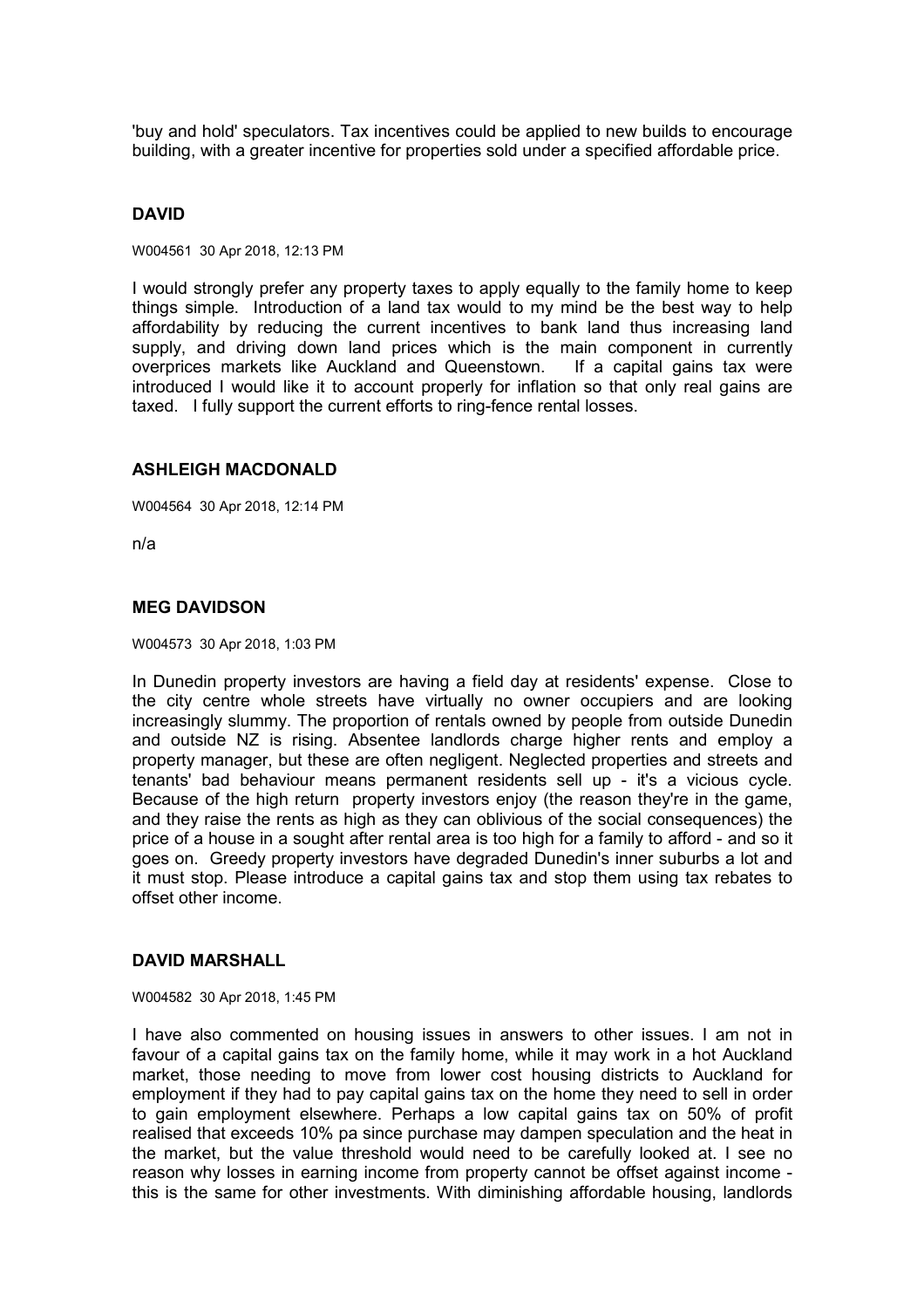could be incentivised with annual tax credits for properties rented below the median price that meet a healthy home warranty standard. Tax incentives for those investing in building lower quartile priced housing should be considered.

# **ANONYMOUS**

W004589 30 Apr 2018, 2:11 PM

We can make housing more affordable by:- - Giving tax relief to developers who have to build large infrastructure to support their developments - Giving tax relief to retirement home schemes, both for their development and running (Private, Maori, Church, etc. schemes) - Giving tax relief for the upgrading/renovation of homes i.e insulation, double glazing, solar/wind power, mobility access, etc - Tax houses with parking spaces for cars

### **ANONYMOUS**

W004611 30 Apr 2018, 3:23 PM

The public debate on housing costs has ignored the very significant costs added by local government which charges consent fees and massively inflated inspection fees that easily add 5% to 10% to the cost of a home. Another factor pushing up house prices is the cost of building materials kept artificially high by a duopoly of suppliers, protected by unnecessarily specific materials standards. By a blanket adoption of US and European standards of a range of common materials, the Government could encourage more competition in this market. Taxing landlords more will not decrease rents. Rather, it is likely to drive some of them out of the market. If a landlord sells to an owner-occupier, total housing availability falls because rental properties have higher occupancy rates. Result: scarcer, more expensive rentals. Perhaps Government should look at tax and regulatory incentives for co-housing groups?

## **AARON PURDIE**

W004640 30 Apr 2018, 4:27 PM

The use of taxes like a Capital Gains tax to counter rapid speculation is essential for a sustainable house market as well as an equitable one.

## **CHRISTINA ROBERTSON**

W004643 30 Apr 2018, 4:29 PM

We should absolutely use a capital gains tax to make housing more affordable. Ann Pettifor argues that an influx of capital from overseas is largely responsible for housing booms not only in Auckland but in other cities with similar problems such as London and Vancouver; we should do whatever we can to make Auckland less attractive for such investment, as well as calming down local speculation. I would even argue that all property transactions should be subject to a capital gains tax, for the sake of ease of administration - if someone sells the family home, it is usually in order to buy another home, and the effect of the capital gains tax will be balanced by the lower price paid for the new home. However, I realise many people would find this difficult to accept. I also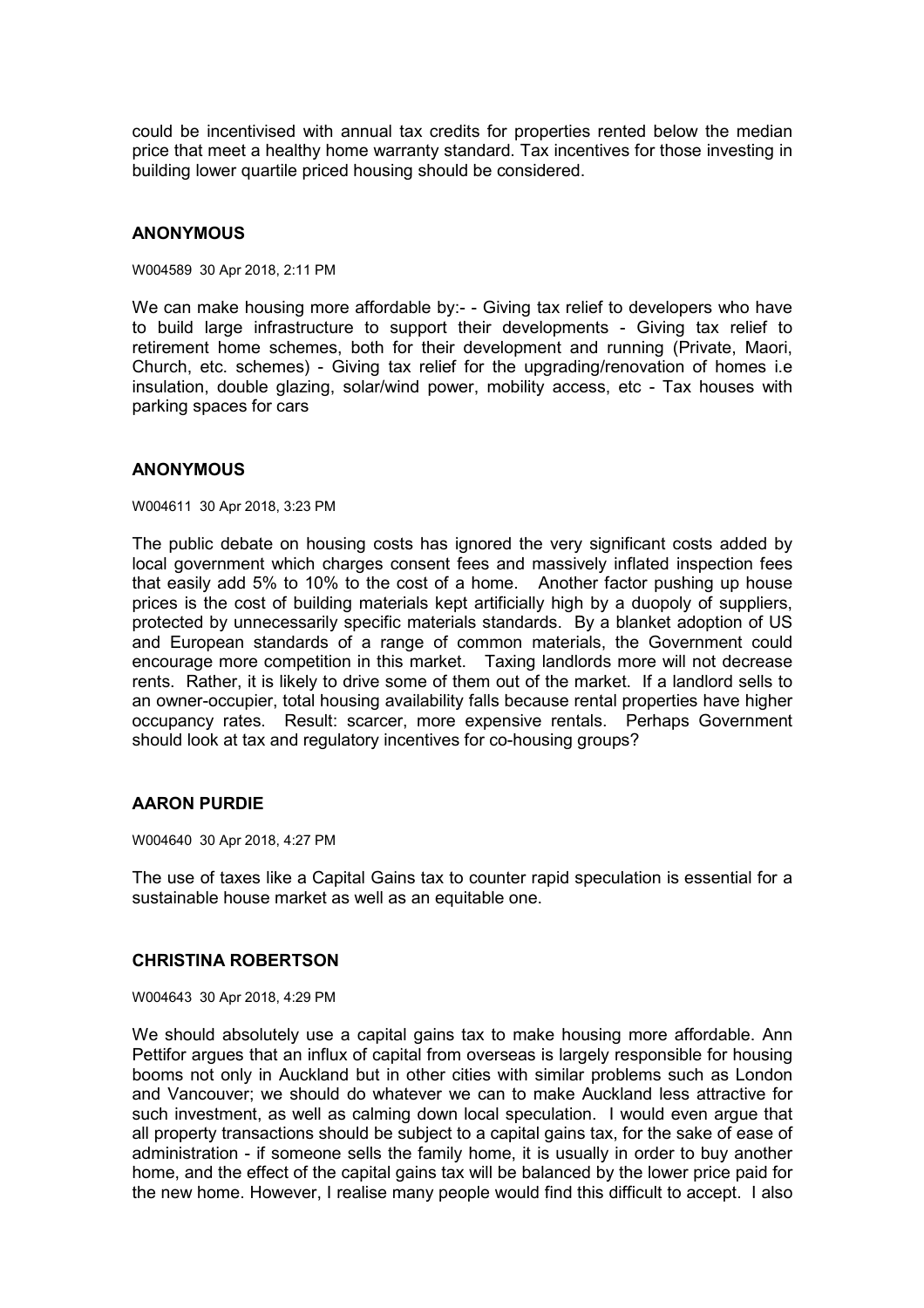support exploring the idea of an imputed rent tax on land, in order to encourage productive use and discourage land-banking.

#### **ANDREW PHILLIPS**

W004661 30 Apr 2018, 4:51 PM

Tax should make housing more affordable by disincentivising investment in property, and taxing capital gains. Land tax should also be applied, and used to support individuals into home ownership OR the purchasing and improvement of social housing. A home is always going to be a strong protection against poverty, the support and maintenance of housing charities and other tax exempt housing providers to support people into home ownership should be a priority.

#### **PETER PARNHAM**

W004665 30 Apr 2018, 4:56 PM

Sure, the housing crisis is a big problem. Ring fencing tax losses and the five year bright line test is a reasonable response, but a blanket CGT will not solve the housing crisis and introduces too many other issues.

#### **PETULA JEFFERIES**

W004675 30 Apr 2018, 5:15 PM

Stopping taxes on: Incomes lower than the current Living Wage; Fresh fruit, vegetables, milk and meat; Secondary taxes which apply to those on Superannuation or any government benefit Introduce tax on: Salt, sugar, processed foods Packaging other than organic (made from wood/bamboo/ potato etc) and plastic cutlery Takeaways Reduce numbers of staff, departments, consultations, salaries to all government employees Stop all transport/ vehicle/ travel expenses to government employees - they should be using bicycles, facetoface, viber or skype like the rest of us

### **ANONYMOUS**

W004685 30 Apr 2018, 5:34 PM

Housing price increases have been mostly impacted through the extremely high and ever-increasing immigration levels. Although the increasing immigration levels are creating negative employment consequences both with the overwhelmingly high number of applications per job advert plus the drop in wages; in addition the huge amount of foreigners coming in with high quantities of money behind them, accompanied with exchange rate benefits means they are outbidding locals and paying inflated prices. This needs to stop and it is not the tax payers responsibility, it is our government's responsibility to put our well-being first. In Malaysia for example they do not allow foreigners to buy a house under a certain value therefore protecting the rights of the citizens.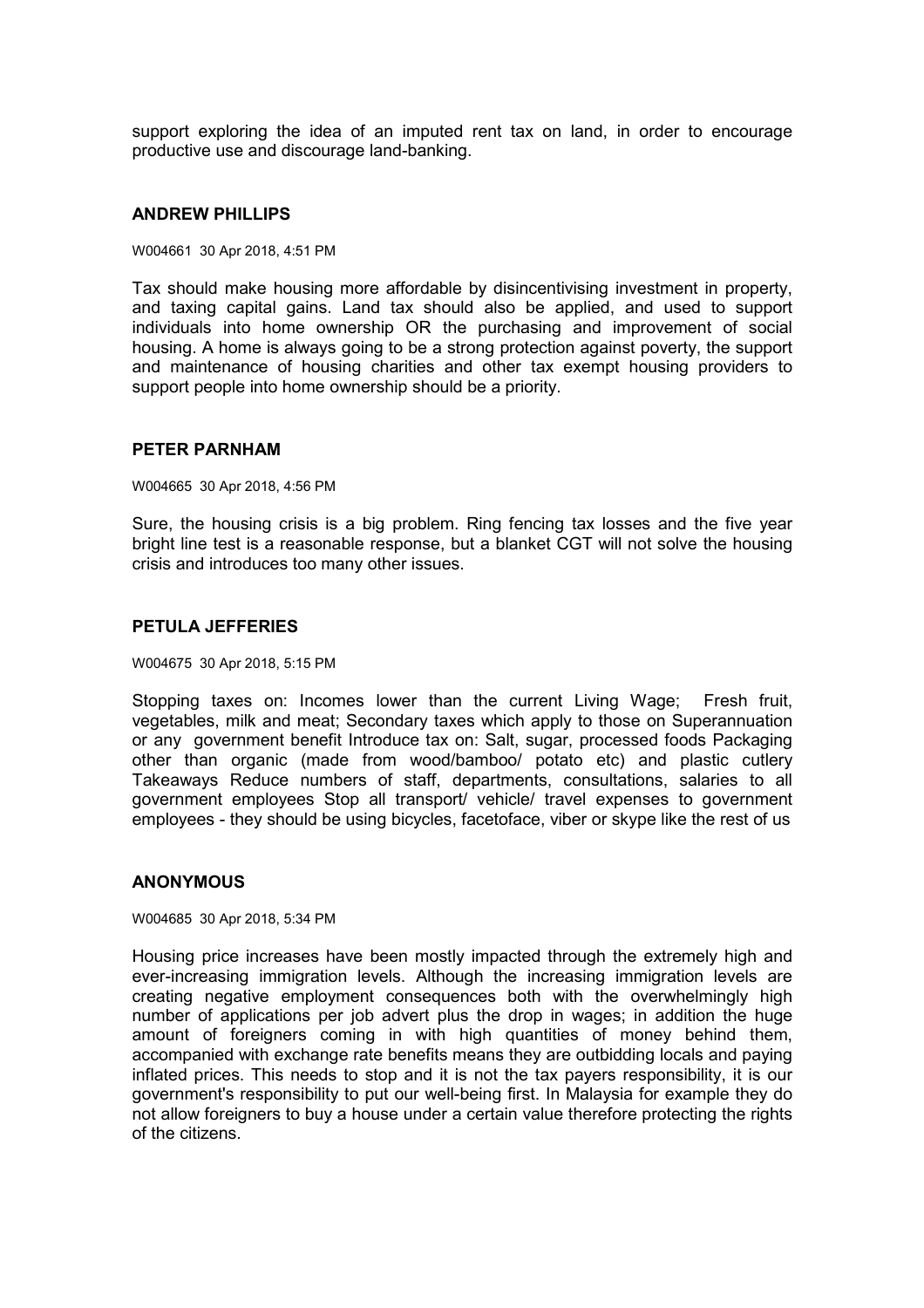# **JOHN ROTHERY**

W004700 30 Apr 2018, 6:25 PM

As everyone is aware, our personal tax system is advantageous to those who invest in property. The consequences are many. Those with spare money invest in property. As a consequence Business lack investment. Properties have increased in value to the extent that the next generation will struggle to purchase a home. Already the majority of first home buyers, buy their home with help from their parents. We are leaving a legacy to our children that they may not forgive us for. Little did I ever imagine when I moved here 15 years ago that I would see individuals and families living in cars. Nor did I think that I would see large numbers sleeping in shop doorways. In addition the numbers of beggars that we encounter on any trip into town is a disincentive to going to town. We need to build many more homes. It needs to take a much higher priority. We also need to tax second homes and investment properties. John Rothery [1]  $[1]$ 

# **RICHARD NEATE**

W004713 30 Apr 2018, 7:31 PM

Firstly, lets get a CGT on investment properties (but not the home people live in) to restrict speculators. Consider reductions to GST on building materials. Think about how we can use tax to encourage developers to build smaller and at greater density.

## **JUSTIN CONNOLLY**

#### W004735 30 Apr 2018, 8:28 PM

Absolutely the tax system should make housing more affordable. However, NOT by picking on housing, but by treating housing the SAME as all other assets! We currently have a tax incentive to invest in housing (even if we only own one). Is it then any surprise that we have a housing AFFORDABILITY crisis? I say affordability crisis specifically, as there is huge redundancy in the housing stock, but no incentive for people to downsize. In fact, they have very incentive to upsize because that is how we get ahead financially in New Zealand, by generating step changes in our wealth by owning houses (even if only 1). I would welcome a broad based comprehensive capital tax like that proposed by the Opportunities Party the last election. Please note that I DO NOT support a capital gains tax, as this is simply a tax on the FLOW of money when a house is sold. Rather a COMPREHENSIVE CAPITAL TAX will make people realise the true cost of housing on an annualised basis (like savings and dividends).

## **GARY GRIBBEN**

W004747 30 Apr 2018, 8:50 PM

All inflationary pressures must be tackled to improve the affordability of houses. One of these pressures comes from speculation and the tax system should efficiently tax capital gain. The production rate of houses must more than equal demand before prices will reduce. On the production side, tax breaks and funding should be offered to researchers and producers seeking to lower the cost of housing by using new technology including 3 D printing. A recently 3D printed house in USA cost USD5,000.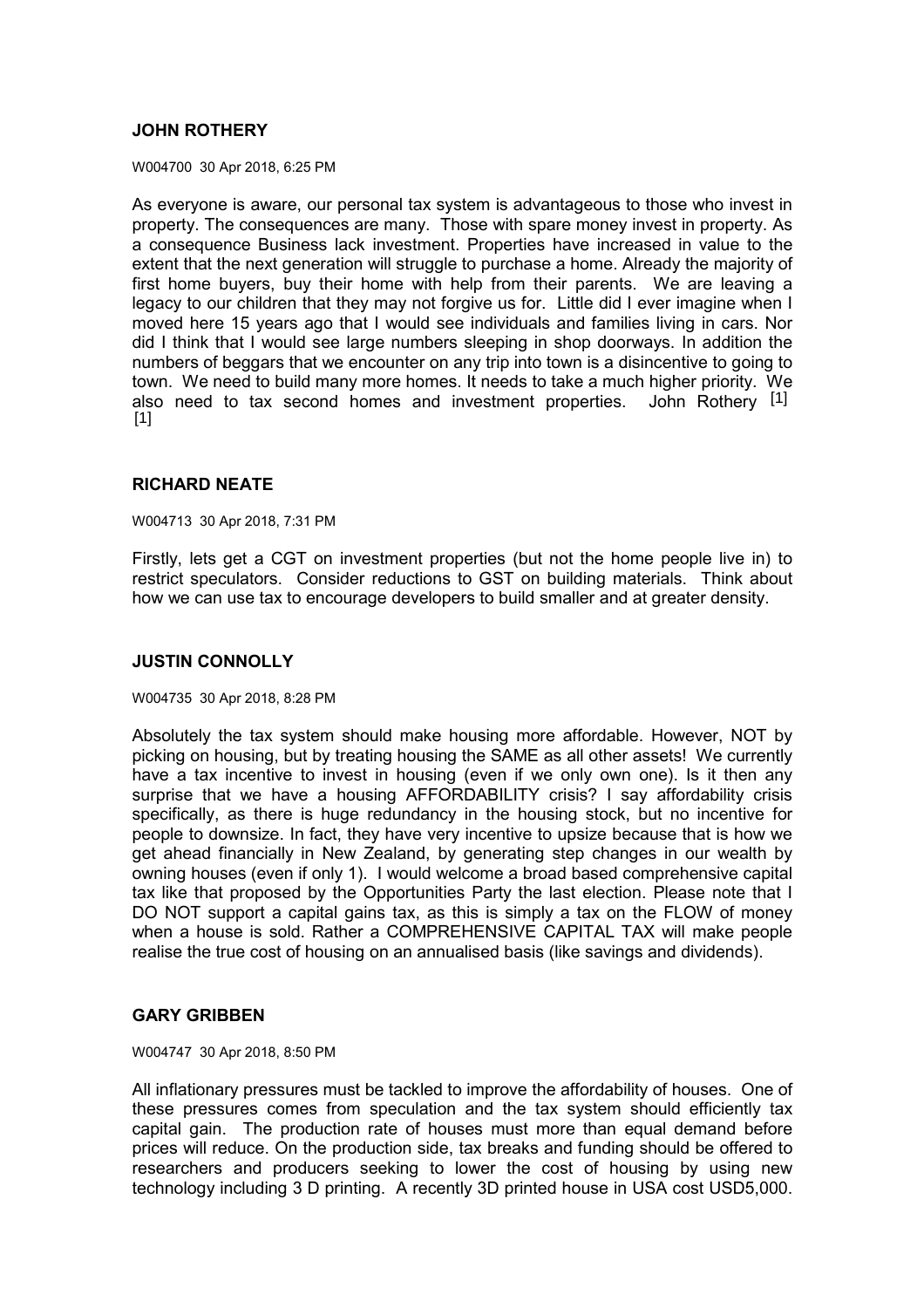Investing in automated processes that improve productivity should also be given incentives like tax breaks.

### **ROSS COX**

W004756 30 Apr 2018, 8:58 PM

Unsure about directly using tax as a way of making housing more affordable extending the bright line out to 3 yrs may help to some extent and introducing some form of capital gains tax may also have some effect, but I don't think it will fix the issue directly.

### **ALOY RAYEN**

W004764 30 Apr 2018, 9:07 PM

While I believe that the tax system should make housing affordable there are other ways to achieve this than just removing incentives for mum and dad investors. I believe that in addition to the family home at least one investment property owned by mum and dad investors should not be taxed . The logic behind this is that mum and dad investors after having been burnt by stock market crashes have put their hard earned savings into property to get some additional income in retirement. However incentives for those landlords owning property as a business should have incentives reduced and be taxed if they buy and sell property within a period of 5 years. These investors should also have disincentives to leverage funding on their existing property. The idea is that first time home owners should have an advantage over investors when bidding and buying property. Also as discussed in my last submission a large stamp duty upfront on Foreigners buying property and protection around strategicAsset

### **MALCOLM HATTAWAY**

W004769 30 Apr 2018, 9:17 PM

Property is the preferred investment of many as it gives tax free capital gains if they hold for more than 2 or 5 years. This investment focus has contributed significantly to huge price increases and made it difficult for those who aren't already in the market to buy in. Property should not enjoy tax advantages over other investments. A land tax on the improved value of the land would be one way to redress this to some degree. Capital gains tax would seem like a potential solution but it can be deferred almost indefinitely so is of limited value. Exemptions from taxes are usually distortionary and are often abused. Any exemption from land tax for family homes should be capped at the national average value of a residence.

#### **ROSEMARY COOKE**

W004779 30 Apr 2018, 9:46 PM

Remove GST from rates.